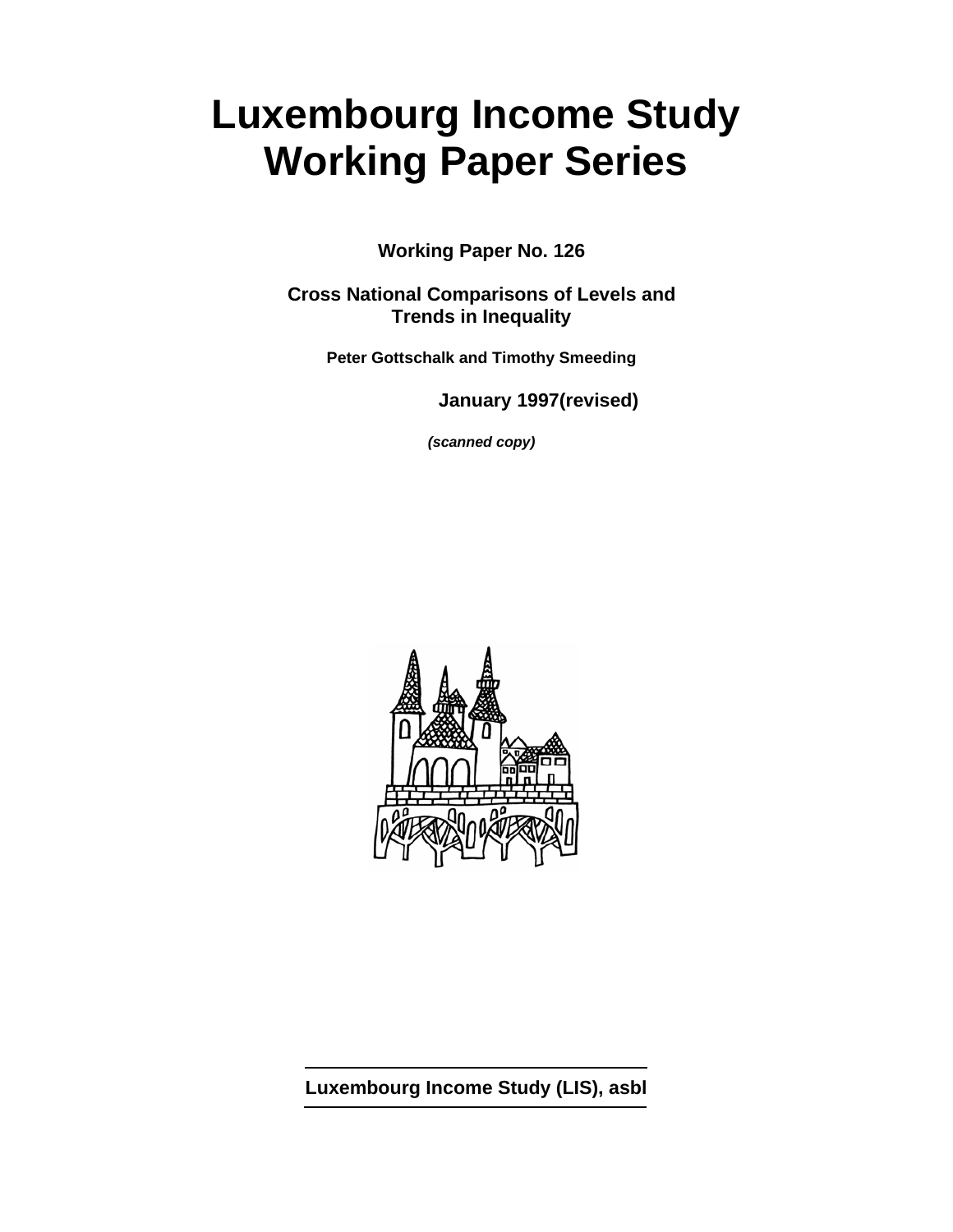# Cross National Comparisons of Earnings and Income Inequality\*

Peter Gottschalk Boston College (gottschalk/EC@hermes.BC.edu)

Timothy M. Smeeding Syracuse University (tmsmeeding@maxwell.Syr.edu)

January 1997 forthcoming, *Journal of Economic Literature*

We are grateful for the assistance and encouragement given by our colleagues Anthony B. Atkinson \* and Lee Rainwater as well as the large number of country experts who provided useful comments on earlier drafts and participants at seminars at Princeton, Rand, Stanford, and U.C. Berkeley. Support for this project was provided for Smeeding by the Russell Sage Foundation and by NSF #SBR-9511521. Helpful comments were received from the several referees, John Pencavel, Anthony Atkinson, Anders Björklund, Gary Burtless, Sheldon Danziger, John Fitzgerald, Johan Fritzell, Joop Hartog, Markus Jäntti, Stephen Jenkins, Robert Lerman, John Myles, Robert Plotnick, James P. Smith, and Peter Saunders. Esther Gray, Katharin Ross, and Ann Wicks provided excellent assistance with the manuscript. The authors assume responsibility for all errors of commission.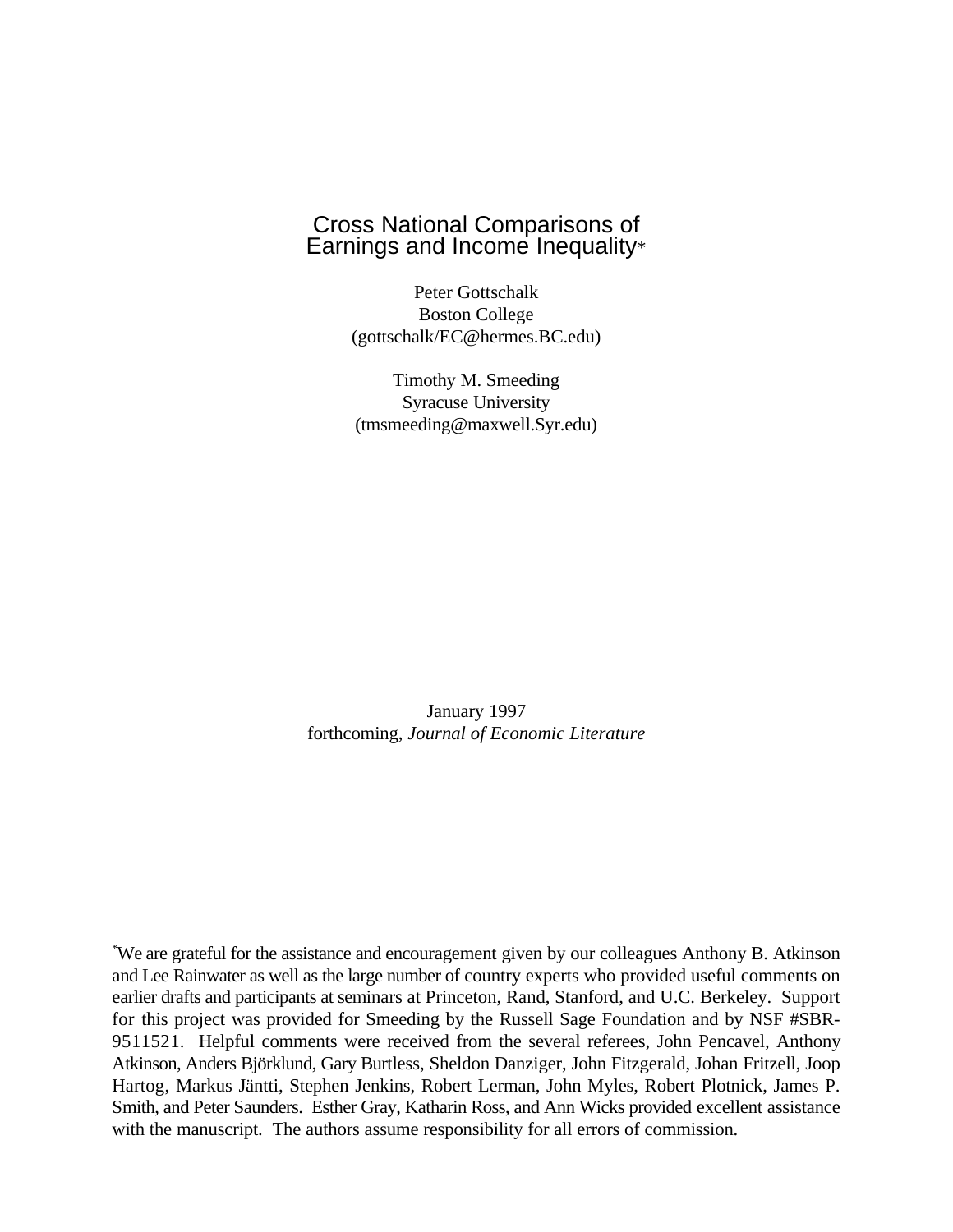# **Abstract**

This article reviews the evidence on cross-national comparisons of earnings and income inequality in OECD countries. It begins with a series of stylized facts which are then examined and supported by recent studies in the field. Economic, demographic, institutional and policy-related influences on earnings and income distribution are reviewed. The paper concludes with a call for more work on empirically testable structural models of household income distribution.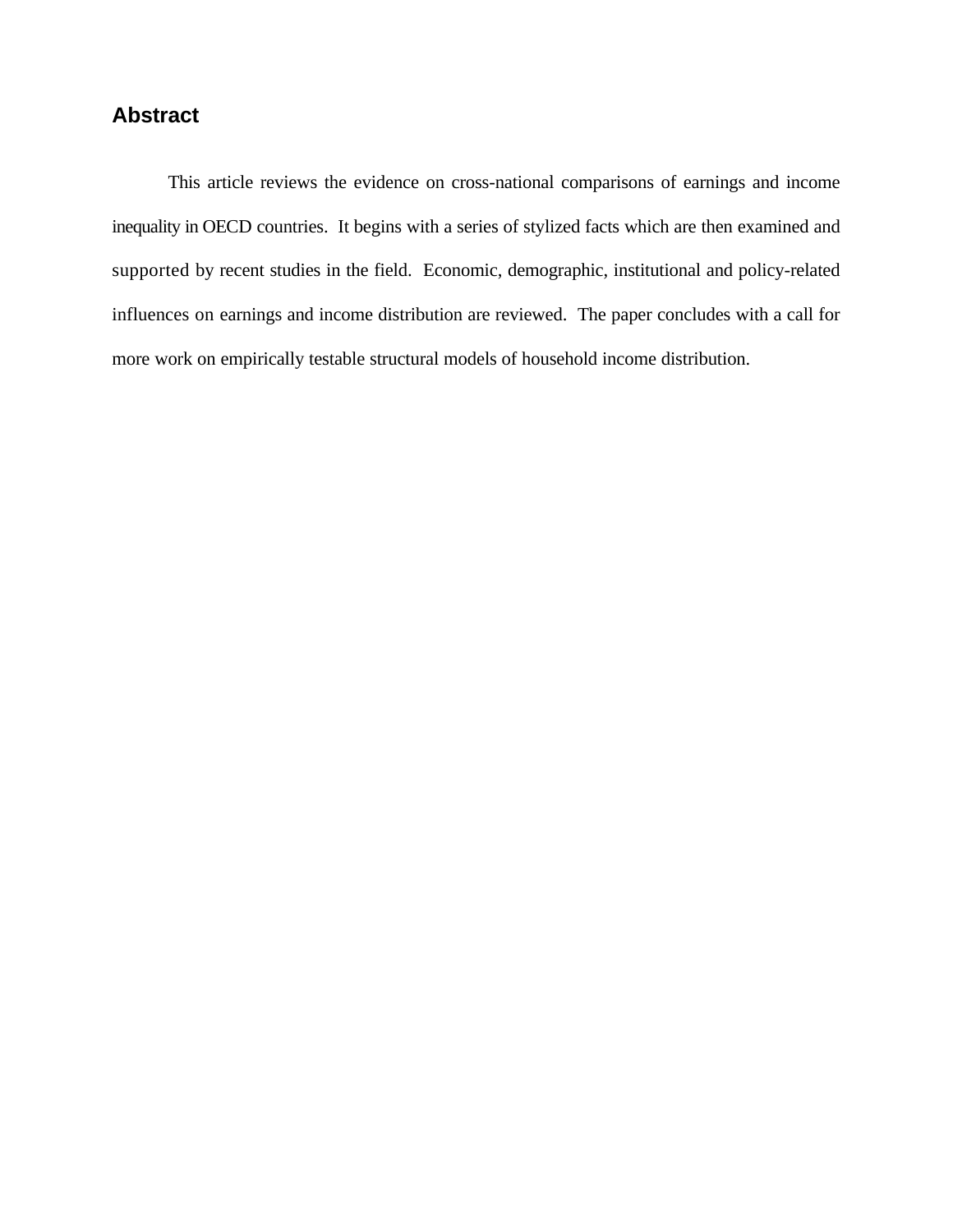## **I. Introduction**

Interest in the distribution of earnings and the distribution of household income was largely a parochial backwater of economic research in the United States until the early 1980s. This lack of interest reflected the view that both the functional and personal distributions of income in the United States showed little change between the end of the 1940s and the mid-1970s.<sup>1</sup> This led Lampman (1971, p. 47) to remark that the stability of the income distributions was "remarkable in view of the great changes which have occurred in economic structure and in income and wealth levels." He further noted that predictions of increasing concentration of wealth "have been proved completely wrong by the American experience." Taking a somewhat more laid-back perspective, Aaron (1978, p. 17) noted that tracking changes in the distribution of income in the United States "was like watching the grass grow."

The lack of interest in distributional issues in the United States in general, and cross-national comparisons in particular, changed for several reasons in the early 1980s. First, the view that the shape of the income distribution was one of the great constants of economics came into question by a series of studies, reviewed in Levy and Murnane (1992), that showed rising inequality of labor market income in the United States and a smaller set of studies that showed that these changes in the earnings distribution were being translated into greater inequality in the distribution of total family income.

Second, it became considerably easier to perform cross-national comparisons of income distributions. Such comparisons that were available before 1980 were of a rough and ready nature

 $\rm{^{1}In}$  contrast, British researchers such as Atkinson (1970) and Dutch researchers such as Pen (1971) and their predecessors made key contributions to both inequality theory and measurement during the 1970s.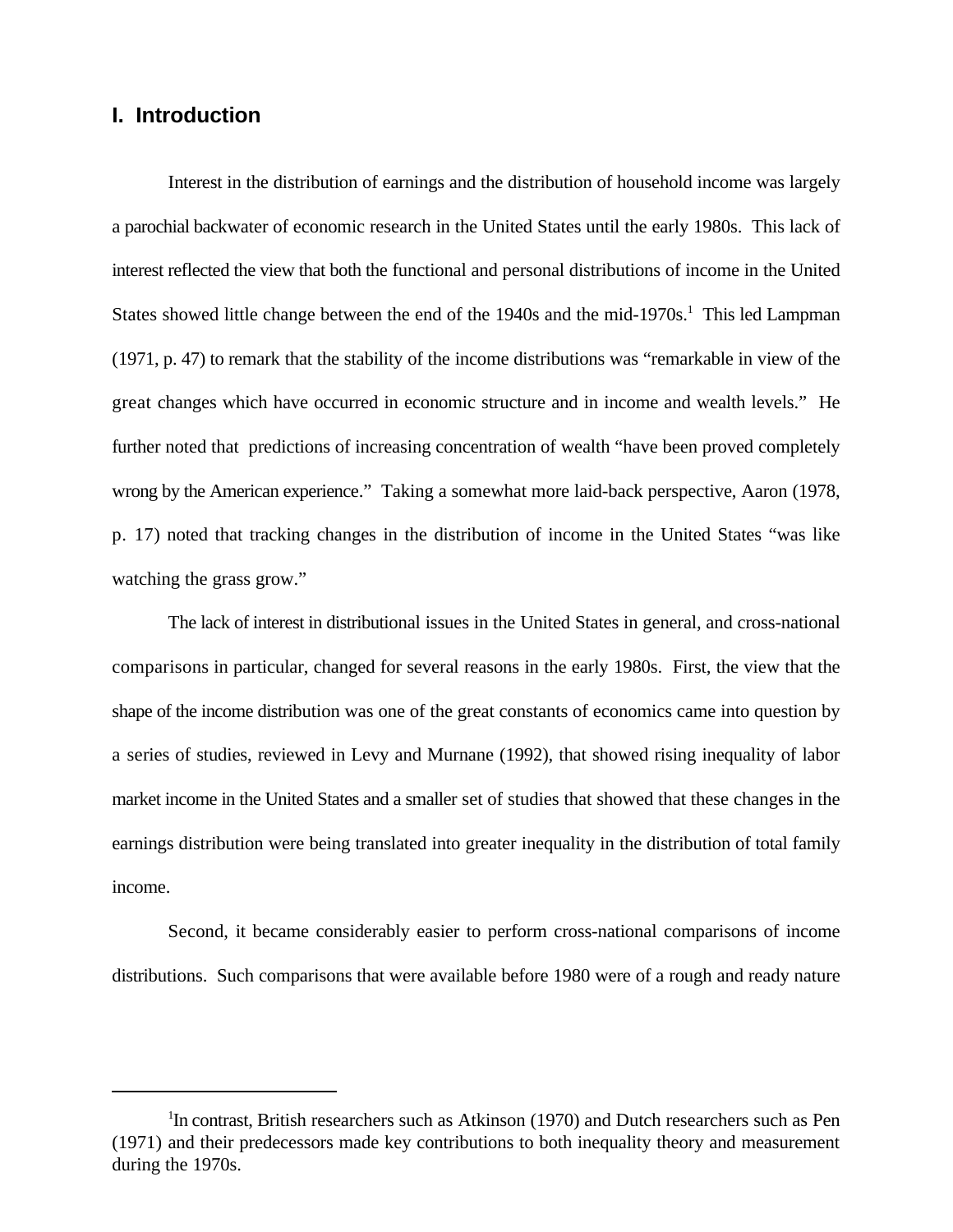and did not withstand close scrutiny.<sup>2</sup> Yet international comparisons of income distribution can provide important benchmarks of how one nation differs from or is similar to other nations. In so doing, it can provide useful information, just as do cross-national comparisons of rates of economic growth, savings, inflation, and unemployment. Fortunately, cross-sectional micro data became publicly available for a variety of rich OECD countries.<sup>3</sup>

This opened several avenues for research, primarily by allowing greater richness in crossnational comparisons. While cross-national comparisons of average income had been widely used to measure differences in standard of living across countries, these comparisons had focused on the typical or average family. Questions about the relative standard of living of persons elsewhere in the distribution could now provide a more complete picture of cross-national differences. These new data also contributed to the literature on trends in inequality. Researchers were not only able to address the factual question of whether inequality grew in other countries but also to get further hints as to possible causes. For example, if countries with binding trade barriers experienced smaller increases in inequality then this would be consistent with the view that increased foreign competition was at least partially responsible for the increase in inequality. Likewise, cross country comparisons in changes in industrial structure or unionization would at least provide some stylized facts that might inform the debate on the causes of the increase in inequality.

The third factor contributing to the increased interest in distribution issues stems not from the positive interest in understanding the causes of change but the normative issues coming out of the

<sup>&</sup>lt;sup>2</sup>See, for example, Sawyer (1976) and the strong negative response to Sawyer by Bégue (1976).

<sup>&</sup>lt;sup>3</sup>Database projects such as the Luxembourg Income Study (LIS), described in Smeeding, O'Higgins, and Rainwater (1990), and related efforts to make longitudinal household panel data comparable, for example, the United States-German comparative panel project described in Wagner, Burkhauser et al. (1993), have facilitated cross-national comparisons of inequality.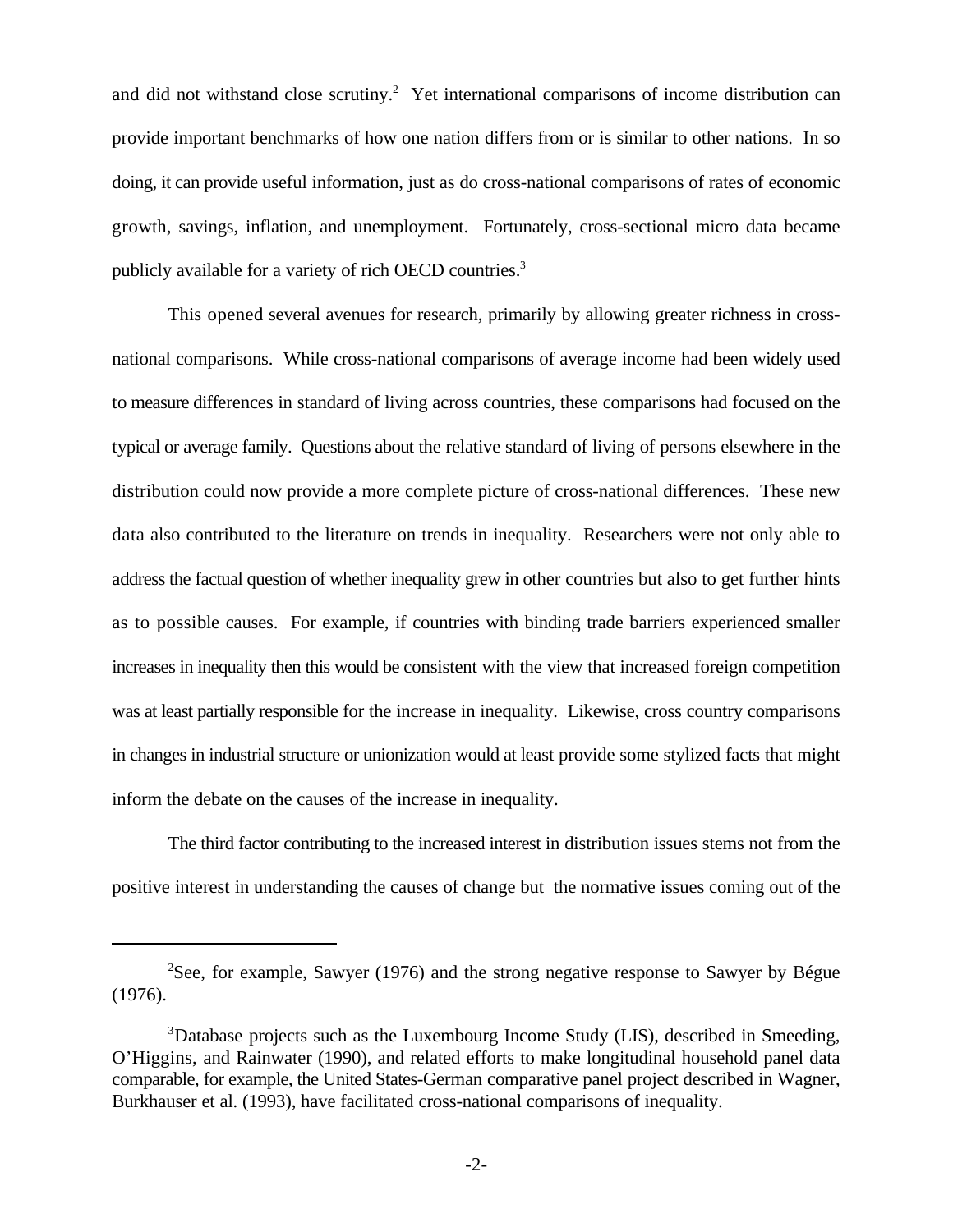debate in the public policy arena over the "fairness issue." The distributive effects of changes in government policies, which had always been a key policy issue in European, Nordic, and British Commonwealth countries, have became an increasingly important policy issue in the United States.

In this article, we further develop Levy and Murnane's (1992) review of changes in earnings inequality in the United States in two directions. First, we expand our review to other major industrialized countries, largely OECD nations. Second, we broaden the focus from earnings to household income. As we will show, the increases in the dispersion of both individual earnings and total household income in the United States was larger than in almost all other countries. However, the United States was not the only country to experience an increase in inequality during the 1980s and early 1990s. While most countries experienced at least modest increases in earnings and market income (income before direct taxes and public income transfers) inequality, these were largely offset by changes in other sources of income, producing a more modest increase in the inequality of disposable incomes in most nations.

We review not only what we know about what has happened to earnings but also why experiences differed across countries. While causal explanations are never easy to pin down, the issues are by now fairly well defined when trying to explain differences across countries in individual earnings patterns. Labor economics provides a rich theoretical framework that has been applied with some success, at least in a partial equilibrium setting, to explain changes in the structure of wages.

The expansion from individual earnings to household disposable income, however, raises a whole host of analytical as well as measurement issues.<sup>4</sup> Economic and demographic decisions within the household are endogenous and so complex that empirical research is far from being able to sort

<sup>&</sup>lt;sup>4</sup>Disposable household income includes all sources of income received by all household members, including income transfers from governments and other parties, net of income and payroll taxes.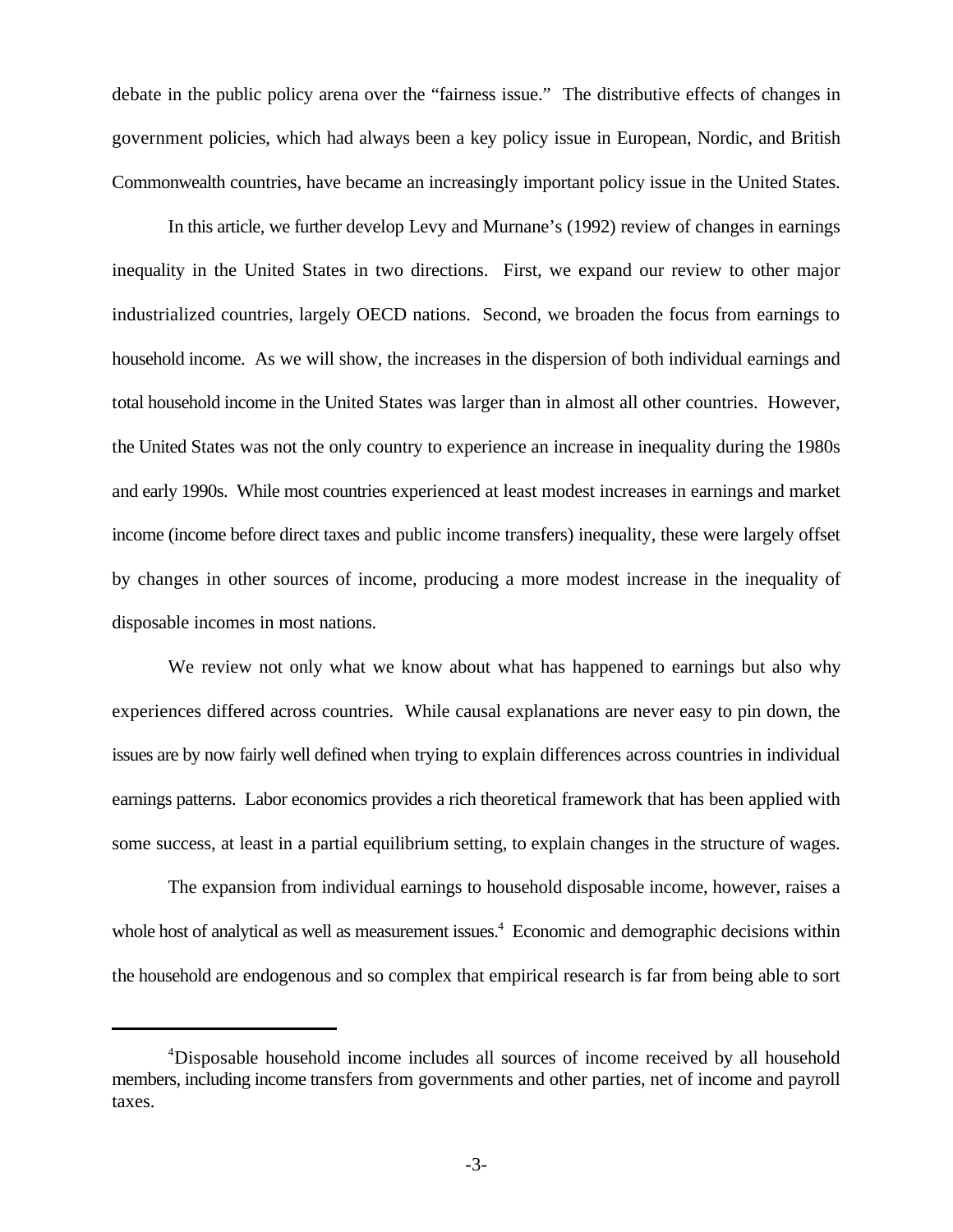out the linkages. The problem of endogeneity would arise even in the context of a single country. However, the problem of endogeneity is further aggravated by the expansion to the international context. Social and political institutions that may affect how other household members and government taxes and transfers respond to changes in market conditions differ considerably across countries. As a result, the responses of household disposable income to changes in the structure of wages, interest rates, or other prices will vary across countries. Given the lack of any unifying theoretical structure to analyze household income, we will largely limit ourselves to presenting the basic facts that any theory would have to explain. However, there is a strong need for a better theoretical structure in which to understand these outcomes.

We begin our review by laying out a set of stylized facts both for the United States and for other nations. We present summaries for both the level and trend in earnings and income inequality. In Section II we briefly turn to conceptual and comparability issues. This is followed in Section III by an overview of what we know about changes in earnings inequality in a variety of countries and the causes for these changes. Section IV turns to family income inequality to answer the same questions.

While we cover a wide range of topics, not everything under the rubric of changes in inequality is addressed. We are concerned with highly developed countries, almost exclusively the OECD nations, and do not address inequality in developing nations or in the transition countries of Eastern Europe and the former U.S.S.R. or in developing nations.<sup>5</sup> Issues related to wealth inequality, consumption and expenditure inequality, the tradeoff between inequality and efficiency, social choice theory, and the theoretical and empirical literature on inequality measurement are largely

 ${}^{5}$ See Deinenger and Squire (1995) on income inequality in developing and developed countries and Atkinson and Micklewright (1992) on inequality in Eastern and Central Europe. See Smeeding and Gottschalk (1996) for comparisons which include the OECD nations and selected Eastern European nations and Taiwan.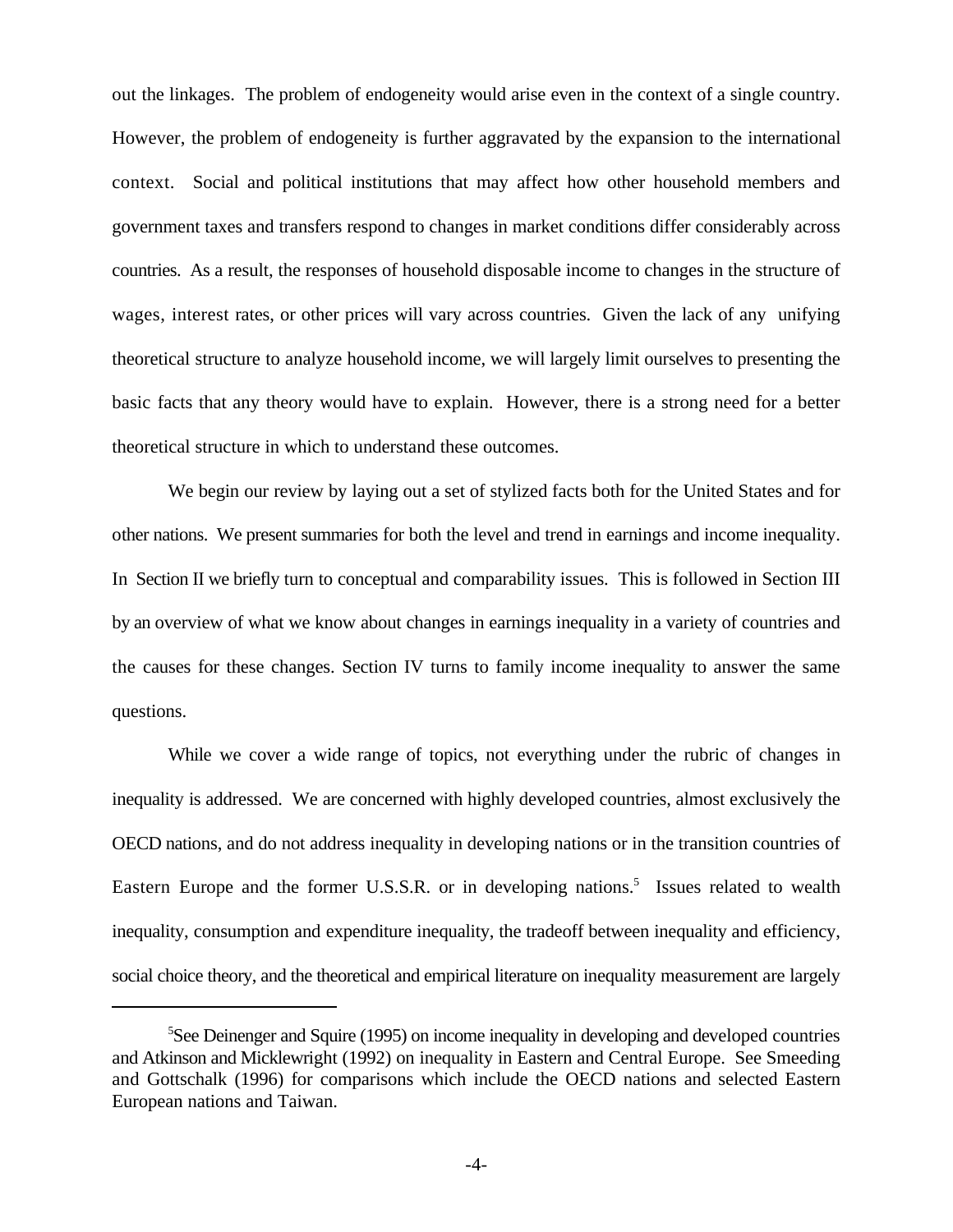excluded. Other pertinent issues, such as the burgeoning literature on growth and inequality, the dynamics of income, and intergenerational mobility are also not covered. Finally, due to constraints of space and time, the literature on cross-national comparisons of low incomes or poverty is also excluded. $6$ 

## **Stylized Facts**

The growing interest in national and cross-national differences in earnings and income inequality has produced a wide range of recent comparative studies of the level and trend in inequality along with dozens of studies and reports on individual countries. Our summary of the stylized facts emerging from these studies is as follows:

## **A. Earnings**

## **Levels**

- 1. At any given time there are wide differences across modern countries in the level of earnings inequality for both men and women.
- 2. Nations with centralized wage bargaining (e.g., Sweden, Germany) have greater equality than nations with less centralized bargaining (e.g., the United States and Canada).

## **Trends**

- 1. Almost all industrial economies experienced some increase in wage inequality among prime aged males during the 1980s (Germany and Italy are the exceptions).
- 2. But large differences in trends also exist across countries, with earnings inequality increasing most in the United States and the United Kingdom and least in Nordic countries.
- 3. The increasing demand for more skilled workers, coupled with differences across countries in the growth in supply of skilled workers, explains a large part of the differences in trends in returns to education and experience.

<sup>&</sup>lt;sup>6</sup>Interested readers should consult Förster (1993), Blackburn (1994), Atkinson, Rainwater, and Smeeding (1995a), Rainwater and Smeeding (1995).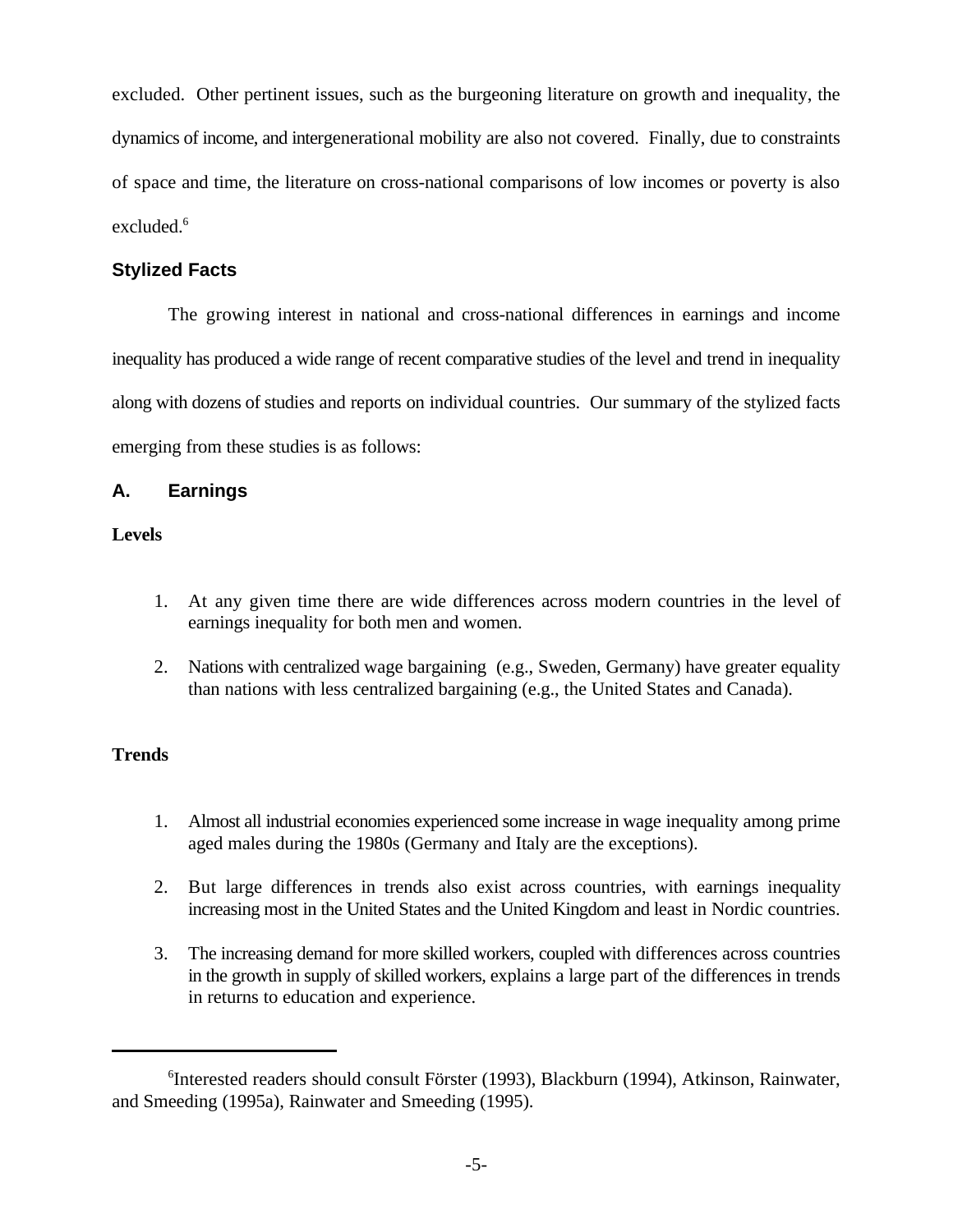4. Institutional constraints on wages also seem to matter. The rise in the relative unemployment rates of the least skilled in some, but not all, countries with centralized wage setting institutions, suggests that constraints were at least partially responsible for limiting the rise in inequality.

## **B. Disposable Income**

## **Levels**

- 1. There is substantial diversity in the inequality of household disposable income across major OECD nations with the greatest inequality in the United States and the least inequality in Nordic and Northern European countries.
- 2. Post-tax and transfer disposable money income is more equally distributed than market income in all OECD nations, and there is a noticeable correlation between public cash income transfer expenditures and disposable income inequality.
- 3. Even after adjusting for real income differences across countries (using purchasing power parity), low income United States citizens have real living standards below those found in most other rich OECD countries.

## **Trends**

- 1. Increases in household income inequality were more muted than were changes in earning inequality in most nations. Still increased earnings inequality among men was probably the most important factor in explaining rising income inequality.
- 2. Income inequality increased in most, but not all, OECD nations during the 1980s and early 1990s. Trends in inequality were not closely associated with levels of inequality. Some nations with low levels of inequality experienced some of the largest increases.
- 3. Reductions in social welfare spending for the non-aged and regressive changes in the structure of income taxes for some countries during the 1980s account for only a small part of the trend in post-tax and transfer inequality in most nations.
- 4. Married women's labor force participation rates, hours, and wages increased substantially in almost all countries during the 1980s. The positive correlation between husbands' and wives' earnings also increased moderately, thus tending to increase income inequality.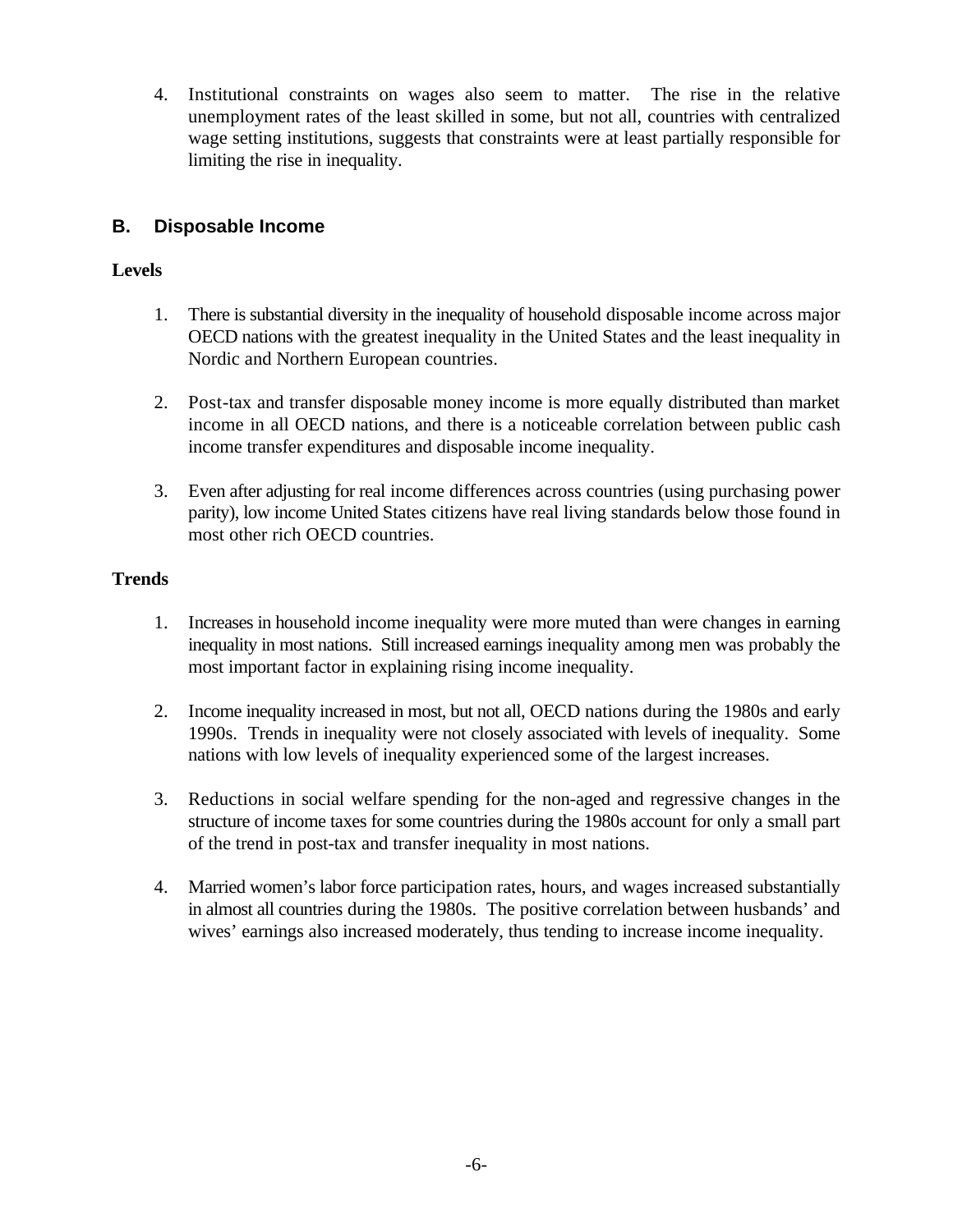## **II. Comparability and Data Quality**

In this section we address the measurement problems raised when making comparisons of earnings and income distributions across countries. The main source of United States income data is the March Supplement to the Current Population Survey (CPS), in effect an income supplement to a labor force survey. Other countries similar to the United States have annual or periodic surveys of consumer finances or income (Canada and Australia). Other nations use specific income surveys or have extensive surveys of expenditures with detailed income components sections (e.g., The Netherlands, United Kingdom, Israel). In a few nations (Sweden, Finland, Norway) survey respondents give the statistical office permission to go directly to government records to measure incomes and report only demographic information to the survey takers. Thus, the type and purpose of surveys used for international comparisons vary widely by country.<sup>7</sup>

## **Income Definitions**

Ideally income would be measured on a post-tax and transfer basis consistent with the Haig-Simons income concept of real consumption plus (or minus) change in net worth.<sup>8</sup> Income would include both cash and noncash components, would be adjusted for economies of scale in consumption using an appropriate equivalence scale, and would cover the period over which families can smooth consumption by lending or borrowing. For families that are not credit constrained this might require measures of lifetime post-tax and transfer income adjusted for family size. At the other extreme, the relevant measure of income might be a few pay periods for families who do not have sufficient assets

<sup>&</sup>lt;sup>7</sup>For discussion of the problems of comparability across countries and for additional information on survey differences, particularly for those surveys from the Luxembourg Income Study, see Atkinson, Rainwater, and Smeeding (1995a), especially Chapters 2 and 3 and Appendices 1 through 5.

<sup>&</sup>lt;sup>8</sup>This broad definition of income is an attempt to get closer to the distribution of lifetime utility.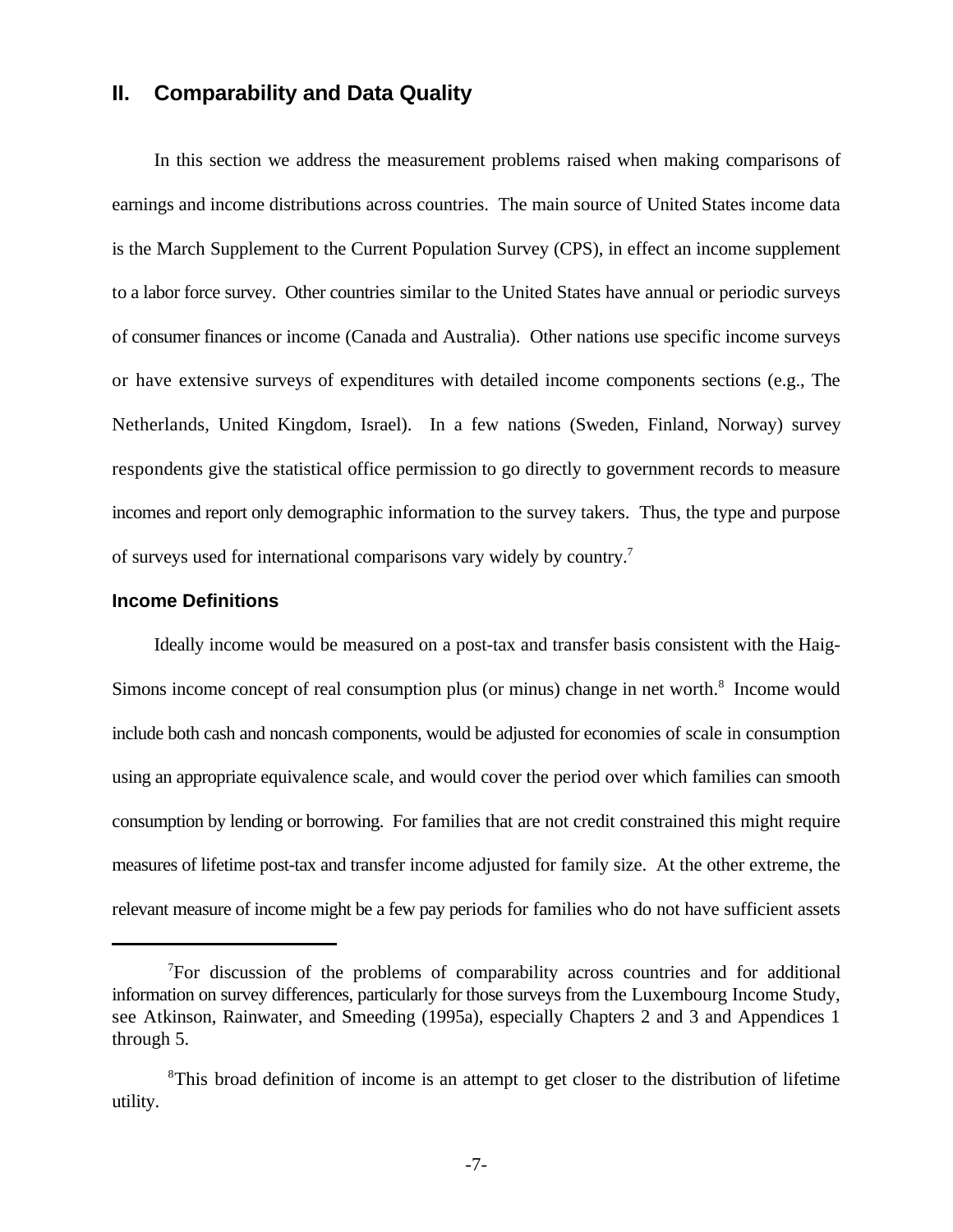to smooth consumption and cannot borrow against future income. Unfortunately, almost all of the existing data sets, including the CPS in the United States, measure income on a yearly basis. This is certainly too long an accounting period for families that are severely credit constrained, and too short for families that can smooth consumption over multiple years. While the problem raises important conceptual issues, the existing evidence shows that rankings of countries with respect to income inequality are robust with respect to changes in the accounting period (Aaberge et al. 1995; Burkhauser and Poupore in press).

Surveys may also differ in the income sources they include as earnings. For example, unemployment insurance and/or sick pay are included as a transfer in most countries but are included in earnings in a few (e.g., Sweden, France). Almost all nations include vacation pay ("13th month earnings") and salary bonuses in their measures of earned income. Self-employment income which differs nation by nation in quality of data reported and in its economic importance may also be included in earnings.

There is even greater diversity in the decision of what to include under total household income. Cross-national comparisons of income inequality have focused primarily on the distribution of disposable money income after direct taxes (income and employee payroll) and after transfer payments.<sup>9</sup> While this definition of post-tax and transfer disposable income is broad, it falls considerably short of the Haig-Simons comprehensive definition, typically excluding much of capital gains, imputed rents, home production, and income in kind. In general, no account is taken of leisure, indirect taxes or of the benefits from public spending other than cash transfers.

<sup>&</sup>lt;sup>9</sup>Direct taxes are most often estimated from tax imputation models rather than official tax records. For example the after-tax data for Australia, Germany, New Zealand, and the United States in the Luxembourg Income Study are obtained using a tax imputation model at the household level to estimate direct taxes. Italy, Belgium, and Luxembourg surveys report only after-tax income; Sweden, Finland, and Norway use official records of taxes paid.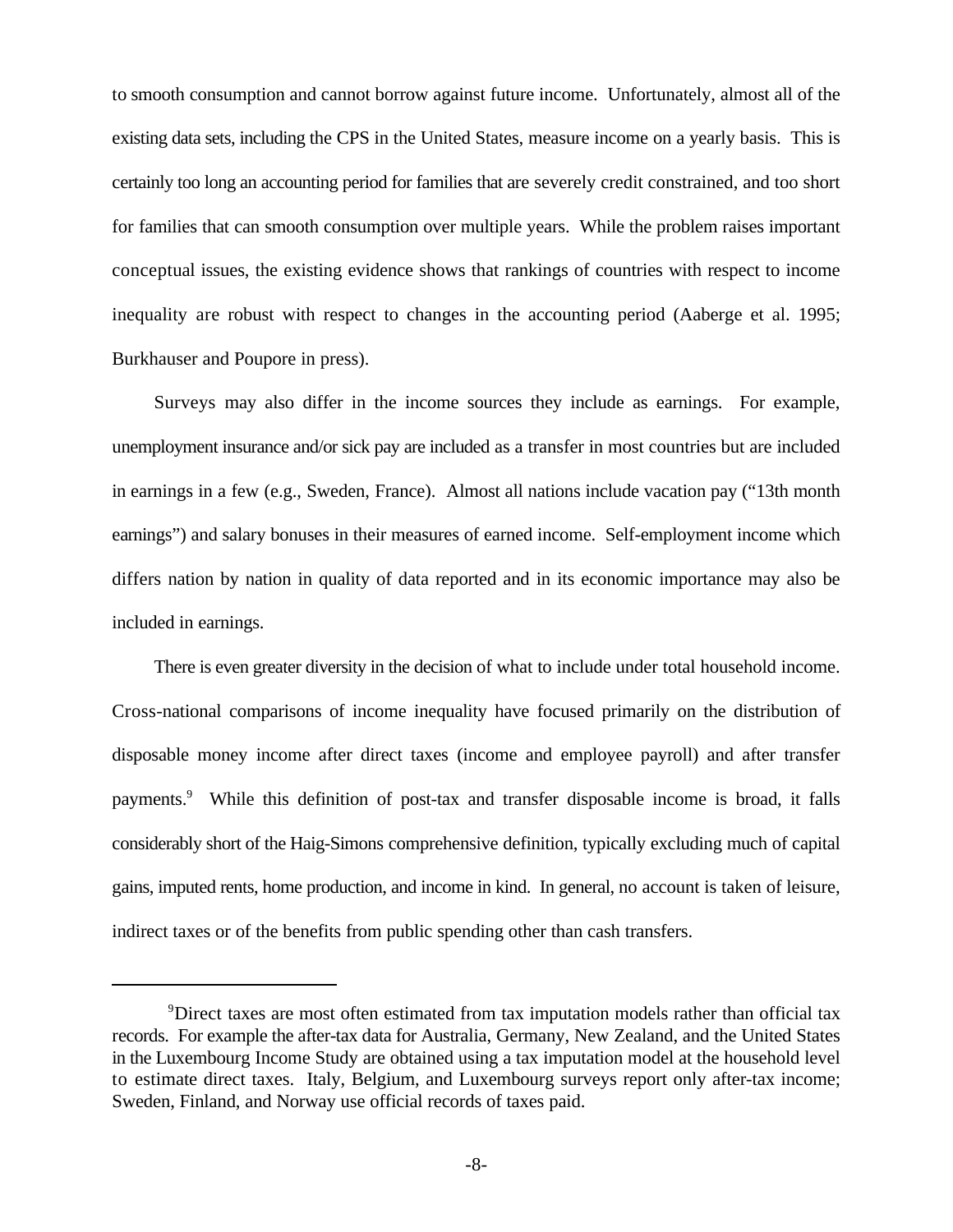Further comparability issues are raised by definitions of income sharing units and the unit of analysis. Survey-based research on income inequality sometimes focuses attention on the household as the unit of income sharing and as the unit of analysis; other times the unit of analysis is the individuals within the household. And definitions of income sharing units themselves may differ across nations.<sup>10</sup>

#### **Adjustment for Household Size and Composition: Equivalence Scales**

Most studies of income inequality adjust income to take account of differences in material needs for families of different sizes. Equivalence scales are designed to accomplish this adjustment by taking into account those household characteristics deemed to affect economies of scale and economies of scope as reflected by differences in household size and composition. Total household income is divided by the number of equivalent adults in order to arrive at a measure of household "equivalent" income.

Buhmann et al. (1988) first proposed a succinct parametric approximation to equivalence scales which summarized the wide range of scales in use:

Adjusted income = Disposable Income/Size*<sup>E</sup>*

The equivalence elasticity, *E*, varies between 0 and 1; the larger is *E*, the smaller are the economies of scale assumed by the equivalence scale. The various studies reviewed in this survey make use of equivalence scales ranging from  $E = 0$  (no adjustment) to  $E = 1$  (per capita income which ignore economies of scale). Between these extremes, the range of possible values is rather evenly covered.

<sup>&</sup>lt;sup>10</sup>While most nations aggregate income across all members of a household, a few use a more narrow definition, for example: all related persons living together or a family (e.g., Canada); or even more narrowly related persons according to income tax regulations (e.g., Sweden).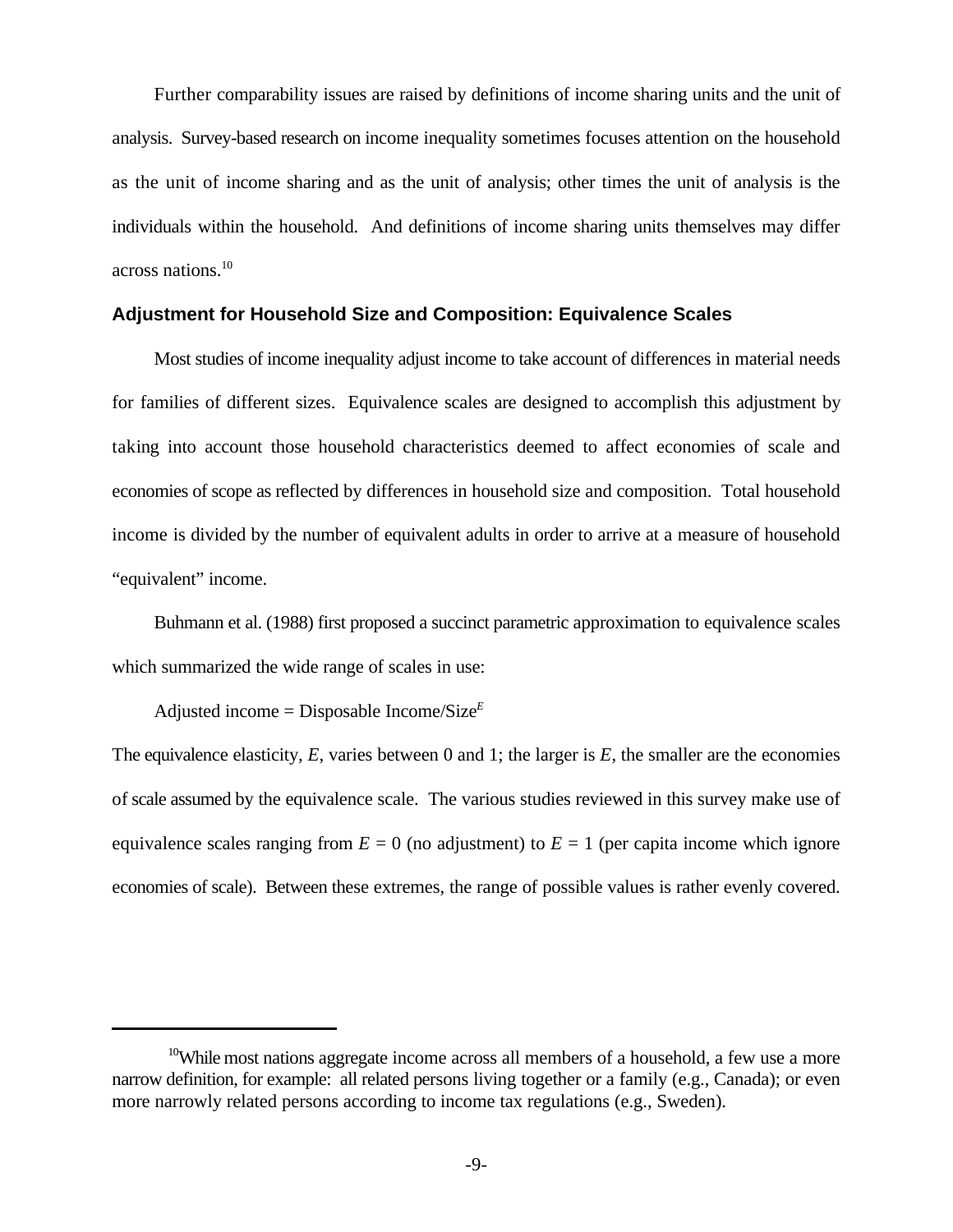These adjustments for family size can have a large effect on the level of measured inequality within and across nations.<sup>11</sup> However, using different equivalence scales preserves the general rank order of countries, albeit at different levels of inequality. Inequality rankings at a point in time are fairly robust to choice of equivalence scales (Atkinson, Rainwater, and Smeeding 1995a, Figure 4.1). Due to lack of a long time series of comparative data, the literature cannot determine if choice of equivalence scale affects trends in measured inequality across countries. However, evidence for differences in trends within the United States indicates that choice of equivalence scale may affect the level of measured inequality but not its trend (Karoly and Burtless 1993).

## **Noncash Benefits and Taxes**

The disposable money income measures used in most studies include only public cash and near cash benefits (food stamps and other similar benefits denominated in cash). Hence, one might suspect differences across countries depending on a nation's preferences for cash versus noncash transfers. A similar type of difference may occur if countries rely on employers to provide some types of benefits (e.g., health insurance for workers in the United States, and occupational pensions in many nations), while governments provide others (e.g., health insurance and more substantial social

 $11$ See Coulter, Cowell and Jenkins (1992) and Buhmann et al. (1988). An important and nonobvious lesson from these papers is that the relationship between inequality measures and elasticities is non-monotonic. Most studies of cross-national distribution make no adjustments for differences in incomes within households, assuming that income is equally shared by all members of the household. Jenkins (1994a), however, shows that the estimates of overall household income inequality derived from three different methods of estimating within household inequality are very different from those derived using the conventional, equal sharing within the household assumption. The literature has moved beyond the one parameter equivalence scale used here to two parameter scales which include adjustments for types of individuals (e.g., by age) as well as for family size. See Jenkins and Cowell (1994).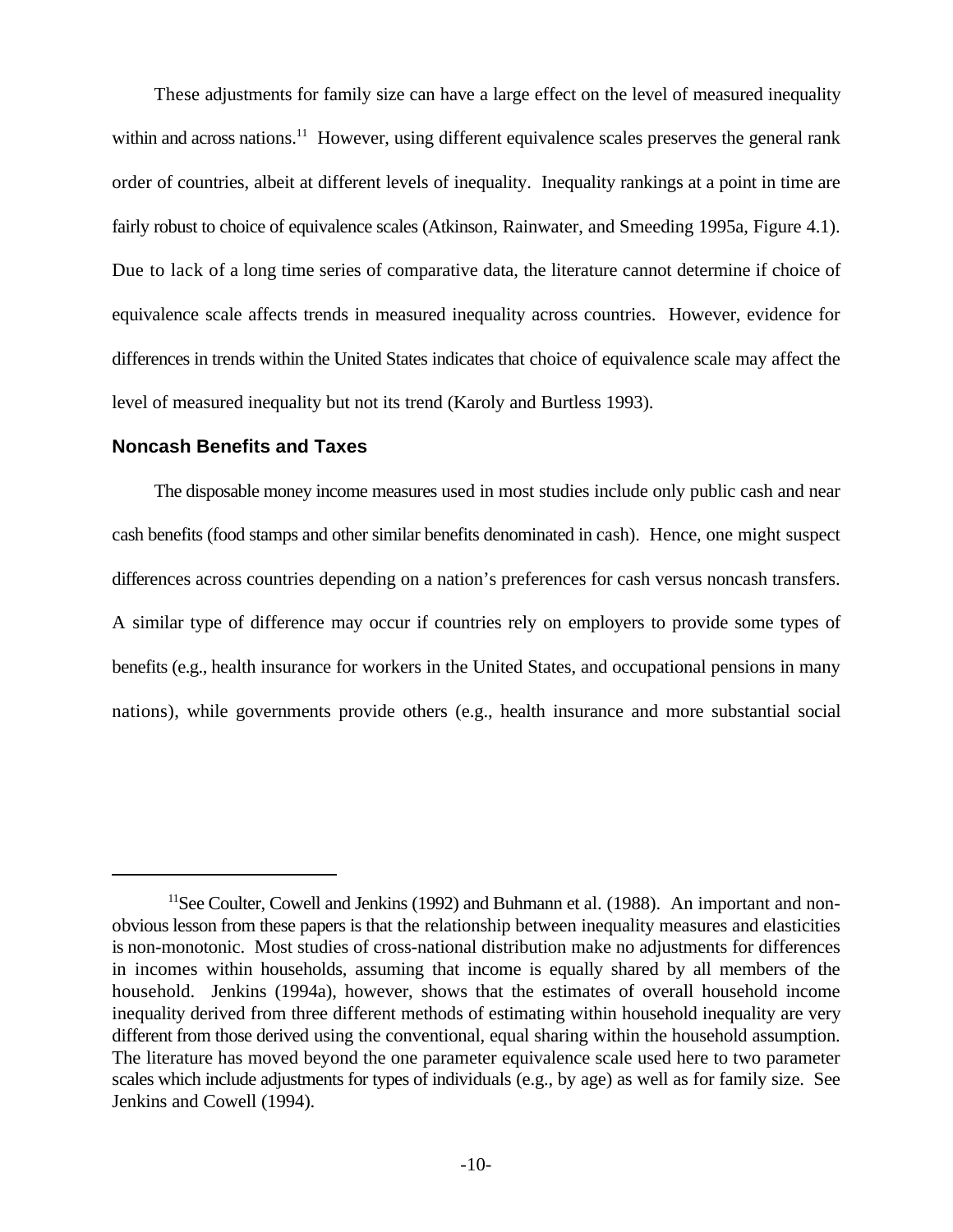retirement pensions in most other nations), or if demographic composition of nations are very different.<sup>12</sup>

Including noncash benefits in estimates of the level and trend of income inequality also requires the valuation of these benefits. While several national studies of noncash benefits have assessed their impact on the income distribution as measured by the cost of benefits to the supplier, the literature has made little progress in arriving at a true Hicksian equivalent variation measure of their cash equivalent value to households (U.S. Department of Commerce, Bureau of the Census 1982; Wolfe and Moffitt 1991).

In-kind benefits also tend to be a small share of total social transfers relative to cash benefits in nations with small shares of GDP spent on cash benefits. Since, high cash benefit nations tend to also be high in-kind benefit nations, the limited evidence indicates that the exclusion of noncash benefits does not have a large impact on the income inequality rankings of countries.<sup>13</sup>

Most studies of income distribution employ either a measure of all sources of money income prior to the deduction of all taxes ("gross income") or a measure that subtracts "direct taxes"—income and employee payroll taxes—to arrive at disposable income. In general, studies do not count personal property or wealth taxes as direct taxes. Because of differential reliance on employer and employee social security contributions across nations, and because of the differential mix of personal, business, earnings, income, property, and goods and services (expenditure, V.A.T.)

 $12$ The mix of cash plus noncash benefits across OECD nations is, however, more uniform than is the distribution of cash benefits alone. See Smeeding, Saunders et al. (1993) and Whiteford and Kennedy (1994).

 $^{13}$ Smeeding, Saunders et al. (1993) find that imputation of health and education benefits and some housing benefits had an equalizing impact in all countries, but did not effect the inequality ranking of countries. For one estimate of the effect of including in-kind benefits in income distribution in the United States, see U.S. Department of Commerce, Bureau of the Census (1995a). These estimates indicate that including non-cash benefits effects the level but not the trend in inequality since 1979.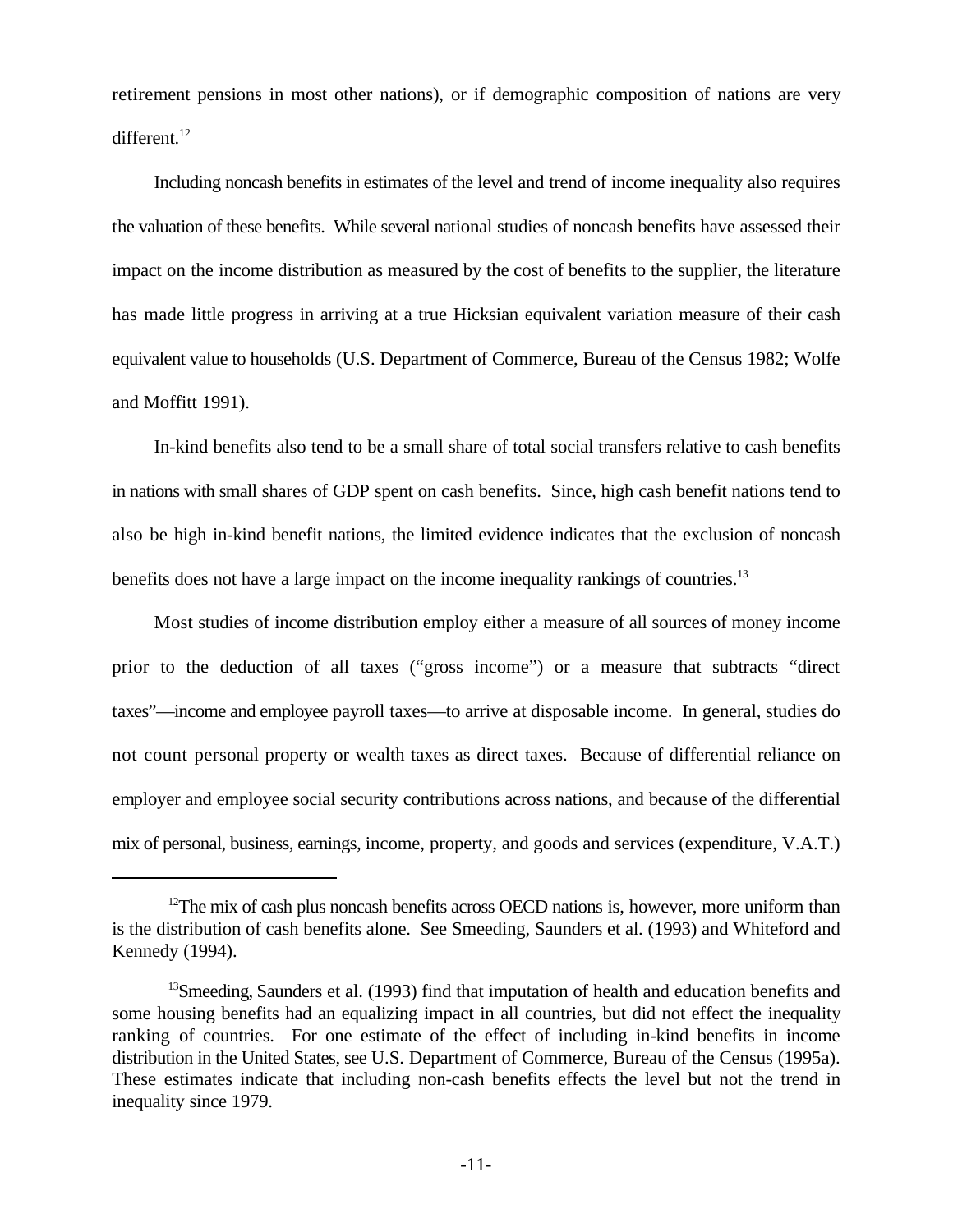taxes across OECD nations, the manner in which taxes are collected may affect the results of crossnational comparative analyses. In fact, we know of only one study has included the full burden of direct and indirect taxes in cross-national studies of income distribution.<sup>14</sup>

#### **Data Quality Comparison with National Accounts**

One common criticism of earnings and income distribution data derived from household surveys is that they are incomplete in coverage of income. One way of determining the size of the under reporting is to compare the total income of different types reported in the household surveys with external information drawn from national accounts and country data registers, which have been adjusted to make them comparable to the microdata sources.

Not all countries have been able to compare survey data with national accounts or other external data. Still the available information indicates that total income estimates based on the surveys used for income distribution studies are about 90 percent of the comparable national income totals in six of the eight countries for which comparison data are available in the Luxembourg Income Study (Canada, Finland, Italy, The Netherlands, the United Kingdom, and the United States). In two nations (Australia and West Germany) there is an aggregate shortfall of some 20 percent, but part of the difference can be explained by the fact that the totals are not fully comparable. Wage and salary income is, however, generally well reported in all countries.<sup>15</sup>

While underreporting may be small for the most important income sources, this may be of cold comfort for distributional measures. What is relevant is not only the amount of underreporting but

 $14$ See Bell and Rosenberg (1993). Messere (1993) presents aggregate data on the tax mix across countries.

<sup>&</sup>lt;sup>15</sup>See Atkinson, Rainwater, and Smeeding (1995a, Table 3.2 and Appendix 6). Evidence in the United States derived from a direct matching of individual responses to administrative and tax records (Radner 1983), indicates that the problem of property income under reporting is primarily found among upper income households with heads aged 65 and over, but no evidence on direct matching is available for other nations.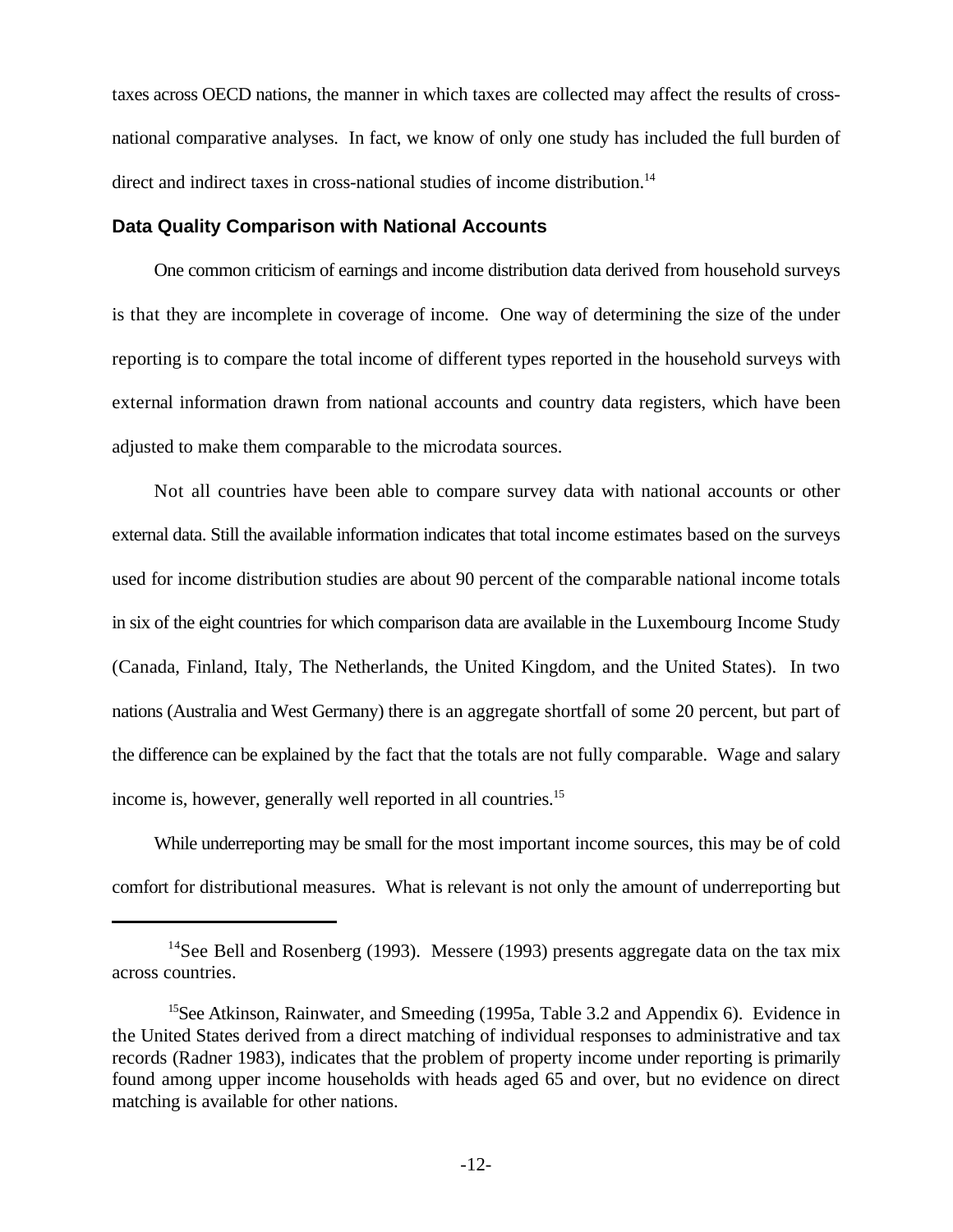its distribution. If underreporting were small but non-random, this would affect both measures of central tendency and dispersion.

## **Level versus Trend**

Point in time comparisons of the *level* of inequality across countries impose much stronger data requirements than comparisons of *trends* in inequality. As long as differences across countries (in income measures, importance of income components, adjustments for income sharing, quality of income reporting, and survey data collection practices) are constant across time, these differences will cancel. As a result, country specific idiosyncrasies would affect levels of inequality but not trends in inequality. On the other hand, if data quality changes over time, if income components that are less (or more) well reported increase in significance over time, or if factors such as top coding have different impacts over time, then trends as well as levels will be affected.

The Luxembourg Income Study (LIS) data sets were assembled specifically to overcome many of the problems addressed in these sections. LIS collects none of its own data. Rather it takes data collected mainly by national statistical agencies and applies consistent measures and concepts across countries to produce greater uniformity in cross-national comparisons.<sup>16</sup> Access to micro-data in LIS also makes it possible to impose consistency on additional elements such as the unit of observation, income definition, and adjustments for differences in family size. Moreover, it is possible to test sensitivity to alternative choices of units, definitions, and other measurement issues such as top and bottom coding of income. But while the aim of the LIS project is to increase the degree of crossnational comparability, complete cross-national uniformity will never be possible since the country surveys that form the starting point for LIS vary in focus and scope, and because certain aspects of

<sup>&</sup>lt;sup>16</sup>For instance, the earnings and income data presented in this paper come from the same source. Other data, such as that found in the International Social Survey datafiles covers earnings well, but has very limited information on incomes.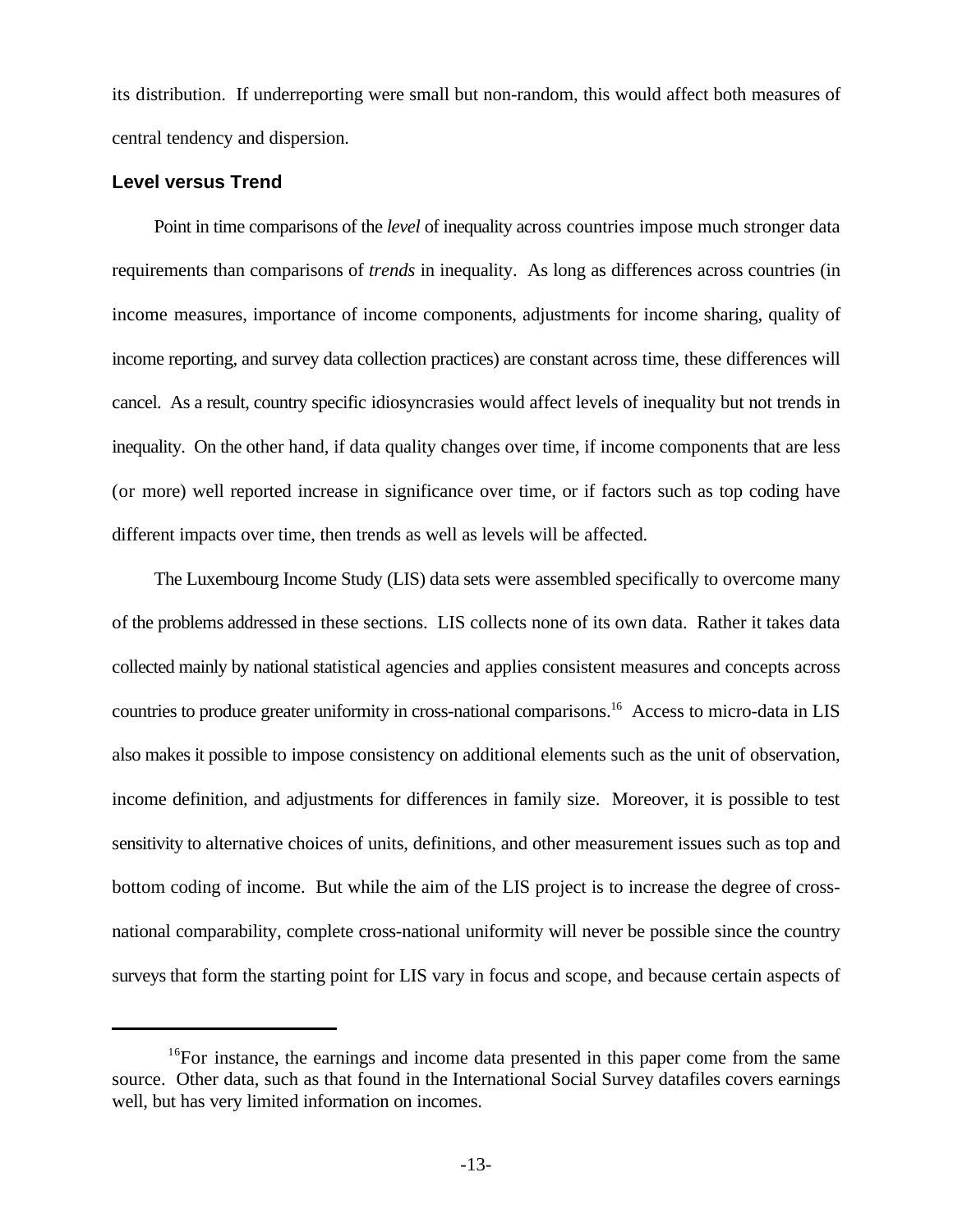surveys cannot be adjusted ex-post (e.g., a country survey's choice of a singular unit of income aggregation). $17$ 

The International Social Survey Programme (ISSP) offers an alternative collection of repeated cross-sections on a number of countries. The major advantage of these data is that they are based on responses to a uniform set of questions attached to country specific social surveys. For example, the common ISSP questions are asked to a subset of respondents to the General Social Survey in the United States and to respondents to the British Social Attitudes Survey in the United Kingdom.<sup>18</sup> The advantage of cross-national uniformity in the questionnaire has to be weighted against three disadvantages. First, the sample size in each year for each country is considerably smaller than in LIS (roughly 1,500 in ISSP versus 5,000-65,000 or more in the LIS datasets used here). This sample size drawback can be partially overcome by pooling years, though this is problematic when income distributions are changing over time. The second limitation of ISSP is that the questionnaire is designed to be answered in 15 minutes. Since the primary focus of the survey is on social attitudes only 22 questions are asked about economic and demographic characteristics. Finally, most countries report income or earnings in income brackets, with the top bracket being open-ended. This drawback is particularly severe when the brackets are changed making comparisons over time even more difficult, especially with small samples.

<sup>&</sup>lt;sup>17</sup>While the LIS project has gone to great lengths to increase data comparability across nations, not all problems can be overcome. For instance, the LIS data cover a limited number of years. LIS data are thus unable to capture the effects of business cycles on income inequality. Also LIS has no control over the questions asked in different surveys. While all income data used in LIS are continuous variables, and while the LIS has up to 38 different categories of cash income for each nation, some items such as self-employment income may be measured differently in different nations. For additional discussion of the technical characteristics of the LIS database, see Atkinson, Rainwater, and Smeeding (1995a).

<sup>&</sup>lt;sup>18</sup>ISSP started with four countries in 1984 (Australia, Germany, the United States, and the United Kingdom). By 1994 the questions were being asked in over 20 countries.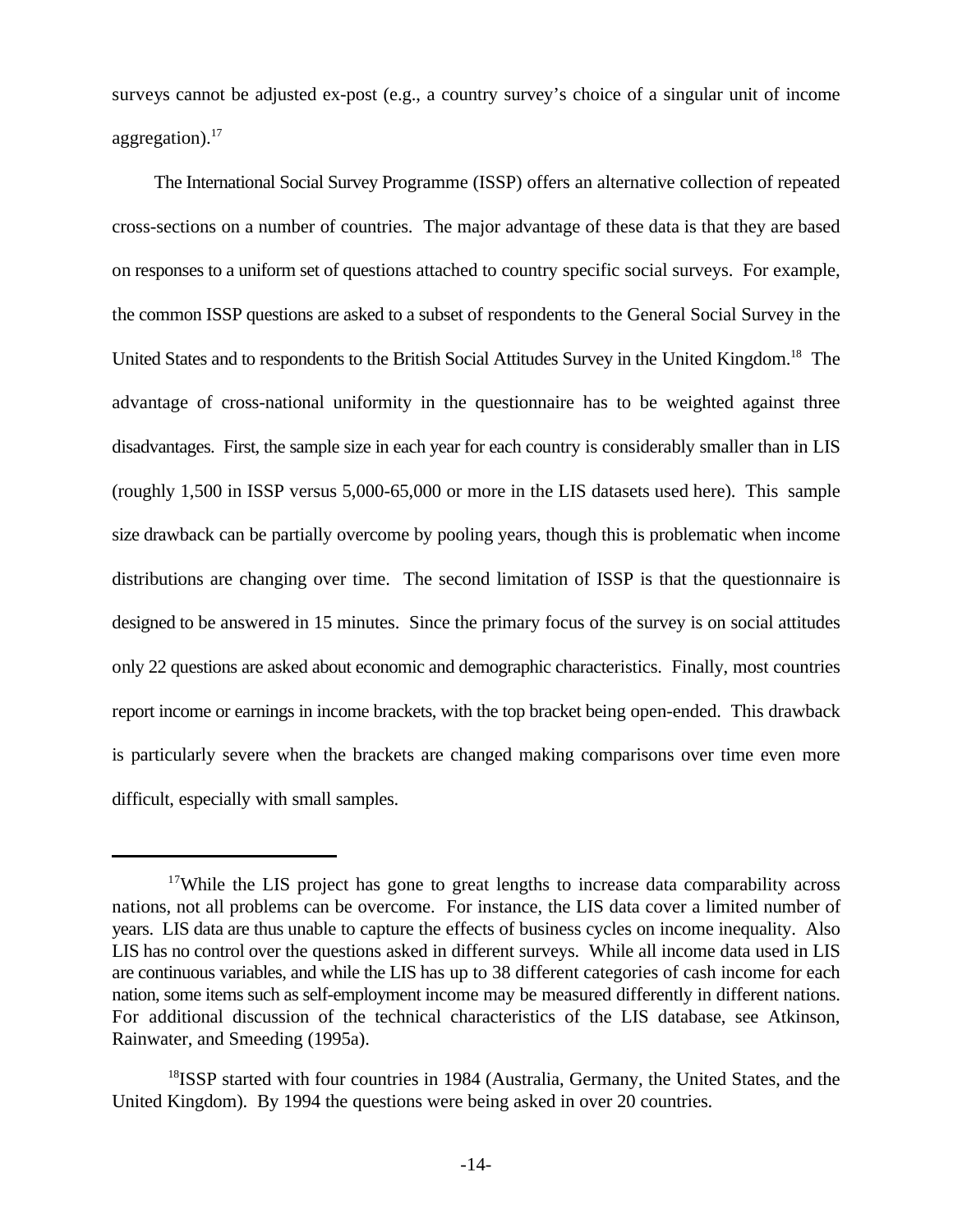Full comparability of earnings and income distribution data will never be attainable as long as surveys and institutions differ across countries. While these limitations must be kept in mind, strong patterns emerge out of these admittedly noisy data. As we will show in the following sections, surveys with very different focus and structure give broadly similar patterns. The issue is not the existence of noise, which surely exists in all data sets, but the relative size of the signal to the noise.

# **III. Earnings Inequality**

A vast literature, reviewed in Levy and Murnane (1992), has documented the substantial increases in inequality of wage rates and annual earnings in the United States during the 1970s and 1980s. At this point there is a wide consensus in the research community that an important driving force behind the increase in family income inequality in the United States was the increased dispersion of earnings.<sup>19</sup>

#### **Levels of Inequality**

Cross-national studies of earnings inequality have focused almost exclusively on trends, not levels. This largely reflects the lack of comparable data across countries.<sup>20</sup> We exploit recently available data in the LIS database, to compare earnings inequality across a variety of countries during

<sup>&</sup>lt;sup>19</sup>See Danziger and Gottschalk (1995) and Blank (1994) for links between changes in the distribution of earnings and income. Danziger and Gottschalk (1995) attribute the majority of the change in family income inequality to changes in the distribution of men's earnings. Karoly and Burtless (1995) study working age families and find that changes in earnings inequality among men who work accounts for slightly less than half of the total change. We return to this topic later in the paper.

 $^{20}$ A few previous studies have used LIS data to examine wage and salary differences of heads of households across nations at a point in time (Green, Coder, and Ryscavage 1992; Gornick 1994; Gottschalk and Joyce 1996). Blau and Kahn (1996), who use data from the International Social Survey Programme, find similar patterns.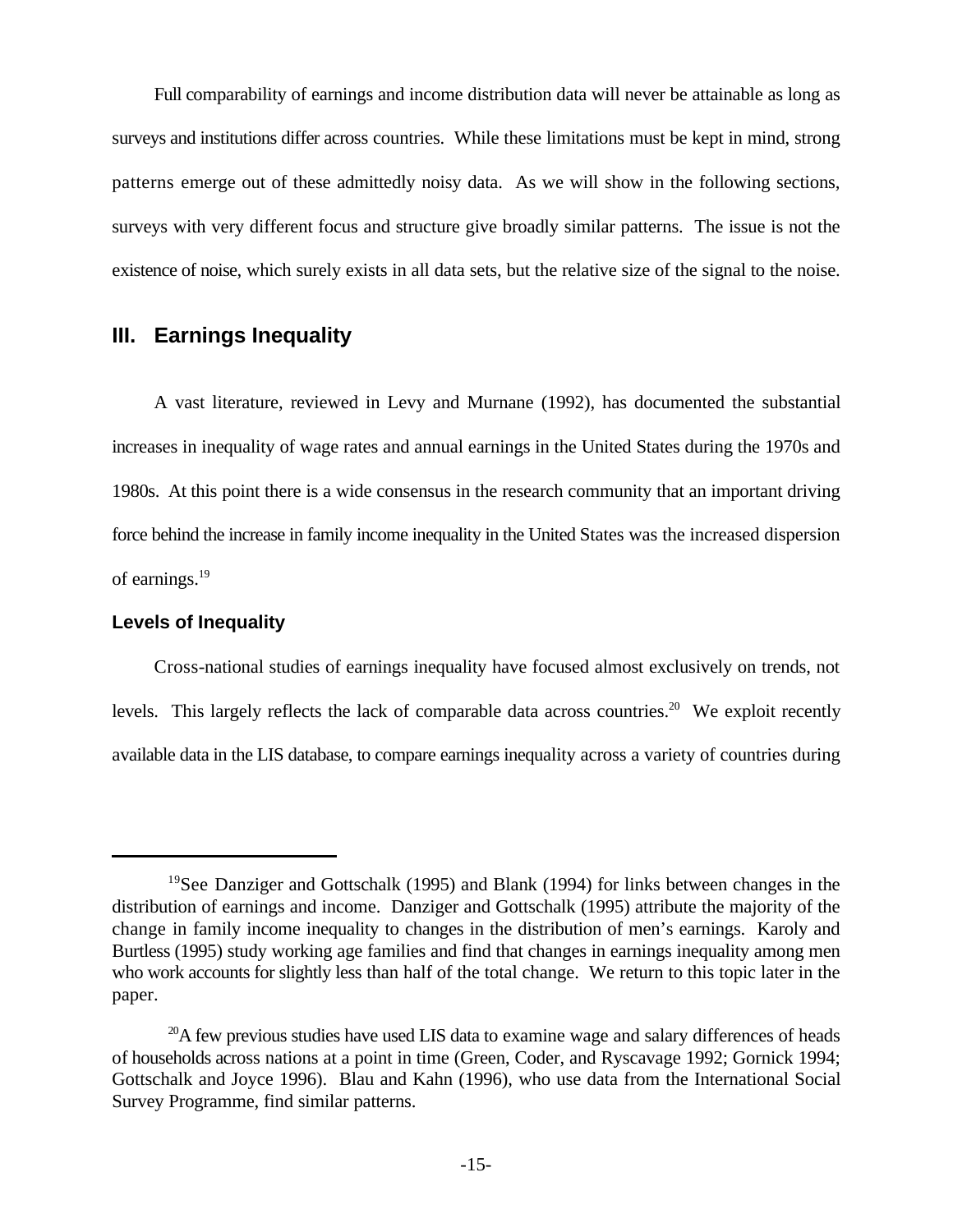the late 1980s and early 1990s.<sup>21</sup> Table 1 presents summary measures of the earnings distributions in the nine countries for which the LIS database provides consistent data on annual before-tax earnings for males and females aged 25 to 54. Since it is impossible to separate labor market earnings from returns to capital in households with self-employment income we also exclude all persons in such households.<sup>22</sup>

While we focus on the distribution of positive earnings we also show the proportion of persons with zero earnings in column 1 of Table 1. It should be recognized that differences in the distribution of positive earnings are very likely to be affected by these differences in the proportion of persons with zero earnings. However, without knowing the earnings that zero earners would have received if they had worked, it is impossible to determine the effect on the unconditional distribution of potential earnings. At one extreme one might assume that all zero earners came from the bottom of the distribution of potential earnings. It is, however, unlikely (especially among women) that the full difference in zero earners reflects additional persons at the bottom of the distribution. Thus, while Table 1 presents estimates of the percentile ratios of the distribution of positive earnings this should not be confused with the distribution of potential earnings for all persons.

Our summary measures of inequality are based on earnings at selected percentile points since these are less sensitive to such inter-country differences as non-uniform top and bottom coding of earnings, and under reporting of earnings at either tail of the distribution. Earnings at selected

 $^{21}$ Earnings is used synonymously with wage and salary income. Income surveys and, hence, the LIS database, do not usually contain separate measures of hourly wages. All estimates shown in Table 1 refer to annual earnings except for the United Kingdom where wages and salaries are measured during the survey week. The years shown are limited by data availability in LIS. Therefore differences in cyclical conditions may affect rankings of countries with small differences in inequality.

 $22$ The cost of excluding the self-employed is that the distribution of earnings for the selected sample will be affected by this sample selection if the distribution of labor market earnings of the selfemployed is different from the distribution for all other persons.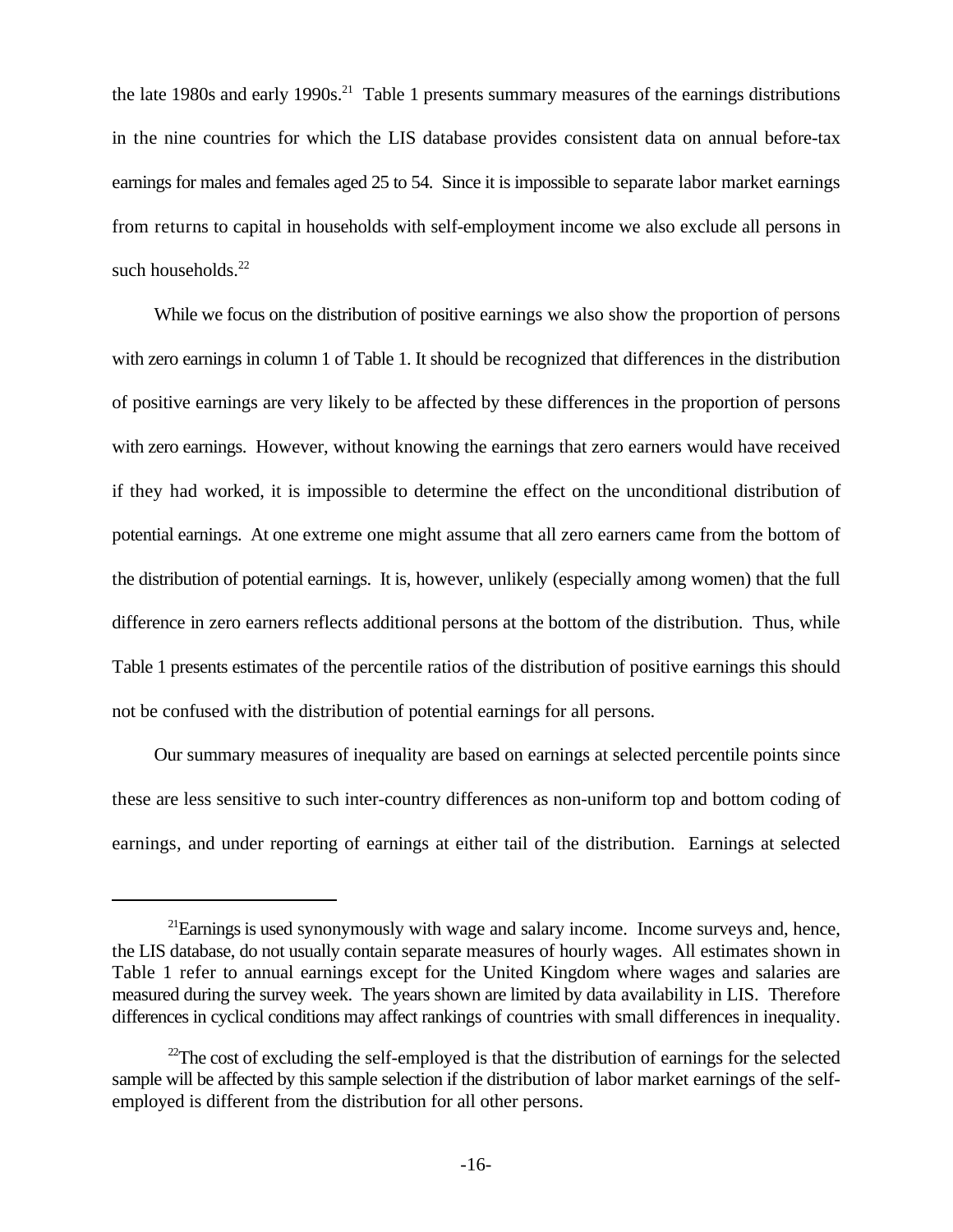percentile points are measured as a proportion of earnings at the median. For example, the P10 value of 56.8 for males in Australia signifies that an Australian male at the tenth percentile earned a little more than half as much as the male at the median. We also show the 90/10 and 80/20 ratios as summary measures of overall inequality. Information is presented for full-year full-time workers and all workers with non-zero earnings.

For full-year workers these countries can be broken down into three broad groups. The United States and Canada stand out as the economies with the most unequal distributions of earnings for both males and females, measured either by the 90/10 or the 80/20 ratio. For males this largely reflects considerably lower earnings at the bottom of the distribution.<sup>23</sup> For females, low earnings at the bottom are matched by unusually high earnings at the top of the distribution. These countries are followed by Sweden, Australia, and the United Kingdom which have 90/10 ratios for males around 3.0, compared to 4.6 for Canada and 5.7 for the United States. The countries with the most equal distribution of male earnings are Germany and The Netherlands with 90/10 ratios for full-time males of around 2.5. The ranking of countries for women working full-time is similar to the ranking for males with the exception of Germany which goes to being one of the most equal to being more similar to Australia and the United Kingdom.

Table 1 shows that the earnings of persons at the tenth percentile are lower *relative* to the median in the United States than in any other country. This low relative earnings, however, need not translate into low absolute earnings since the median is likely to be high in the United States compared to all of the countries in Table 1. In order to get a rough comparison of absolute earnings at various points in the distribution it is necessary to translate earnings into a common currency. While comparing the purchasing power of different currencies is fraught with danger, these problems

 $^{23}$ This is consistent with Blau and Kahn (1996) who use different data.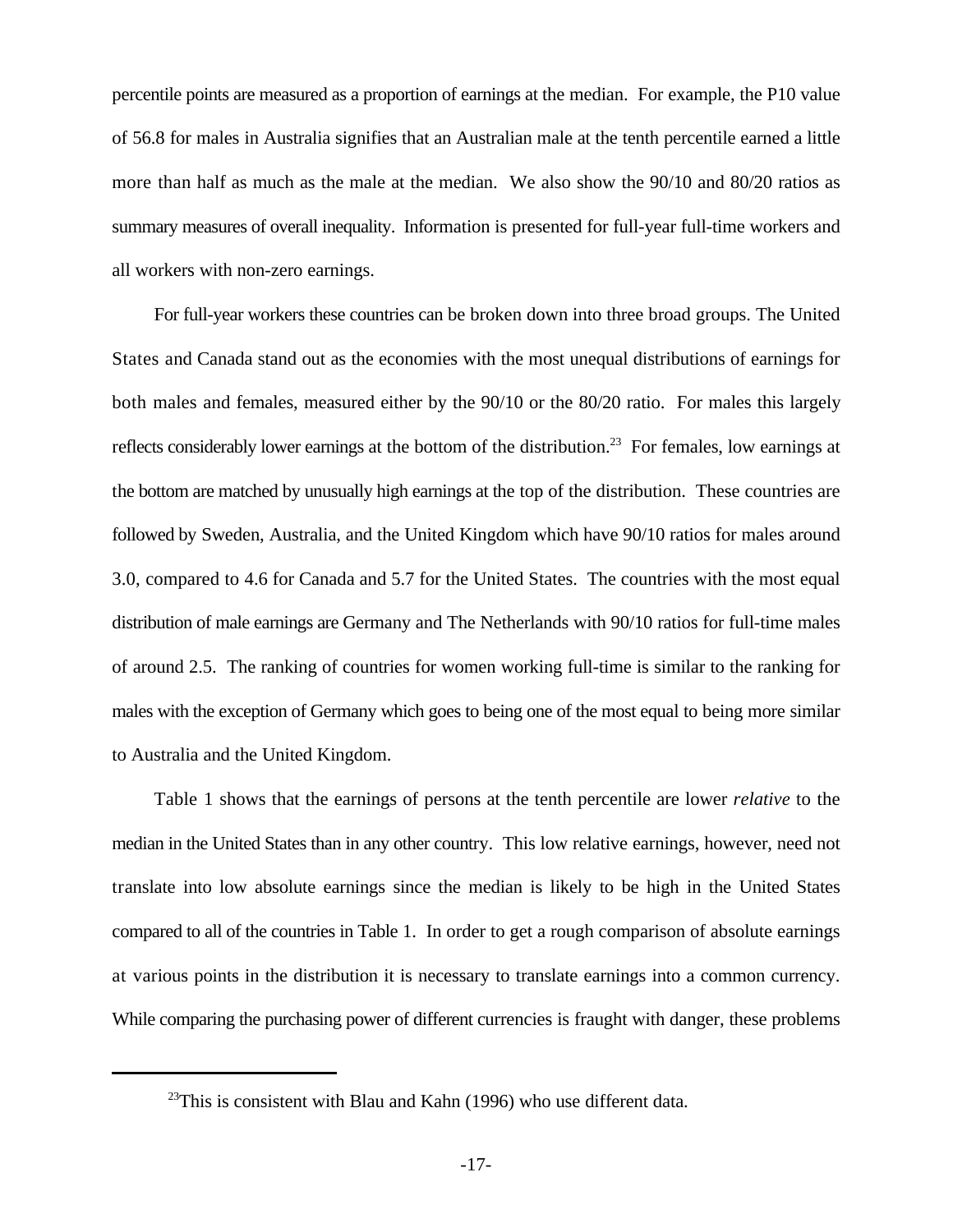are considered small enough to warrant frequent comparisons in average (or median) incomes across countries. In the same spirit we compare earnings at several points in the earnings distribution using the Penn World Tables of purchasing power parities which allow us to translate the values in Table 1 into 1991 United States dollars.<sup>24</sup>

Figure 1 presents the results. While the last column shows that the United States indeed has the highest median male earnings among the countries shown, the differences and sometimes the rankings are quite different at the P10 and P90. Column 1 shows that the P10 measured in United States dollars is higher in all countries than in the United States. Indeed only Canada has values nearly as low as the United States. Thus, persons at the bottom of the earnings distribution in the United States fare poorly not only relative to the median in the United States but also relative to persons at the P10 in other countries. For example, a worker at the P10 in the German distribution earns 51 percent of the median earnings in the United States. In contrast, a worker at the P10 in the United States distribution earns only 34 percent of the United States median. At the other end of the distribution a worker at the P90 in the United States distribution earns 193 percent of the United States median. This is by far the highest value with most other countries having a P90 at around 130 to 140 percent of the United States median.

# **Trends in Earnings Inequality**

The literature on changes in earnings inequality in developed countries is now large enough to begin to piece together a coherent picture of similarities and differences in trends. A few countries closely mirror the United States' experience while others seem to have avoided the increasing

<sup>&</sup>lt;sup>24</sup>See Summers and Heston (1991) for the basis of the estimates of purchasing power parity used here. Figure 1 computes the median high and low income values used in Table 1 as a fraction of the United States median. For a similar comparison with similar outcomes, see Freeman (1993, pp. 2-13).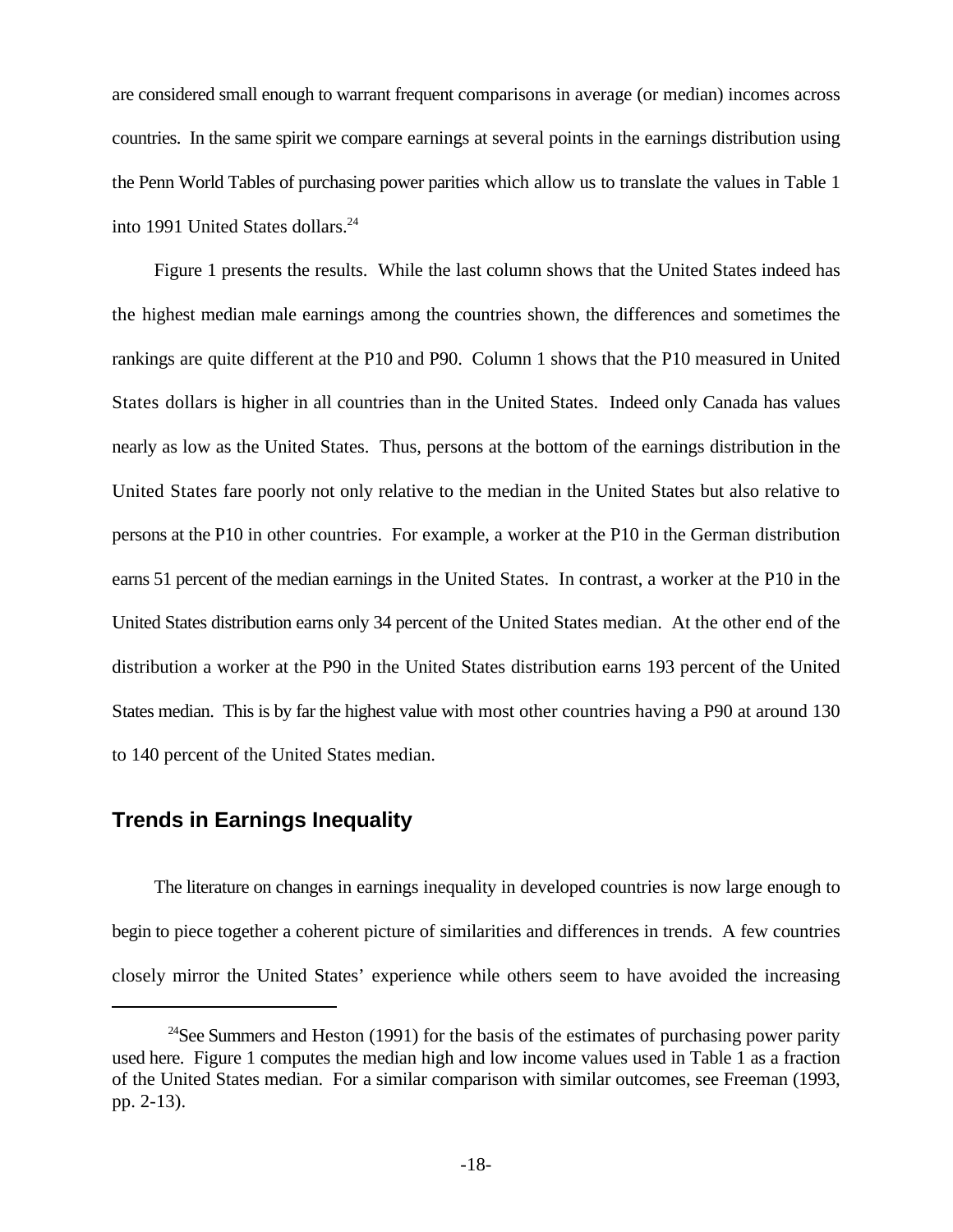inequality of earnings, at least temporarily. While we are a long way from fully understanding the causes for these similarities and differences, a fairly consistent story is emerging.

## **Changes in Earnings Inequality in the United States**

Rising earnings and wage inequality among male workers in the United States has led to a substantial literature documenting the trends and attempting to identify the causes. We follow Levy and Murnane (1992) by updating their summary of changes in the dispersion in the overall wage distribution. Like them, we further examine changes in returns to observable skills and changes in inequality within groups. The former focuses on increases in wage differentials between high school and college graduates and between new entrants and older workers. Within group inequality focuses on increased dispersion in the wage distributions within education and experience groups.

Almost all studies of the United States use the Current Population Survey (CPS) to examine the distribution of weekly or annual wages for males.<sup>25</sup> In order to concentrate on changes in wages and not changes in hours worked, most studies select only persons working full-time and full-year. Since the large changes in labor force participation of women make it difficult to separate changes in the distribution of wages from changes in the composition of the female labor force, most studies further focus on the distribution of earnings of males. These studies find that wage growth varied substantially between the upper, middle, and lower tails of the distribution. For example, between 1975 and 1992 the P75 ratio for hourly earnings of males in the United States increased by 10 percent and the P90 ratio increased by 14 percent. In contrast, the P10 and P25 ratios decreased by 3.2 and 5.1 percent respectively.<sup>26</sup> Changes in the distribution of weekly and annual earnings were even larger.

<sup>&</sup>lt;sup>25</sup>There are some exceptions. For example, Gottschalk and Moffitt (1994) use the PSID. <sup>26</sup>Unpublished data updating Table 2B2 of Karoly (1993).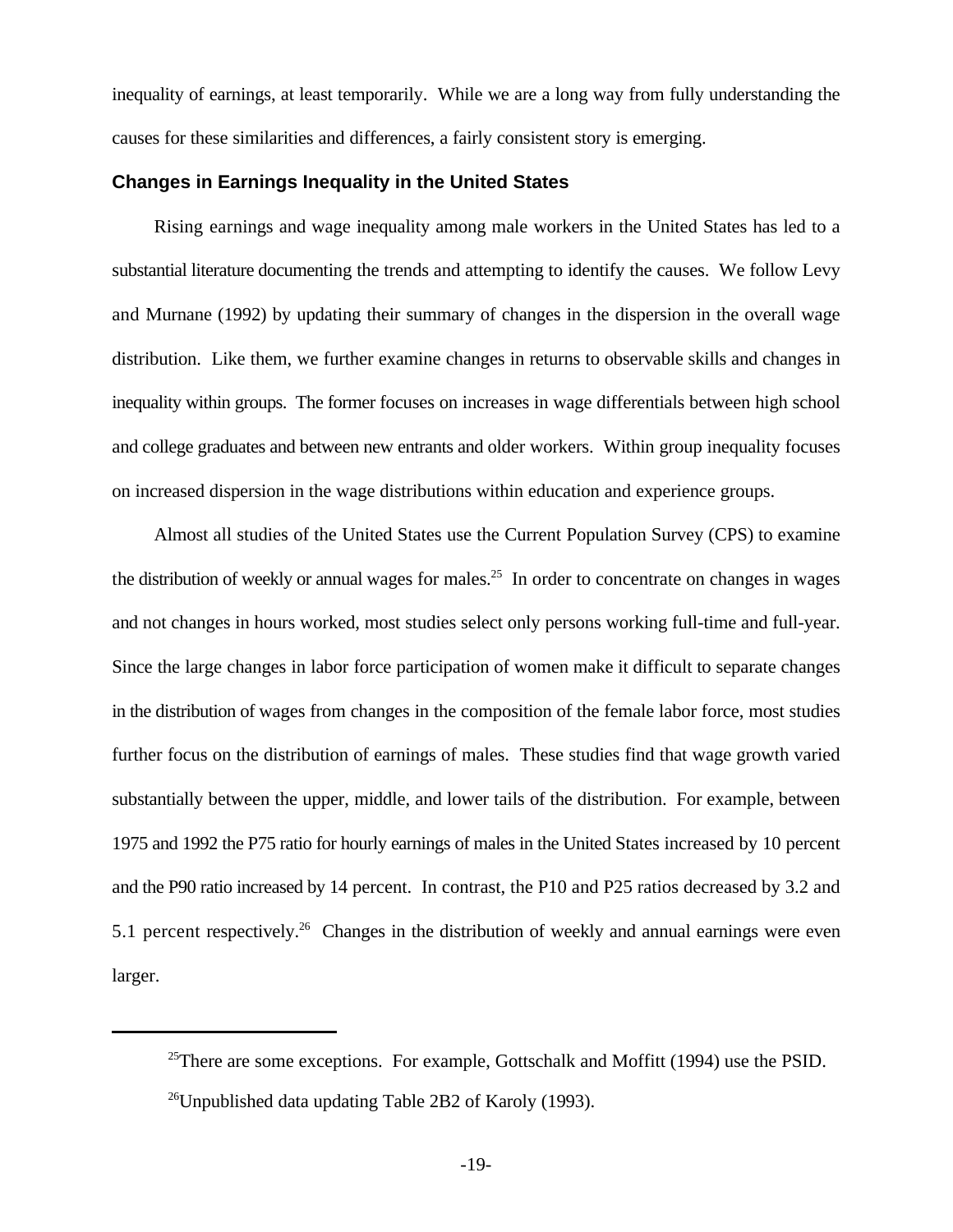Part of the observed change in the distribution of wages reflects large increases in the returns to education during the 1980s. For example, in 1979 the hourly earnings of recent college graduates were 23 percent higher than the earnings of recent high school graduates.<sup>27</sup> By 1989 the college premium in wage rates for this group had increased to 43 percent. Since hours worked by recent high school graduates also fell relative to the hours worked by college graduates, the increase in the college premium in annual earnings was even larger (from 30 percent to 54 percent).<sup>28</sup> The returns to experience also increased during the 1980s, though not as much as the returns to education.<sup>29</sup> The result of these trends was a dramatic decline in the relative position of young, high school graduates and high school dropouts relative to workers with more experience or education.

In addition to the increased inequality between education and experience groups, studies consistently find even large increases in wage dispersion within skill groups.<sup>30</sup> The wage differential between the 90th and 10th percentile increased within the distribution of wages of young and old workers and within the distribution wages of high school and college graduates. Persons in the upper part of the distribution experienced significant growth in real wages while those in the lower part of the conditional distribution experienced slight growth or, in most cases, declines in real wages. The

 $27$ Authors' tabulations of the 1979 and 1989 Census of population for males with less than ten years of experience.

<sup>&</sup>lt;sup>28</sup>These increases in returns to college during the 1980s are in sharp contrast to the decline in the returns to education during the 1970s.

 $^{29}$ Increases in returns to experience were limited to less educated workers.

specific profiles. The increase in within group inequality of relative income (i.e.,  $\ln(P^{90}) - \ln(P^{10})$ ) reflects constant *absolute* differences (i.e., constant  $P^{90} \quad P^{10}$ ) which translate into larger *relative*  $30$ MaCurdy and Mroz (1995 show that the steepening of the cross-sectional experience profile is a result of downward shifts in the profiles of more recent cohorts, not the steepening of cohort differences as real earnings decline.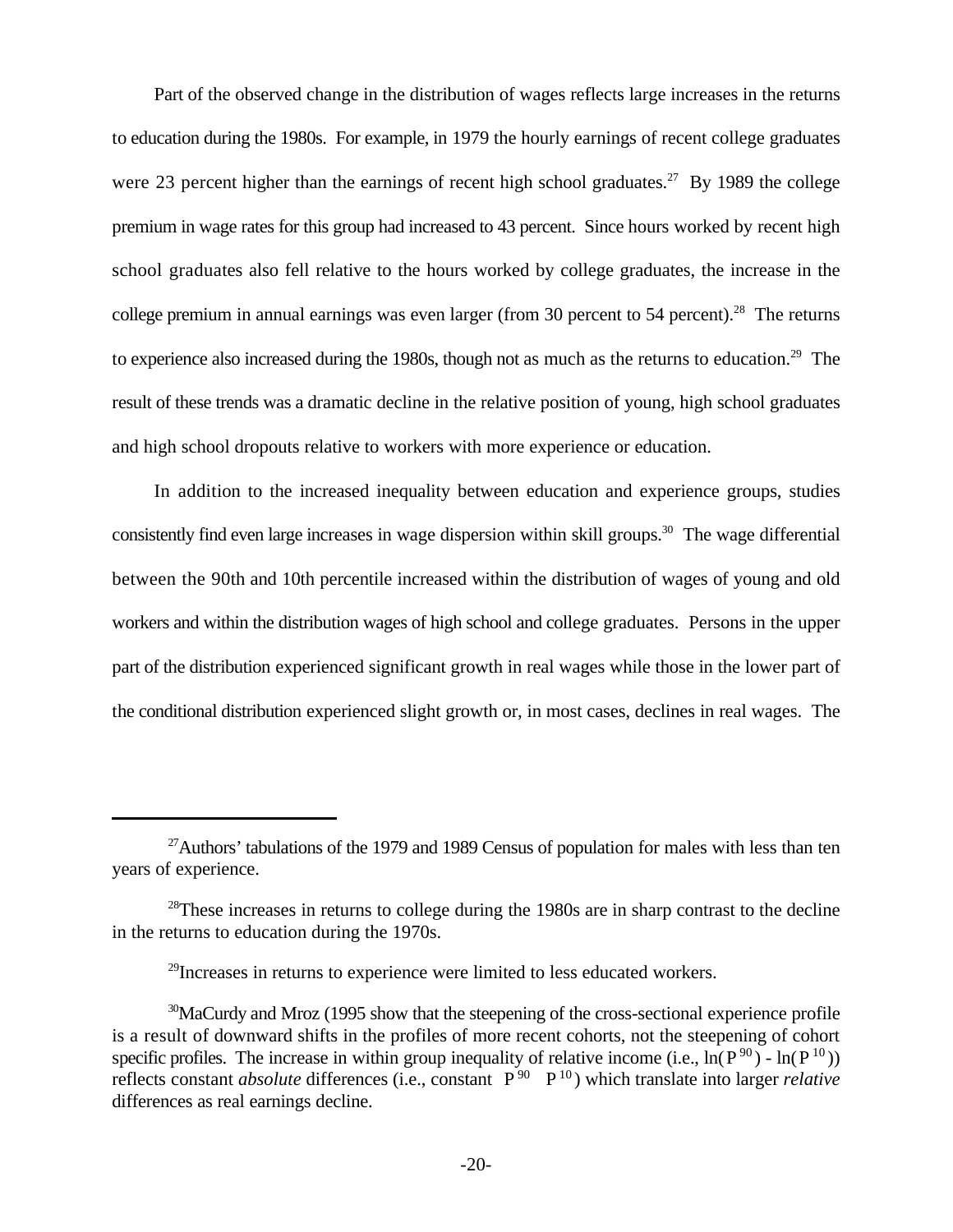increase in within group inequality, however, seems to have started earlier, beginning in the early 1970s.

## **Explanations for Rise in Earnings Inequality in the United States**

While there is substantial agreement about the facts there is still disagreement about the underlying causes. A variety of changes in the economy, such as changes in industrial structure, increased foreign trade, increased immigration, skill-based technical changes, and the decline in institutions that limit the market (e.g., the fall in the minimum wage and the decline in unionization are consistent with the increase in inequality.<sup>31</sup> Disentangling these explanations is inherently difficult not only because of data limitations, but because these explanations are potentially interrelated. For example, if part of the decline in unionization or the technological change is the result of increased foreign competition, then one should attribute these indirect effects to trade. Likewise, changes in institutional constraints, such as a decline in unionization, may reflect changes in market forces which limit the options for low skilled workers.

One set of explanations for the rise in inequality in the United States focuses on changes in institutional constraints, specifically the erosion of the real minimum wage and the decline in union density.<sup>32</sup> During the 1980s the real minimum wage fell by 44 percent. This is consistent with the decline in wages at the very bottom of the distribution. But the decline in the minimum wage cannot explain the increase at the top of the distribution or increases in inequality within high education groups. Spillover effects are too small to explain the large changes elsewhere in the distribution.

<sup>&</sup>lt;sup>31</sup>For a brief summary of competing explanations see Danziger and Gottschalk (1995, chapter 6).

 $32$ Gordon (1996) views the change in the minimum wage and union density as part of a broader set of institutional changes in which corporations squeezed workers in reaction to increased foreign competition. According to this broader institutional view, wages are set by corporations largely independently of market forces. According to Gordon (1996, p. 206), management institutional change is probably *the* most important factor leading to the wage squeeze.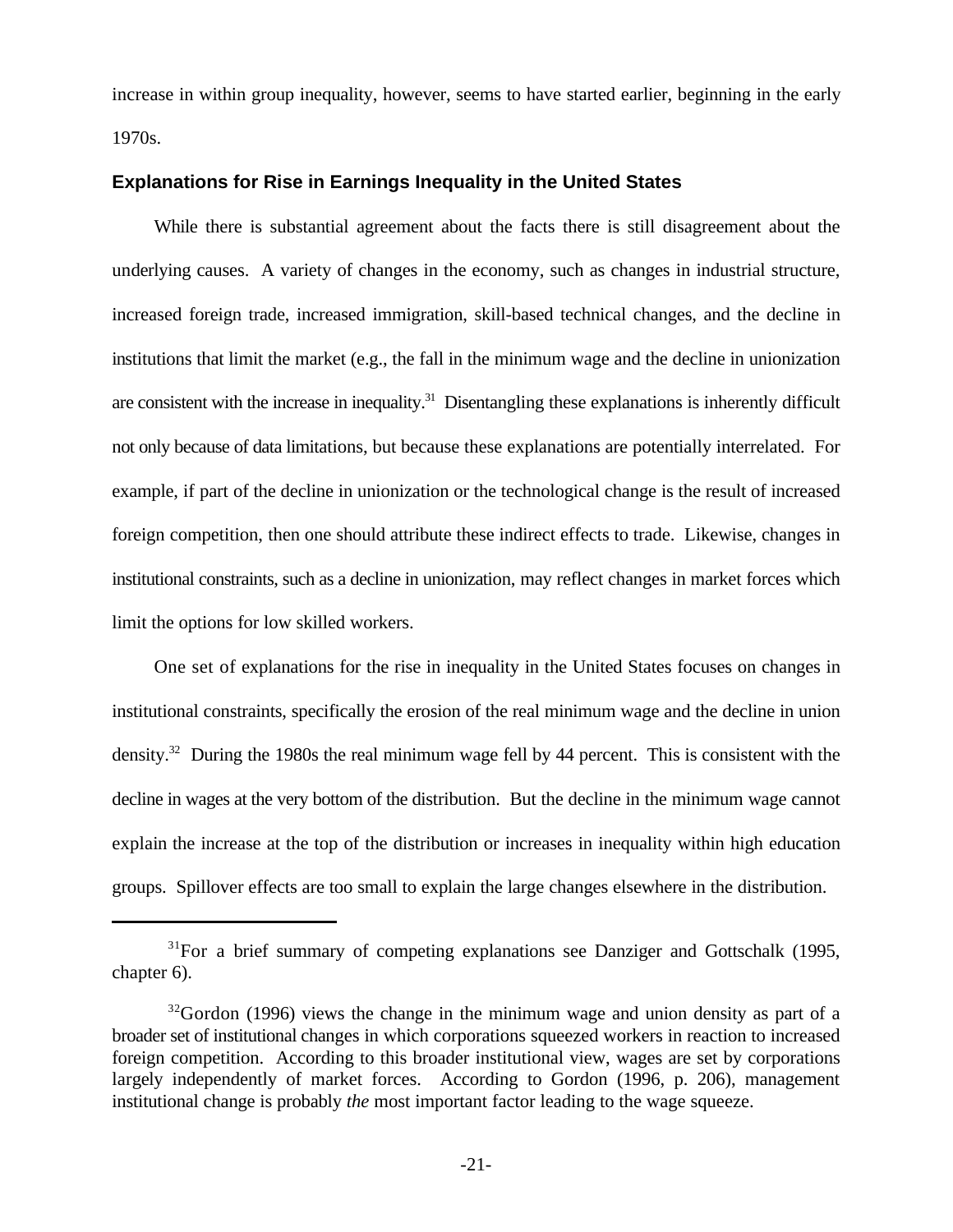However, since much of the change in inequality in the United States reflect declines at the bottom of the distribution, the impact of the minimum wage is not negligible. Several studies estimate that the decline in the real minimum wage accounts for roughly 30 percent of the increase in the dispersion of wage rates (for example, Fortin and Lemieux 1996). If demand functions are not totally inelastic, employment will increase as the real minimum wage declines. This increase in hours will offset part of the decline in the wage, leading to a smaller increase in the dispersion of *earnings* than *wages*. This is consistent with studies that attribute considerably less than a third of the decline in the share of *earnings* received by the lowest quintile to the decline in the real minimum wage (for example, Horrigan and Mincy 1993).

The decline in unionization is another measurable institutional change which could have contributed to the increase in earnings inequality. The net impact of unions on the distribution of earnings is ambiguous. Unions increase the wage differential between unionized and non-unionized workers with similar characteristics but lower inequality by reducing differentials among organized workers and by raising the wages of persons with characteristics associated with lower earnings (e.g., semi-skilled white-collar occupations). Their impact on the distribution of hours and employment is likewise ambiguous. Estimates of the impact of the decline in unionization suggest that unions account for roughly 20 percent of the increase in male earnings inequality. The decline in unionization, however, accounts for little of the changes in the distribution of earnings among women (Freeman 1993; Fortin and Lemieux 1996).

Since studies of the impact of reductions in the minimum wage and declines in union density have focused separately on these institutions, they may well double count the impact on inequality. However, even if the estimated impacts of the decline in unions and the reduction in the minimum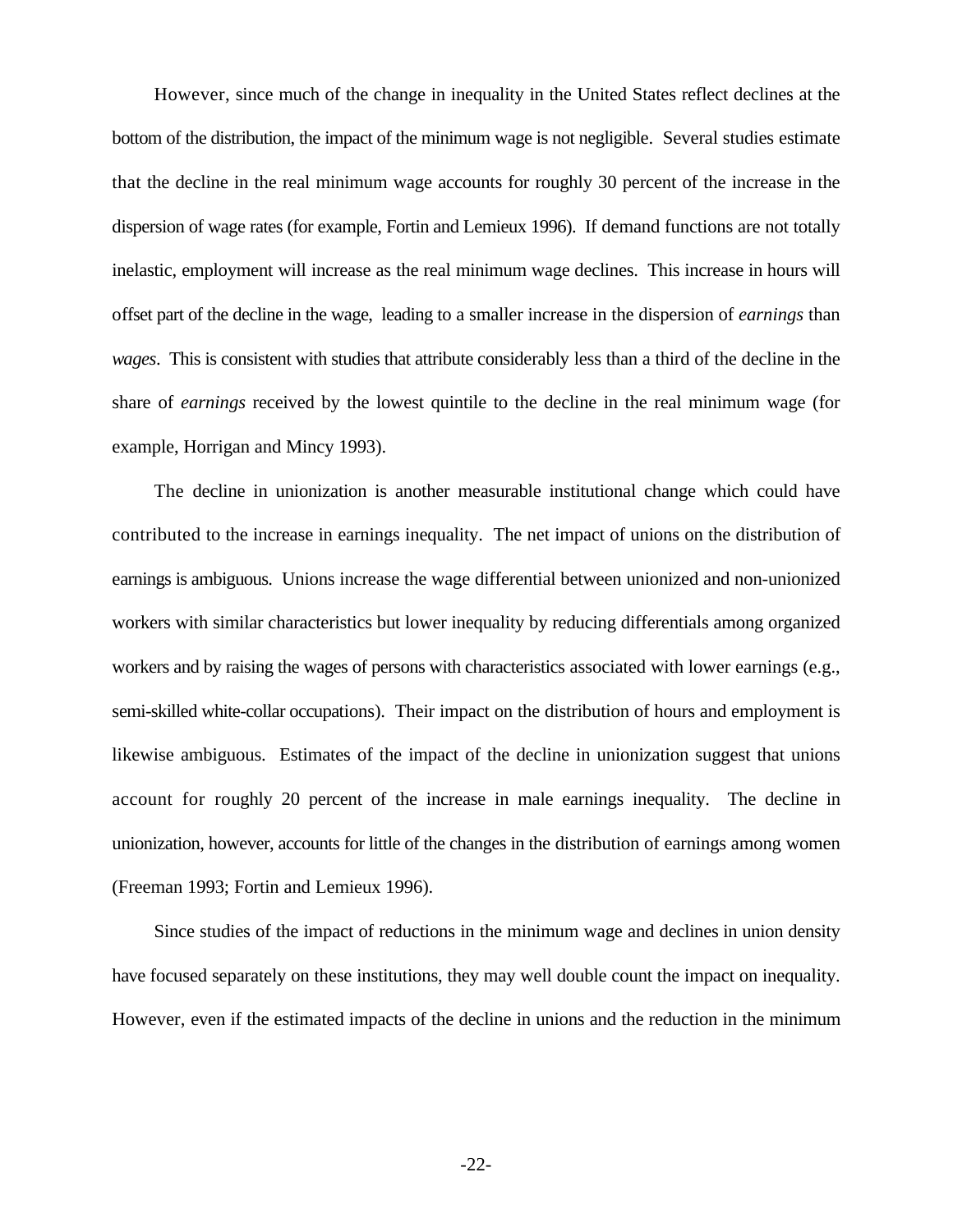wage are not additive, it is clear that changes in these two institutional factors had a substantial combined effect on the rise in earnings inequality.

Changes in market forces, however, must also be part of the story. The sharp increase in both the skill premium and skill intensity suggests that demand was shifting faster than supply. The 1980s were clearly a period of sharp increases in returns to skill, measured either in terms of returns to education or experience. These increases in the relative price of skilled workers occurred at the same time that labor markets were absorbing an increasingly large number of these workers. The baby bust made older workers a relatively abundant input and the continued increase in educational attainment meant that college educated workers were arriving on the labor market in increasing numbers. The fact that the skill intensity increased at the same time as the skill premium increased presents a *prima facie* case for the importance of demand shifts in explaining changes in the earnings distribution in the United States.

While there is substantial agreement that shifts in demand are central to the causal story, this still leaves open many competing demand side explanations. The three leading contenders are "deindustrialization," increased international competition, and skill biased technical change which all predict a shift out in the demand for skilled labor.

The deindustrialization hypothesis focuses on shifts in derived demand for skilled labor resulting from shifts in the composition of demand for final products.<sup>33</sup> While there is no dispute that the manufacturing sector shrank as the service sector grew, especially the high wage service sector, this change in industrial composition is not likely to be the major factor causing the increase in demand for skilled workers. Shifts in employment across sectors can account for only a fraction of the increase in skill intensity. For example, Murphy and Welch (1993, p. 126) estimate that changes in

 $33$ The deindustrialization hypothesis and the foreign trade explanations overlap, to the extent that some of the industrial shifts reflect changes in trading volume or patterns.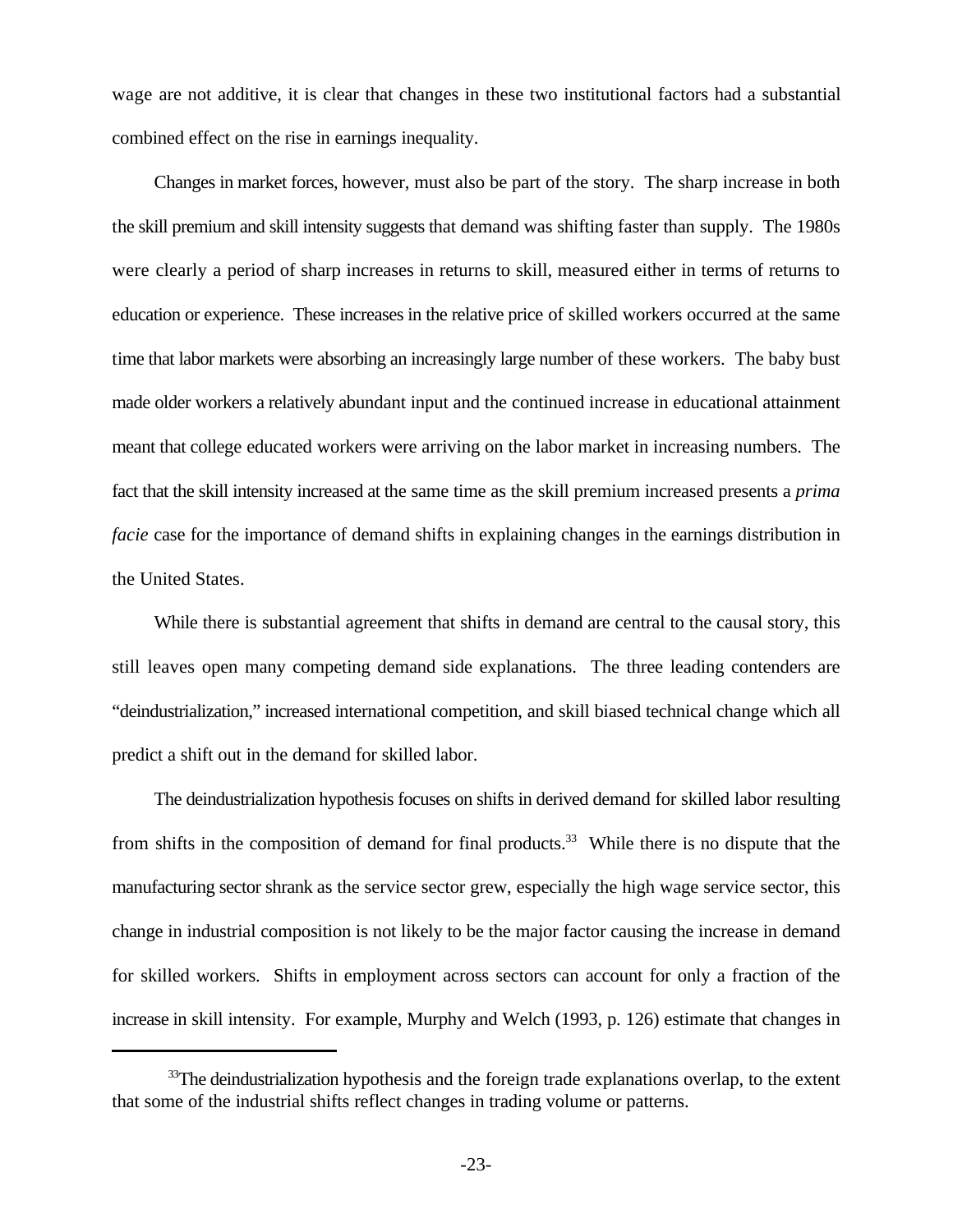industrial shares can account for only 16 percent of the overall change in demand for college educated workers.<sup>34</sup> While the deindustrialization hypothesis properly predicts that both quantities and prices for skilled labor would increase, at best it is a part of a larger story.

Increased international competition could have also increased the demand for skilled labor.<sup>35</sup> Two theoretical frameworks have been used to analyze the links between changes in international trade and changes in the wage distribution. The factor content of trade approach, used largely by labor economists, focuses on changes in relative effective supplies of less skilled labor (for example, see Berman, Bound, and Griliches 1994). Imports embody skilled and unskilled labor which, when added to domestic supplies determine the effective supplies of these two factors. Since imports are less skill intensive than domestic production, the opening of trade increases the relative effective supply of less skilled workers, which puts downward pressure on their relative wages.

This factor content of trade approach has been severely criticized by several trade economists who argue that exogenous output prices, not endogenous factor quantities, determine relative wages (for example, see Leamer 1996). This conclusion is based on the Stolper-Samuelson theorem that develops links between factor prices and output prices which are set on world markets. Two countries with the same technology, facing the same output prices, will tend to have the same wage structure, regardless of their volume of trade. Therefore, newly liberalized international trade with less skill intensive countries change relative output prices in the domestic economy and, hence, the distribution of wages, no matter what happens to the volume of trade. According to this trade theory, it is the decline in the relative prices of less skill intensive goods, not the increase in the volume of trade, that should be the focus of empirical analysis.

 $34$ Berman, Bound, and Griliches (1994) also conclude that changes in the industrial structure was not a major factor causing the increased inequality.

 ${}^{35}$ See Richardson (1995), Freeman (1995), and Burtless (1995) for reviews of this literature.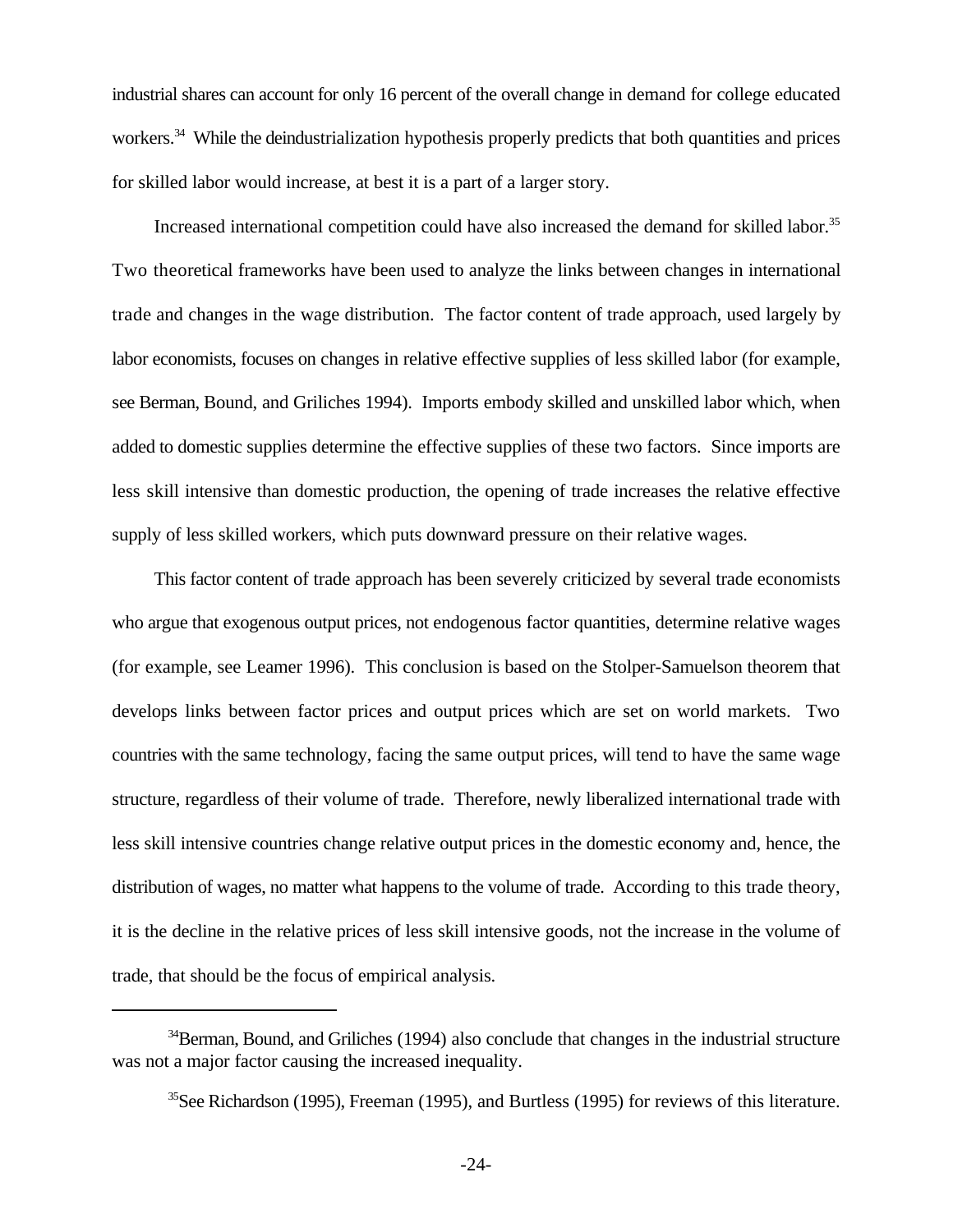The resolution of this ranging debate is of more than theoretical interest since estimates of the impact of trade differ widely across methods. The general consensus emerging from factor content of trade literature is that increased trade accounts for less than 20 percent of the shift in demand.<sup>36</sup> There is a wider range of estimates in the literature that focuses on the effects trade on output prices with some of the more vocal critics of the factor content of trade finding that trade accounts for 40 percent in the decline in wages of less skilled workers.<sup>37</sup>

While it is too soon to tell whether a common ground will be found, Krugman (1995) offers a possible reconciliation. He argues that the appropriate counter factual is what the prices of tradables (and hence wages) *would have been* if trade had not expanded. Existing studies that use observed changes in prices may over or understate the relevant changes in prices since they include the impact of numerous factors other than trade.<sup>38</sup> The question is how to infer the prices that *would have* occurred in the absence of trade. The answer to this "what if" question about prices depends crucially on the volume of trade. If the expansion of trade was small then there would be little impact on world prices of tradables. Krugman develops a CGE model based on commonly used supply and demand elasticities to infer the price changes associated with the increase in trade. As might be expected, world supply and demand do not shift very much as long as new trade volumes are small relative to the total. Given reasonable elasticities, prices have to adjust only a small amount in order to absorb the excess demand brought about by increased trade. Therefore, only a small part of the observed

<sup>&</sup>lt;sup>36</sup>See Freeman (1995) for a review. The exception is Wood (1994), who attributes as much as 50 percent of the decrease in demand for less skilled workers to international trade.

 $37$ Lawrence and Slaughter (1993) find little impact of changes in output prices in the 1980s while Sachs and Shatz (1994) and Leamer (1996) find larger impacts. Leamer's estimate of 40 percent requires long lags since he uses price changes in the 1970s to explain wage changes in the 1980s.

 $38$ Factors other than trade may have either reinforced or countered the impact of trade.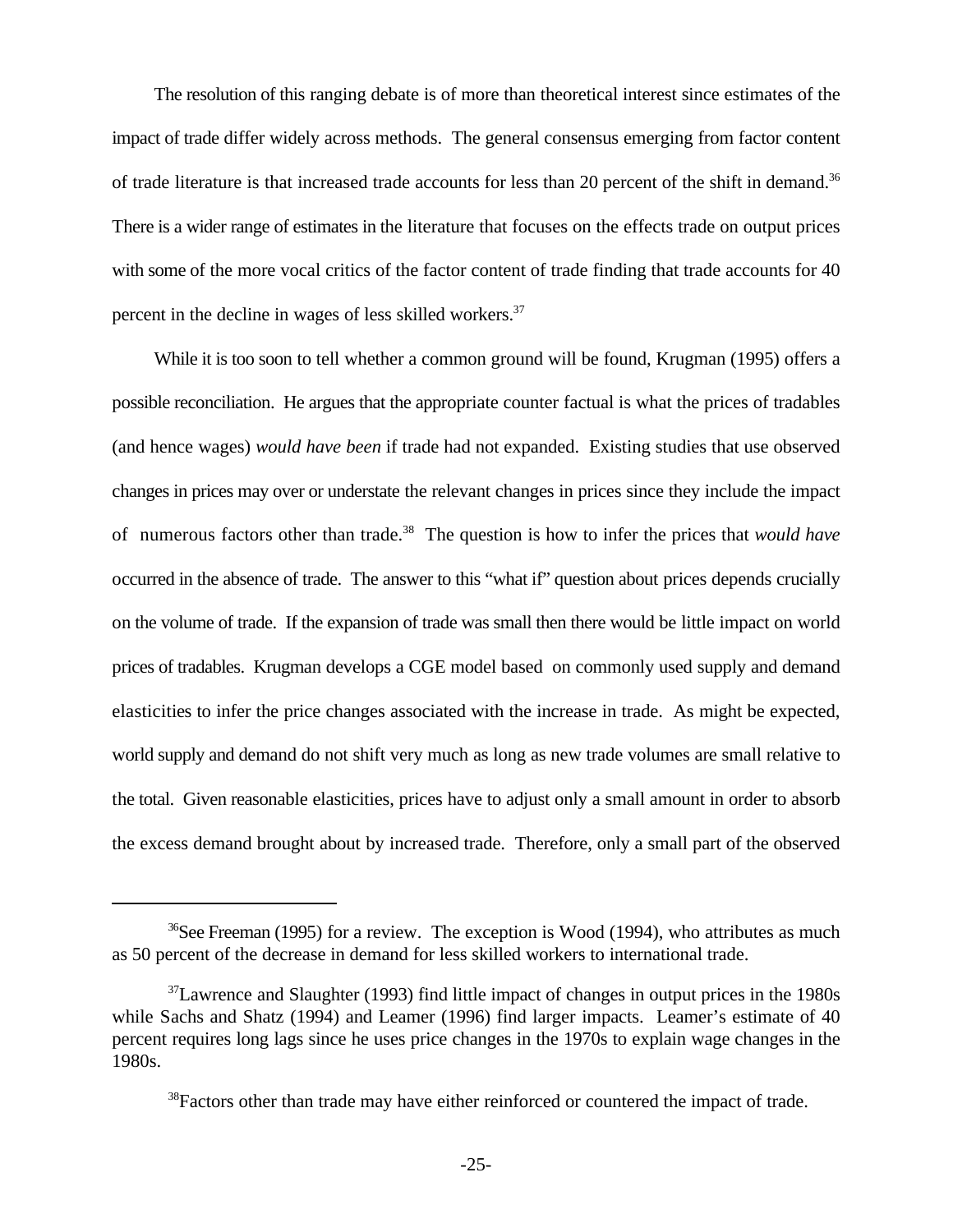change in relative prices is relevant to the question: What would prices (and hence wages) have been *if* there had been no change in trade?

The value of this work is that it has the potential for bridging the analytical gap between the two approaches by showing that the volume of trade is indeed relevant to the key "what if" question. Not surprisingly, the two approaches give similar empirical results when the hypothetical changes in prices are used rather than the actual changes in prices.

It should be noted that all explanations based on increases in international trade leave unexplained the rising skill intensity in non-traded goods as well as traded goods sectors. In spite of having to pay more for skilled workers, employers in almost all sectors (traded as well as untraded goods) chose to hire more skilled workers.<sup>39</sup>

Widespread skill biased technological change would be consistent with increases in both the skill intensity and skill premium within finely defined industry occupation cells.<sup>40</sup> Firms would bid up the price of skilled workers as their productivity increased relative to the productivity of less skilled workers.

There are two primary objections to the technological change explanation. The first is that technological change is simply a label for our ignorance. Since changes in technology are difficult to observe directly, its importance is often inferred by ruling out other factors. As Davis and Topel (1994) have colorfully stated, "The argument for the skill-biased technical change hypothesis is a bit like inferring the existence of Pluto, because Neptune's orbit does not otherwise fit the predictions of theory." Likewise ubiquitous increases in inequality require some widespread force, like

 $39$  Note that other explanations of the rise in inequality, such as the decline in real minimum wages or the decline in unionization, cannot explain the rise in skill intensity since these changes would have made less skilled workers cheaper, leading firms to decrease skill intensity.

 $^{40}$ Trade theory models focus on sector bias, skill neutral technological change, which also raise the wages of skilled workers if the technological change takes place in the skill intensive sectors.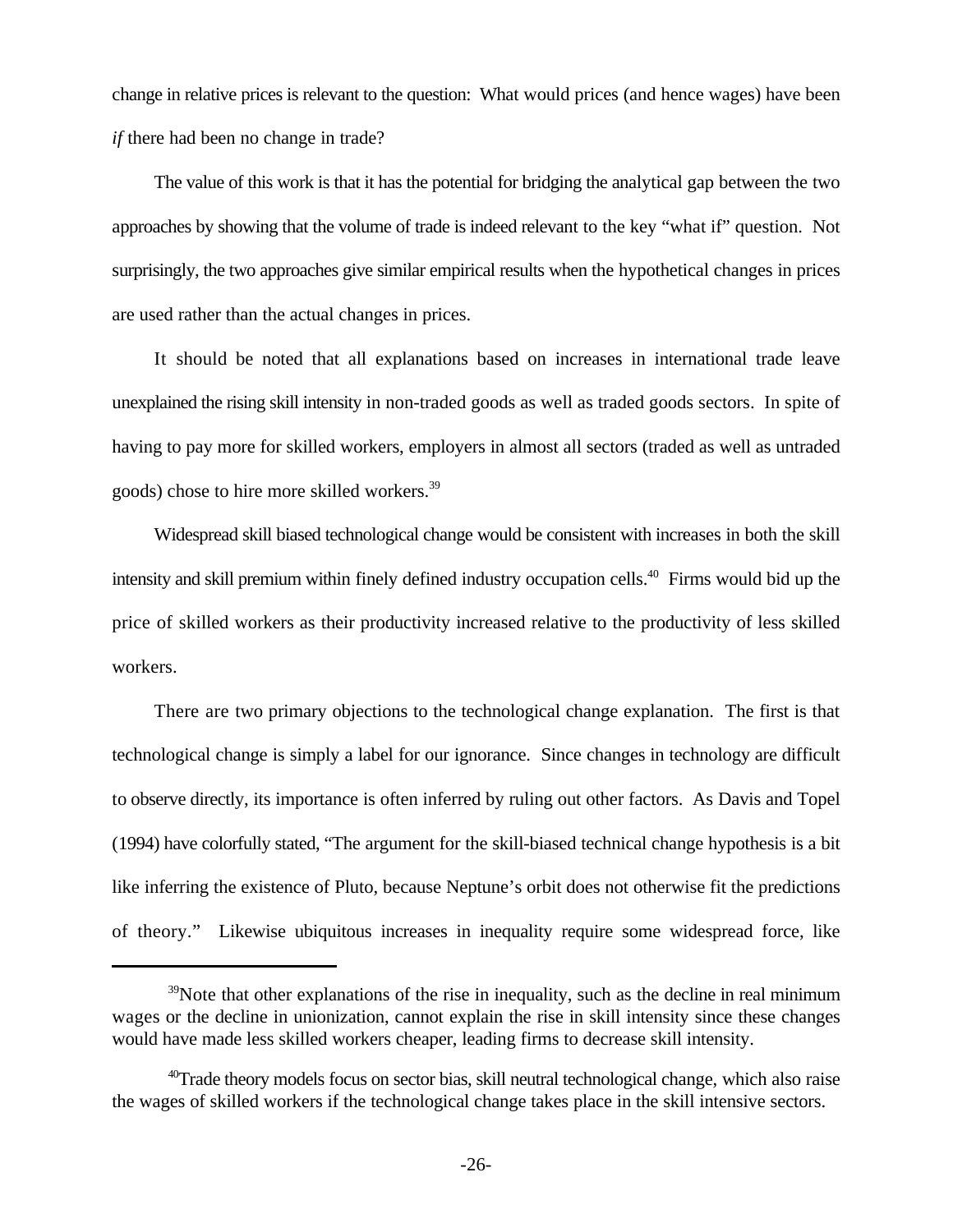technology, that cannot be easily observed. While this critique does have a ring of truth, there are now a variety of studies of specific technological changes that have increased the demand for the more skilled.<sup>41</sup> These direct sightings of Pluto make the technological change explanation more compelling.

The second argument against the importance of technological change focuses on timing (Michel and Bernstein 1996; Howell 1995). Earnings inequality increased most rapidly during the 1980s. According to the critics, this implies that technological change accelerated during this period.<sup>42</sup> But the well-known series on productivity growth shows a deceleration in output per hour during the 1980s, hardly strong evidence for an acceleration in technological change. Furthermore, the econometric evidence on changes in capital-skill complementarity and skill bias technical change during the 1980s is mixed. $43$ 

The critique based on timing properly corrects sometimes sloppy use of language but it does not deal with the heart of the argument in favor of the importance of technological change. It is true that the literature's stress on demand side factors sometimes seems to ignore Marshall's dictum that it takes both blades of the scissors (demand and supply) to explain changes in prices. *If* supply had grown at a constant rate then demand would have had to accelerate during the 1980s in order to explain the increase in the relative wages of skilled labor. But the supply of educated workers

 $^{41}$ For example, see Bailey (1988), Berman, Bound, and Griliches (1994), and Cappelli (1993), as well as BLS studies of the impact on individual industries, such as U.S. Bureau of Labor Statistics (1994).

 $^{42}$ It should be pointed out that these two criticisms of the technological explanation for the growth in inequality cannot both be right. If technology cannot be directly observed then it is impossible to tell if it accelerated or not. If, on the other hand, slow growth in average productivity reflects slow technological change, then Pluto is observable.

<sup>43</sup> Mishel and Bernstein (1996) find no evidence of increased capital-skill complementarity while Goldin and Katz (1996) find higher complementarity and increased skill bias when comparing the 1970s with the 1980s.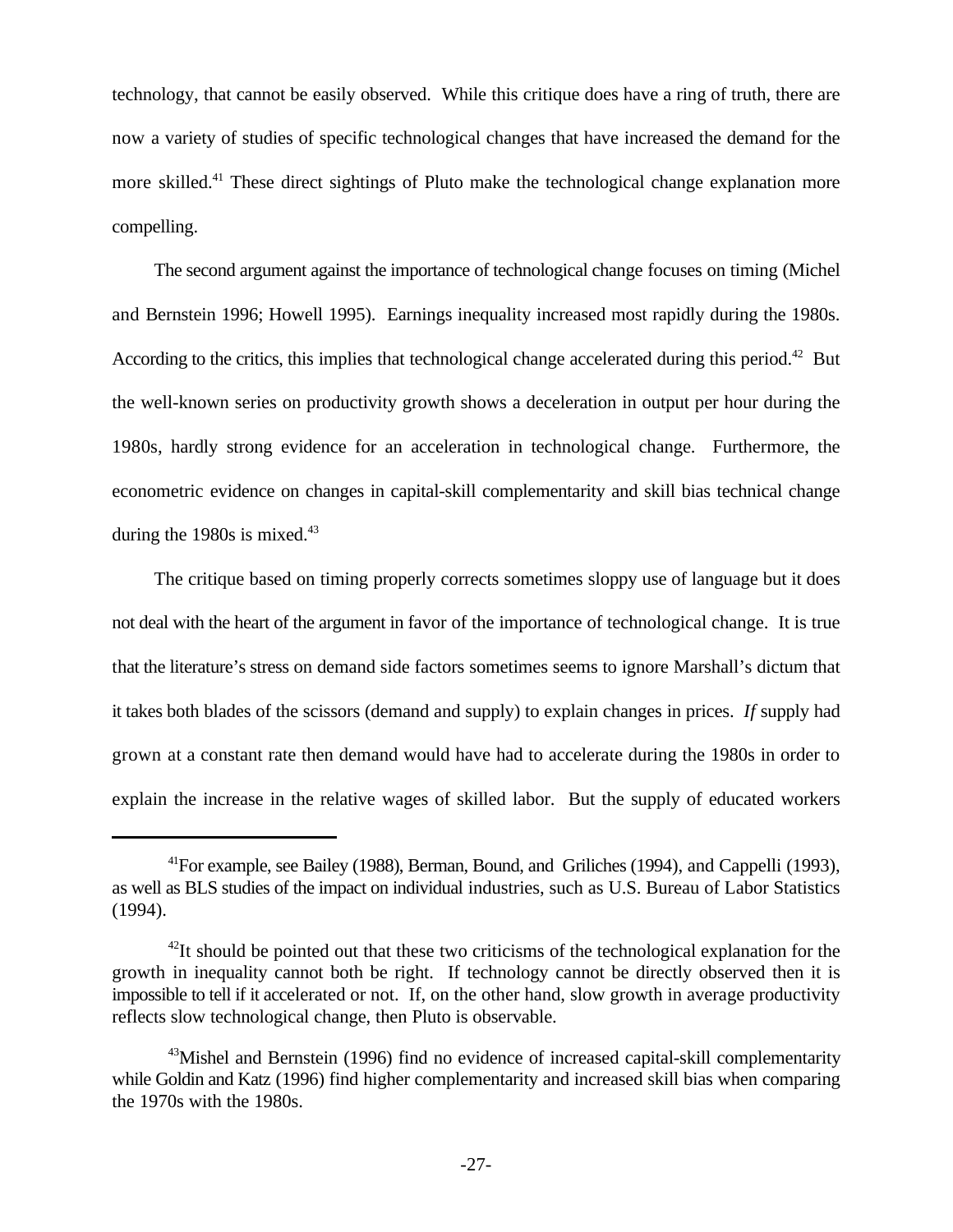increased at a decreasing rate during the 1980s, which is consistent with an increase in the college premium in the face of non-accelerating growth in demand (Katz and Murphy 1992). While it may be sloppy language to attribute the rise in the wage premium to demand side factors, there is nothing inherent in the argument that requires an acceleration in the shift in demand. Deceleration in supply will do.

What is required of any explanation for the increase in inequality is that the shift in demand be greater than the shift in supply. Otherwise the explanation will not be consistent with the rise in skill intensity in the face of a rise in the skill premium. Technological change remains one of the only factors that will result in a ubiquitous increase in the proportion of college educated workers employers are willing to hire in spite of the large increase in the college premium. Deindustrialization , increases in international trade, and declines in unionization and the real minimum wage are all consistent with the a decline in the relative wages of less skilled workers but all these theories predict that firms would choose less skill intensive production methods, not more skill intensive methods, as we in fact observe. Only technological change is consistent with rising skill intensity in the face of rising skill prices.

The final explanation for the rise in inequality focuses on the distinction between increases in inequality of permanent earnings and increases in the volatility of earnings.<sup>44</sup> Almost all the explanations reviewed thus far implicitly assume that the increase in inequality is a result of increases in the dispersion of permanent earnings. For example increases in the return to education, whether caused by skill biased technological change or increased international trade, will raise the permanent

<sup>&</sup>lt;sup>44</sup>The basis for this distinction is the canonical error components model.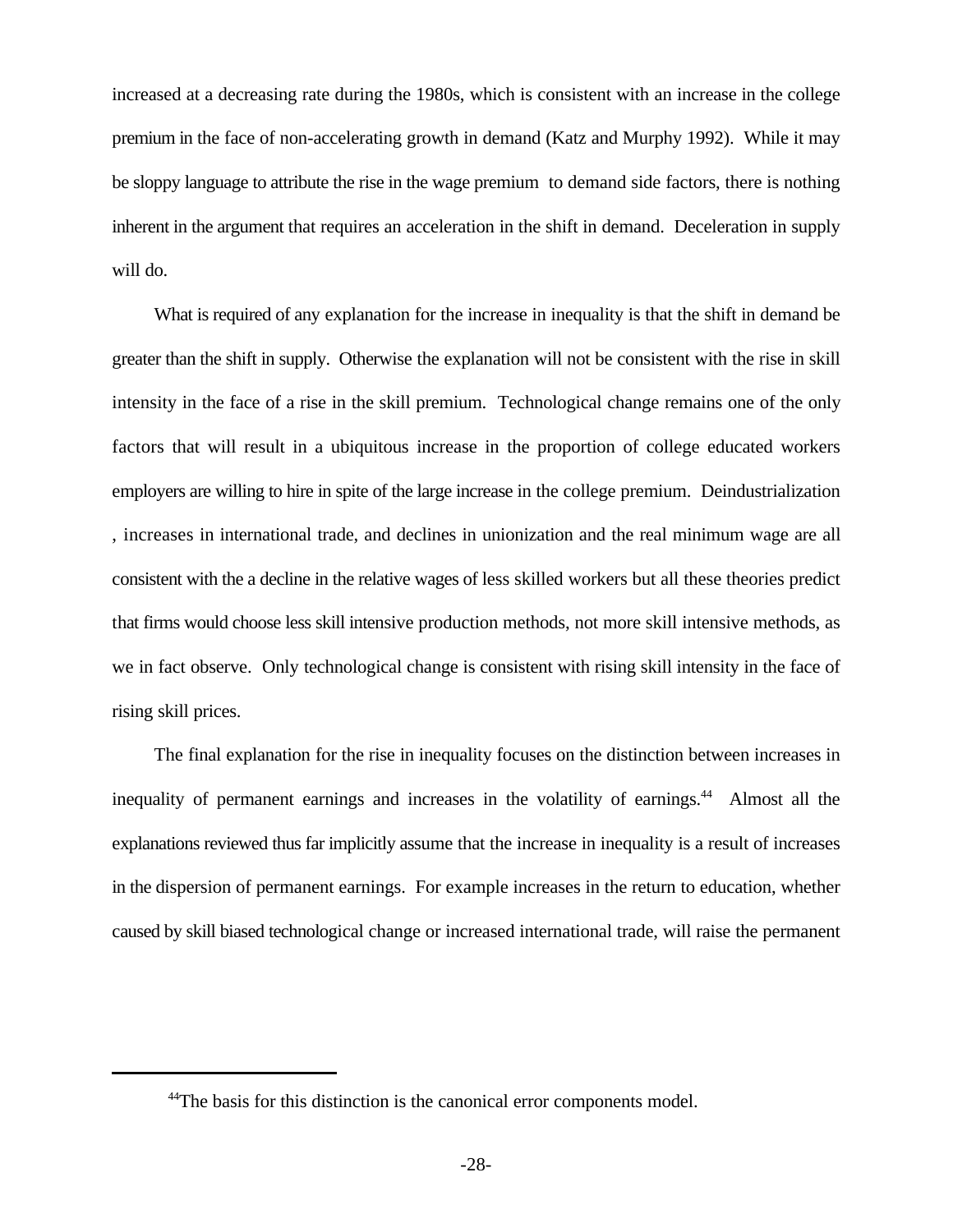earnings of college graduates. Likewise, decreases in the real minimum wage are assumed to lower the long-run earnings of less skilled workers.<sup>45</sup>

While the focus of most explanations has been on factors that increase the dispersion of permanent earnings, the cross-sectional evidence that these theories are attempting to explain cannot distinguish between changes in permanent and transitory of earnings.<sup>46</sup> Longitudinal data is necessary to separate the relative importance of these two factors.

Evidence for the 1980s indicates that increases in the dispersion of permanent earnings and increases in the variability of transitory earnings were roughly equally important in accounting for the increase in inequality (both for annual and weekly earnings).<sup> $47$ </sup> Part of the increase in the variability of earnings reflects increases in the variance of weeks worked but weekly earnings also became less stable.

This suggests that the search for causal links should focus on factors associated with greater instability of both weeks and wages. While this line of research points in a new direction, we know relatively little about changes in market or institutional forces that may have led to greater year to year (or week to week) fluctuation in earnings. The decrease in unionization seems to be part of the story, but transitory fluctuations increased among unionized as well as non-unionized workers. Involuntary job losses from layoffs and firings and voluntary quits both increased during the 1980s (Boisjoly, Duncan, and Smeeding 1996). Likewise the decrease in job duration is a contributing

 $45$  Some institutional explanations, such as decreases in unionization, may be consistent with greater earnings variability.

 $46$ In the simplest model in which observed log of earnings is equal to a time invariant person specific permanent component and an iid transitory component the variance of log earnings is equal to the variance of the permanent component plus the variance of the transitory component.

<sup>&</sup>lt;sup>47</sup>See Gottschalk and Moffitt (1994) and Moffitt and Gottschalk (1995). The latter paper defines transitory earnings as shocks that die out within three years.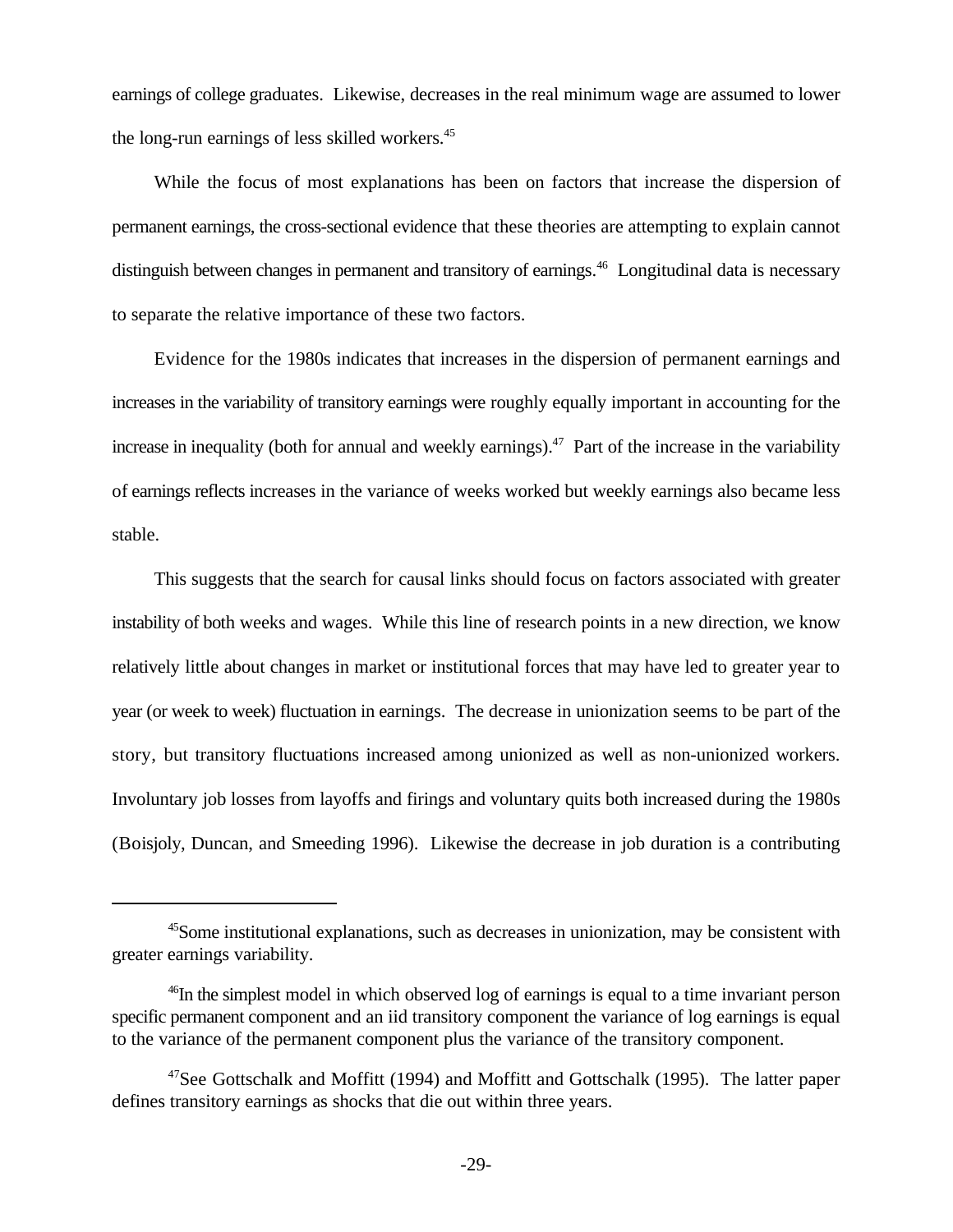factor, but instability increased even among persons who stayed in the same job.<sup>48</sup> The fact that increased instability accounts for roughly half of the increase in overall inequality and that we know so little about its cause opens an obvious line for future research.

# **Changes in Earnings Inequality in Other Industrialized Countries**

## **Similarities and Differences**

Table 2 provides a summary of changes in male earnings inequality during the 1980s. The table includes the ten countries for which we have information on trends in overall inequality and trends in returns to education (or occupation) and experience as well as trends in inequality within education and experience groups. Since studies of trends in inequality in other countries summarized in this table vary widely in populations covered, measures of inequality, period covered, and a whole host of differences that make comparisons across countries difficult, we focus on studies that contrast each country with the United States. This allows us to benchmark the change in inequality in each country to the corresponding change in the United States. We also include studies that do not provide specific comparisons but where authors discuss their findings in light of changes in the United States. Our rankings for these studies, which are marked with an asterisk, reflects the authors' qualitative judgement.

The table shows the absolute change in inequality in each country measured as a percentage of the absolute change in inequality in the United States. For example, the ++ in column (1) for Canada signifies that the increase in overall inequality in Canada was 50 to 80 percent as large as in the

 $48$ See Gottschalk and Moffitt (1994) for contributing factors. Farber (1994) finds little change in job duration for the period covered by Gottschalk and Moffitt. His more recent unpublished tabulations, however, show a clear decrease in duration for more recent years.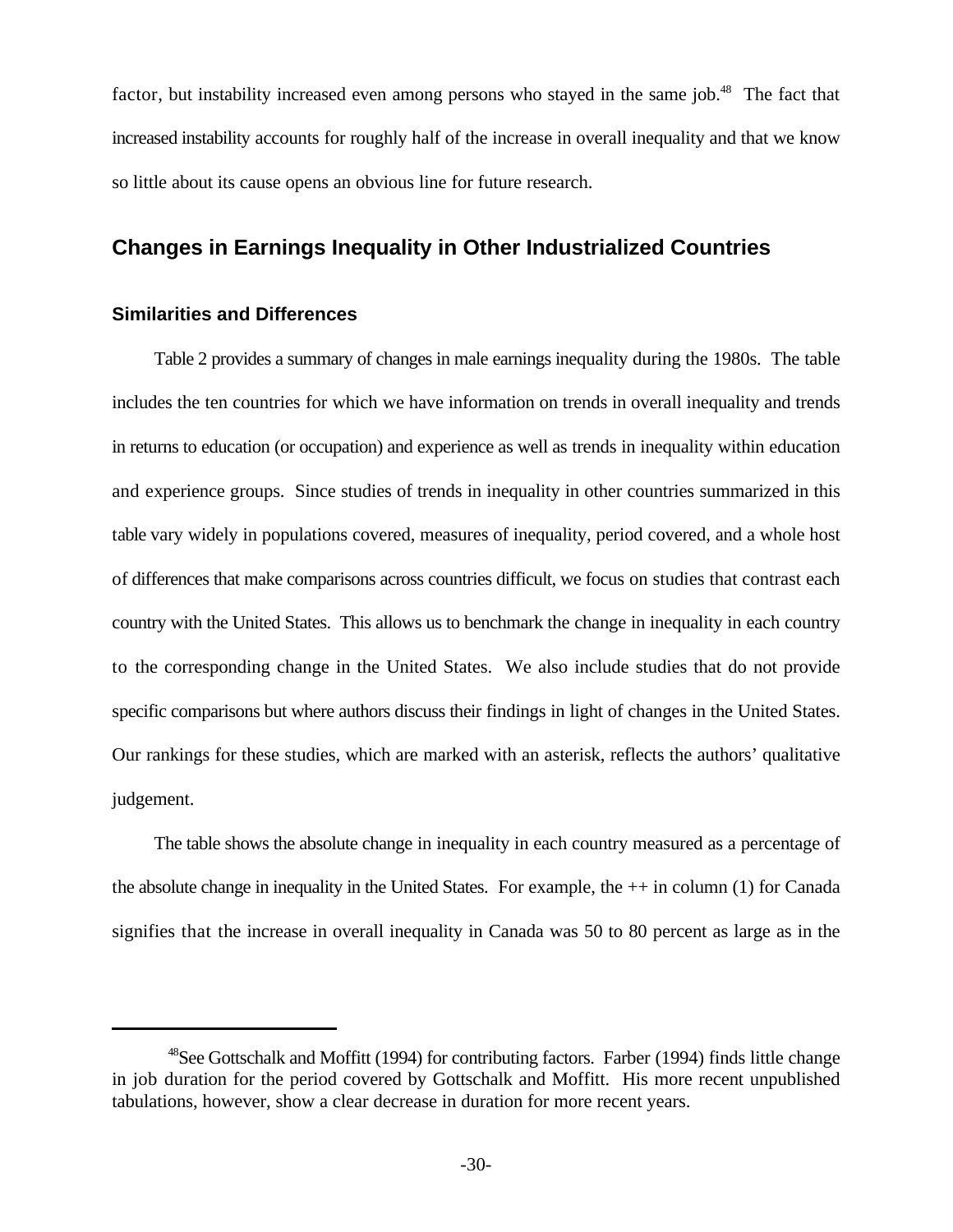United States.<sup>49</sup> Since the use of absolute changes is arbitrary, we also indicate where classifications would be altered if we compared relative changes in inequality in the two countries.<sup>50</sup> While these two metrics do not exhaust all possible comparisons, they are the most commonly used methods.<sup>51</sup>

The countries shown in Table 2 break down into four broad groups. The first consists of countries that experienced at least as large an increase in inequality in the United States. This group includes only the United Kingdom.<sup>52</sup> A second group which experienced substantial increases in inequality but less than the United States and the United Kingdom includes Canada, Australia, and Israel.<sup>53</sup> France, Japan, The Netherlands, Sweden, and Finland form a third group with positive but quite small changes in earnings inequality over the 1980s (though inequality started rising in several of these countries in the second half of the decade).<sup>54</sup> While even the Nordic countries experienced some increase in earnings inequality during the 1980s, they started from very low levels, resulting

 $49$ As Appendix A-1 indicates, Blackburn and Bloom (1994) show the variance of log earnings increasing by .018 in Canada (from .270 to .288). The change in the United States over the same period is .036 (from .286 to .320). Thus, inequality rose half as much in Canada as in the United States according to this measure.

 $50$ The classification for Canada is unaltered since the relative change in Canada of .067 is 77 percent as large as the .119 change in the United States (.288/ .270 -1 versus .320/ .286 -1). This continues to fall in the 50 to 80 percent band.

 $<sup>51</sup>$ Since any monotonic transformation of an inequality measure maintains ordinal ranks, there</sup> is no natural metric for comparisons. Each metric reflects an implicit social welfare function. Our absolute (relative) classification scheme implicitly assumes that equal changes in absolute (relative) changes in inequality are equally valued.

 $52$ As a result of allowing market forces to influence wages, Russia, Hungary, and the former East Germany experienced considerably larger percentage changes in earnings inequality than the United States or the United Kingdom. However, these nations are outside the scope of our study.

 $<sup>53</sup>$ In Canada and Australia the rise in inequality was largely a result of declines at the bottom</sup> of the distribution. Israel saw very modest declines at the bottom but large increases at the top.

 $54$ Eriksson and Jäntti (1994) show that the rise in inequality in Finland after 1985 was as large as the increase in the United States. Concialdi (1996, Table 1) shows moderate increases in France between 1984 and 1989.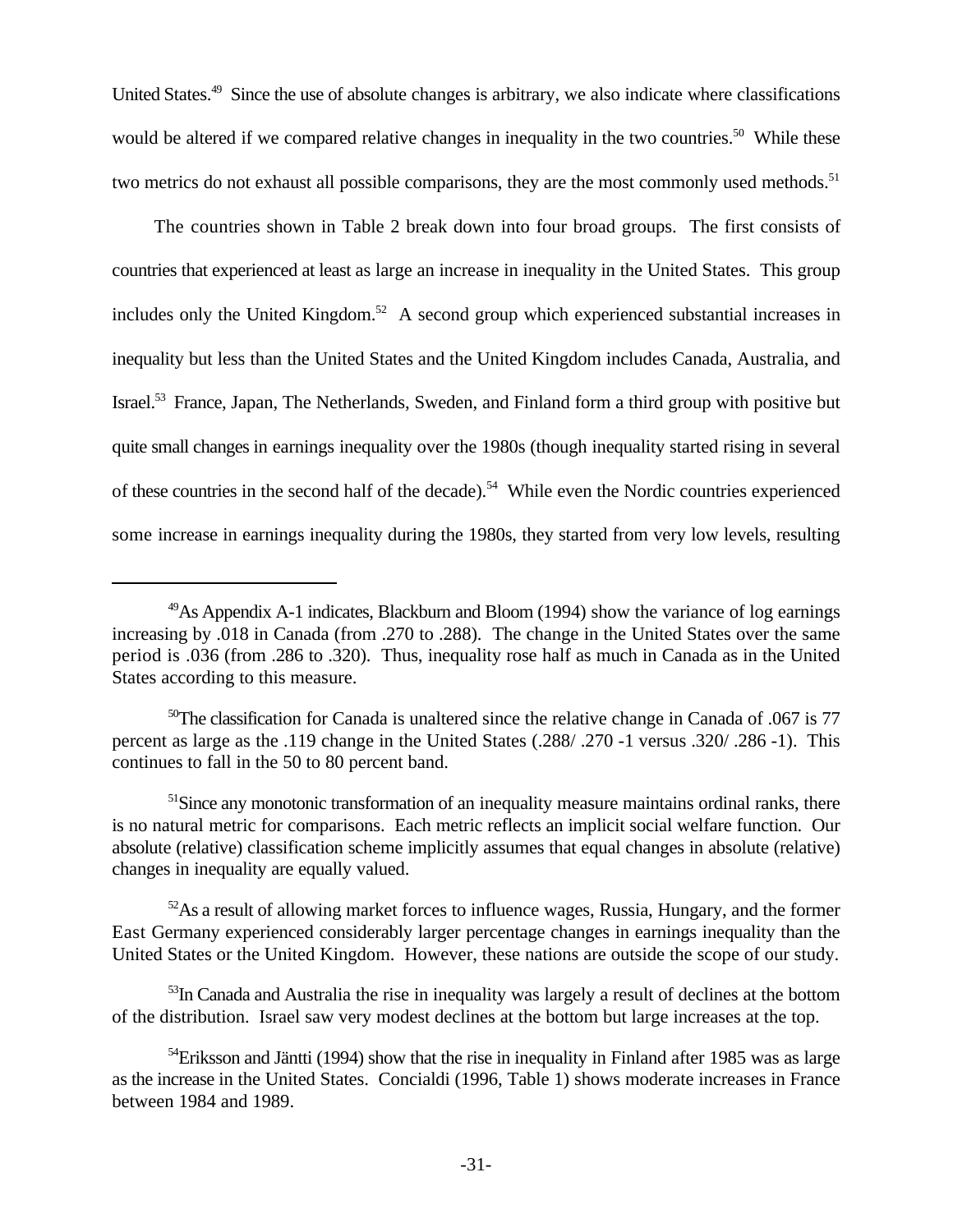from a long secular decline in inequality.<sup>55</sup> Finally, Italy and Germany form a small group that experienced no measurable increase in earnings inequality during the 1980s.<sup>56</sup>

Thus, what we observe is a diversity of experiences but with almost all countries experiencing some increase in earnings inequality. The hypothesis that inequality increased only in the United States can clearly be rejected. However, the hypothesis that all western industrialized countries experienced as large increases in inequality as the United States is equally unsustainable. Clearly the United States was a leader in the trend toward greater inequality of labor market outcomes but most other countries experienced some changes. Whether one stresses the differences or the commonalities is like describing a bottle as half full or half empty.

When one goes behind changes in the overall distribution and starts to examine changes in inequality at different points in the distribution or trends in returns to education or experience, further similarities and differences emerge. The United States earnings distribution became less equal both because of growth at the top and decline in absolute and relative earnings at the bottom. While the absolute decline in real earnings at the bottom of the distribution is limited to Australia, the United States, and Canada, the decline in relative earnings in the lower deciles is common across a large number of countries, including Japan, The Netherlands, Sweden, and the United Kingdom (OECD 1993, Table 5.2). While less skilled workers lost ground during the 1980s in most countries, the gains at the top of the distribution were more modest than in the United States. Only the United Kingdom rivaled the United States in the increase in the P90/P50 ratio.

 ${}^{55}$ Eriksson and Jäntti (1994) show that inequality increased in Finland between 1985 and 1990 but this followed a sharp decline during the 1970s and early 1980s. Likewise, what is anomalous about the 1980s in Sweden (Hibbs, 1990) and France (Concialdi, 1996) is not the rise in inequality, which was small, but the ending of a long period of rapidly falling inequality.

 $^{56}$ Hauser and Becker (1993, Table 4), who exclude persons with a foreign head, show a 2.7 percent increase in the Gini coefficient for West Germany between 1983 and 1990.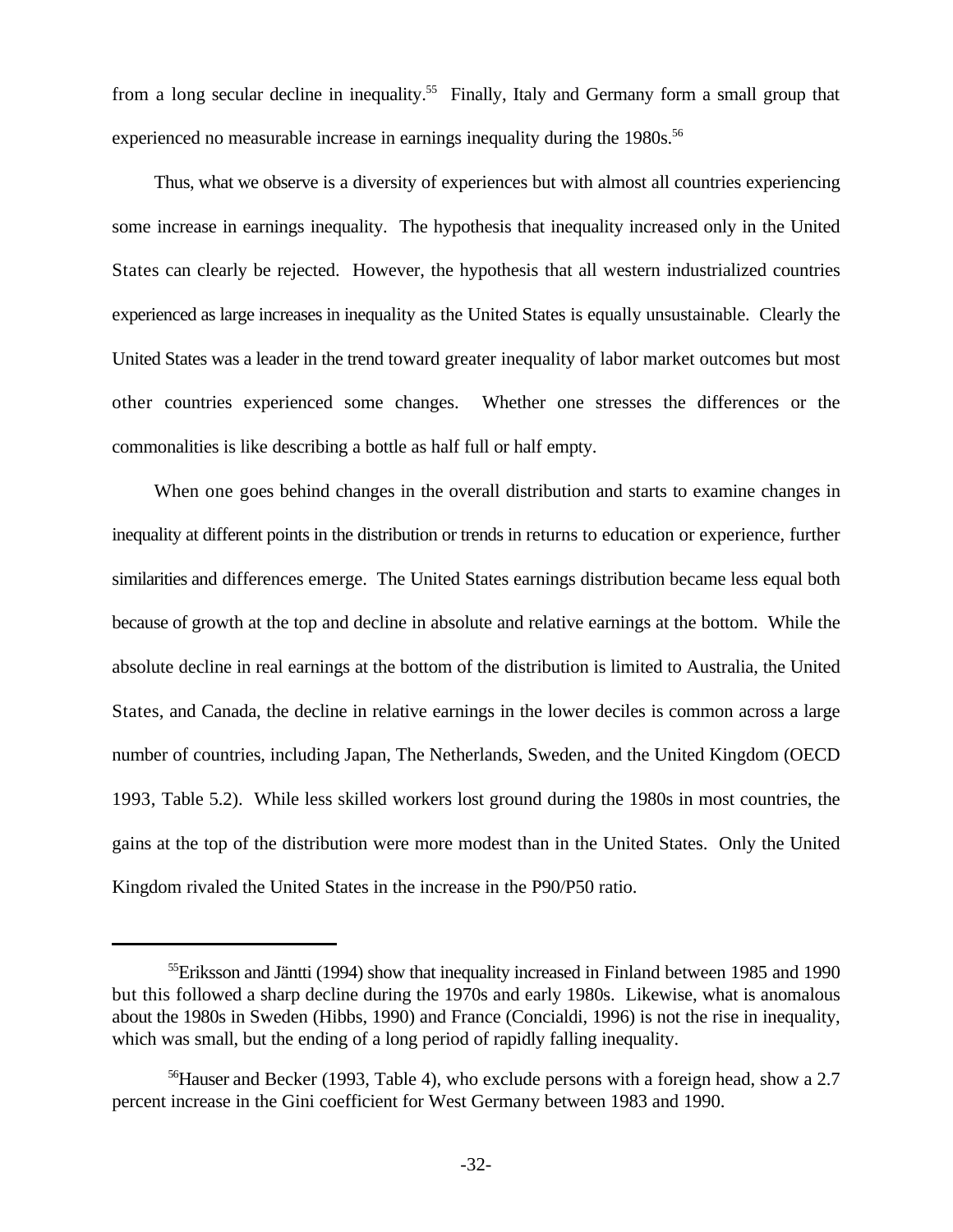Columns 5 to 7 of Table 2 summarize changes in returns to experience and education (or occupation), as well as trends in inequality within skill groups. All countries, except Finland, Israel, and Italy, experienced increases in inequality within skill groups and most countries experienced an increase in the returns to experience. The United States stands out in two important respects. First, it is the country with the largest increase in returns to education. Second, it experienced large increases in all three components—increases in returns to both education and experience, as well as increases in inequality within groups. Only the United Kingdom also experienced large increases in all three components.

The commonalities suggest that similar factors may have affected these countries. The differences suggest that these forces were either not equally strong in all countries or that they were countered by country specific factors. For example, some countries may have experienced supply shifts that countered the demand shifts, leaving relative wages constant. Countries with declining proportions of young people in the labor market should have experienced smaller increases in the experience premium, and fewer young people competing for a dwindling number of jobs should have limited the decline in their wages. Similarly, countries with large increases in college enrollments should have experienced relatively small increases in the college premium as the growth in supply offset some of the increase in demand.

Differences in wage setting institutions may account for some of the differences in growth in inequality. There is certainly a primia facie case that countries with high union coverage or centralized wage setting were able to limit the growth in inequality.<sup>57</sup> Germany, Italy, and the Nordic countries have fairly centralized wage setting and a high proportion of their workforce covered by collective bargaining agreements (Calmfors and Drifil 1988; OECD 1994b). At the other extreme,

 $57$  Freeman and Katz (1993) and Fortin and Lemieux (1997) discuss the role of institutions.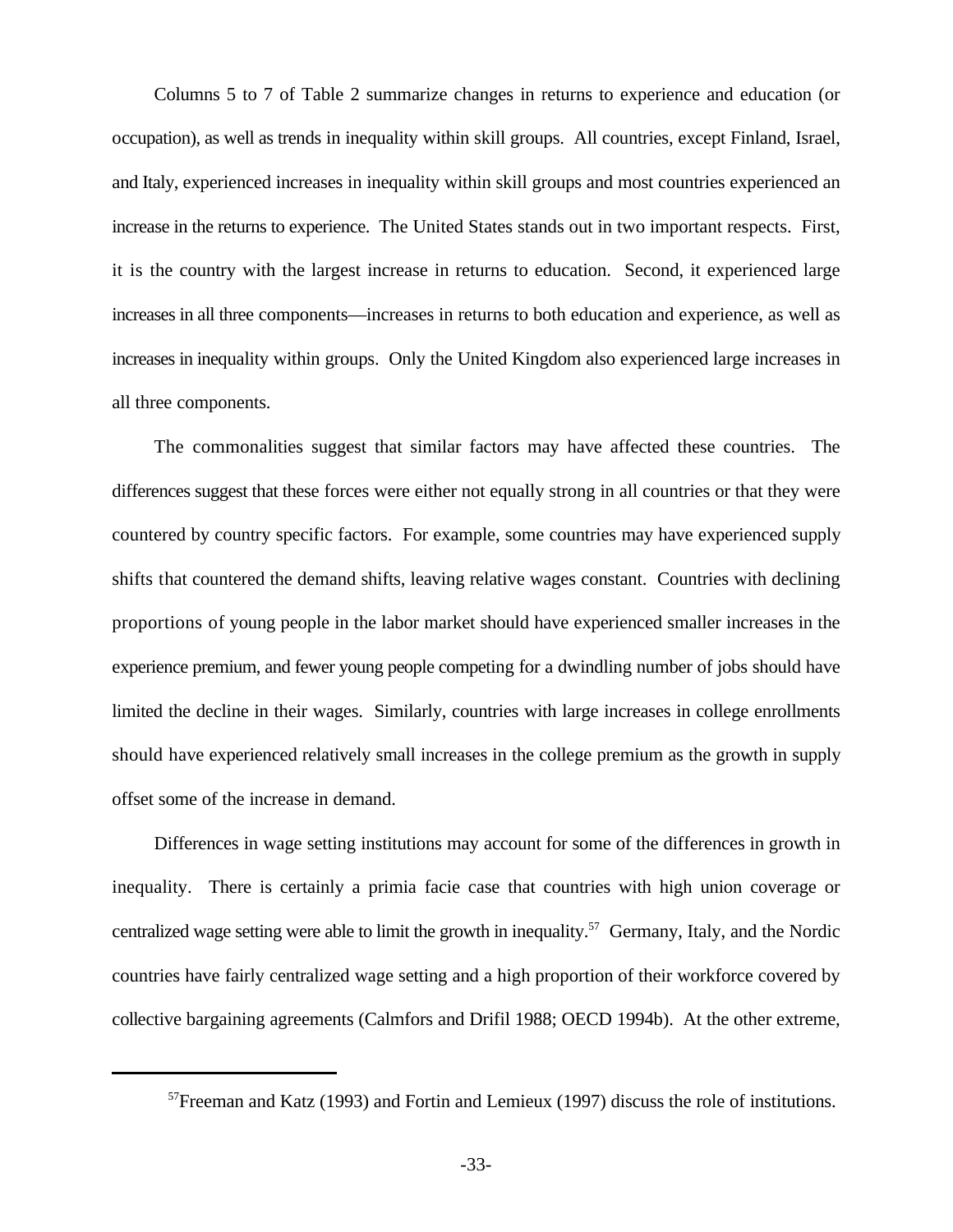unionization rates declined in both the United States and the United Kingdom and wage bargaining became less centralized in the United Kingdom (Blanchflower and Freeman 1992).

# **Impact of Changes in Relative Supplies**

We start by turning to the cross-national relationship between changes in the rates of return to education and experience and changes in the relative supplies of persons classified by education and experience. If market forces were responsible for the diversity of changes in returns to education, then countries with faster growth in college educated workers would have experienced smaller growth in the education premium.<sup>58</sup> Likewise, countries with a baby bust entering the labor market would have experienced smaller than average increases in the experience premium as less experienced workers became relatively scarce. The question we ask is whether these supply shifts are sufficient to explain the small increases in relative factor prices in countries with centralized wage setting. If they are, then this suggests that institutional constraints may not have been binding.

Exploring the importance of shifts in supply requires estimates of changes in returns to education and experience in each country. Two types of evidence are available. The first comes from LIS which allows similar earnings functions to be estimated across a variety of countries using similar samples and variable definitions (Gottschalk and Joyce 1996). The second source of evidence comes from country specific studies that provide less comparability across countries but greater detail on the specific country being studied.

The data from LIS provide evidence of the importance of market forces. There is a systematic negative relationship between the size of supply shifts and changes in education and experience premium across countries. The relationship is particularly strong for the education premia. Sweden, Finland, and Canada experienced relatively small growth in the relative supply of young workers

<sup>&</sup>lt;sup>58</sup>This assumes that shifts in demand were roughly equal across countries, or at least that shifts in demand were not strongly positively correlated with supply shifts.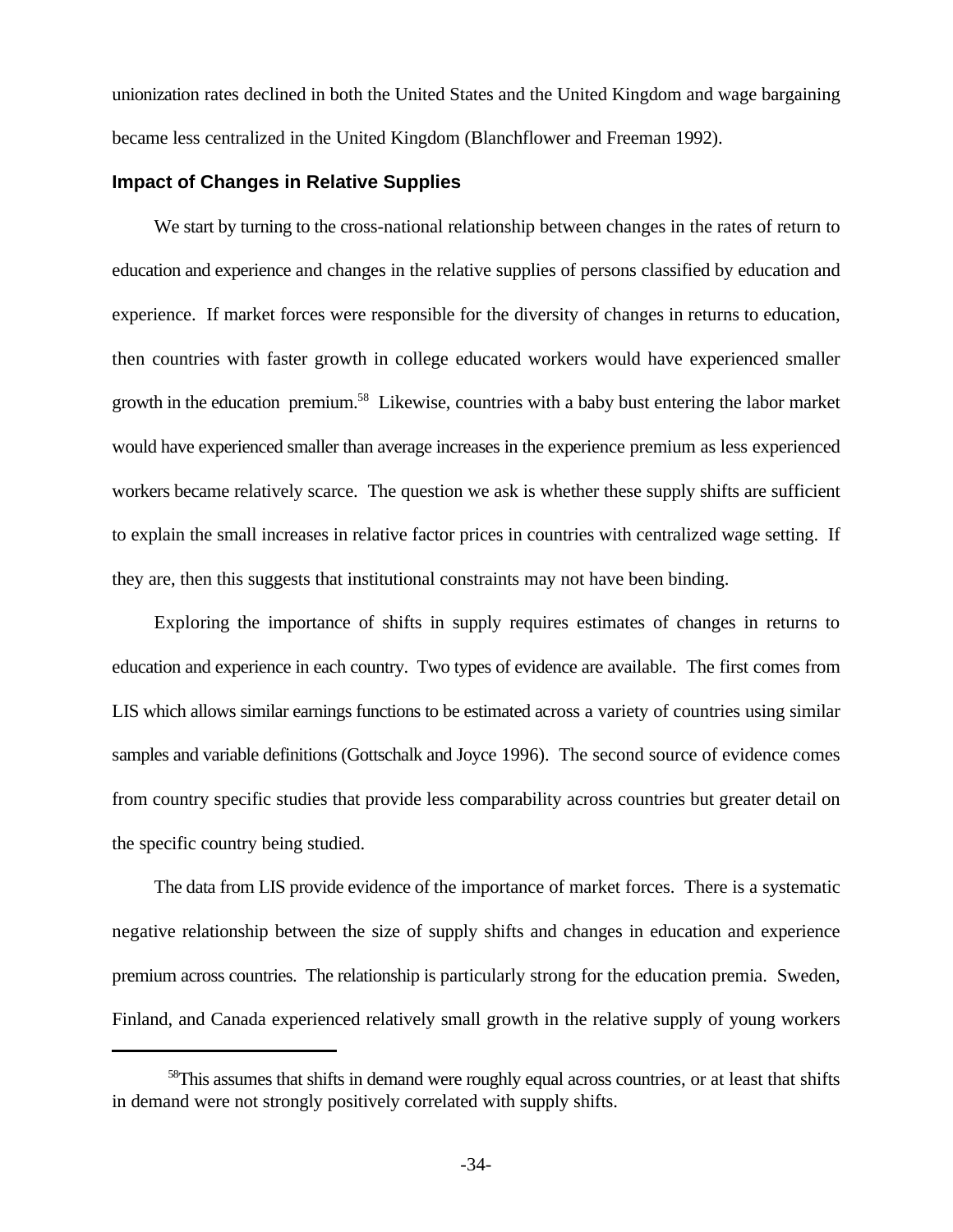during the years covered by LIS (Gottschalk and Joyce 1996). This was accompanied by small increases in the age premium in these countries. In contrast, The Netherlands experienced a large inflow of young workers and a substantial decline in their relative earnings, which is again consistent with a market explanation for changes in the age premium. Changes in the education premium also show a negative relationship. The Netherlands experienced the largest yearly growth in the proportion of workers with a college degree and it experienced an actual decline in the college premia. Likewise, large increases in the supply of college workers in Israel and Australia are consistent with the small increase in their college premia. At the other extreme, the United States and Canada experienced relatively small increases in the supply of college workers. This was accompanied by substantially larger increases in the college premium than in the above countries.

The other sources of evidence on the importance of shifts in supply are country studies. While it is difficult to make comparisons across countries since concepts and measures often differ across studies, the general pattern is similar to that found in LIS. These studies find fairly consistent effects of changes in the education composition of the workforce and some weaker support for the proposition that the age composition affected the experience premium (Katz, Loveman, and Blanchflower 1995). Increases in the college premium in Japan, the United Kingdom, and the United States are consistent with demand shifting faster than supply. Likewise, Sweden, Canada, and Australia offer support for the importance of changes in the supply of college educated workers. In Sweden, the ratio of workers with a college degree to those with a gymnasium degree rose steadily during the 1970s and early 1980s. This was followed in the late 1980s by a decline in the proportion of workers with a college degree and a modest increase in the returns to education, which is consistent with a simple supply/demand explanation (Edin and Holmlund 1995). The smaller increases in returns to education in Canada than in the United States are also largely explained by the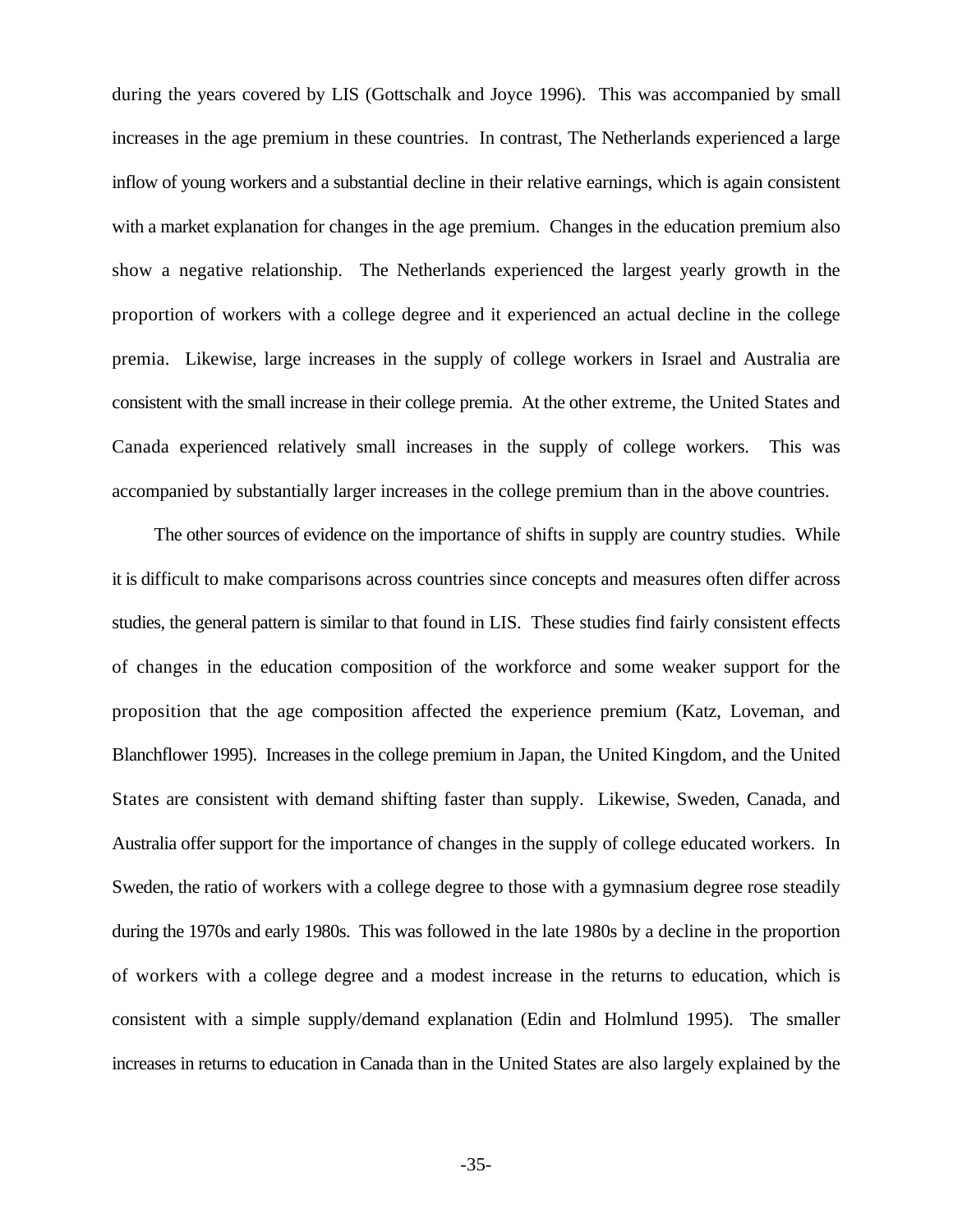substantially larger growth in the proportion of the workforce with a college degree in Canada than in the United States.<sup>59</sup> The lack of growth in the educational premium in Germany, The Netherlands, and Australia (during the 1970s) can also be explained by shifts in the relative supplies of college educated workers.<sup>60</sup> Australia offers a stark example of the impact of an accelerating supply of college workers. The most rapid growth in educational attainment occurred prior to 1978, a period during which the education premium actually fell (Gregory and Vella 1992). Returns to education also dropped substantially in The Netherlands during the 1980s while the proportion of workers with a college degree increased dramatically as a result of generous government subsidies for education during the 1970s (Hartog et al. 1993).

The evidence from LIS and country specific studies strongly suggests that market forces played a role in limiting the increase in inequality, including in countries with centralized wage setting institutions. While it is possible that some omitted variable is responsible for the negative correlation between changes in factor prices and changes in relative factor supplies, these studies at least provide the empirical basis for the presumption that market forces matter, even in countries with centralized wage setting.

#### **Impact of Differences in Institutions**

Given the large proportion of workers covered by collective bargaining agreements and the centralization of wage setting in many OECD countries, one should look beyond market forces to explain changes in the structure of wages. Most western European countries place a greater emphasis on distributional issues than the United States and many have centralized wage setting institutions that

 $59$ See Freeman and Needles (1991). DiNardo and Lemieux (1993) conclude, however, that changes in unionization and the minimum wage, not relative supplies were the driving forces in Canada.

 $\alpha$ <sup>60</sup>Abraham and Houseman (1995) show that educational attainment continued to accelerate during the 1980s, which is consistent with the stability of the education premium in Germany.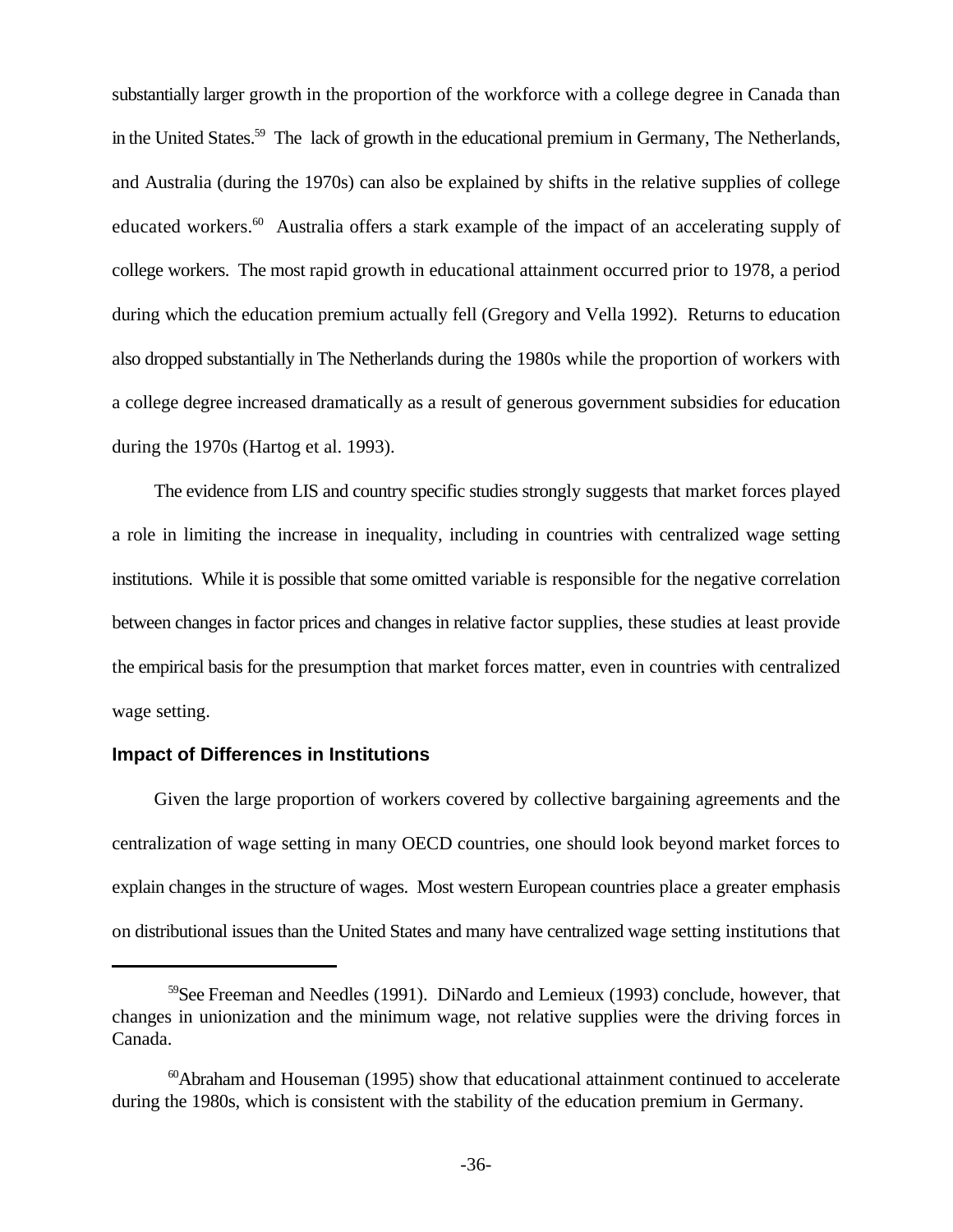can be used to limit the impact of market forces. The question is how much of the diversity in trends in inequality can be explained by these institutional factors?

Again, conceptual as well as measurement issues must be confronted. First, how should one measure the degree to which wages are set by "institutions" in different countries? One common measure is the union density rate (the proportion of the workforce belonging to a union) but this measure potentially misses workers who do not belong to a union but who are covered by unionnegotiated wage agreements. For example, in France, 85 percent of the workforce was covered by collective bargaining agreements in 1980 but only 17.5 percent belonged to unions (OECD 1994c, Table 5.8). Furthermore, neither union density nor union coverage necessarily captures the degree to which wage setting is centralized. For example, Japan has low union coverage rates and bargaining is at the company level but wage demands are coordinated through a nationwide Shunto (spring offensive) which sets guidelines that form the basis for company level bargaining. Thus, while institutional wage setting in an environment of high coverage rates in countries such as Germany and Norway all point to the importance of institutionalized wage setting, the picture is less clear for countries that share some, but not all, of these attributes.

While it is easy to contrast the decentralized labor markets of the United States with the more centralized or unionized labor markets in most of Europe, ranking European countries is more problematic. Countries differ in many dimensions, making it difficult to aggregate into a single summary measure. For example, bargaining is fairly decentralized in France but the bottom of the wage structure is tightly controlled by a widely applied minimum wage (the SMIC). If market forces changed primarily at the bottom of the distribution, this seemingly minor institutional factor might be paramount. Given the idiosyncratic nature of country specific institutions, it comes as no surprise that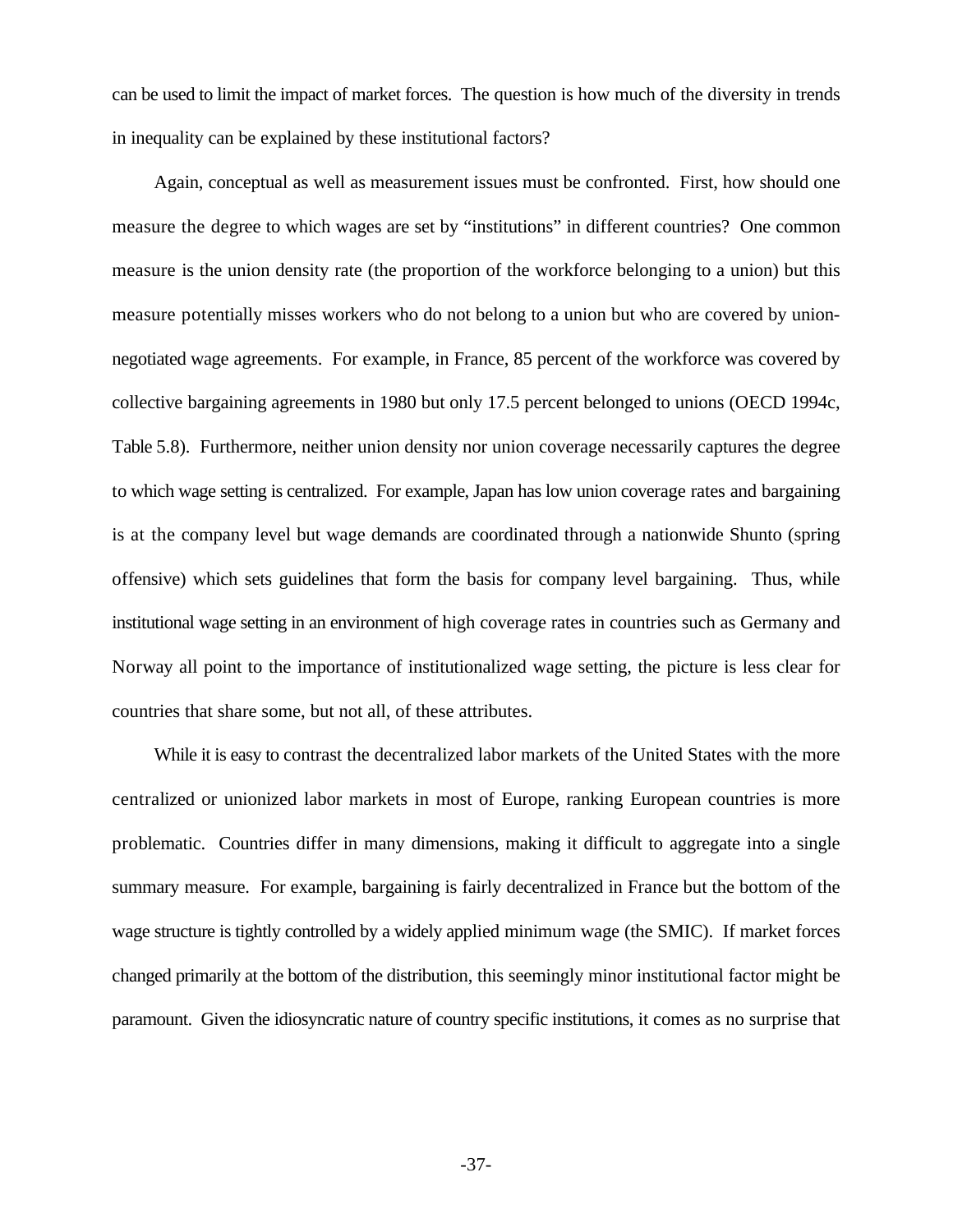indices of centralization have come to different rankings depending on the weights they attach to different attributes (Calmfors and Drifil 1988; Alesina and Perotti 1994).

The diversity of institutional arrangements across countries suggests that using a single measure may be inappropriate, but this leaves a great deal of room for ex-post rationalization. If inequality increases, one may be tempted to infer that the particular institutions in that country were not effective in limiting the impact of market forces. But this is not a test of the institutional hypothesis, since it assumes that institutions matter and infers the effectiveness of the particular institution from the outcome.

The second measurement issue focuses on the distinction between levels and changes. For example, is inequality expected to increase in countries with high but declining centralization of wage negotiations? Sweden entered the 1980s with bargaining at the national level but moved somewhat away from this highly centralized system in the early 1980s as employers withdrew from this arrangement. It was only by starting with sufficiently centralized labor markets that countries like Sweden managed to end the decade with markets that were still as centralized as countries like Germany that did not experience similar institutional changes. Likewise, the union coverage declined in many countries during the 1980s, including the United Kingdom and Australia.

The key conceptual question is whether the *level* of the institutional constraint or the *change* in level is relevant? Many countries with centralized wage setting or high rates of union coverage saw these institutions weakened during the 1980s. This could be used to rationalize either stable wages (the institutions remained strong enough to block the impact of market forces) or rising inequality (the institutions weakened). With relatively few countries and a great deal of latitude in prediction, it is hard to test institutional explanations. $61$ 

 $61$  Fortin and Lemieux (1996) are careful to stipulate that they focus only on change in institutional factors.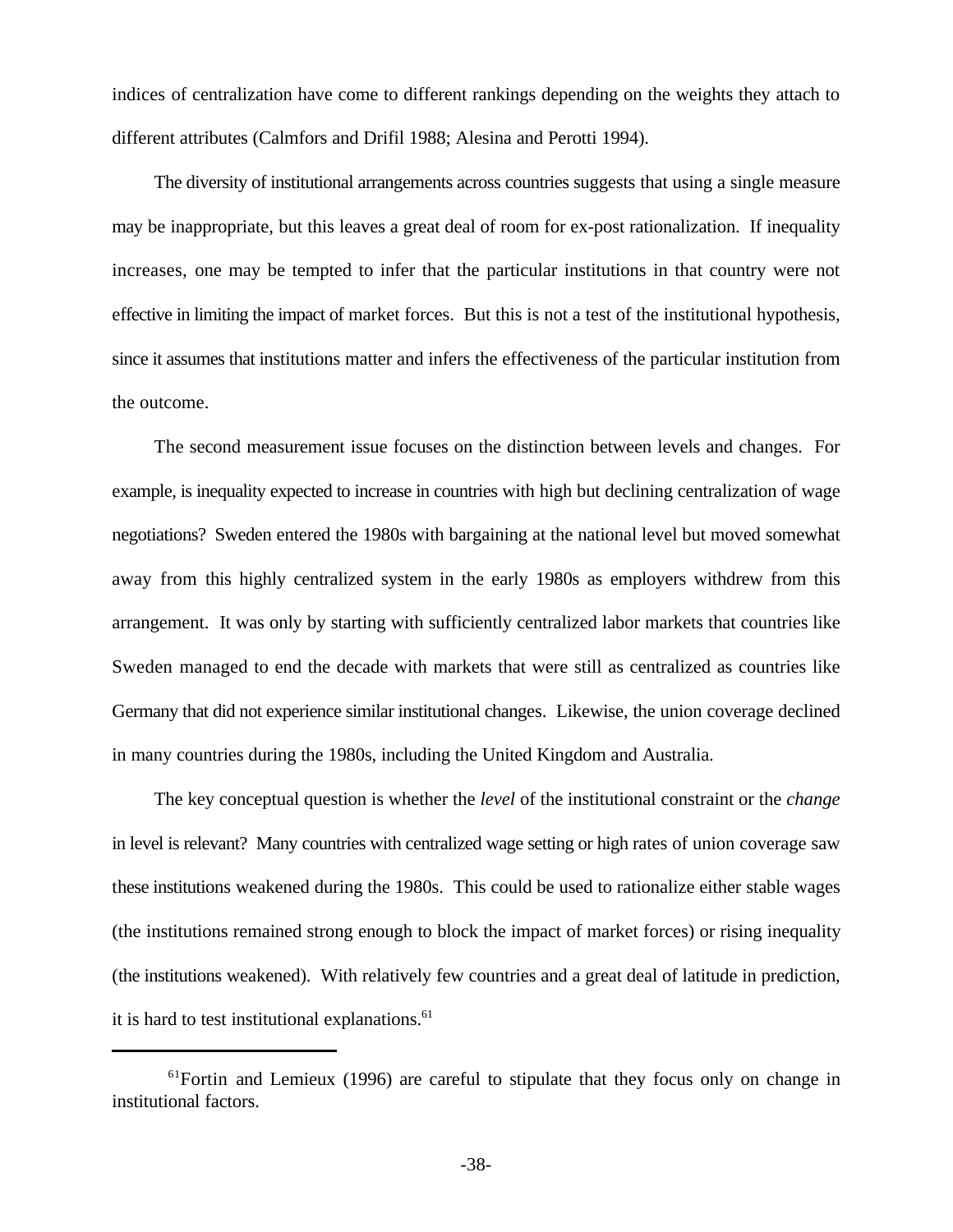Finally, if changes in institutional structures are central to explanations of changes in inequality, then one must at least consider the possibility that causation runs partially in the opposite direction. Surely some of the weakening of institutional barriers was a response to the increased pressure brought about by changes in market forces. If this is the case, then it is inappropriate to treat changes in institutional factors as exogenous.

The importance of centralized wage setting is often based on the observed negative crosscountry correlation between the degree of centralization or unionization and the trend in inequality. Almost all countries with institutional limits on market forces managed to have either small increases in inequality (France and the Nordic countries) or no change in inequality (Germany). At the other extreme, the United States and the United Kingdom, two countries with decentralized labor markets, experienced the largest increases in inequality.

The fact that countries with small increases in earnings inequality also had some form of institutional wage setting does not necessarily mean that these constraints were binding. Differences in market forces could have been responsible for the small increase in inequality. We, therefore, examine two additional sources of information which may shed light on the importance of these institutions.

First, if these institutions were limiting prices from reaching market clearing levels then we might expect to see an increase in the relative unemployment rates of less skilled workers. Unless unions or public agencies were able to guarantee employment as well as wages, workers would find it increasingly difficult to find jobs as the demand for their services declined but wages were unable to adjust. $62$ 

 ${}^{62}$ Pencavel (1991) points to the paucity of sound empirical studies showing the employment impact of unions. This suggests that institutional constraints and wages may not lead to higher unemployment rates for less skilled workers.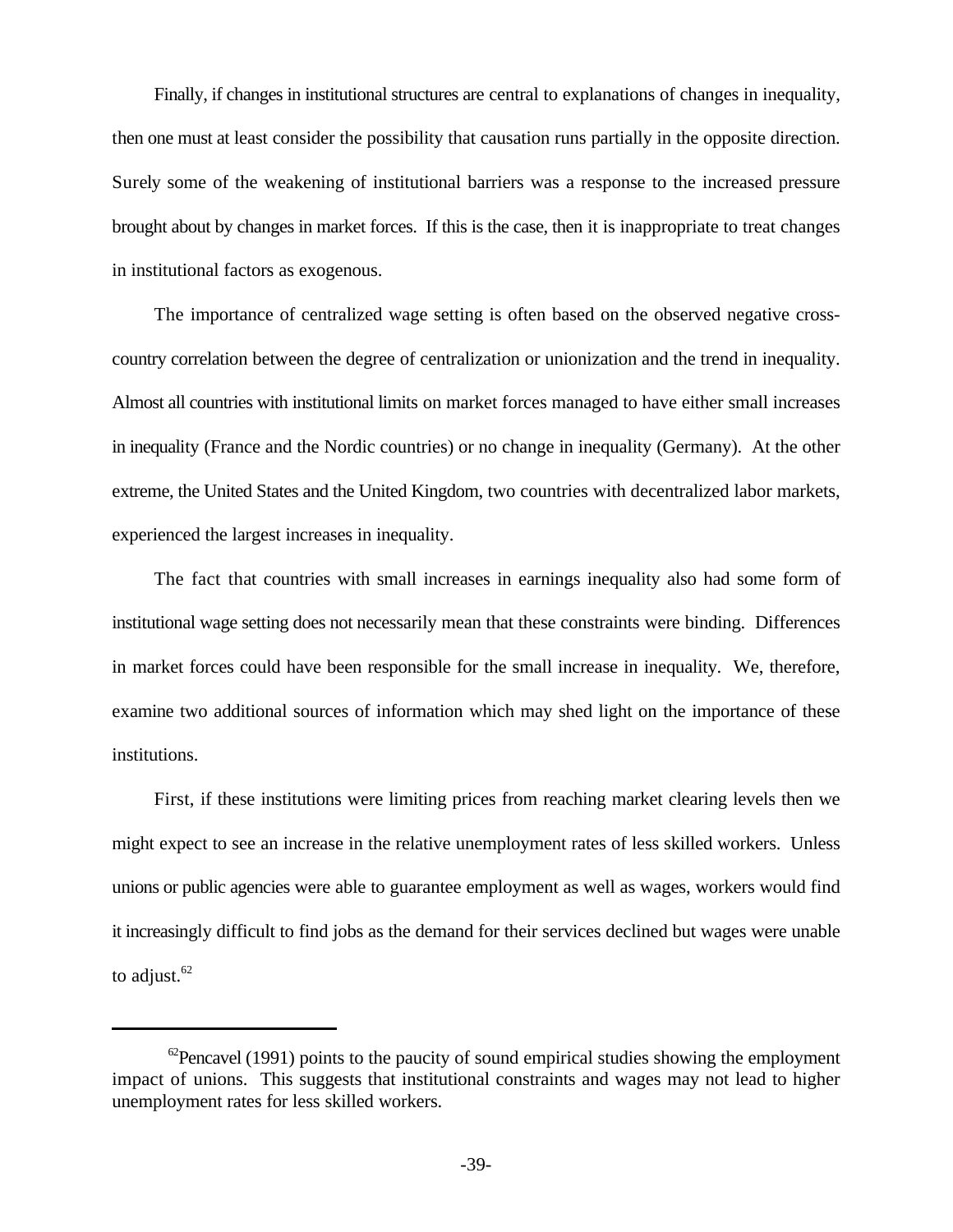Gottschalk and Joyce (1996) find some evidence that unemployment rates of the young did increase more than for the old in countries with centralized labor markets and small increases in the age premium. This is consistent with the hypothesis that these countries were using the institutional constraints at their disposal to limit the decline in wages of the young. Relative wages did not fall as much as they otherwise would have, but this wage policy was at the cost of increases in the relative unemployment rates of the young. $63$ 

Another piece of evidence that sheds light on the importance of institutional constraints in limiting the rise in inequality comes from distinguishing between increases at the top and declines at the bottom of the distribution. It is commonly assumed that institutional constraints were used primarily to protect those at the bottom. *If* this is the case then we should observe relatively small declines in the P10/P50. For example, the high and rising minimum wage in France (the SMIC) should have kept the bottom of the distribution from falling. The fact that the P10 and P50 grew roughly equally is evidence that this constraint was binding. The fact that the P90 grew faster than either indicates that France was also experiencing a shift in demand for high skilled workers (OECD 1996). Similar patterns of floors under the P10 are found for Belgium, Finland, and Germany but not for Australia, New Zealand, Italy and Sweden. In the later countries the increases in the P90/P10 reflect declines in the P10/P50 as well as increases in the P90/P50. This indirect evidence also suggests that institutional constraints were binding in some but not all countries.

 $^{63}$ Gottschalk and Joyce (1996) and Blau and Khan (1996) find evidence of both market and institutional factors limiting the wage decline for the young in several OECD countries. Edin and Holmund (1995) find similar increases in official youth unemployment rates and hidden youth unemployment (increases in enrollment in government training programs). Nickell and Bell (1995) track changes in unemployment rates over a longer period and find changes in the relative unemployment rates of less educated workers in Germany, The Netherlands, and Sweden, which are similar in magnitude to changes in the United States and the United Kingdom. Card, Kramarz, and Lemieux (1995) find changes in employment rates in France that are similar to those in the United States.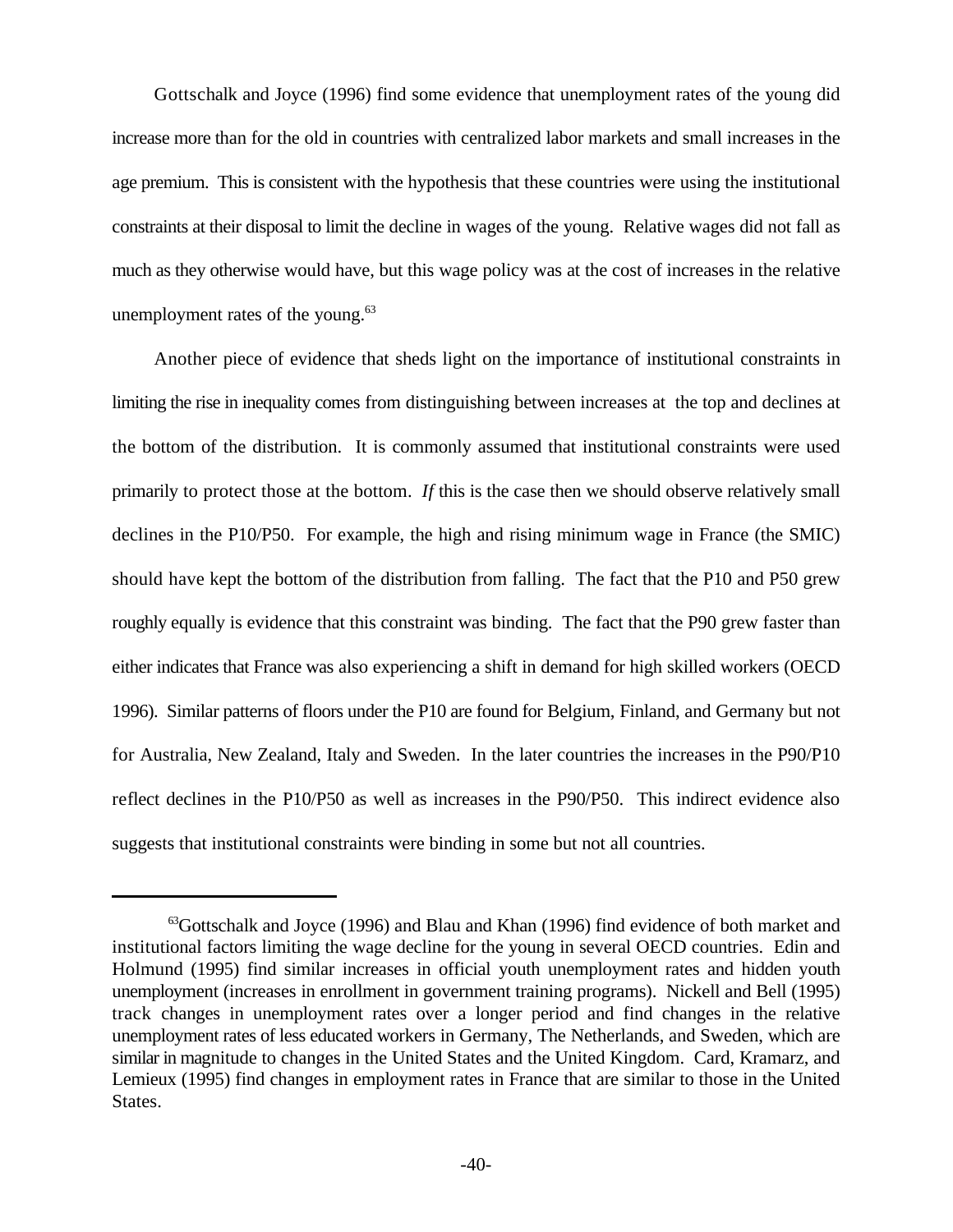Finally, some countries with coordinated wage setting institutions did not stem the tide of inequality. For example, Australia's enactment of the Accord between the government and trade unions allowed unions to coordinate and centralize wage setting.<sup>64</sup> This agreement had the potential of limiting increases in inequality as well as reducing inflationary pressures. However, Australia experienced a large increase in earnings inequality (see Table 2). This suggests that the power to limit wage adjustments may not have been used to offset the increase in earnings inequality (Gregory and Vella 1992, p. 92). However, the Accord was weakened over the 1980s and the largest increase in inequality occurred at the end of the decade. This could imply that institutions were important because inequality increased when they were weakened (Borland 1992, p. 16). This difference in focus on the level or the change in institutions vividly illustrates the difficulty of subjecting institutional explanations to a rigorous test.

#### **Institutional Differences and Changes in Aggregate Unemployment Rates**

In the previous section we focused on relative unemployment rates of different groups to see if protected groups experienced increases in *relative* unemployment rates. Increases in aggregate unemployment in many OECD countries during the 1980s has also been cited as evidence that institutional constraints on wage adjustments were binding.<sup>65</sup> This argument takes several forms. The first is that these institutions were used to raise *average* wages faster than productivity. According to this argument, the United States opted for stagnant real mean wages but high employment while other OECD countries opted for wage growth but paid a price in terms of higher aggregate

 $^{64}$ By increasing non-cash benefits, the Accord may have had greater impact on cash inequality plus non-cash income. See Saunders (1994).

 ${}^{65}$ For alternative explanations of the rise in unemployment rates in OECD countries, see Bean (1994) and Bertola and Ichino (1995).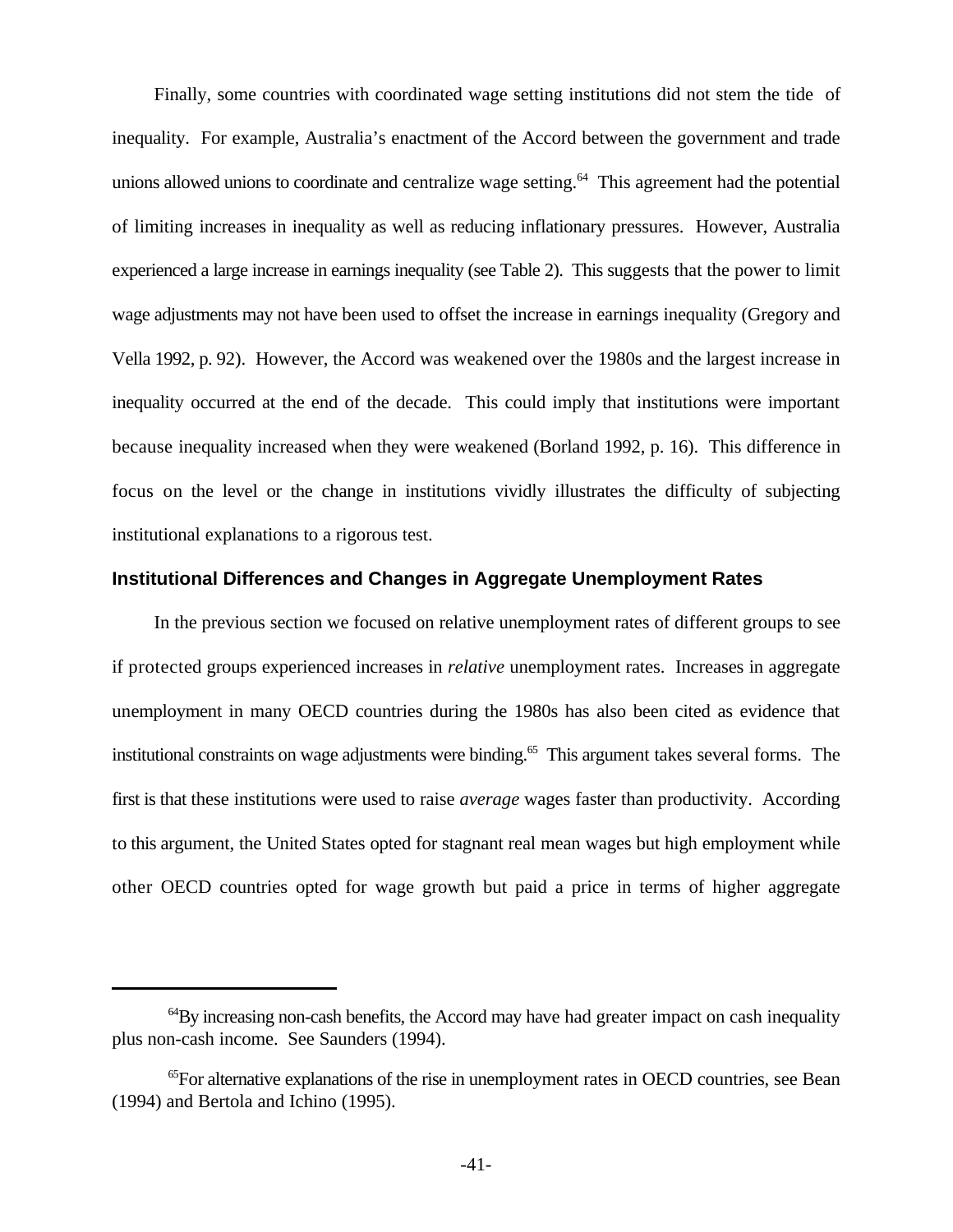unemployment rates. This form of the argument, has no implications for inequality since it focuses on the mean, not the dispersion, of the wage distribution.

The second form of the argument is that centralized wage setting institutions were used to counter the shift in relative demand away from less skilled workers (Nickell and Bell 1995). According to this line of reasoning, aggregate unemployment rates grew in countries that were willing to accept higher unemployment rates for the least skilled in order to keep low skilled wages from falling to market driven levels. This interpretation for the rise in aggregate unemployment rates in OECD countries has two empirical implications. First, if this were the cause for the rise in aggregate unemployment rates in OECD countries, then those countries experiencing the smallest increases in inequality should have experienced the largest increases in aggregate unemployment rates.<sup>66</sup> Second, the rise in aggregate unemployment should reflect larger increases in the unemployment rates of low skilled workers than in the unemployment rates of more skilled workers.

While unemployment rates in many OECD countries did increase during the 1980s to levels similar in the United States, the increase in aggregate unemployment rates were not unusually large in countries with more centralized labor markets. In fact, the increases in unemployment rates were much less pronounced in Nordic countries than in other OECD countries during the 1980s.<sup>67</sup> Furthermore, the rise in aggregate unemployment rates were largely driven by increases in unemployment rates of more skilled workers. As Chart 1 indicates, the relative unemployment rates

<sup>&</sup>lt;sup>66</sup>This assumes that the institutional barriers to a decline in the wages of the least skilled did not also operate to limit quantity adjustments. Institutions such as unions (whether centralized or not) could have bargained both on prices and quantities. In this case, however, institutions would not be responsible for the higher aggregate unemployment rates in these countries.

<sup>&</sup>lt;sup>67</sup>OECD (1994c, Chart 1.13). The Nordic countries did experience large increases in unemployment rates in the late 1980s and early 1990s but this would require over five year lags in the effect of rigid wages on unemployment rates.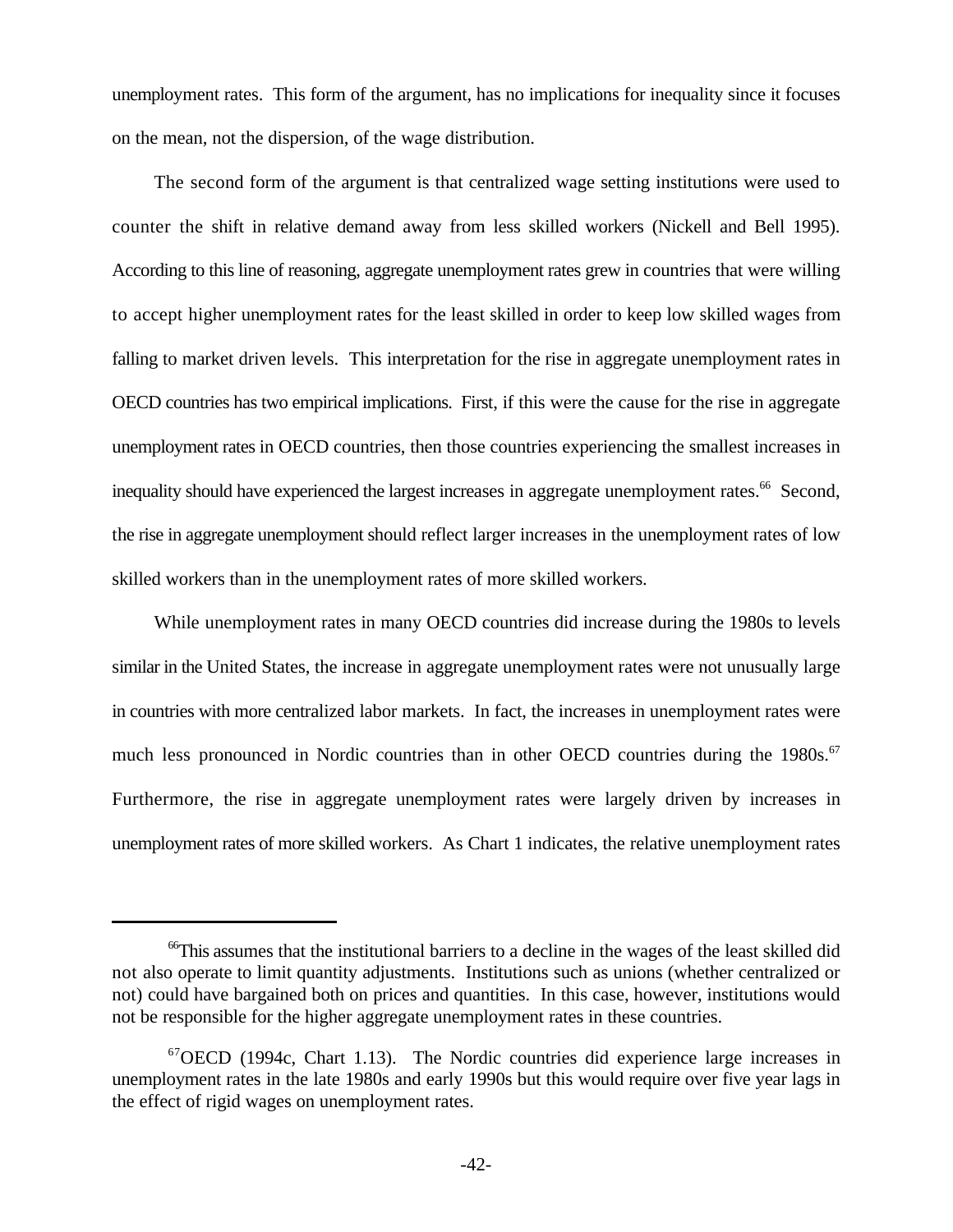of the young actually declined in almost all countries with centralized labor markets.<sup>68</sup> Youth unemployment did become more of a problem in many OECD countries but this reflects an increase in the aggregate number of unemployed workers, not an increase in the proportion of the unemployed who were young.

Thus, this aggregate data does not provide strong support for the hypothesis that the higher unemployment rates in OECD countries reflect the consequences of distributional policies. While careful studies of the relationship between changes in relative wages and relative unemployment rates using micro data may provide stronger support for this theory, this work remains to be done.

# **Summary**

The strength of current research on changes in earnings inequality has been to develop a set of stylized facts that any theory must fit. It is clear that the United States and the United Kingdom were not the only countries to experience an increase in earnings inequality. However, the changes in these two countries were unusually large. The challenge is to understand why some countries managed to escape the forces of inequality which affected the United Kingdom and the United States to a much greater degree. Supply shifts are clearly a part of the explanation, including in many countries with centralized labor markets. While institutional constraints do not seem to have been binding in all countries, they are also clearly part of the story. The question should not be whether it was market forces (i.e., shifts in supply that offset the shifts in demand) *or* institutional constraints that limited the increase in inequality. Both are clearly necessary to explain cross-national differences in the growth in inequality.

<sup>&</sup>lt;sup>68</sup>See Gottschalk and Joyce (1996) and Nickell and Bell (1995) for changes in relative unemployment rates by education as well as age.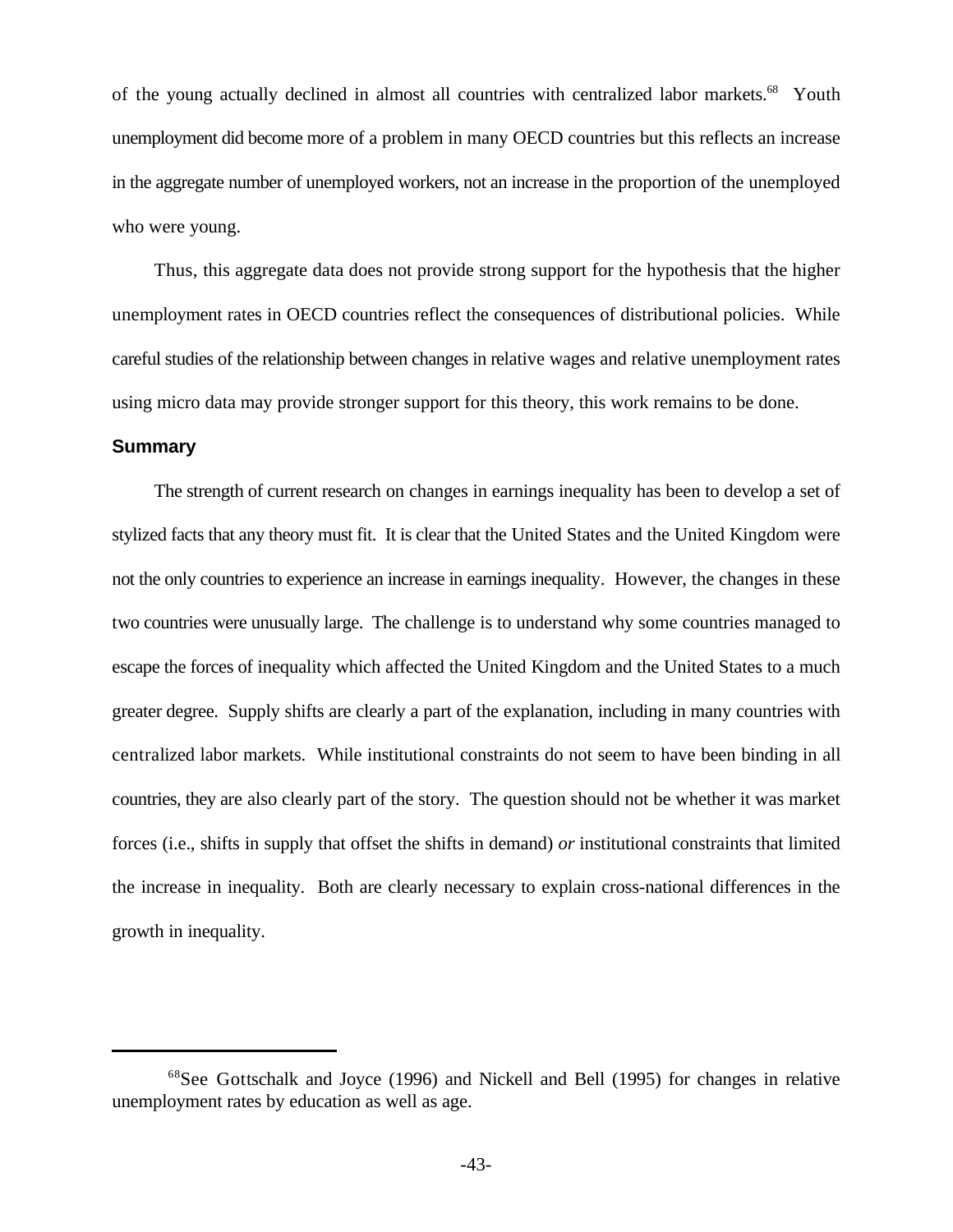# **IV. Income Inequality and Redistribution**

The preceding section has documented the substantial changes in labor markets which led to greater earnings inequality in the United States and many other industrialized countries. In this section we broaden the focus to the distribution of post-tax and transfer income. How does the distribution of income in the United States compare with that in other industrialized countries? Were changes in the distribution of labor market earnings matched by correspondingly large changes in the distribution of family income? Did changes in taxes and transfers cushion or exacerbate changes in labor market incomes?

#### **Relative Levels of Income Inequality**

Figure 2 shows the distributions of post-tax and transfer income in 19 OECD countries for the most recent year available in LIS. In the United States, a person in a household at the tenth percentile received 36 percent of the median income (column 2), while a person at the 90th percentile received 208 percent of the median (column 4). This results in a decile ratio of 5.78, indicating that a person living in a household at the 90th percentile enjoys over five and three-quarters times the income of a person at the 10th percentile.

The United States has the largest value of the 90/10 ratio recorded in Figure 1, with the next largest being the United Kingdom with a value of 4.67. The lower part of the distribution of disposable income appears to be substantially different in the United States than in other countries. The United States person at P10 has 36 percent of the median, compared with values averaging 53 percent for the other nations. This difference owes in part to the relatively low values of P10 for the United States *earnings* distribution, shown in Table 1. However, Canada which has similar low P10 values for earnings, has an 11 point higher value for P10 (47 percent) for adjusted household income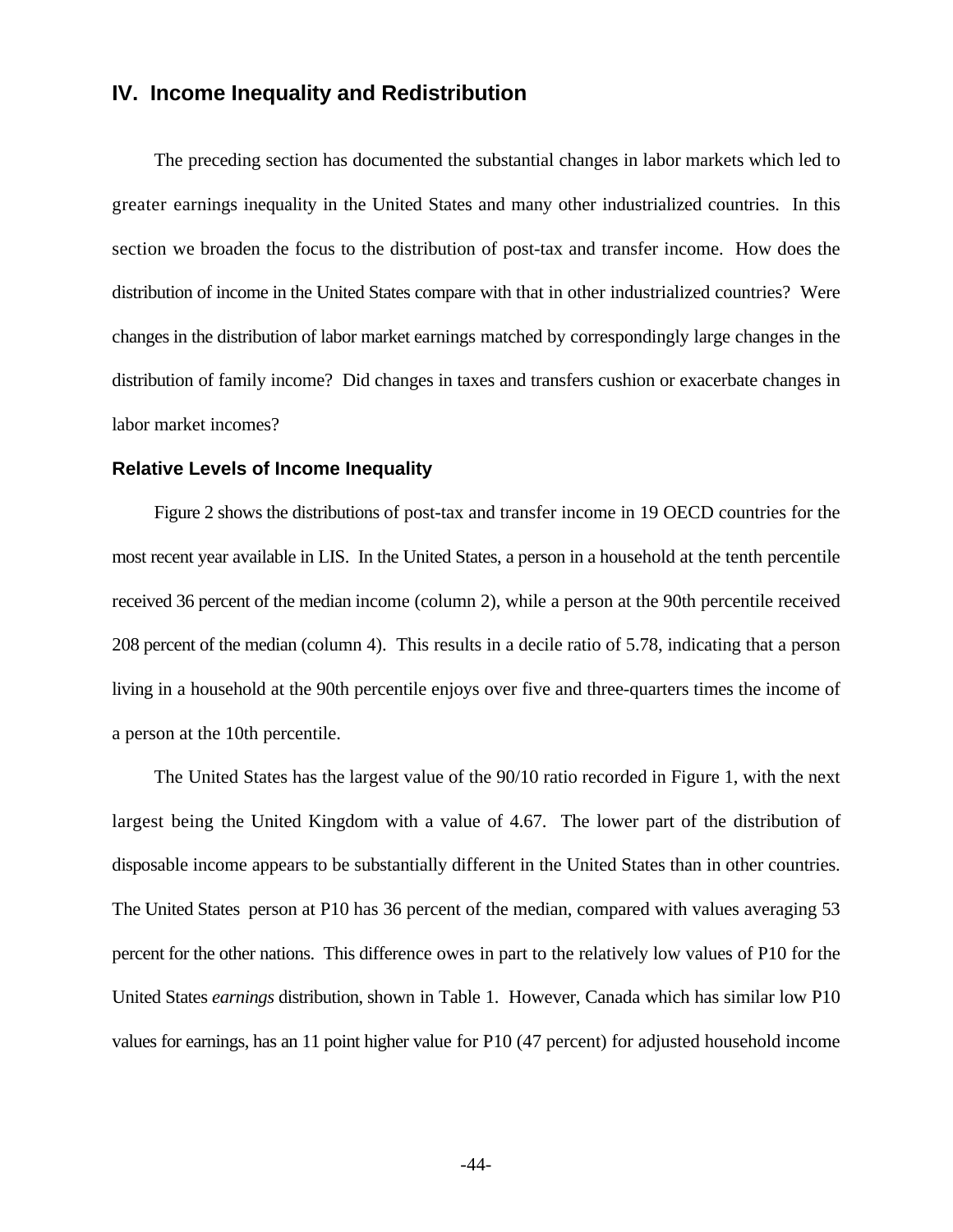in Figure 2. Thus, individual earnings distributions may be quite different from household income distributions.

At the top of the distribution, the United States does not stand out to the same extent. In Ireland, the income at the top decile is 209 percent of the median, just about that in the United States. The top deciles are noticeably lower in Austria (which excludes self-employment income), Belgium, and the Scandinavian countries.

While percentile ratios have some obvious appeal (e.g., insensitivity to top and bottom coding, ease of understanding), they have the disadvantages of focusing on only two points in the distribution. An alternative is to use a summary measure of inequality such as the Gini which is shown in the final column of Figure 2. $^{69}$  While this ranking of nations according to the Gini differs slightly from that produced by the decile ratios, there appears to be a clear grouping of nations. Scandinavia, Austria, and the BENELUX countries have the least inequality followed by central Europe, then the Commonwealth countries, Israel, and southern Europe, with the United States, the United Kingdom, and Ireland at the bottom.

# **Absolute Levels of Income Inequality**

Since countries differ substantially in terms of real GDP per capita, most authors have made comparisons across nations use relative income measures such as those used in Figure 1. Measures of real or absolute income differences across nations again require comparisons of the purchasing power of currencies across nations. Such comparisons can be used to test the argument that the higher the *average* standard of living in a particular nation, the better off are its citizens.<sup>70</sup>

 $\frac{69}{5}$ Still another method would involve rank orderings based on Lorenz dominance. Such an ordering produces a very similar ranking of nations. See Atkinson, Rainwater, and Smeeding (1995a, Figure 4.4) for such a ranking.

<sup>&</sup>lt;sup>70</sup>See Atkinson (1995); Smeeding and Gottschalk (1996); and Rainwater and Smeeding (1995) for additional real disposable income comparisons across nations.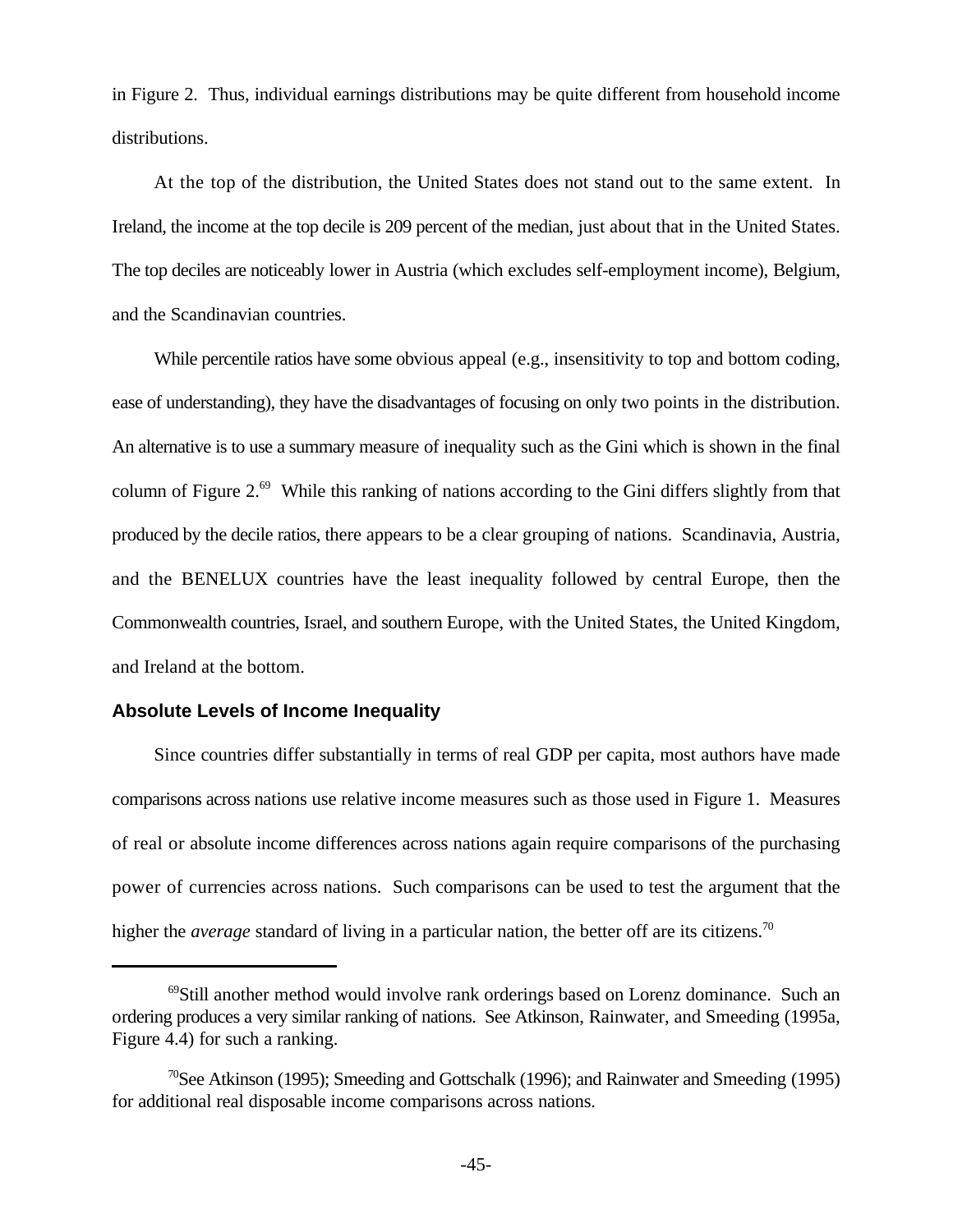Figure 3 presents the P10, P50, and P90 in each country measured as a proportion of the United States median using the same Penn World tables and methods used in Figure  $1<sup>71</sup>$  Just as we found for earnings, the wider distribution of United States incomes means that "low income" persons living in households at the P10 level in the United States had lower living standards than did similarly situated persons in each of the 14 other nations compared here, despite the United States' clear advantage at the median. For instance, a person at the 10th percentile of the Finnish distribution had an income that was 58 percent of the Finnish median (Figure 2). In terms of purchasing power parity (Figure 3), the same person has a real income which is 44 percent of the United States median. However, while Finland's median income person enjoys a standard of living that is 77 percent that of the United States (Figure 3), the person at the 10th percentile of the Finnish distribution still has a real income which is higher than that found in the United States (44 percent versus 36 percent). In fact, Figure 3 shows nations with real median incomes as low as 72 percent of the United States median, but no nation with a lower standard of living at the 10th percentile. At the other end of the scale, "high income" Americans enjoyed real living standards far above those experienced in other nations. At the P90 level, the real income of Americans was almost half again as high as the average incomes of persons at the P90 point in their distribution.

### **Trends in Income Inequality**

In this section we show how post-tax and transfer income inequality has changed over the past 10 to 25 years. We start with an overview of trends in the United States and then turn to crossnational comparisons.

 $71$ Excluded from Figure 3 are nations with real median incomes below 70 percent of the United States median (Austria, Israel, Italy, Spain, and the United Kingdom).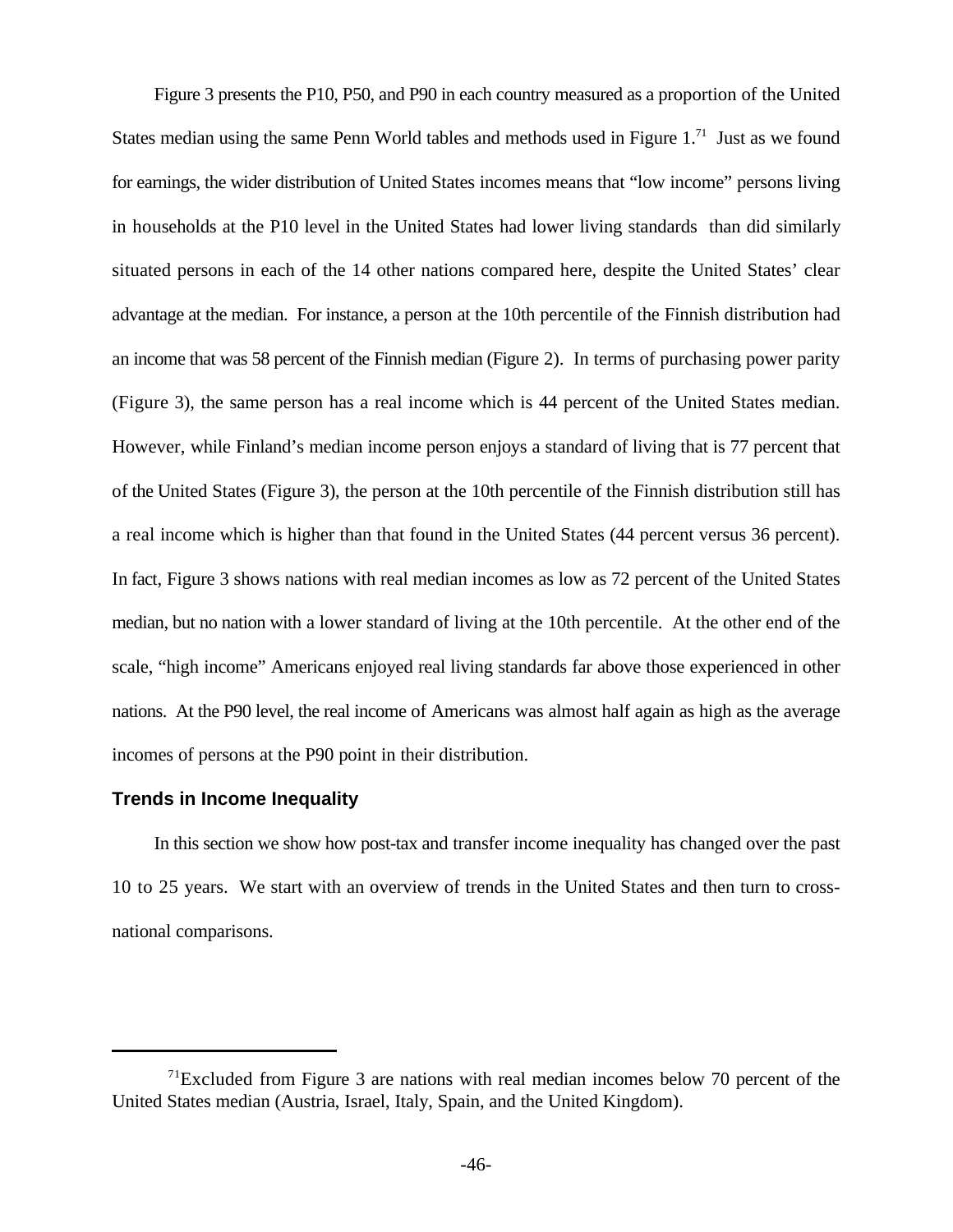# **Trends in the United States**

Income inequality in the United States increased steadily during the  $1980s$ <sup>72</sup> Figure 4 shows the Gini coefficient for income before taxes but after transfers over the period 1967 to 1993. By this and almost all other measures, inequality remained relatively stable from 1967 to the mid 1970s and then started increasing.<sup>73</sup> Adjusting for household size and federal income and payroll taxes, weighting by persons, and thereby using an income definition which is similar to that used in the cross-national comparisons, indicates an even greater increase in inequality.<sup>74</sup>

The Gini values which underlie the adjusted disposable income line in Figure 3 has been reproduced in Table 3 along with the corresponding percentile points of the associated income distribution. Relative incomes fell at the bottom (P10) by about as much as they rose at the top (P90) over this period. As a result, the decile ratio rose by more than 30 percent from 1979 to 1993, while the Gini value rose by 16 percent over the period.

While household income inequality in the United States rose over this period, the effects of the 1981-82 and 1990-91 recessions hastened the trend toward greater inequality. What is unusual by historical standards is that inequality grew during the 1983-89 recovery as well.<sup>75</sup>

<sup>&</sup>lt;sup>72</sup>See Williamson and Lindert (1980); Plotnick and Smolensky (1992); and Goldin and Margo (1991) for a longer-term perspective on the United States income distribution.

 $73$ Data on inequality among families, which goes back to 1947, shows a secular decline in inequality through 1970 and an increase after 1979. Karoly and Burtless (1993) find the United States increase robust with respect to unit of observation, adjustments for unit size and unit of income aggregation (weighting by persons, households or families).

<sup>&</sup>lt;sup>74</sup>The trend in post-tax and transfer disposable income can go back only to 1979 due to data restrictions. See also Karoly (1995) for a similar trend in equivalence adjusted family income from 1974-1993.

<sup>&</sup>lt;sup>75</sup>See also Burkhauser, Crews, Daly, and Jenkins  $(1996)$  on this point.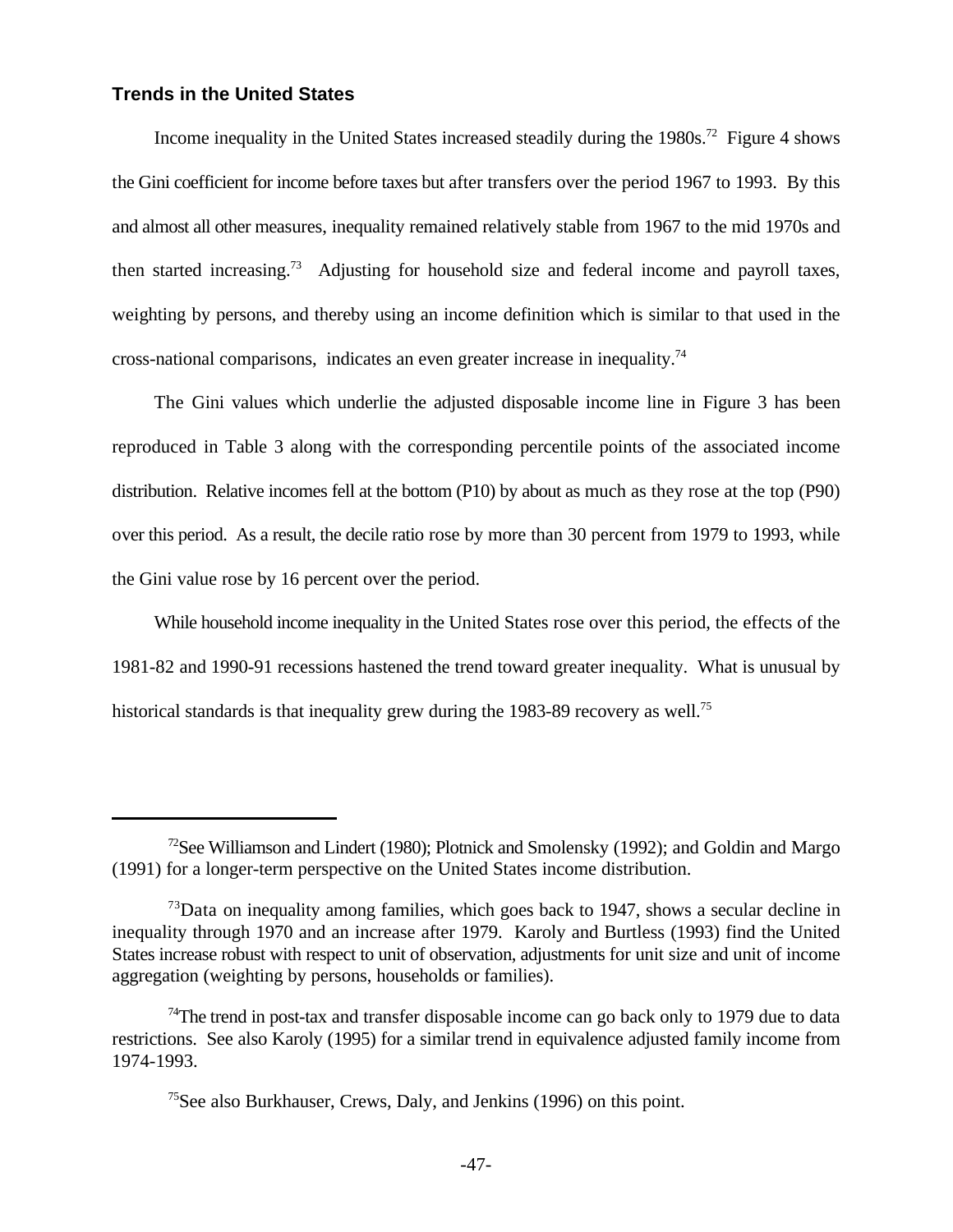# **Trends in OECD Countries**

The available empirical evidence concerning recent trends in income inequality in different nations is summarized in Table  $4.^{76}$  Countries are listed in order of changes in disposable income inequality (as measured by the change in the Gini coefficient) from largest to least change.

The largest changes in income distribution took place in the United Kingdom and in the United States, where there has been a clear trend toward greater inequality. Rising earnings inequality among men and among two-earner families, and the growth in the number of single individuals and single female headed families were the primary factors accounting for the increase in inequality in the United States since the mid-1970s. In the United Kingdom, rising unemployment and higher numbers of single parents were important in building a large group at the bottom of the distribution, while higher earnings for well-educated men and women, increased capital income, and self-employment income were all-important in explaining the growing income share at the top.<sup>77</sup>

While the trends in earnings inequality and in income distribution were similar in the United States and the United Kingdom, the degree of change in the distribution of family income was markedly different. In the United States the largest increases in inequality were concentrated in the early 1980s and continued into the early 1990s. In the United Kingdom income inequality fell through the mid-1970s but the Gini coefficient rose by more than 30 percent between 1978 and 1991.

 $76$ Figures in Table 4 are based on Appendix Table B-1 and are not comparable across countries since they come from a wide variety of studies. Differences in data, concepts of income or method of calculation may affect the measure of the level of inequality. These differences, which are explained in the notes to Table B-1, are less likely to affect trends. However, they do limit comparisons of percentage change in Ginis because different weighting patterns and different equivalence scales will produce different absolute values for the Gini within and across nations. See also Atkinson, Rainwater, and Smeeding (1995a, Chapter 4) on this point.

 $^{77}$ For the United States see Karoly (1995), Danziger and Gottschalk (1995), and Duncan, Smeeding, and Rogers (1994); and for the United Kingdom, see Jenkins (1995a, 1996).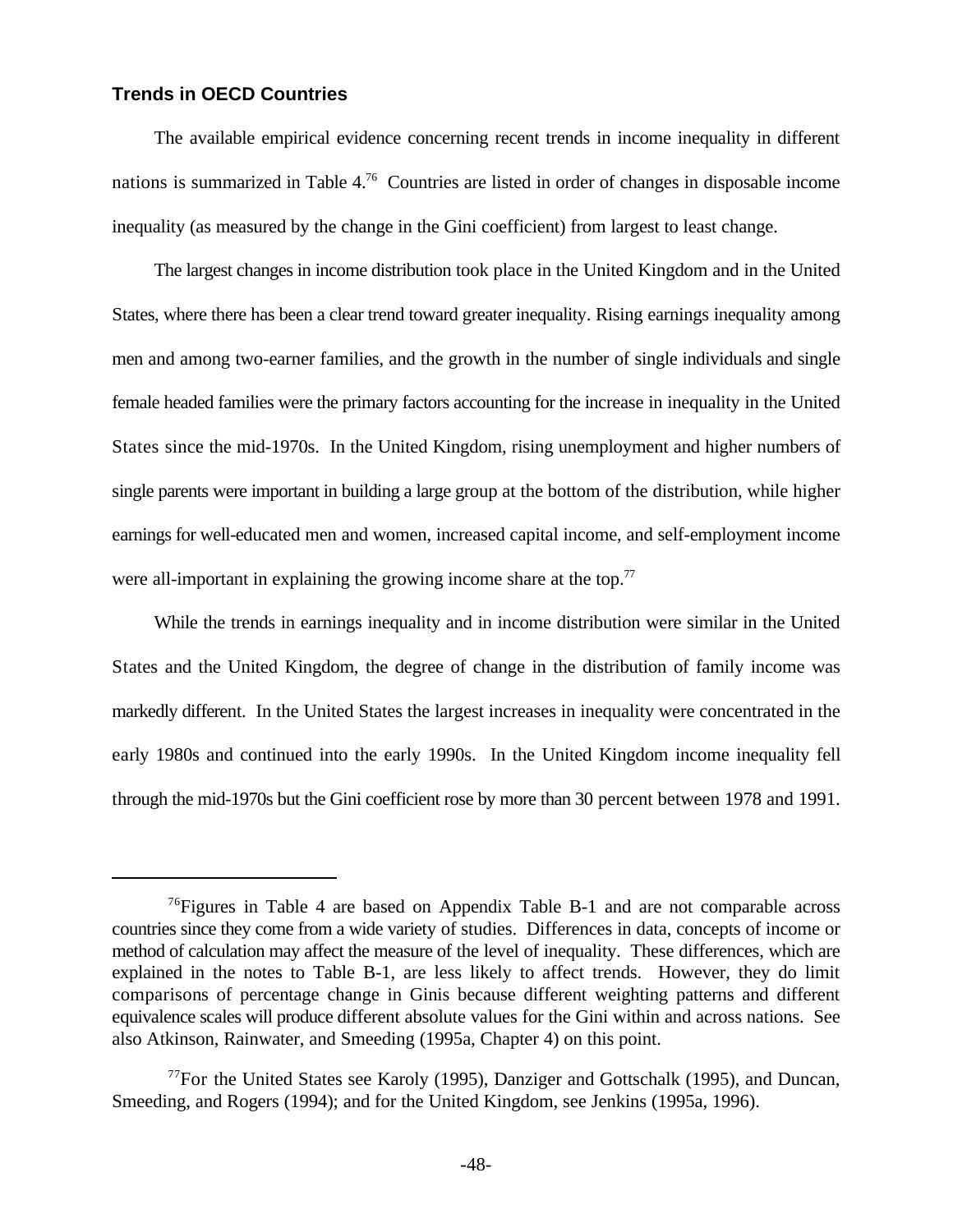This is almost double the increase over a similar period in the United States, and more than double the decline in the United Kingdom from 1949 to 1976.<sup>78</sup>

While starting from a much lower level of inequality, Sweden experienced a pattern of change in inequality similar to that in the United Kingdom, downward until 1981, then upward in the 1980s, with the sharpest increases in the early 1990s. The Swedish Gini increased by about 20 percent between 1981 to 1993, though the Swedish income distribution remained considerably more equal than either the United States or the United Kingdom in spite of these changes.<sup>79</sup> In Australia, Denmark, and Japan, the upward trend over the 1980s was slightly less than that experienced in the United States and Sweden. The same is true in New Zealand, though all of these increases came during the late 1980s (Saunders 1994).

Perhaps Atkinson (1996a, p. 43) sums it up best:

Among the other (non-United Kingdom) OECD countries, it is certainly wrong to think in terms of a world-wide trend towards increased income inequality in the 1980s: the upward trend was exhibited to differing degrees in different countries, and was not to be found in some countries. At the same time, those seeking to identify a common pattern for OECD countries other than the United Kingdom and the United States could say that continuing progression towards reduced inequality was the exception rather than the rule. Moreover, it may be that these countries are lagging behind the United States and the United Kingdom, and that the 1990s will see a rise in income inequality more generally.

Clearly the remaining evidence in Table 4 supports this assertion. Inequality rose only slightly

in three nations (The Netherlands, Norway, and Belgium), and eight other countries show no change

 $78$ Compare Karoly (1995) to Atkinson (1996a, Table 1).

 $\frac{79}{9}$ Björklund and Freeman (1994) find little increase in inequality among non-aged families with children over this period. However, they compute only subgroup inequality trends, excluding the aged and persons aged 18 and 19. Were we to calculate absolute changes in inequality as measured by the Ginis, the Swedish increase would be less in absolute terms than that found in the United States or in the United Kingdom. Also, the trend toward greater inequality in Sweden may have peaked in 1991 and has receded slightly since that time. See Appendix Table B-1.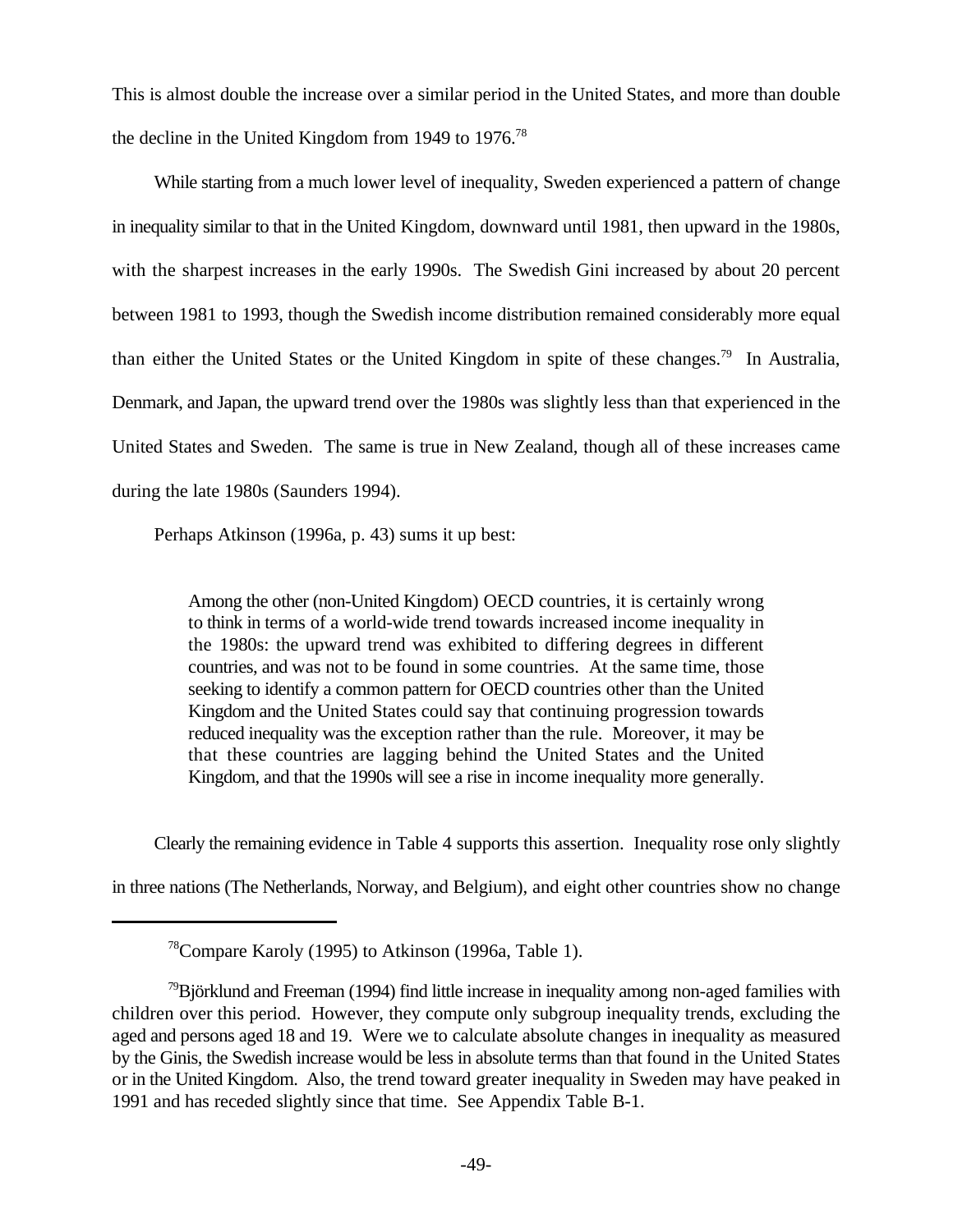in inequality in the 1980s. Only in Italy do we find a noticeable decrease in inequality during the 1977-1991 period.

It is also noteworthy that there appears to be no apparent relation between the trend over the 1980s and the overall level of inequality at the start of the period. Inequality increased both in the United States, with a high level of inequality even before the increase, and in Sweden, which started from a much lower level of inequality. Inequality fell in Italy, rose in the United Kingdom, both occupying intermediate positions in the mid-1980s (see Atkinson, Rainwater, Smeeding 1995a).

Nor is there a consistent country group story. Among the Scandinavian nations, Sweden experienced a rapid rise in inequality in the early 1990s, while Finland did not. In Europe we find large secular increases in inequality in the United Kingdom, smaller increases in Denmark, Belgium, and in The Netherlands, but stasis in Germany, Portugal, Ireland, and France, with a secular decrease in Italy. Canada experienced only mild increases in inequality of family income while the United States experienced much larger increases, despite similar changes in earnings inequality (Card and Freeman 1993).

# **Accounting for the Changes**

The changes in the distribution of family income distribution that we have documented are a product of a complicated set of forces: changes in labor markets that affect earnings of individual family members; changes in returns to capital; demographic changes, such as the aging of the population and growth of single parent households, which affect both family needs and labor market decisions; changes in social norms, such as the women's movement and the purported decline in the work ethic among men, which may have affected demographic and labor market preferences; and policy changes in tax and transfer programs which not only affected family income directly but also may have affected work and investment decisions.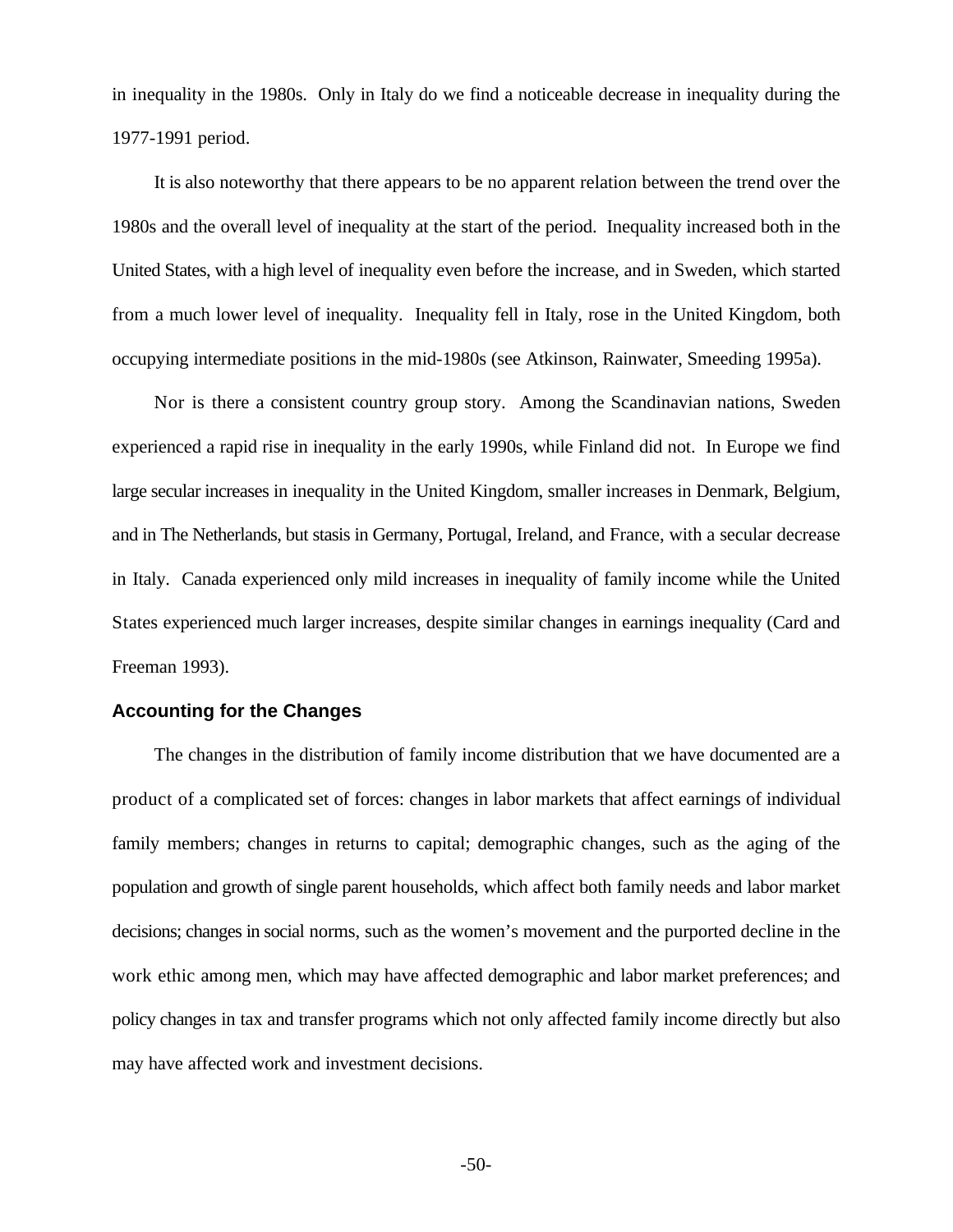The inclusion of multiple income sources received by multiple individuals thwarts attempts to identify the causal links that led to variations across time and across countries in the distribution of total post-tax and transfer family income. There is ample evidence that family members take account of all sources of income available to the family in deciding not only how much each member might work, but also how to structure living arrangements. Moreover, governments themselves react differently to market income changes via changes in redistribution (tax and transfer) policy, and via other policies (e.g., government employment).

Aggregating earnings across all individuals in a household and adding other sources of income takes us from the distribution of individual earnings to the distribution of family income. Ideally one would like to know how much of the change in inequality of total family income is caused by exogenous changes in each source of income. This would require a fully articulated model of behavioral responses. For example, if exogenous increases in inequality of male earnings led wives of low income husbands to work more, then this portion of the change in overall inequality would be caused by changes in the distribution of husbands' earnings, not wives' earnings. Structural models that include all behavioral links are well beyond the scope of existing empirical work. Researchers have, therefore, limited themselves largely to purely accounting exercises which decompose changes in overall inequality into a set of component parts that may reflect endogenous as well as exogenous changes.<sup>80</sup>

While accounting decompositions can potentially offer insights into the patterns of changes in inequality these methods also raise a set of conceptual and measurement issues. Most accounting

 ${}^{80}$ The primary drawback of accounting exercises is that they can easily be misinterpreted since they do not make a distinction between endogenous and exogenous factors. For example, to say that changes in mean husbands' earnings accounts for X percent of the change in mean family income does not imply that family income would have dropped by that percentage if husbands' earnings had not changed. Other sources could have responded to the decline in husbands' earnings.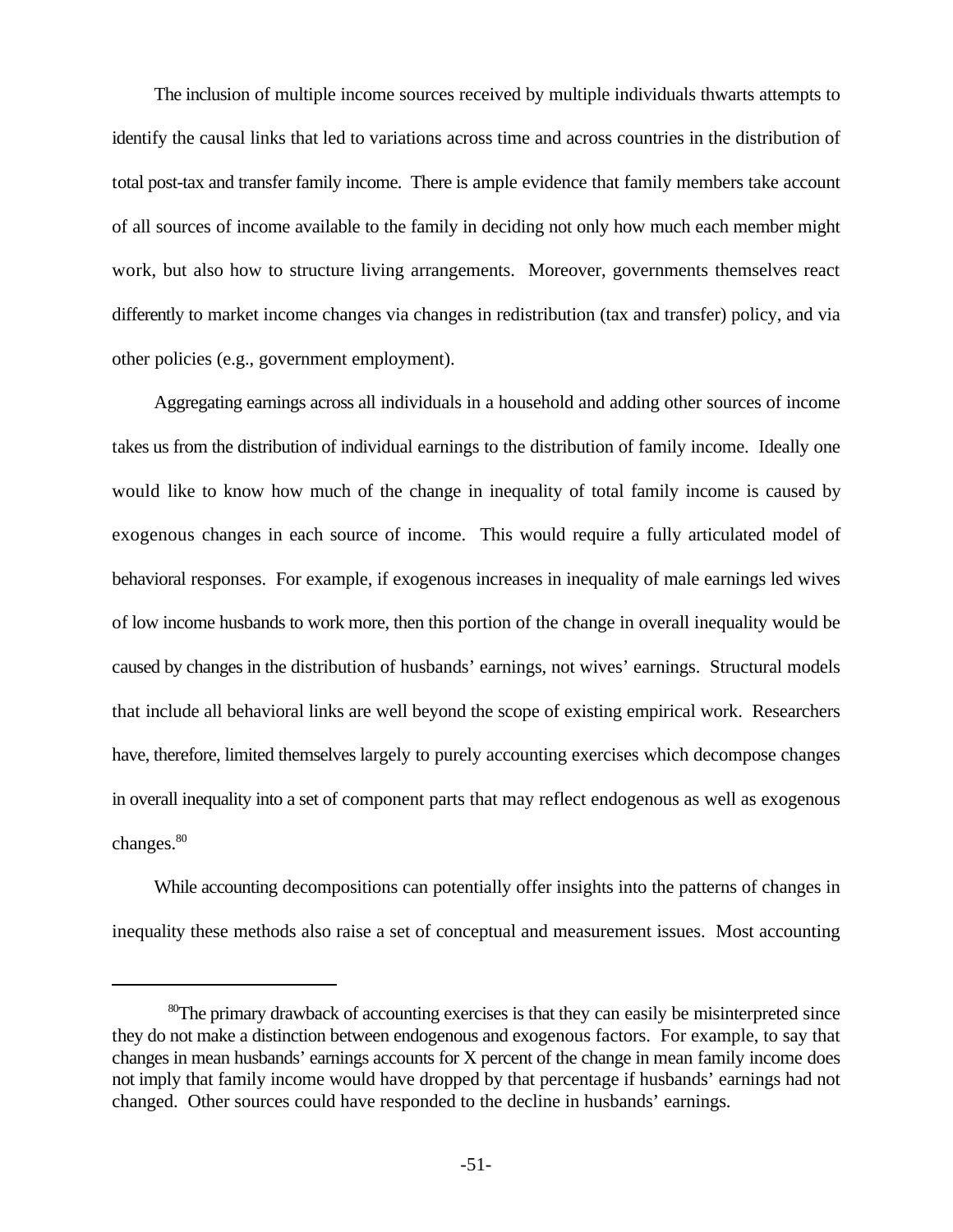decompositions income by source are based on identities between inequality of total income and three attributes of the joint distribution of the component sources: (1) inequality of each marginal distribution, (2) correlations (or some other measures of covariance) between income sources, and (3) the relative size of each source. <sup>81</sup> For example, the Gini coefficient for total income can be written as the sum of the products of the Gini coefficients for each source, the Gini correlation between the source and total income, and the share of the total from each source.<sup>82</sup> Alternatively the coefficient of variation squared,  $CV^2$ , of total income can be written in terms of the  $CV^2$  of each source, the correlations between all sources, and the share of the total from each source.

If inequality of a particular source increases then it is easy to attribute the resulting increase in overall inequality to that source. However, it is not obvious how to classify the effects of changes in the correlations among sources or relative sizes of each source, since these factors inherently affect two or more sources. Thus, while identities allow the total to be decomposed into parts, it is often not obvious how to go from this to a meaningful accounting of the sources of the change in inequality, even overlooking the problems caused by behavioral links. Furthermore, these problematic decisions can often lead to very different conclusions (Cancian and Reed in press). For example, Karoly and Burtless (1993) and Karoly (1995) attribute much of the rise in family inequality to changes in wives' earnings, while Cancian, Danziger, and Gottschalk (1993) conclude that most of the increase in family income inequality reflects increases in male earnings inequality and that changes

<sup>&</sup>lt;sup>81</sup>Other decompositions focus on population subgroups. For example, how much of the increase in family income inequality occurred among families with the same work status of head and how much comes from differences in means across family types. For example, see Jenkins (1995a). These decompositions also make no distinction between endogenous and exogenous forces.

<sup>&</sup>lt;sup>82</sup>Lerman and Yitzhaki (1985) show the Gini coefficient is a weighted average of Gini's of individual sources with weights that depend on the correlation and shares. The overall Gini can be smaller than the Gini of each source, even if the correlation is positive. See Shorrocks (1982) for an early discussion of the conceptual issues.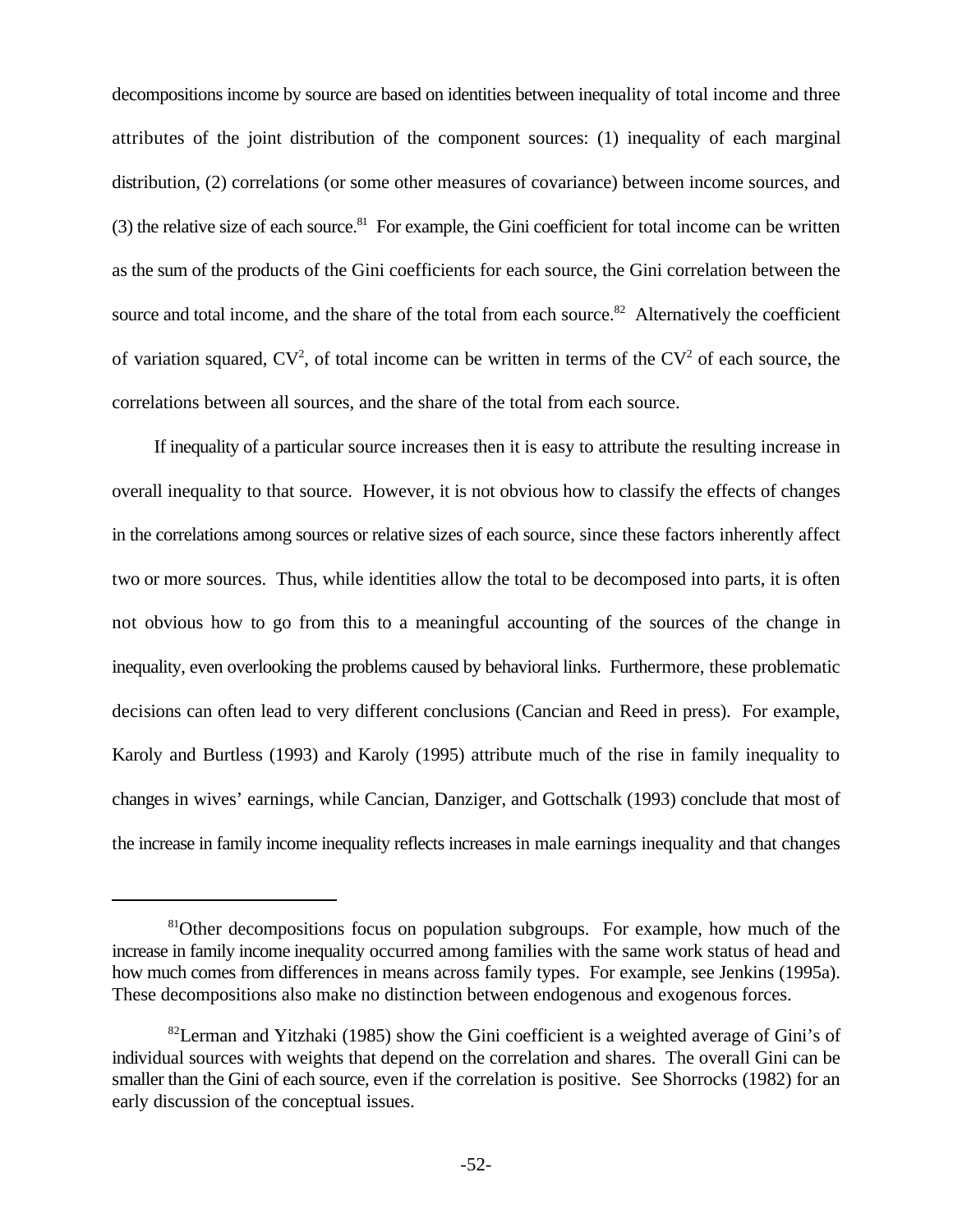in the distribution of wives' earnings played a more modest role.<sup>83</sup> This difference in interpretation partially reflects differences in the ways in which changes in correlations between wives' earnings and other sources and changes in shares of income coming from wives' earnings are treated in these decompositions.

While it is not clear how to apportion the individual pieces to a specific source, accounting identities do allow us to isolate the pieces.<sup>84</sup> Several important stylized facts about the individual pieces stand out in the literature. Wives' earnings have become an increasingly large proportion of family earnings but wives' earnings are only weakly correlated with husbands' earnings. This weak correlation in annual earnings reflects the negative correlation between the labor supply of wives and husbands' earnings, which partially offsets the high correlation in wages. While the correlation in earnings between spouses is low, it has increased in the United States. However, in spite of the positive and rising correlation in spouses earnings, family earnings are more equally distributed than husband's earnings alone. Thus, if the difference between the distributions with and without wives' earnings is taken as a measure of wives' contribution to inequality, then wives' earnings equalize the *level* of inequality in the United States, while they are disequalizing with respect to the *trend* in inequality.

 $83$ This study and a similar one for the United Kingdom by Harkness et al. (1996), refers only to inequality among married couple families not the entire population. Because the impact of wives' earnings may affect inequality among married couple families differently, then they effect inequality as a whole, it is difficult to draw inferences for the entire population from these studies.

<sup>&</sup>lt;sup>84</sup>Comparing decompositions across studies of different countries is further hampered by differences in measures of inequality, which make it impossible to impose a consistent (though arbitrary) method of decomposing changes in inequality. Cancian and Schoeni (1992) use consistent measures across a variety of countries.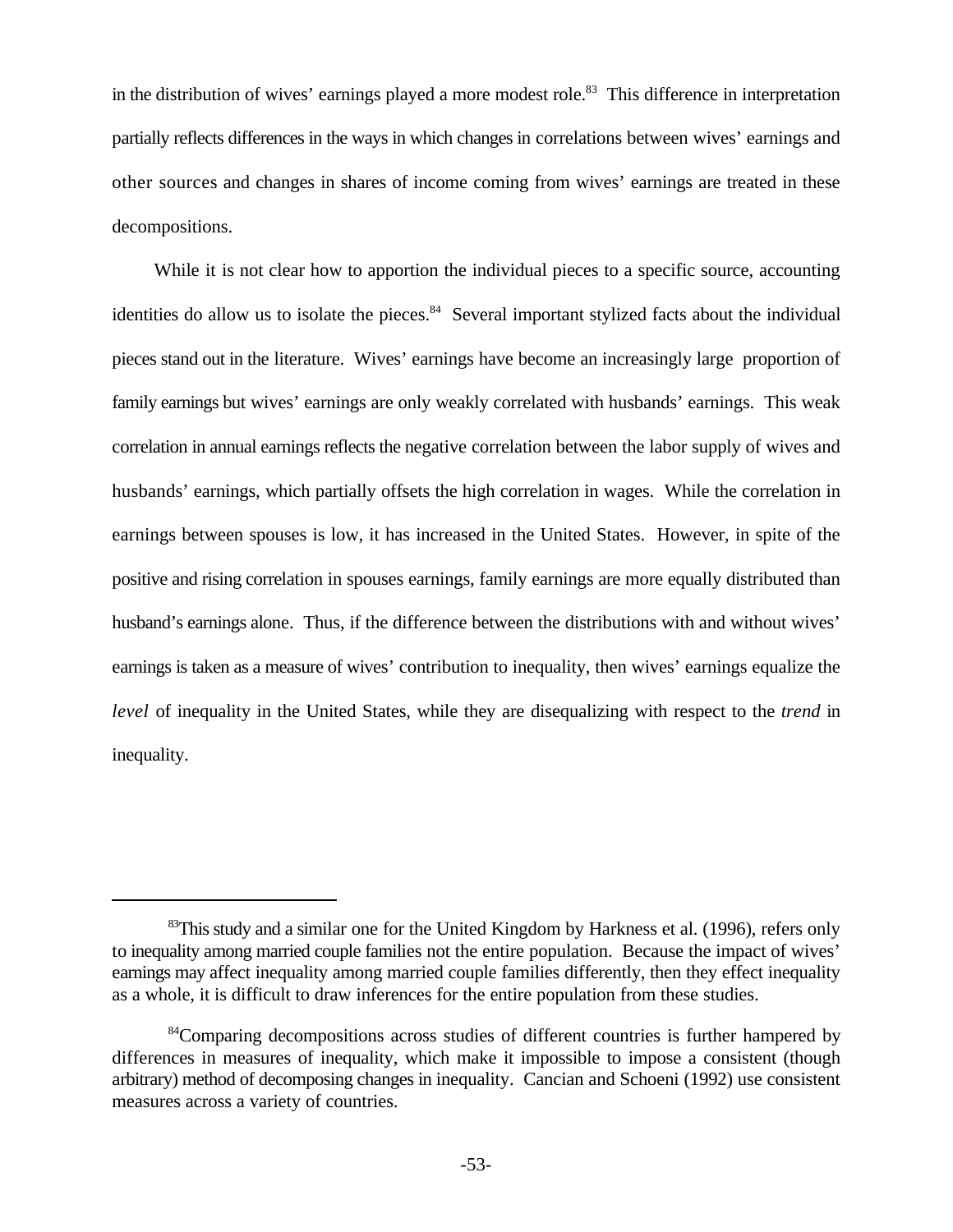While the overall tax and transfer system in the United States is progressive, changes in taxes and transfers during the 1980s reduced progressivity.<sup>85</sup> However, changes in taxes and transfers account for only a small part of the trend in inequality during the 1980s and early 1990s. While the real value of unemployment compensation, welfare benefits and other cash transfers aimed at the poor in the United States fell relative to GDP from 1980 to 1990, this can account for only a small proportion of the trend in post-tax and transfer inequality (OECD 1994a, Table 1c and Chart 1). Changes in taxes also account for little of the trend in inequality in the United States. This might be expected since lower marginal tax rates at the top of the distribution were offset by a higher zero bracket amount and higher personal income tax exemptions which helped the working poor after the 1986 tax reforms. Furthermore, increases in the Earned Income Tax Credit during the 1980s and into the 1990s raised the post-tax earnings at the bottom of the distribution. These changes were, however, much smaller than the impact of the increase in earnings inequality in the United States (Gramlich, Kasten, and Sammartino 1993).

### **Factors Associated with Changes in Other OECD Countries**

Table 4 contrasts the trends in inequality in market income and disposable income in the United States with the experiences of a number of OECD countries. Market income includes the earnings of all persons in the household and all income from interest, dividends, rents and other market sources. Because disposable income is equal to market income plus transfers minus taxes, taxes and transfers have two effects. They lead to behavioral adjustments in labor supply that may affect market income inequality and they add (or subtract) income to yield the distribution of disposable income.

Since earnings constitute the majority of market income for most households and since earnings among family members tend to be positively correlated, it should come as no surprise that our ranking

 ${}^{85}$ The difference between the pre- and post-fisc distributions is, however, small compared to other modern nations. See Smeeding and Coder (1995).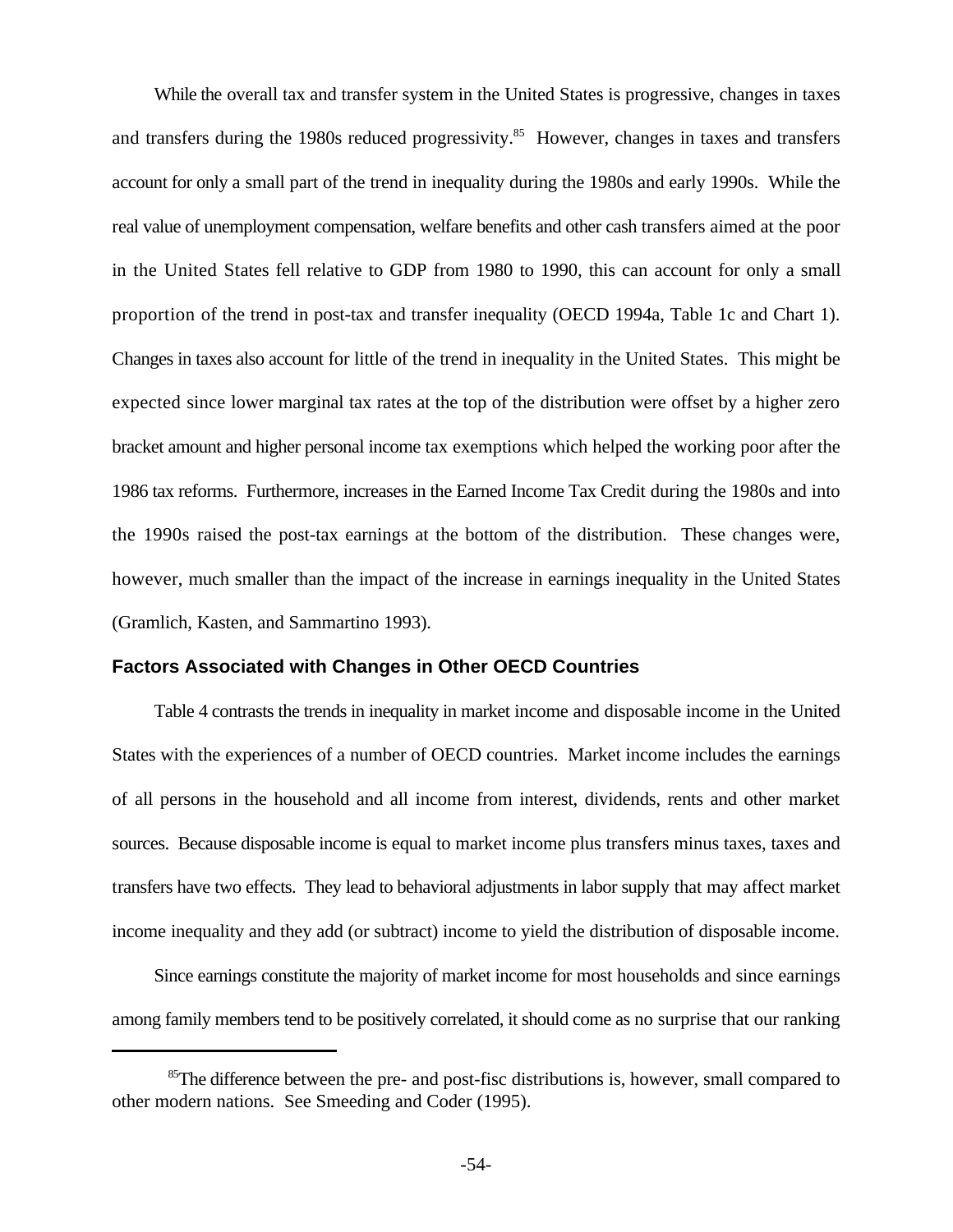of trends in market income in Table 4 closely mirrors the ranking on the basis of individual earnings in Table 2, though not completely so. France, The Netherlands, Belgium, Norway, and Portugal had small increases in the dispersion of market income as well as individual earnings, at least until 1990. But not all nations followed this pattern. For instance, overall earnings inequality in Canada increased less than the distribution of individual earnings (Beach and Slottsve 1994).

Increased receipt of capital income (including deferred capital income from private pensions) and a growing correlation between high capital income and high earnings acted to increase market income inequality in the 1980s in the United Kingdom, Japan, Australia, and New Zealand. However, this factor was not nearly as important as changes in earned income inequality in any of these countries.<sup>86</sup>

Demographic and social change also played a role in accounting for the rise in inequality in OECD countries since 1970, though the relative importance of these changes is still unsettled. Most find the role of demographic factors to be smaller than economic factors (Jenkins 1995; Jantti and Danziger 1994; Fritzell 1993; Gottschalk and Danziger 1995). Burtless and Karoly (1995) and Lerman (1996) attribute a larger role to demographic and social factors than do others.<sup>87</sup> The aging

<sup>&</sup>lt;sup>86</sup>On Australia and New Zealand, see Saunders (1994); on the United Kingdom, see Atkinson (1996a) and Jenkins (1995b); on Japan, see Bauer and Mason (1992); and for the United States, see Cowell and Jenkins (1993) and Duncan, Smeeding, and Rogers (1994). Part of the reason why annual income inequality measures do not permit a greater role for changes in capital income is because they report only realized interest, rents and dividends received, ignoring interest paid and both realized and unrealized capital gains. Because of nonrealization and deferral of most asset income, annual income statistics ignore most changes in net worth and thus true capital income (or loss).

 $\sigma$ The importance of demographic change in the United States is larger if we limit our analysis to working age families or to families with children. But even then, they account for less than half of the difference between 1971 and 1989 with most of their effect coming during the 1970s (Lerman 1996; Karoly and Burtless 1995). The increased level and correlation of women's earnings with men's earnings accounts for a large fraction of the change in family income inequality during the 1980s (Karoly and Burtless 1995).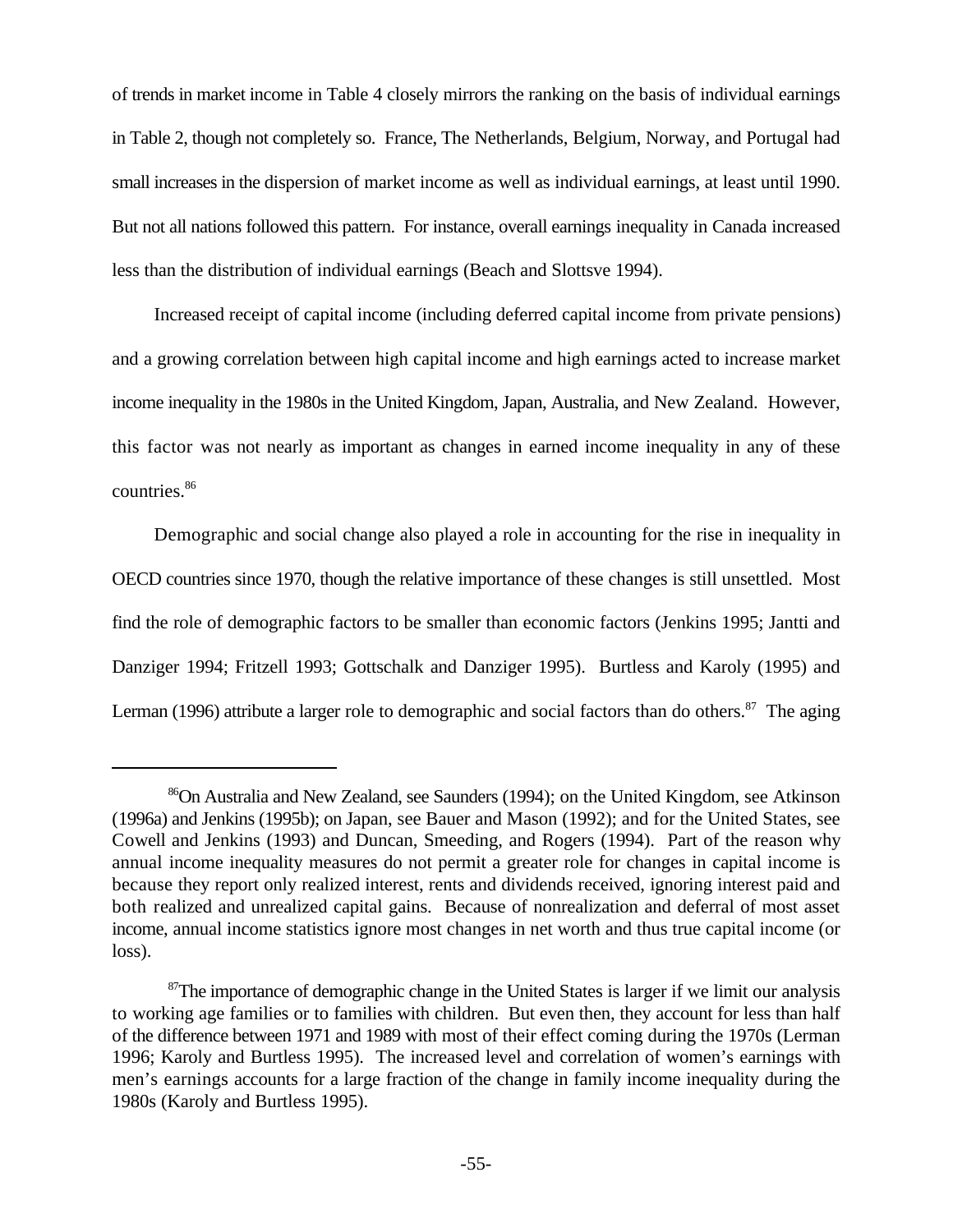of the population and policies that have encouraged early retirement helped reduce adjusted income inequality in many advanced countries because the level of adjusted income inequality among the aged is generally less than that found among the non-aged.<sup>88</sup>

Demographic change during the 1970s and 1980s also led to a sharp increase in the fraction of single parent families. In Germany, the United Kingdom, and The Netherlands, during the 1980s these changes were particularly large.<sup>89</sup> Since single parent families have low average income, this demographic shift served to increase inequality.<sup>90</sup>

In summary, changes in earned income inequality appear to be the prime force behind changes in market income during the 1980s in most countries. With earnings more than 70 percent of market income it should not be surprising that increased individual earnings inequality and other changes in earnings within the household would be important factors in accounting for changes in income inequality. Other market forces (such as capital income) and demographic changes also affected market income inequality, though to a lesser degree.

But market income changes and demographic factors do not tell the whole story. More than 25 percent of all households in major OECD nations depend on something other than earnings as the primary source of their gross incomes. In nations such as the United Kingdom, The Netherlands, and Sweden, this figure reaches 30 percent of income (Atkinson, Rainwater, and Smeeding 1995b).

<sup>88</sup>Exceptions are the United States and Germany. See Smeeding, Rainwater, and Torrey (1993); and Atkinson and Sutherland (1993).

 $\sigma$ The percent of single parent families with at least one child under 15 out of all families with children under 15 rose from 9.4 percent to 14.6 percent in Belgium, 9.8 to 15.4 percent in Germany, 7.9 to 12.2 percent in The Netherlands, and 13.7 to 19.0 percent in the United Kingdom from 1981/82 to 1990/91. Commission of the European Community (1994).

 $\rm^{90}$ Births out-of-wedlock also rose in these countries. See the Commission of the European Community (1994). However, out-of-wedlock birth does not necessarily indicate low income in countries such as Sweden where many high income parents live together for long periods outside of marriage.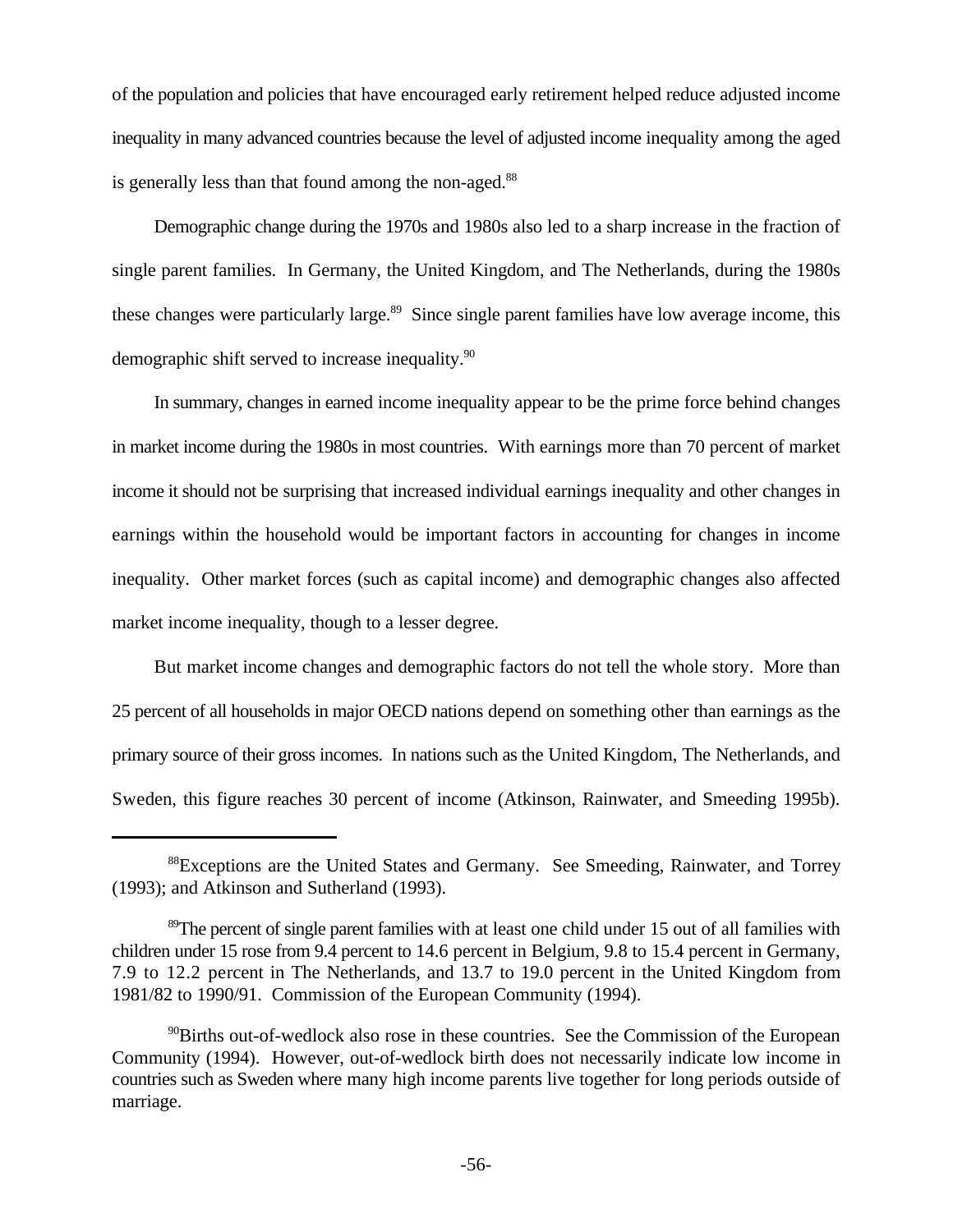Countries differed dramatically both in the amount of social protection they offered working families at the beginning of the 1980s and the changes in expenditures on these programs.<sup>91</sup> Chart 2, which shows public cash expenditures on social protection for the nonaged as a percentage of GDP in 1980, 1985, and 1990, illustrates the diversity of experiences.<sup>92</sup> Countries are ranked according to spending in 1980. While these expenditures do not cover all forms of transfers to the non-aged population, they show the same general patterns that would be found using alternative definitions. Sweden, The Netherlands, Denmark, and Finland all spent 10 percent or more of the GDP on social protection for the non-aged in 1980, and increased their expenditures between 1980 and 1990. While Norway spent less than 10 percent of GDP on these programs in 1980, this fraction had risen to 14 percent by 1990. In contrast, Japan spent only 2.4 percent of GDP on these programs in 1980 and even less in 1990. Likewise, expenditures on these programs fell from only 4.5 percent of GDP in 1980 in the United States and from 3.4 percent in Italy. Thus, both the level and trends in expenditures varied widely across countries. The Nordic and northern European countries, which had the lowest levels of inequality and then some of the smallest increases in income inequality, were also the countries with the greatest social protection.

The growth in transfers during the 1980s partially reflects increased take-up rates as many of these countries experienced greater demands on social protection programs as a result of widening inequality of market income. In fact, in the more "activist" European and Nordic social welfare states, social expenditure trends in the 1980s can be better described as adaptions to changing

<sup>&</sup>lt;sup>91</sup>This includes legislated discretionary changes and the automatic response to changing market income circumstances of households.

 $\frac{92}$ Social protection is a classification used by the OECD. It includes disability and disability services, employment promotion benefits, unemployment compensation, family allowances, welfare benefits, and other miscellaneous items. Social protection in Chart 2 excludes all cash benefits to the aged and survivors, health benefits, and education benefits.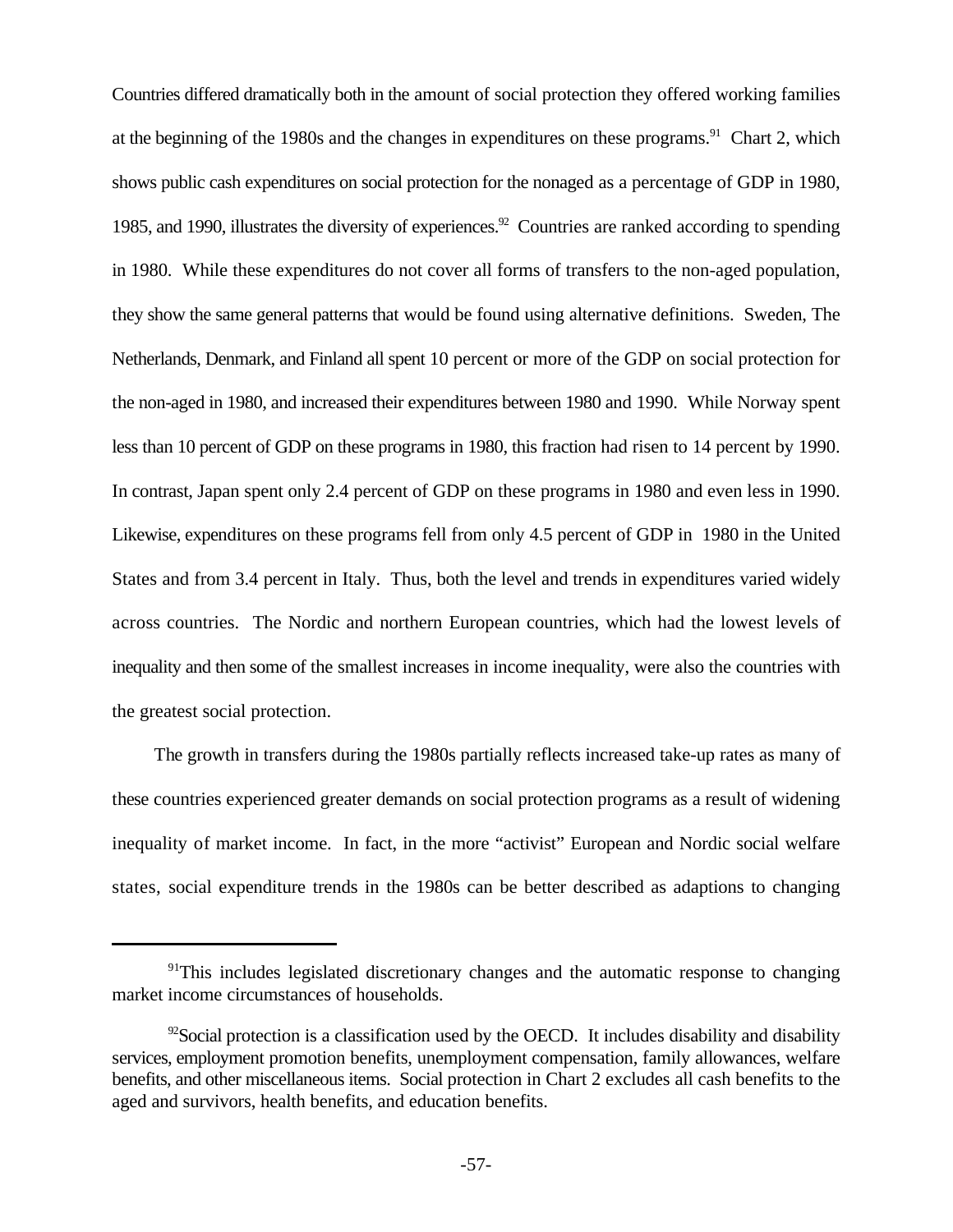circumstances than as alterations in the basic systems of social protection (Ploug and Kvist 1994; Commission of the European Community 1993; Gardiner 1993). While limitations on some types of social insurance benefits (e.g., unemployment, disability) were introduced, and indexation formulae were made less generous in some European and Scandinavian countries, there were also increases in family benefits and welfare benefits for the long-term unemployed and for single parents in Australia, Denmark, France, Germany, Norway, and Finland.

Perhaps even more important were changes in the composition of spending and its effectiveness in replacing lost market income due to unemployment and disability.<sup>93</sup> For instance, in nations such as Canada and Finland, generous long-term unemployment benefits significantly dampened the effects of higher unemployment on disposable income inequality. As a result of increased take-up rates and other policy changes, the decade ended with the vast majority of countries spending more on social protection programs than ten years earlier.

While the level of social spending is negatively correlated with changes in income inequality, there is little relationship between retrenchment and increases in inequality in most countries. This undoubtedly reflects the fact that some countries that reduced their expenditures on the non-aged (Belgium, Germany, and Italy) experienced few new demands in their programs since inequality of market income grew only modestly. Some of the nations with small- to medium-sized social protection systems whose transfer systems automatically reacted to the rising tide of market income inequality with higher outlays (Australia and Ireland) were unable to stem that tide. And in two nations (the United Kingdom and New Zealand), reductions in benefit levels for the nonaged helped

 $93$ See Gottschalk, Gustafsson, and Palmer (1996); OECD (1994a); Gardiner (1993); Ploug and Kvist (1994); and the Commission of the European Community (1993). All deal with this and similar issues.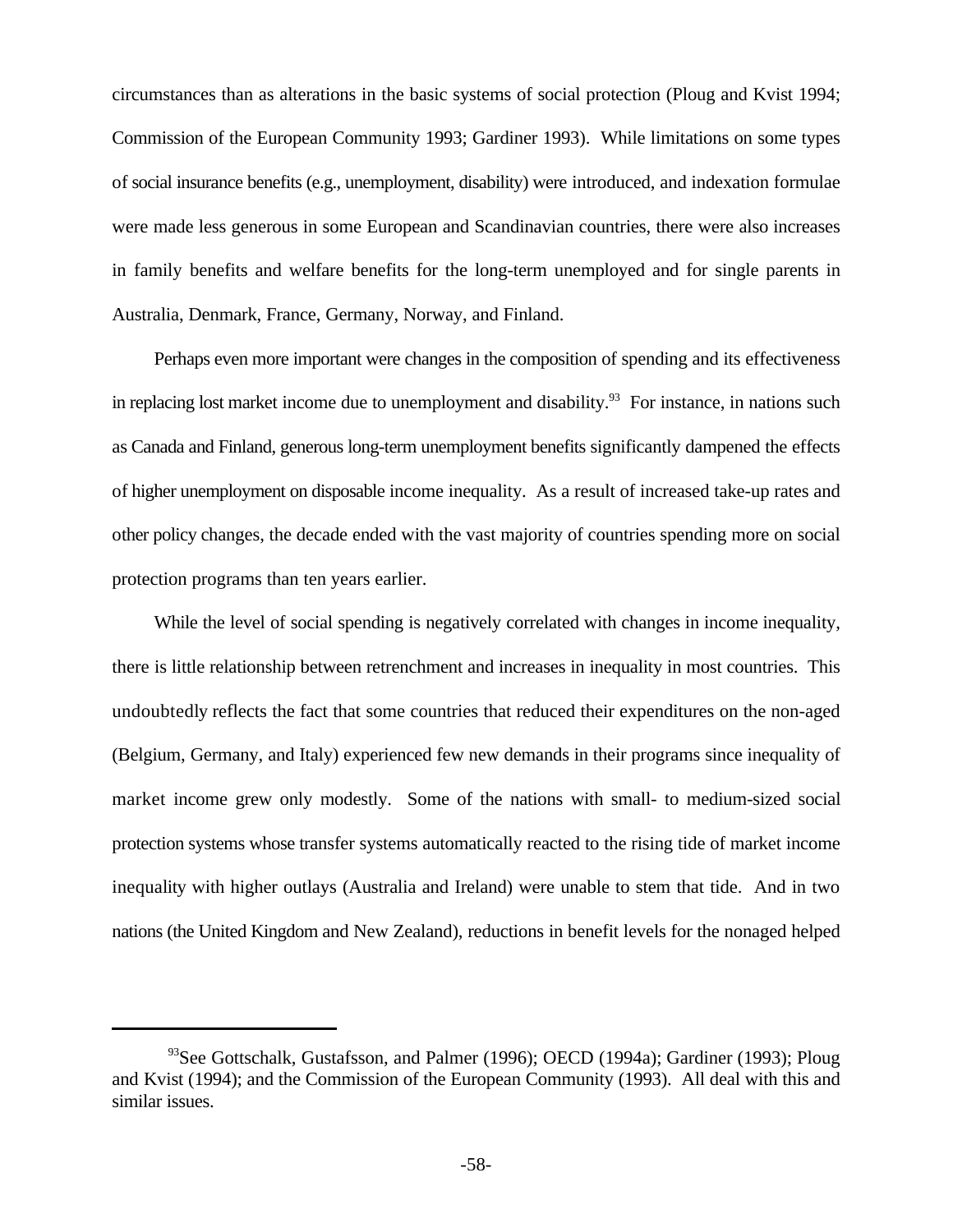to exacerbate inequality, even though overall social expenditures increased in both nations during the 1980s (Atkinson 1993; Jenkins 1996; Hills 1995).

There were equally large changes in tax policies during the 1980s. The lowering of top income tax rates was not limited to the United States. The top income tax rates were cut in 26 of the 28 industrialized countries surveyed in Messere (1993). These reductions were not only widespread but large in many of these countries. Top federal income tax rates fell from 50 to 28 percent in the United States, 70 to 40 percent in the United Kingdom, 48 to 14 percent in Norway, and from 78 to 50 percent in Sweden, though some rose again by small amounts (e.g., from 28 to 32 percent in the United States in 1993, and 50 to 55 percent in Sweden in 1993). Additional tax progressivity was introduced by changes such as the family benefit in the United Kingdom and the Earned Income Tax Credit in the United States, and taxable income definitions were broadened in many nations.

Reductions in the top marginal tax rates did not necessarily lead to declines in taxes collected on families at the top of the distribution. Many of these families paid higher taxes as a result of increased income subject to tax and an increase in other taxes that make up for income tax reductions. In fact, overall tax revenues rose in most OECD countries, owing mainly to increased payroll taxes for social retirement, disability and health care, increased VAT for general revenue, and increased employment-related taxes levied on employers to cover higher unemployment outlays (Messere 1993; OECD 1994).

Chart 3 shows the average federal income and payroll tax rates paid by families in the top and second decile groups of the distribution of disposable income in the early 1980s and late 1980s early 1990s. These figures show that in most countries (The Netherlands, Sweden, West Germany, and Canada), average tax rates increased for families at both ends of the distribution, with the larger increases occurring at the top. In Australia, France, and the United Kingdom, average tax rates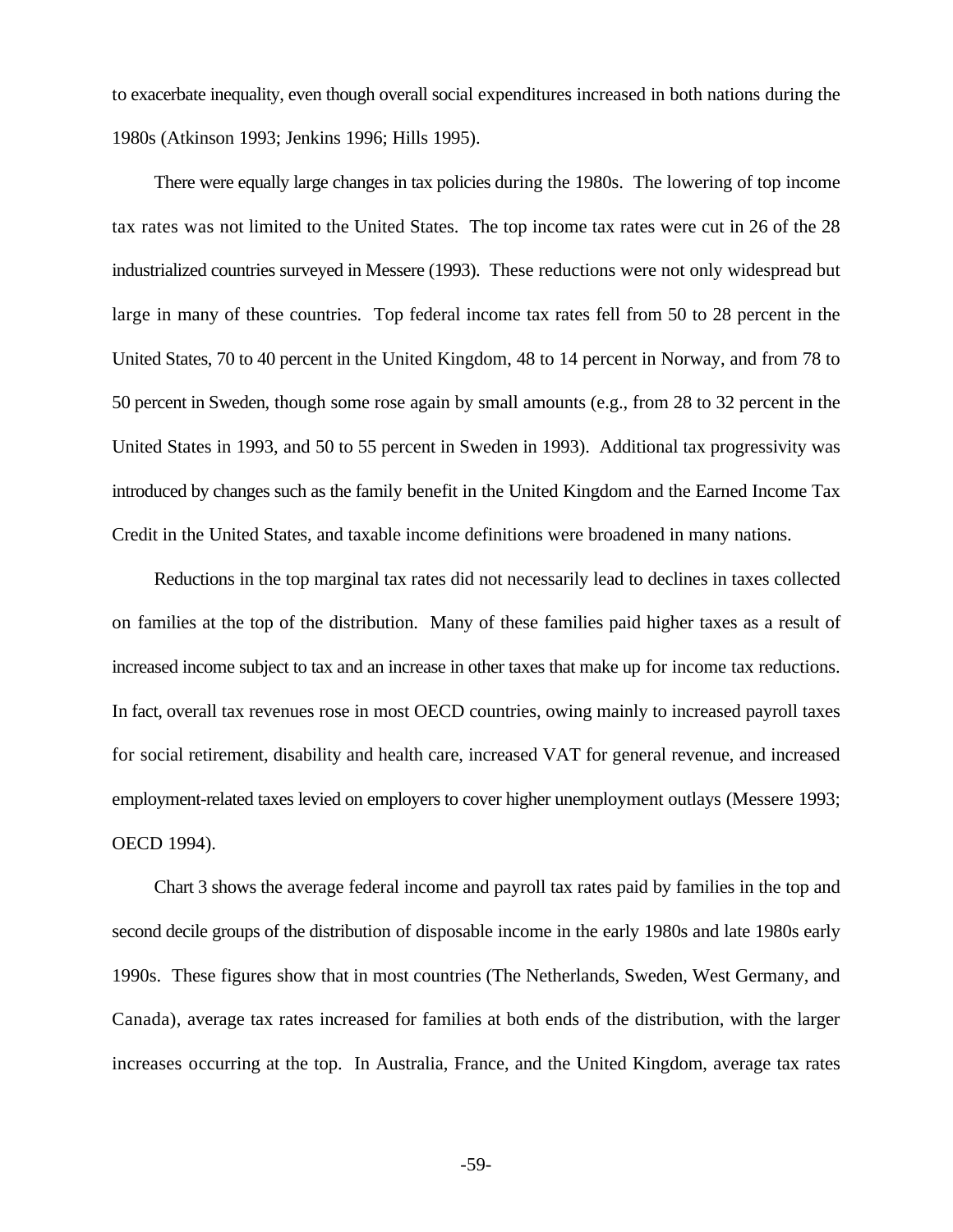increased at the top and decreased at the bottom. It is only in the United States and Norway that average federal tax rates declined at the top and increased at the bottom of the distribution.

Our reading of the limited cross-national information on changes in tax and transfer structures is that changes in taxes paid and transfers received were largely offsetting to the changes in the distribution of pre-tax and transfer incomes. This would occur automatically in countries with progressive tax and transfer systems. How much of these changes came from explicit policy changes as compared to changes in economic behavior of households is an important question that remains to be answered.<sup>94</sup> The links between changes in tax and transfer policy and changes in the distribution of disposable income in different countries are certainly not well understood at this stage.

In nations with weak safety nets and less activist governments, changes in market incomes were dominant. Here, the United States, Australia, and Japan stand out as the three best examples. In the United Kingdom there appears to have been such a massive change in market income inequality that the British tax and transfer system was not able to overcome these forces and may even have contributed to them. While income and other tax changes have benefitted the well-to-do in a small number of countries, means tested benefits were increased in some nations to cushion reductions in other types of benefits (e.g., unemployment), producing some offset to the disequalizing trend in market income, but also reducing work effort.<sup>95</sup> And there are clearly exceptions. Finland, Canada, and Norway experienced smaller increases in inequality of disposable income than would be suggested by their changes in inequality of earnings and market incomes, and Sweden and New Zealand experienced large increases compared to the small increase in earnings inequality.

 $^{94}$ See Auerbach and Slemrod (in press) for a survey of behavioral effects of the United States 1986 Tax Reform.

 $<sup>95</sup>$ See Johnson and Webb (1993) and Gardiner (1993). It may also be true that expansion of</sup> the safety net for single parents produced a marked decline in their labor market activity. See Moffitt (1992) for a review of United States evidence on this topic.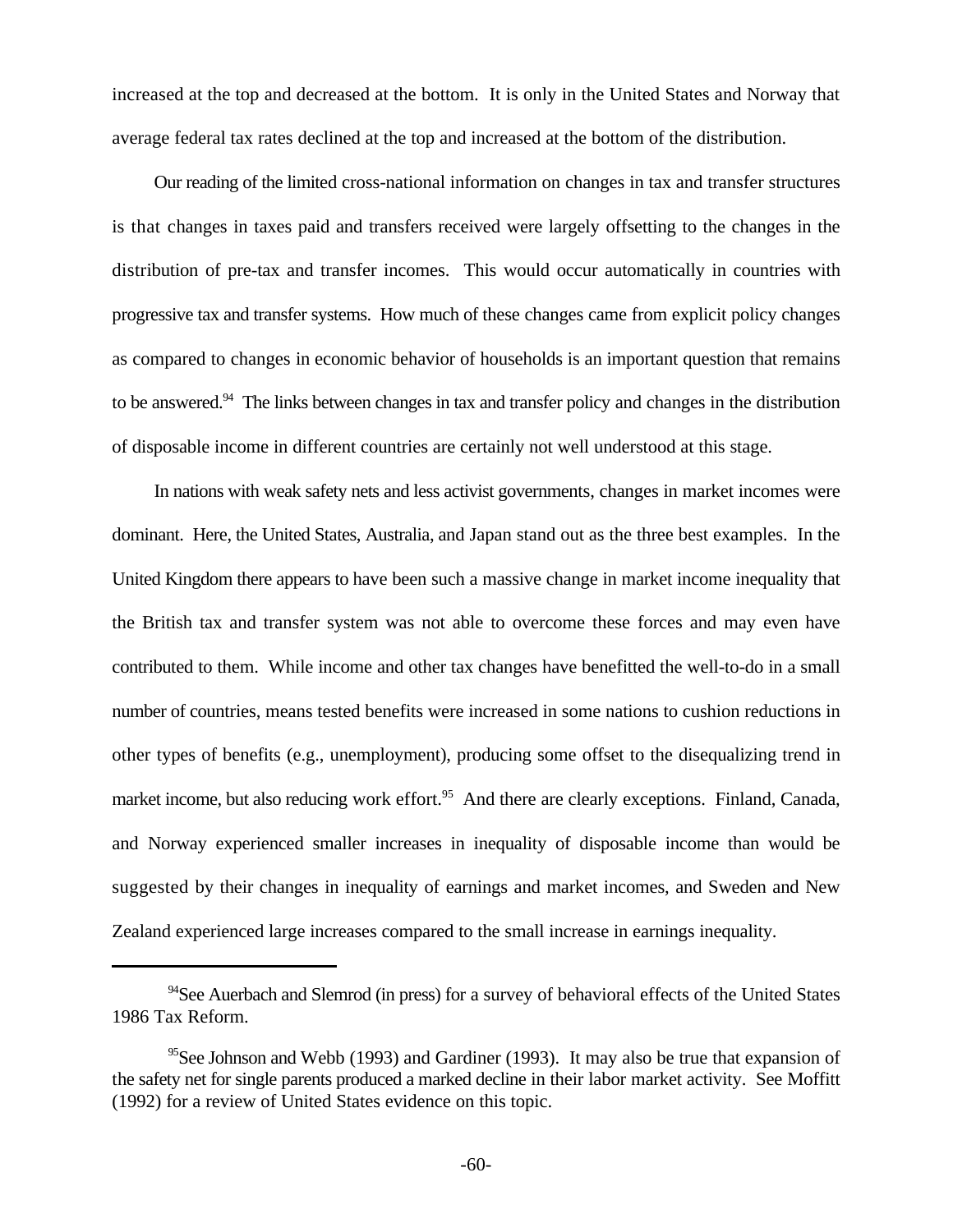A pressing area for future research is to isolate the impact of changes in tax and transfer policies on the distribution of family income. This will require an explicit model of the endogenous increases in transfers that accompany declines in earnings at the bottom of the distribution and an explicit model of the impact of changes in tax and transfers on the distribution of pre-tax income. Only then will it be possible to isolate the relative importance of exogenous changes in the distribution of pre-tax income from both exogenous and endogenous changes in taxes and transfers.

# **V. Summary and Conclusions**

Concerns about earnings inequality and joblessness have moved to the top of the social agenda in many OECD countries. The growing internationalization of the economy and labor market and government reactions to social and economic issues such as population aging, divorce , and increased female labor force participation rates, have added to our interest in how successful different economies are in dealing with these issues.

Over the past decade, new data resources have expanded to meet these interests. Much has been learned from studies of annual cross-sectional household income microdata. New frontiers will include increased usage of national household income panel datasets which will follow the same individuals over longer time horizons, and greater usage of cross-national labor force surveys and surveys that focus on expenditures and wealth.

Yet, while great strides have been made to provide a factual basis for cross-national studies, much less progress has been made in providing a tight theoretical framework to analyze these data. Better structural models of income distribution and redistribution that can be applied across nations are badly needed. Ideally, an overall framework would simultaneously model the generation of all sources of income (labor income, capital income, private transfers, public transfers, and all forms of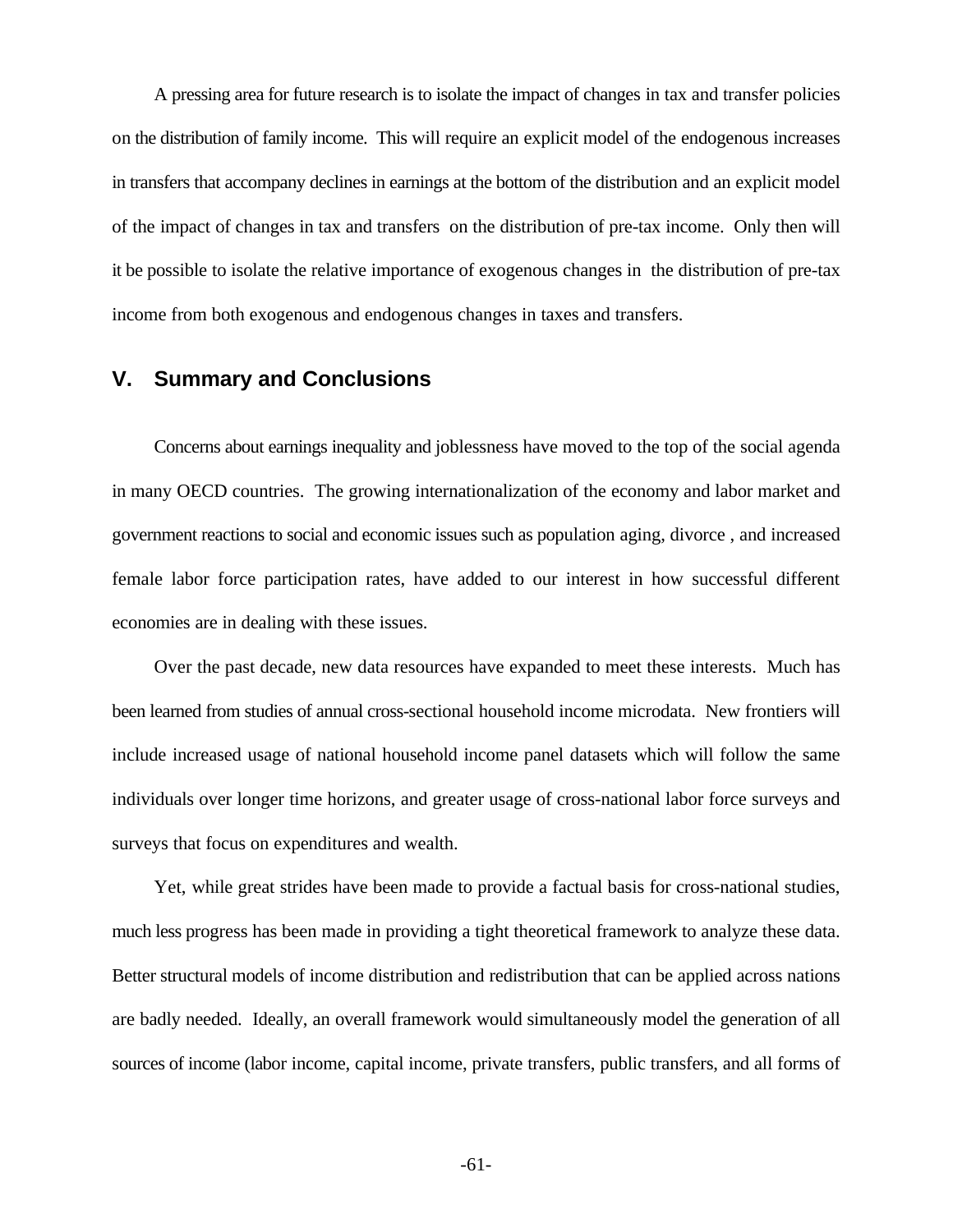taxation) as well as the formation of income sharing units. While most of the components of such a model were identified as early as the mid-1960s, our progress toward building such a model has been slow (Meade 1964). Atkinson (1996b) has made a first step at one component of such a model, and has hinted at other components. If we are to understand why we observe the extent and pattern of inequality levels and trends that are extant in this review, an overall conceptual framework with empirically testable components is the next big step that must be taken.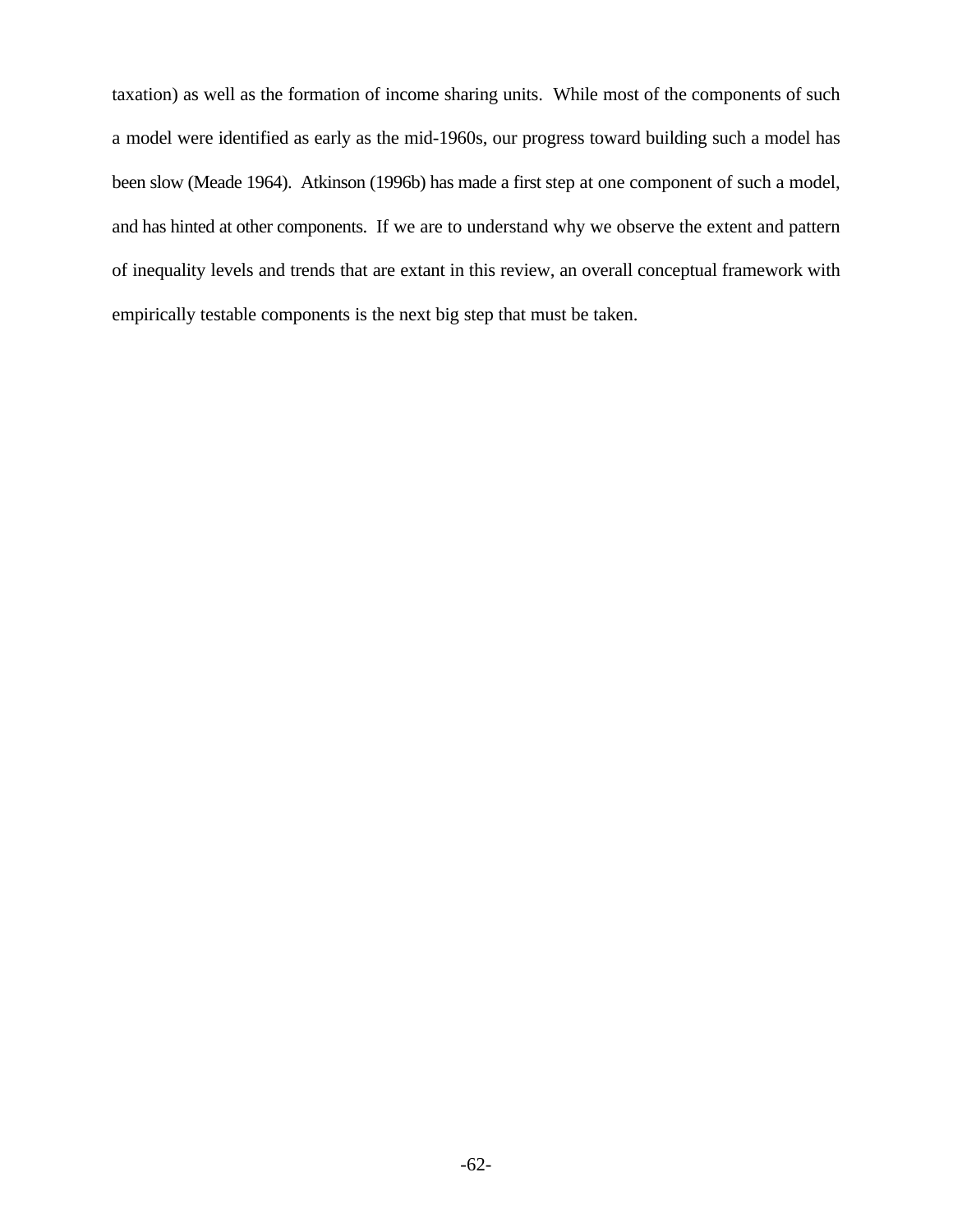|                      |             |                                                          |                   |                   | Full-Year, Full-Time Workers <sup>c</sup> |                       | All Workers <sup>d</sup> |                   |                        |                        |  |
|----------------------|-------------|----------------------------------------------------------|-------------------|-------------------|-------------------------------------------|-----------------------|--------------------------|-------------------|------------------------|------------------------|--|
| Country<br>(1)       | Year<br>(2) | <b>Percent with</b><br>Zero Earnings <sup>b</sup><br>(3) | <b>P10</b><br>(4) | <b>P90</b><br>(5) | <b>P90/P10</b><br>(6)                     | <b>P80/P20</b><br>(7) | <b>P10</b><br>(8)        | <b>P90</b><br>(9) | <b>P90/P10</b><br>(10) | <b>P80/P20</b><br>(11) |  |
| <b>Males</b>         |             |                                                          |                   |                   |                                           |                       |                          |                   |                        |                        |  |
| Australia            | 1989        | 20.8                                                     | 56.8              | 160.6             | 2.8                                       | 1.9                   | 54.0                     | 161.6             | 3.0                    | 1.9                    |  |
| Canada               | 1987        | 13.2                                                     | 38.0              | 174.9             | 4.6                                       | 2.3                   | 36.3                     | 176.0             | 4.7                    | 2.6                    |  |
| Finland              | 1987        | 15.1                                                     | $---$             | ---               | ---                                       | $---$                 | 28.1                     | 169.7             | 6.0                    | 2.1                    |  |
| Germany              | 1984        | 16.3                                                     | 63.9              | 162.0             | 2.5                                       | 1.8                   | 58.0                     | 163.9             | 2.8                    | 1.9                    |  |
| Israel               | 1992        | 28.3                                                     | $---$             | $---$             | ---                                       | $---$                 | 47.5                     | 216.5             | 4.7                    | 2.7                    |  |
| The Netherlands      | 1987        | 22.3                                                     | 71.5              | 172.8             | 2.4                                       | 1.4                   | 69.3                     | 168.7             | 2.4                    | 1.7                    |  |
| Sweden               | 1992        | 11.1                                                     | 48.2              | 166.4             | 3.5                                       | 1.8                   | 43.4                     | 167.0             | 3.9                    | 1.8                    |  |
| United Kingdom       | 1986        | 29.5                                                     | 61.4              | 188.1             | 3.1                                       | 2.1                   | 60.7                     | 186.3             | 3.1                    | 2.1                    |  |
| <b>United States</b> | 1991        | 16.7                                                     | 33.6              | 193.1             | 5.7                                       | 3.0                   | 28.1                     | 203.7             | 7.2                    | 3.5                    |  |
| <b>Females</b>       |             |                                                          |                   |                   |                                           |                       |                          |                   |                        |                        |  |
| Australia            | 1989        | 35.9                                                     | 49.2              | 156.3             | 3.2                                       | 1.9                   | 23.2                     | 183.0             | 5.7                    | 3.4                    |  |
| Canada               | 1987        | 30.6                                                     | 34.7              | 179.1             | 5.2                                       | 2.6                   | 27.9                     | 181.8             | 6.5                    | 3.2                    |  |
| Finland              | 1987        | 16.8                                                     | $---$             | ---               | ---                                       | ---                   | 32.8                     | 152.2             | 4.6                    | 2.3                    |  |
| Germany              | 1984        | 47.9                                                     | 45.9              | 156.0             | 3.4                                       | 2.0                   | 23.1                     | 180.6             | 7.8                    | 3.4                    |  |
| Israel               | 1992        | 47.4                                                     | $---$             | ---               | ---                                       | ---                   | 35.3                     | 228.3             | 6.5                    | 3.0                    |  |
| The Netherlands      | 1987        | 62.0                                                     | 72.6              | 173.5             | 2.4                                       | 1.7                   | 29.9                     | 185.1             | 6.2                    | 3.1                    |  |
| Sweden               | 1992        | 12.3                                                     | 37.9              | 153.2             | 4.0                                       | 2.2                   | 30.7                     | 156.6             | 5.1                    | 2.4                    |  |
| United Kingdom       | 1986        | 50.1                                                     | 64.9              | 181.0             | 2.8                                       | 2.0                   | 34.6                     | 223.0             | 6.4                    | 3.5                    |  |
| <b>United States</b> | 1991        | 25.7                                                     | 40.0              | 190.0             | 4.8                                       | 2.5                   | 17.7                     | 206.0             | 11.6                   | 4.0                    |  |

#### **Table 1. Earnings Distributions in Selected OECD Countries in the Mid-1980s and Early 1990s: Percentile of Median and Decile Ratios<sup>a</sup>**

<sup>a</sup>Persons aged 25 to 54, living in households with zero self-employment income. Wages are net of employer contributions to social insurance (payroll taxes), but gross of employee payroll taxes.

 $b$ Percent of all persons aged 25 to 54 with zero earnings.

 Full Year: 50 full-time weeks or more a year; Full-Time: 35 or more working hours a week. Full year full-time workers cannot be identified in the data <sup>c</sup> for Finland or Israel.

<sup>d</sup>All workers with nonzero wage and salary income.

Source: Authors' tabulations of Luxembourg Income Study database.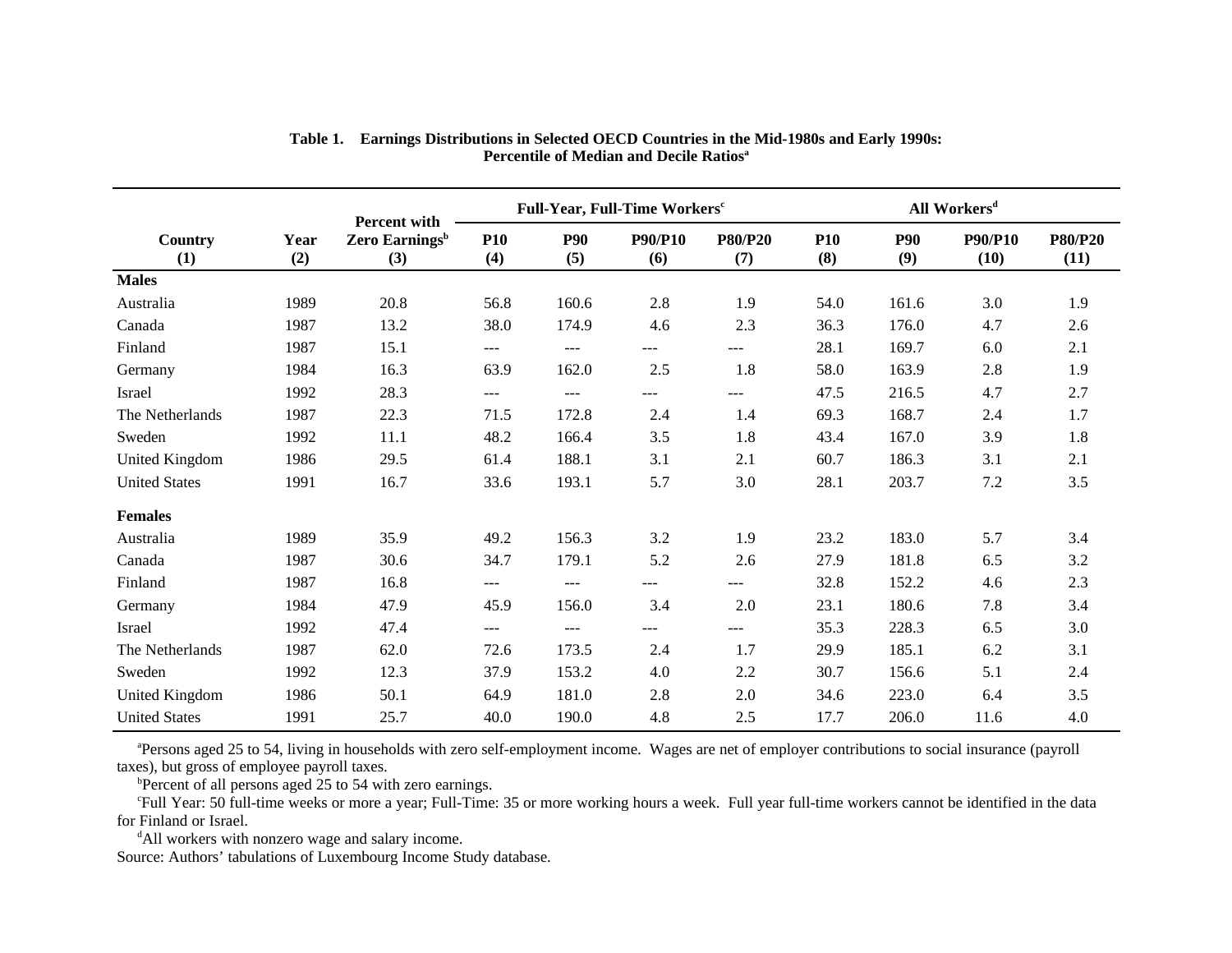| <b>Country</b><br>(1) | <b>Authors</b><br>(2)                    | <b>Years</b><br>(3) | <b>Overall Earnings</b><br><b>Inequality</b><br>(4) | <b>Returns to</b><br><b>Experience</b><br>(5) | <b>Returns to Education Earnings Inequality</b><br>or Occupation <sup>b</sup><br>(6) | <b>Within Group</b><br>(7) |
|-----------------------|------------------------------------------|---------------------|-----------------------------------------------------|-----------------------------------------------|--------------------------------------------------------------------------------------|----------------------------|
| Australia             | *Borland (1992)                          | 1981-89             | $^{+}$                                              | $++$                                          | mixed                                                                                | $++$                       |
|                       | Gottschalk and Joyce (1995)              | 1981-85             | $++$                                                | $+++$                                         |                                                                                      | $+++$                      |
|                       | Gregory (1993)                           | 1976-90             | $+++$                                               | na                                            |                                                                                      | na                         |
| Canada                | Blackburn and Bloom (1994)               | 1979-87             | $++$                                                | $+++$                                         |                                                                                      | $+++$                      |
|                       | Gottschalk and Joyce (1995)              | 1981-87             | $++$                                                | $++$                                          | $^{+}$                                                                               | $++$                       |
| Finland               | *Eriksson and Jantti (1994) <sup>c</sup> | 1980-90             | $\theta$                                            | $\overline{0}$                                | $\Omega$                                                                             | $\theta$                   |
|                       | Gottschalk and Joyce (1995)              | 1987-91             | $^{+}$                                              |                                               |                                                                                      | $\Omega$                   |
| France                | Katz, Loveman and Blanchflower (1995)    | 1976-87             | $^{+}$                                              | $^{+}$                                        | (0)                                                                                  | mixed                      |
|                       | Gottschalk and Joyce (1995)              | 1979-84             | $++^a$                                              | $+++^b$                                       | $(-)$                                                                                | $^{+}$                     |
| Germany               | *Abraham and Houseman (1995)             | 1983-88             | $\overline{0}$                                      | $\Omega$                                      | $\Omega$                                                                             | na                         |
| Israel                | Gottschalk and Joyce (1995)              | 1979-86             | $++$                                                | $+++$                                         | $++^a$                                                                               | $\Omega$                   |
| Italy                 | Erickson and Ichino (1995)               | 1978-87             | $0^{\circ}$                                         | $0^{\circ}$                                   | O <sup>a</sup>                                                                       | $\mathbf{C}$               |
| Japan                 | Katz, Loveman and Blanchflower (1995)    | 1974-90             | $+^{\rm b}$                                         | mixed                                         | $+$                                                                                  | na                         |
| The Netherlands       | *Hartog, Oosterbeek and Teulings (1992)  | 1979-89             | $\theta$                                            | $\Omega$                                      |                                                                                      | $+$                        |
|                       | Gottschalk and Joyce (1995)              | 1983-87             | $+^{\rm b}$                                         | $+++$                                         |                                                                                      | $^{+}$                     |
| Sweden                | *Edin and Holmlund $(1995)^d$            | 1984-91             | $++$                                                | $^{+}$                                        | $++$                                                                                 | $+++$                      |
|                       | Gottschalk and Joyce (1995)              | 1981-87             | $+^{\rm b}$                                         |                                               | $(+++)$                                                                              | $+++$                      |
| United Kingdom        | Katz, Loveman and Blanchflower (1995)    | 1979-90             | $+++$                                               | $++$                                          | $(++)$                                                                               | $+++$                      |
|                       | Gottschalk and Joyce (1995)              | 1979-86             | $+++$                                               | $+++$                                         | $(+++)$                                                                              | $+++$                      |

|  |  |  |  | Table 2. Changes in Male Earnings Inequality Over the 1980s in Industrialized Countries <sup>a</sup> |
|--|--|--|--|------------------------------------------------------------------------------------------------------|
|--|--|--|--|------------------------------------------------------------------------------------------------------|

<sup>a</sup>Classification for studies that compare country to United States in same time period (for measures, see Apendix A):

+++ increase in inequality at least 80 percent as large as in the United States

++ increase 50 to 80 percent as large as in the United States

+ increase 10 to 50 percent as large as in the United States

0 increase from  $-10$  to  $+10$  percent of change in the United States

- decrease greater than -10.

Classification for other countries based on authors' qualitative comparison. \*

**Parenthesis signify returns to higher paid occupations (e.g., non-manual). Wherever possible returns to education are for recent labor market entrants.** 

Small changes over decade reflect decline followed by sharp increase after 1985. <sup>c</sup>

 $d$ Inequality was constant from 1974-84 in this study.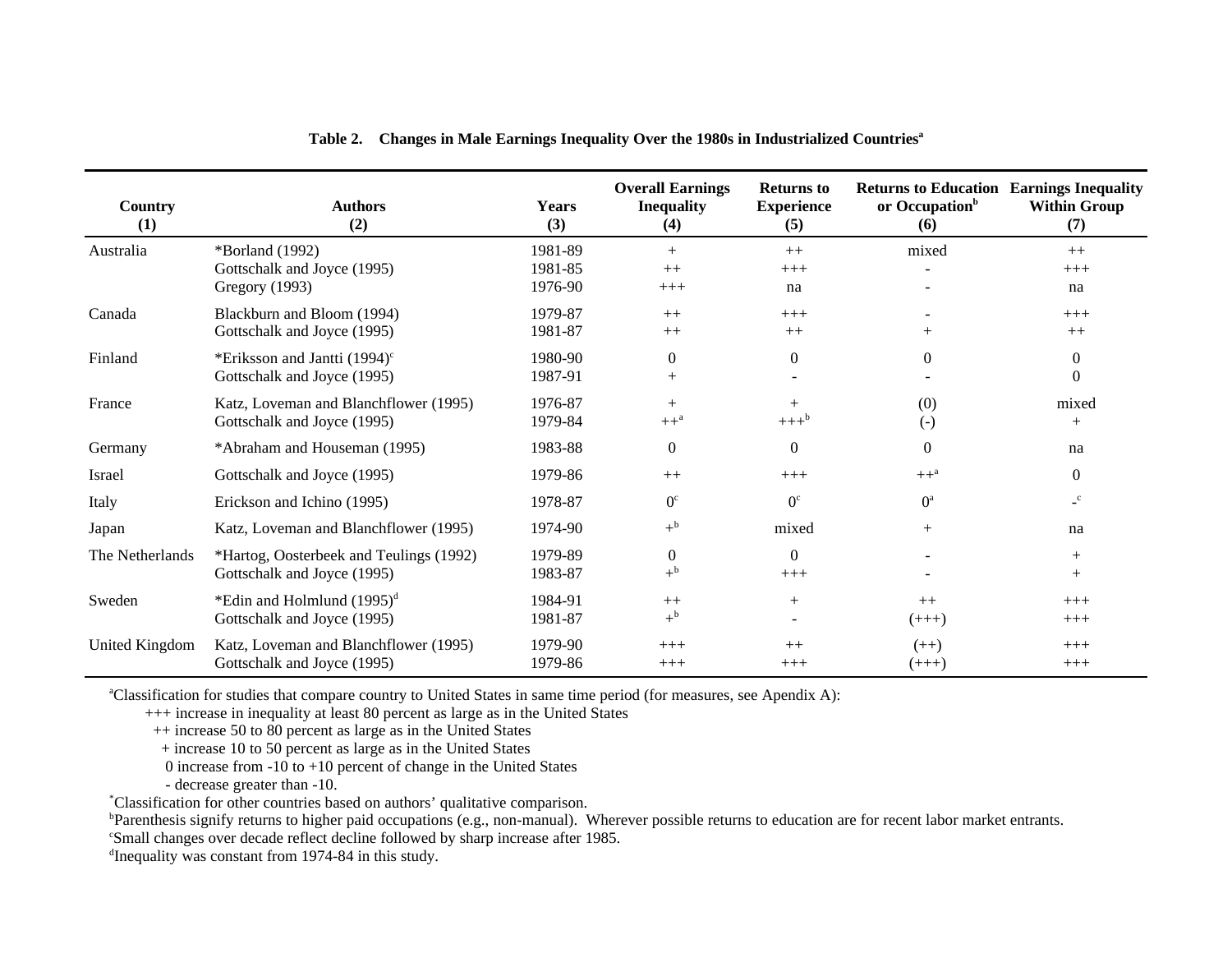| <b>Relative</b> |                |         |                |                |                |                |       |  |  |
|-----------------|----------------|---------|----------------|----------------|----------------|----------------|-------|--|--|
| Year            | <b>P10/P50</b> | P20/P50 | <b>P80/P50</b> | <b>P90/P50</b> | <b>P90/P10</b> | <b>P80/P20</b> | Gini  |  |  |
| 1979            | 40.4           | 57.3    | 154.6          | 190.2          | 4.71           | 2.70           | 0.313 |  |  |
| 1980            | 39.9           | 56.7    | 154.2          | 189.7          | 4.75           | 2.72           | 0.310 |  |  |
| 1981            | 39.2           | 55.6    | 155.2          | 192.7          | 4.92           | 2.79           | 0.318 |  |  |
| 1982            | 37.7           | 54.3    | 159.0          | 200.2          | 5.31           | 2.93           | 0.331 |  |  |
| 1983            | 36.7           | 53.1    | 161.8          | 203.3          | 5.55           | 3.05           | 0.339 |  |  |
| 1984            | 36.5           | 53.1    | 162.2          | 204.4          | 5.60           | 3.06           | 0.340 |  |  |
| 1985            | 36.5           | 53.3    | 162.9          | 205.0          | 5.61           | 3.05           | 0.342 |  |  |
| 1986            | 35.5           | 52.9    | 162.6          | 204.7          | 5.77           | 3.07           | 0.341 |  |  |
| 1987            | 34.8           | 52.3    | 161.4          | 201.2          | 5.78           | 3.09           | 0.342 |  |  |
| 1988            | 35.1           | 52.5    | 162.4          | 205.0          | 5.85           | 3.10           | 0.347 |  |  |
| 1989            | 35.8           | 52.6    | 162.1          | 205.9          | 5.75           | 3.08           | 0.351 |  |  |
| 1990            | 35.9           | 53.1    | 163.6          | 207.6          | 5.79           | 3.08           | 0.352 |  |  |
| 1991            | 35.5           | 52.8    | 162.9          | 207.7          | 5.79           | 3.09           | 0.350 |  |  |
| 1992            | 34.7           | 52.0    | 164.6          | 209.2          | 6.03           | 3.16           | 0.357 |  |  |
| $1993^a$        | 34.4           | 51.9    | 167.9          | 214.1          | 6.22           | 3.23           | 0.363 |  |  |
| 1991/1979*100   | 86             | 92      | 109            | 113            | 131            | 119            | 116   |  |  |

#### **Table 3. Trends in United States Income Inequality: 1979-1993 Percentiles of Adjusted Disposable Personal Income**

<sup>a</sup>1993 income is topcoded at the 1983-1991 level of \$299,000 per household and reflects population weights from the 1990 census.

Source: U.S. Department of Commerce, Bureau of the Census (1995b).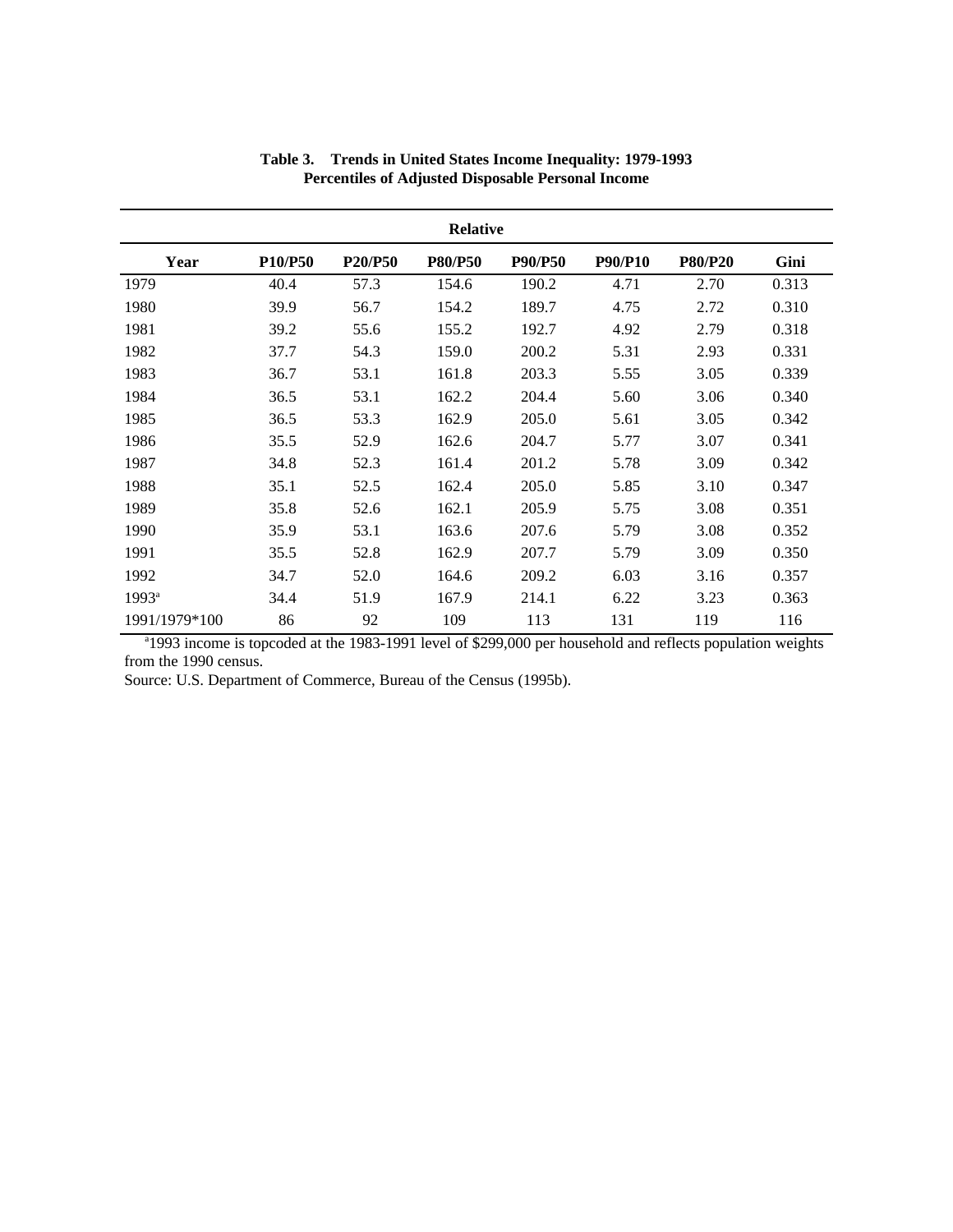| Country              | <b>Source</b>                                                            | Years<br><b>Change</b> | <b>Market Income</b><br><b>Inequality</b> <sup>b</sup> | <b>Disposable Income</b><br><b>Inequality</b> |
|----------------------|--------------------------------------------------------------------------|------------------------|--------------------------------------------------------|-----------------------------------------------|
| United Kingdom       | Goodman and Webb (1994)<br>Atkinson (1993)                               | 1981-91                | $+++$                                                  | $++++$                                        |
| <b>United States</b> | U.S. Bureau of the Census (1995a)                                        | 1980-93                | $+++$                                                  | $+++$                                         |
| Sweden               | Gustaffson and Palmer (1993)<br>Statistics Sweden (1995)                 | 1980-93                | $^{+++}$                                               | $^{+++}$                                      |
| Australia            | Saunders (1994)                                                          | 1980-81<br>1989-90     | $^{++}$                                                | $^{++}$                                       |
| Denmark              | Aaberge et al. (1995)                                                    | 1981-90                | $^{++}$                                                | $^{++}$                                       |
| New Zealand          | Saunders (1994)                                                          | 1981-89                | $^{+}$                                                 | $++$                                          |
| Japan                | Tachabanaki and Yagi (1995)<br>Bauer and Mason (1992)                    | 1981-90                | $\! + \!\!\!\!$                                        | $++$                                          |
| The Netherlands      | Atkinson, Rainwater, and Smeeding (1995a)<br>Muffels and Nellisen (1996) | 1981-89                | $\boldsymbol{+}$                                       | $^{+}$                                        |
| Norway               | <b>Epland</b> (1992)                                                     | 1982-89                | $^{+}$                                                 | $^{+}$                                        |
| Belgium              | Cantillon et al. (1994)                                                  | 1985-92                | $^{+}$                                                 | $^{+}$                                        |
| Canada               | Beach and Slottsve (1994)<br>Statistics Canada (1994)                    | 1980-92                | $^{+}$                                                 | $\mathbf{0}$                                  |
| Israel               | LIS (1995)                                                               | 1979-92                | $\boldsymbol{+}$                                       | $\boldsymbol{0}$                              |
| Finland              | Uusitalo (1995)                                                          | 1981-92                | $^{+++}$                                               | $\boldsymbol{0}$                              |
| France               | Concialdi (1996)                                                         | 1979-89                | $\boldsymbol{0}$                                       | $\boldsymbol{0}$                              |
| Portugal             | Rodrigues (1993)                                                         | 1980-90                | $\boldsymbol{0}$                                       | $\boldsymbol{0}$                              |
| Spain                | LIS (1995)                                                               | 1980-90                | na                                                     | $\boldsymbol{0}$                              |
| Ireland              | Callan and Noland (1993)                                                 | 1980-87                | $^{+}$                                                 | $\boldsymbol{0}$                              |
| West Germany         | Burkhauser and Poupore (1996)<br>Hauser and Becker (1993)                | 1983-90                | $^{+}$                                                 | $\boldsymbol{0}$                              |
| Italy                | Brandolini and Sestito (1993)<br>Eriksson and Ichino (1995)              | 1977-91                |                                                        |                                               |

# **Table 4. Changes in Market and Disposable Income Inequality<sup>a</sup>**

<sup>a</sup>Degree of change is based on Appendix Table B-1 and is coded as follows:

| Designation | Interpretation                                                                                                                                                                                                                  | Range of Change in Gini |
|-------------|---------------------------------------------------------------------------------------------------------------------------------------------------------------------------------------------------------------------------------|-------------------------|
|             | small decline                                                                                                                                                                                                                   | -5 percent or more      |
|             | zero                                                                                                                                                                                                                            | $-4$ to $+4$ percent    |
| $^{+}$      | small increase                                                                                                                                                                                                                  | 5 to 10 percent         |
| $++$        | moderate increase                                                                                                                                                                                                               | 10 to 15 percent        |
| $+++$       | large increase                                                                                                                                                                                                                  | 16 to 29 percent        |
| $+++++$     | extremely large increase                                                                                                                                                                                                        | 30 percent or more      |
|             | $\sim$ . The contract of the contract of the contract of the contract of the contract of the contract of the contract of the contract of the contract of the contract of the contract of the contract of the contract of the co |                         |

<sup>b</sup>Most studies show changes in market income inequality, whilke still others do not discuss market income changes at all. The latter are marked "na."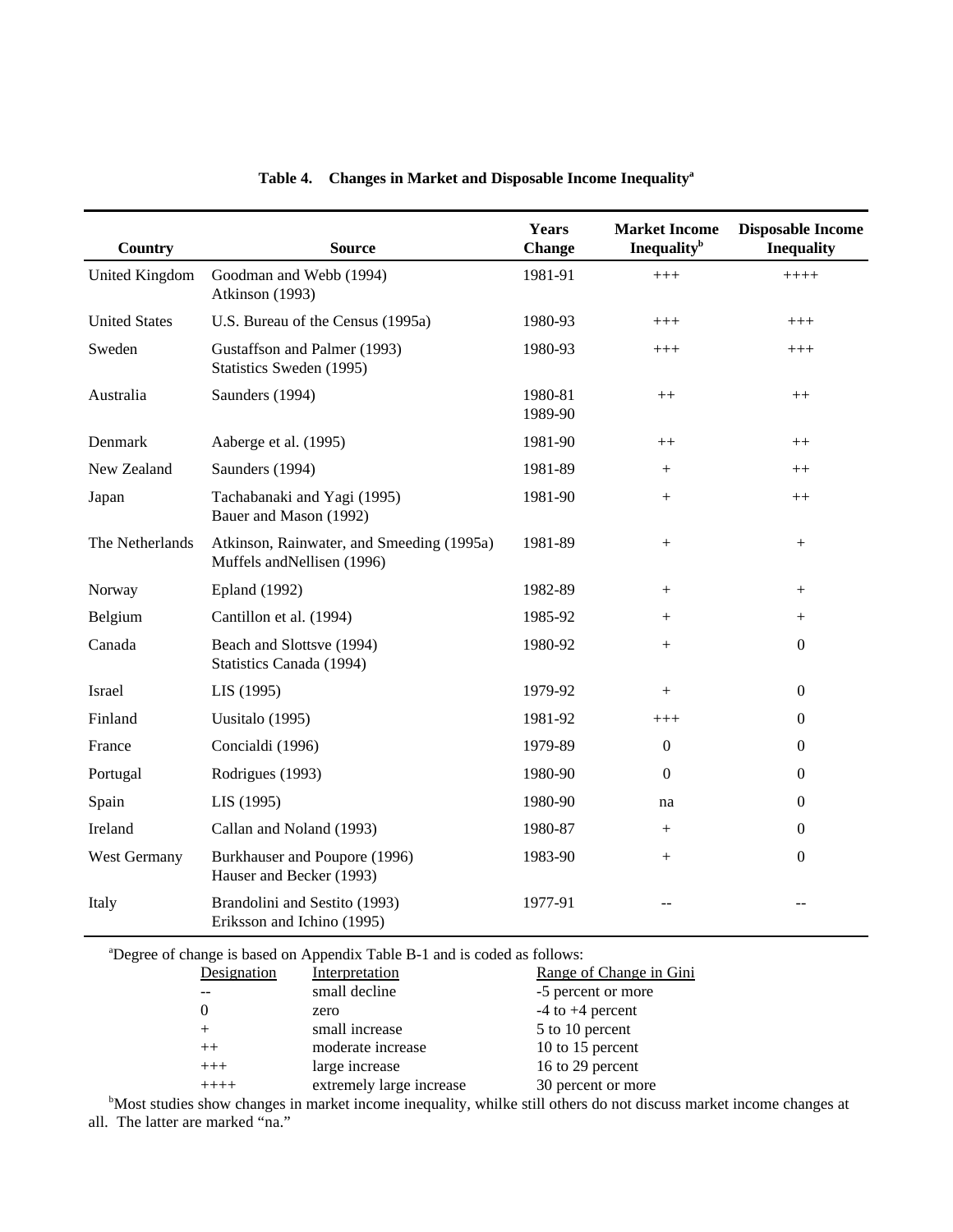#### **Figure 1. Real Earnings Distribution Comparison for Full-Time Full-Year Males**

(all figures in 1991 United States dollars) $a$ 



Source: Authors' calculations using the Luxembourg Income Study database.

<sup>a</sup>Numbers give real earnings (1991 United States Dollars) as a percent of the United States median. <sup>b</sup>Simple 7 nation average.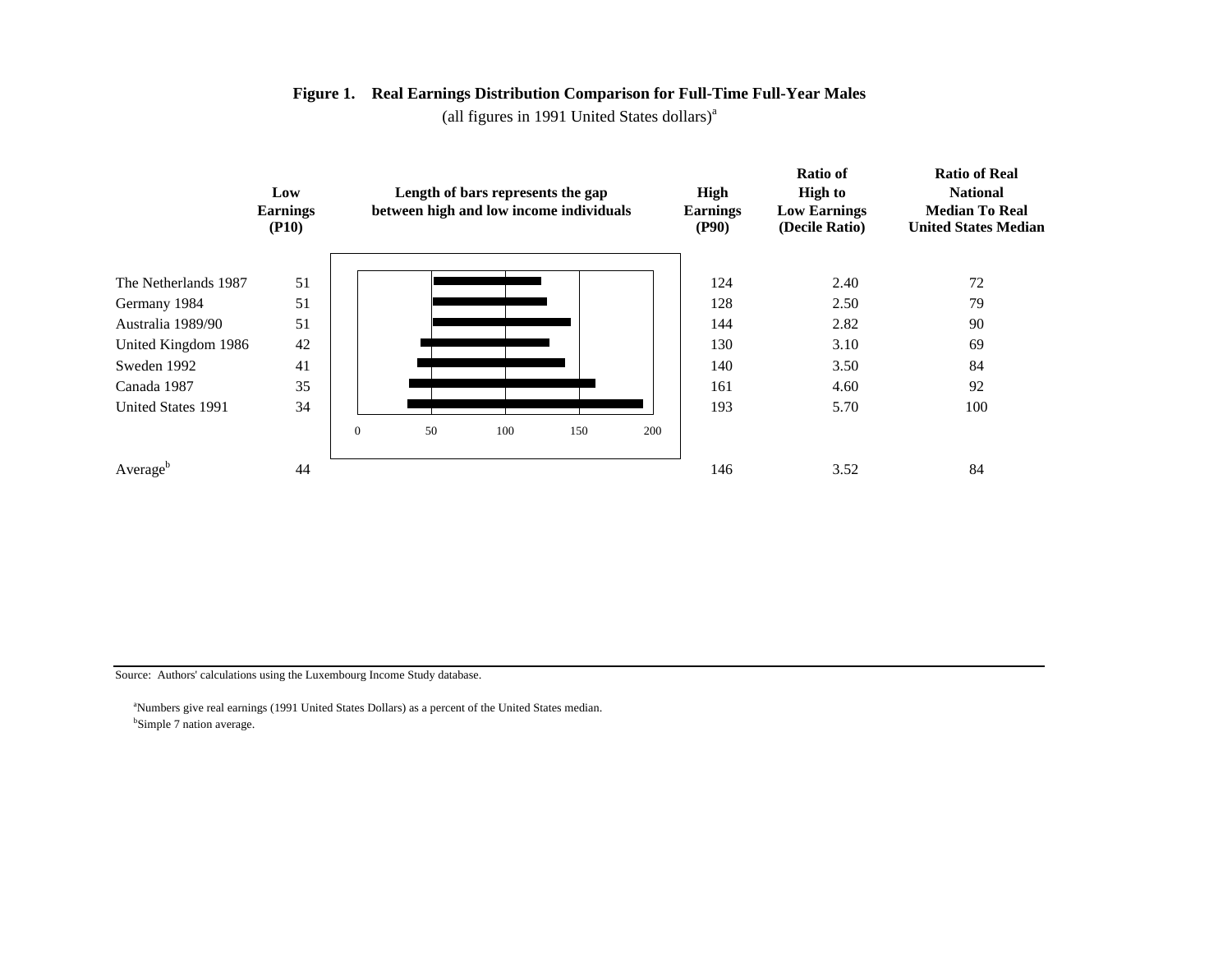|                           |                  | Length of bars represents the gap       |    |     |     |     |                            |                                            | <b>Ratio of</b>          | Gini  |
|---------------------------|------------------|-----------------------------------------|----|-----|-----|-----|----------------------------|--------------------------------------------|--------------------------|-------|
|                           | $Low^b$<br>(P10) | between high and low income individuals |    |     |     |     | High <sup>c</sup><br>(P90) | High to Low <sup>d</sup><br>(Decile Ratio) | Coefficient <sup>e</sup> |       |
|                           |                  |                                         |    |     |     |     |                            |                                            |                          |       |
| Finland 1991              | 58               |                                         |    |     |     |     |                            | 158                                        | 2.74                     | 0.227 |
| Sweden 1992               | 57               |                                         |    |     |     |     |                            | 159                                        | 2.78                     | 0.229 |
| Belgium 1992              | 58               |                                         |    |     |     |     |                            | 163                                        | 2.79                     | 0.230 |
| Norway 1991               | 56               |                                         |    |     |     |     |                            | 158                                        | 2.80                     | 0.230 |
| Denmark 1992              | 54               |                                         |    |     |     |     |                            | 155                                        | 2.86                     | 0.239 |
| Austria 1987 <sup>f</sup> | 56               |                                         |    |     |     |     |                            | 163                                        | 2.89                     | 0.227 |
| Luxembourg 1985           | 59               |                                         |    |     |     |     |                            | 174                                        | 2.95                     | 0.238 |
| Germany 1984              | 57               |                                         |    |     |     |     |                            | 171                                        | 3.01                     | 0.249 |
| The Netherlands 1991      | 57               |                                         |    |     |     |     |                            | 173                                        | 3.05                     | 0.268 |
| Italy 1991                | 56               |                                         |    |     |     |     |                            | 176                                        | 3.14                     | 0.255 |
| Switzerland 1982          | 54               |                                         |    |     |     |     |                            | 185                                        | 3.43                     | 0.311 |
| France 1984               | 55               |                                         |    |     |     |     |                            | 193                                        | 3.48                     | 0.294 |
| Canada 1991               | 47               |                                         |    |     |     |     |                            | 183                                        | 3.90                     | 0.285 |
| Spain 1990                | 49               |                                         |    |     |     |     |                            | 198                                        | 4.02                     | 0.306 |
| Israel 1992               | 50               |                                         |    |     |     |     |                            | 205                                        | 4.12                     | 0.305 |
| Ireland 1987              | 50               |                                         |    |     |     |     |                            | 209                                        | 4.23                     | 0.328 |
| Australia 1989/90         | 45               |                                         |    |     |     |     |                            | 193                                        | 4.30                     | 0.308 |
| United Kingdom 1991       | 44               |                                         |    |     |     |     |                            | 206                                        | 4.67                     | 0.335 |
| United States 1991        | 36               |                                         |    |     |     |     |                            | 208                                        | 5.78                     | 0.350 |
|                           |                  | $\mathbf{0}$                            | 50 | 100 | 150 | 200 | 250                        |                                            |                          |       |
| Average <sup>g</sup>      | 53               |                                         |    |     |     |     |                            | 180                                        | 3.52                     | 0.274 |

#### **Figure 2. Comparisons of Levels of Income Inequality: The Gap Between Low and High Income<sup>a</sup> Individuals** (numbers given are percent of median in each nation and Gini coefficient)

Source: Authors' calculations using the Luxembourg Income Study database.

 $a$ Income is household disposable income per equivalent adult using an equivalence scale factor of  $E=0.5$ .

bRelative income for individuals who are lower than 90 percent of the individuals in the country and higher than 10 percent of the individuals, as a percent of national median.

<sup>c</sup>Relative income for individuals who are higher than 90 percent of the individuals in the county and lower than 10 percent of the individuals, as a percent of national median.

<sup>d</sup>Ratio of 90th to 10th percentiles, or decile ratio.

<sup>e</sup>Gini coefficients are based on incomes which are bottom coded at 1 percent of disposable personal income and top coded at 10 times the median income. <sup>f</sup>Austria excludes self-employment income in its survey.

<sup>g</sup>Simple 19 nation average.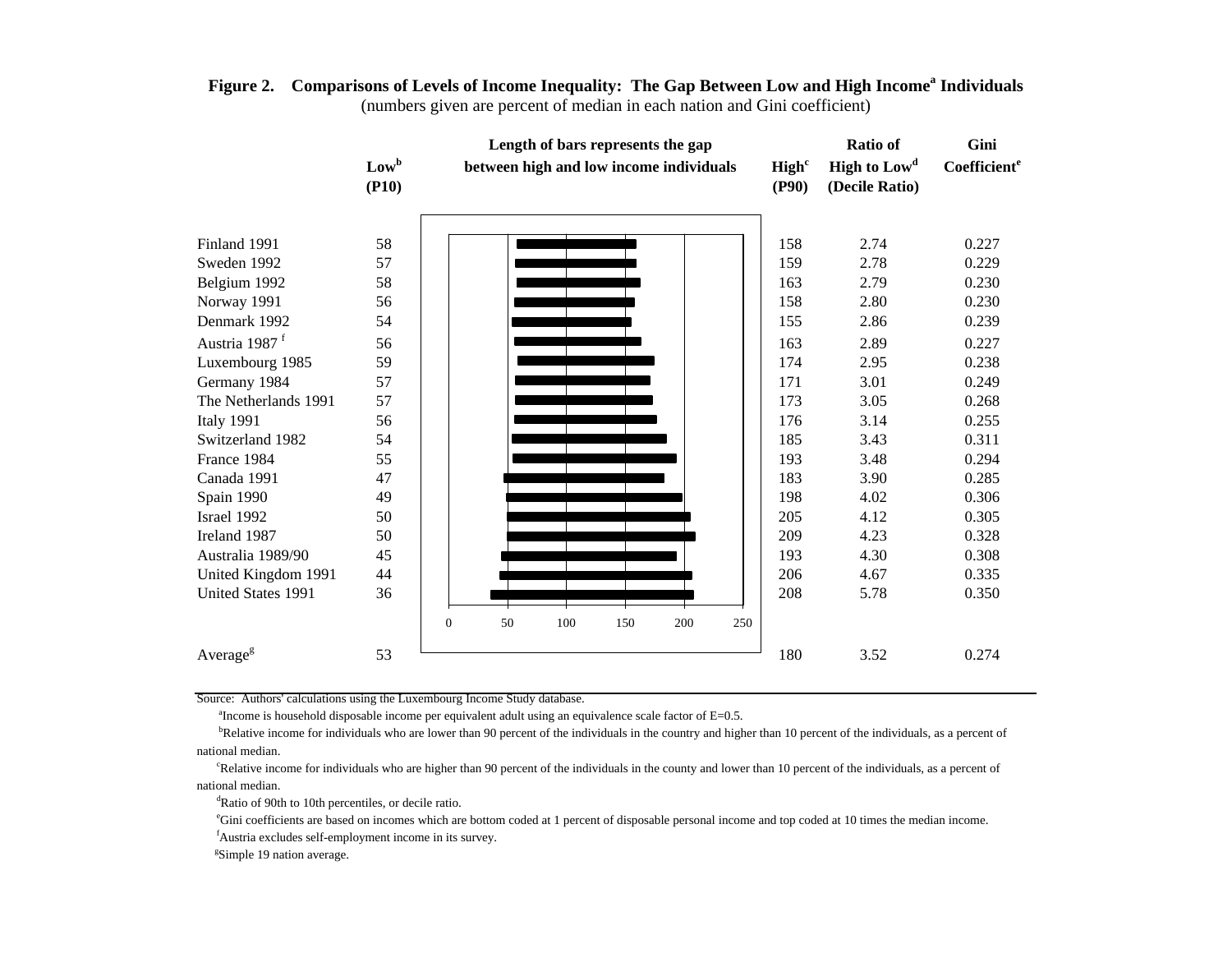#### **Figure 3. Real Income Distribution Comparison**

(numbers given are percent of United States median income in 1991 United States dollars)<sup>a</sup>

|                               | Low<br><b>Disposable</b>            |                  |    |     |     | Length of bars represents the gap       |     | High<br><b>Disposable</b>           | <b>Ratio of</b><br><b>High to</b>    |  | <b>Ratio of Real</b><br><b>National</b>              |  |
|-------------------------------|-------------------------------------|------------------|----|-----|-----|-----------------------------------------|-----|-------------------------------------|--------------------------------------|--|------------------------------------------------------|--|
|                               | <b>Income</b> <sup>b</sup><br>(P10) |                  |    |     |     | between high and low income individuals |     | <b>Income</b> <sup>c</sup><br>(P90) | <b>Low Incomes</b><br>(Decile Ratio) |  | <b>Median To Real</b><br><b>United States Median</b> |  |
| Finland 1991                  | 44                                  |                  |    |     |     |                                         |     | 122                                 | 2.74                                 |  | 77                                                   |  |
|                               |                                     |                  |    |     |     |                                         |     |                                     |                                      |  |                                                      |  |
| Sweden 1992                   | 49                                  |                  |    |     |     |                                         |     | 136                                 | 2.78                                 |  | 86                                                   |  |
| Belgium 1992                  | 49                                  |                  |    |     |     |                                         |     | 136                                 | 2.79                                 |  | 83                                                   |  |
| Norway 1991                   | 46                                  |                  |    |     |     |                                         |     | 128                                 | 2.80                                 |  | 81                                                   |  |
| Denmark 1992                  | 48                                  |                  |    |     |     |                                         |     | 137                                 | 2.86                                 |  | 89                                                   |  |
| Luxembourg 1985               | 48                                  |                  |    |     |     |                                         |     | 143                                 | 2.95                                 |  | 83                                                   |  |
| Germany 1984                  | 44                                  |                  |    |     |     |                                         |     | 132                                 | 3.01                                 |  | 77                                                   |  |
| The Netherlands 1991          | 45                                  |                  |    |     |     |                                         |     | 136                                 | 3.05                                 |  | 83                                                   |  |
| <b>Italy 1991</b>             | 42                                  |                  |    |     |     |                                         |     | 132                                 | 3.14                                 |  | 75                                                   |  |
| Switzerland 1982              | 47                                  |                  |    |     |     |                                         |     | 163                                 | 3.43                                 |  | 88                                                   |  |
| France 1984                   | 40                                  |                  |    |     |     |                                         |     | 138                                 | 3.48                                 |  | 72                                                   |  |
| Canada 1991                   | 45                                  |                  |    |     |     |                                         |     | 174                                 | 3.90                                 |  | 95                                                   |  |
| Australia 1989/90             | 38                                  |                  |    |     |     |                                         |     | 161                                 | 4.30                                 |  | 83                                                   |  |
| United States 1991            | 36                                  | $\boldsymbol{0}$ | 50 | 100 | 150 | 200                                     | 250 | 208                                 | 5.78                                 |  | 100                                                  |  |
|                               |                                     |                  |    |     |     |                                         |     |                                     |                                      |  |                                                      |  |
| $\mathsf{AVERAGE}^\mathsf{d}$ | 44                                  |                  |    |     |     |                                         |     | 146                                 | 3.36                                 |  | 84                                                   |  |

Source: Authors' calculations using the Luxembourg Income Study database.

<sup>a</sup>Unit of aggregation is the household and units are weighted by the number of persons in the household. Incomes are adjusted by  $E=0.5$  where adjusted disposable income (DPI)=actual DPI divided by household size (s) to the power E: Adjusted DPI =  $DPI/s<sup>E</sup>$ .

<sup>b</sup>Relative income for individuals who are below 90 percent of the individuals in the country and more affluent than 10 percent of the individuals in the country. Numbers give real income (1991 United States dollars) as a percent of the United States median.

<sup>c</sup>Relative income for individuals who are more affluent than 90 percent of the individuals in the country and below 10 percent of the individuals in the country. Numbers give real income (1991 United States dollars) as a percent of the United States median.

<sup>d</sup>Simple average, excluding United States.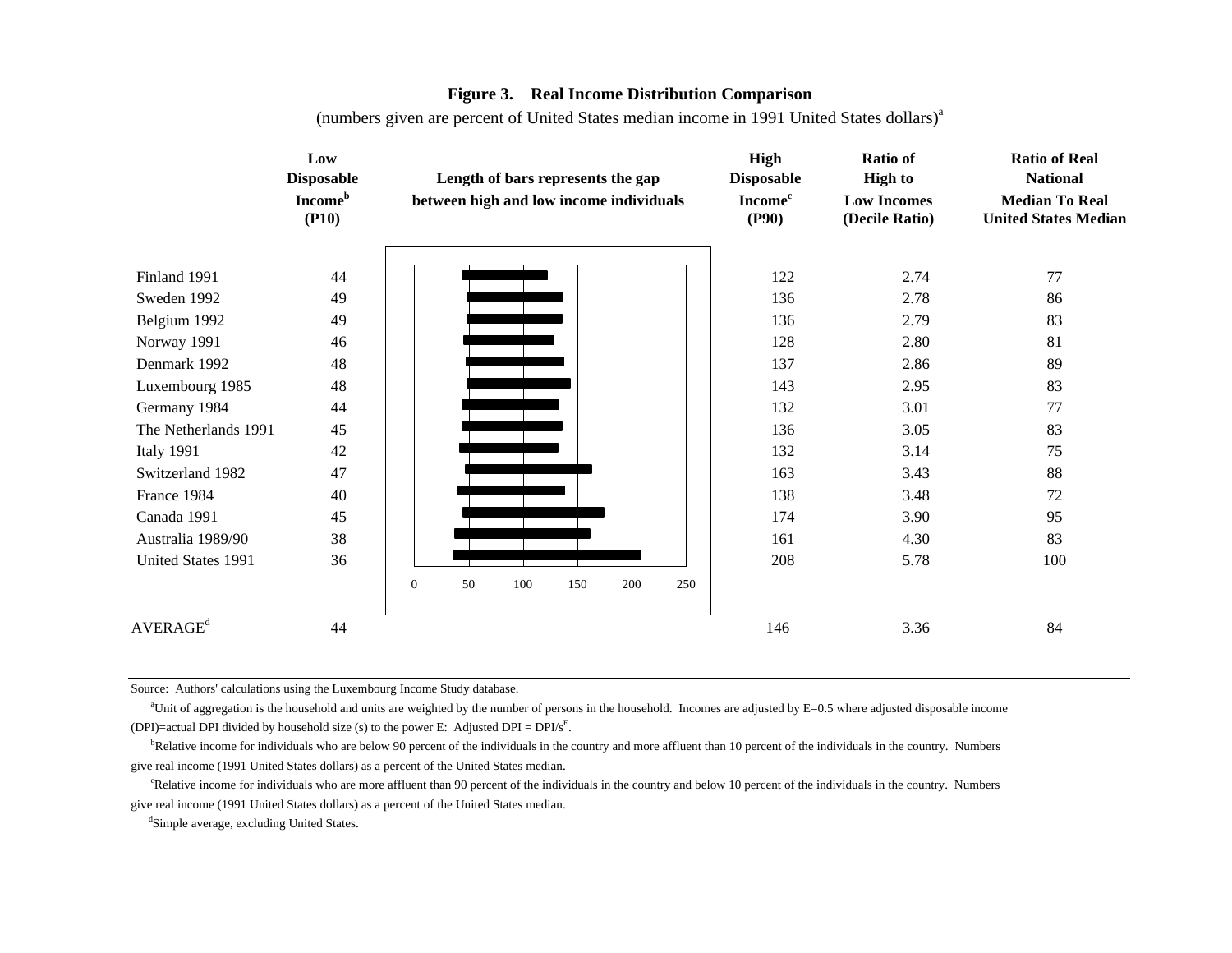**Figure 4. Income Inequality in the United States: 1967-1995 Gini Coefficient for Family Income and Adjusted Disposable Income**



Sources: United States Department of Commerce Bureau of the Census (1996) table B-6; United States Department of Commerce Bureau of the Census (1995b).

<sup>a</sup>Household income series is weighted by households (all persons sharing the same living facilities) and includes all sources of money income, including earnings and transfer income.

<sup>b</sup>Adjusted disposable income adds food stamps and other cash income components and subtracts federal income and payroll taxes. It is based on households as an income aggregation unit, but weighted by the number of persons in each household, 1979-1993 only. This concept is the same as the one used in LIS. The figures are shown in Table 3.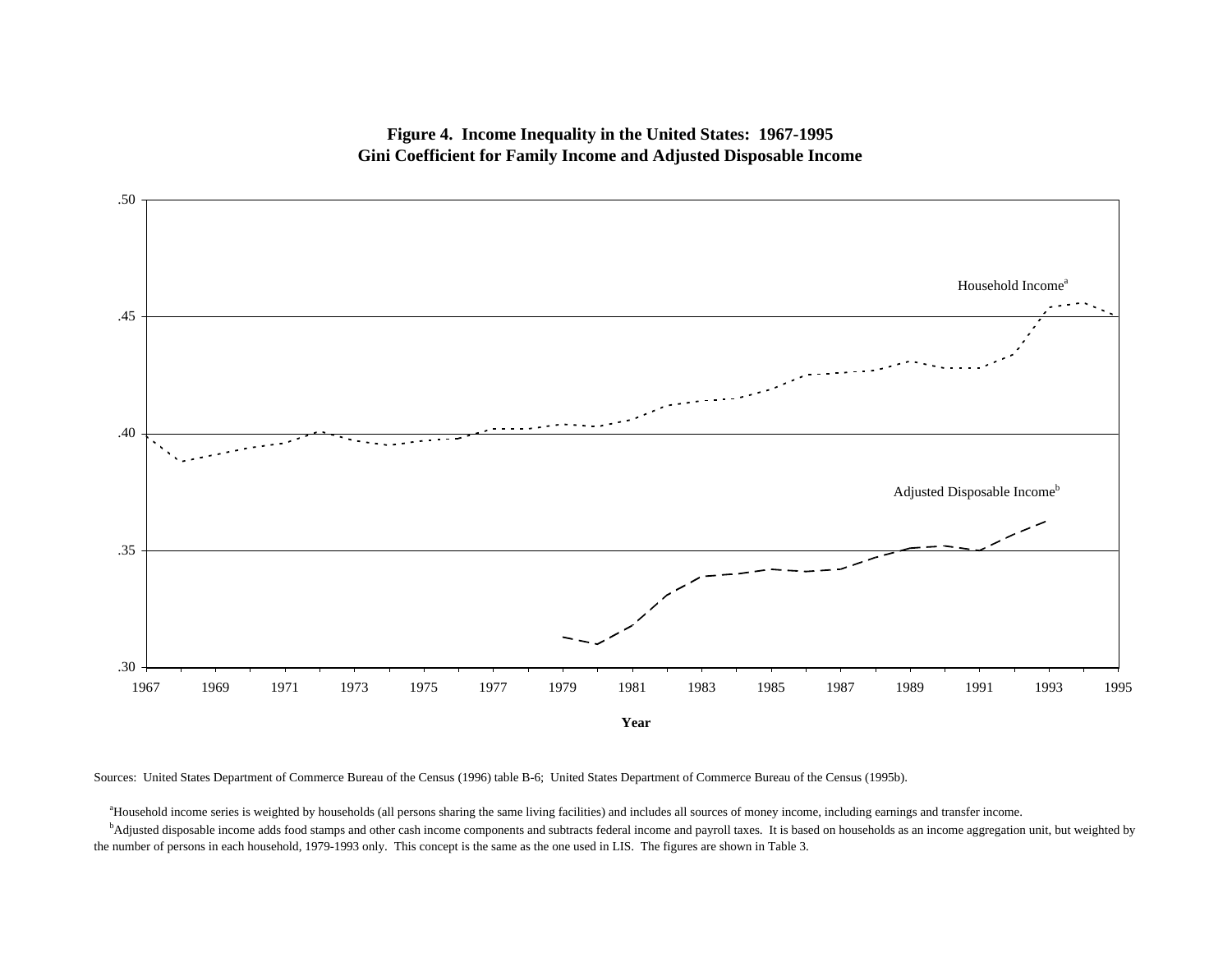

### **Chart 1. Youth Unemployment Rates Relative to Adults**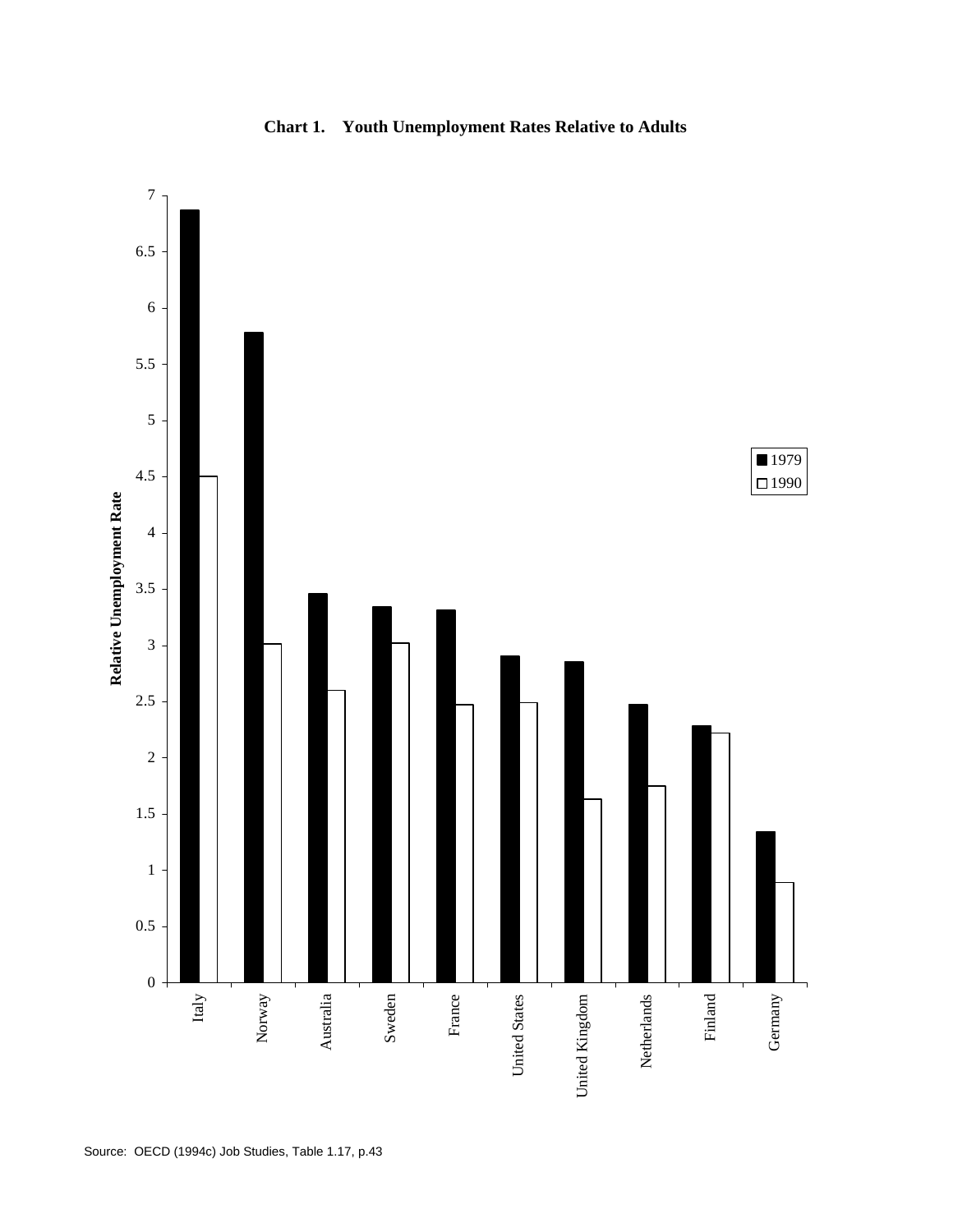



Source: OECD(1994b), Tables 1b, 1c

 Note: These include cash benefits for disability and disability services, employment promotion benefits, unemployment compensation, family allowances, welfare benefits, and other miscellaneous items. Excludes all cash benefits to the aged and survivors, health benefits, and education benefits.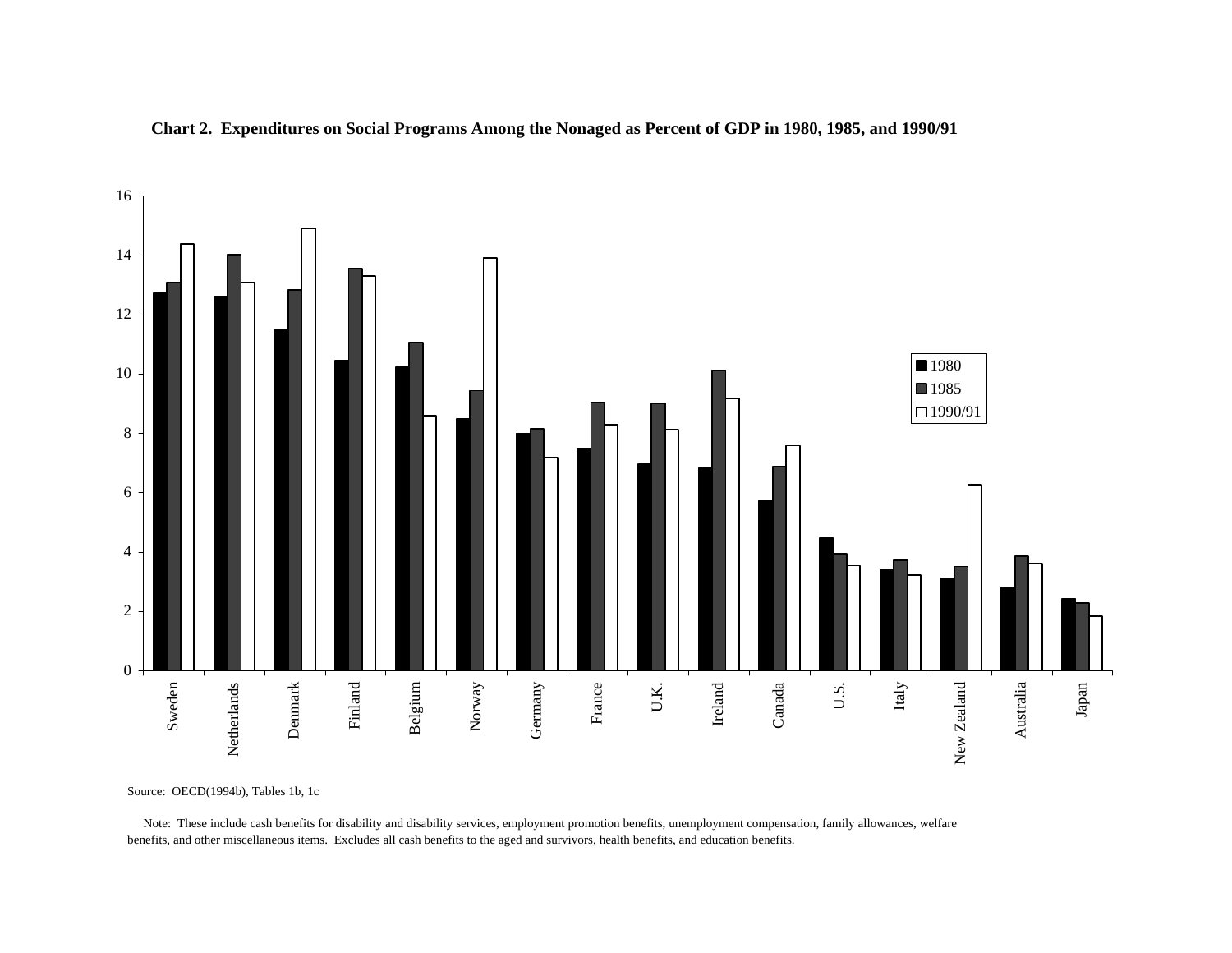

#### **Chart 3. Average Tax Rates for Households in the Second and Tenth Deciles in Selected OECD Countries**

Source: Authors' calculations using the Luxembourg Income Study database.

Note: Average tax rates are total income and employee payroll tax as a percentage of gross cash income for households ranked by household disposable income adjusted for family size (E=0.5).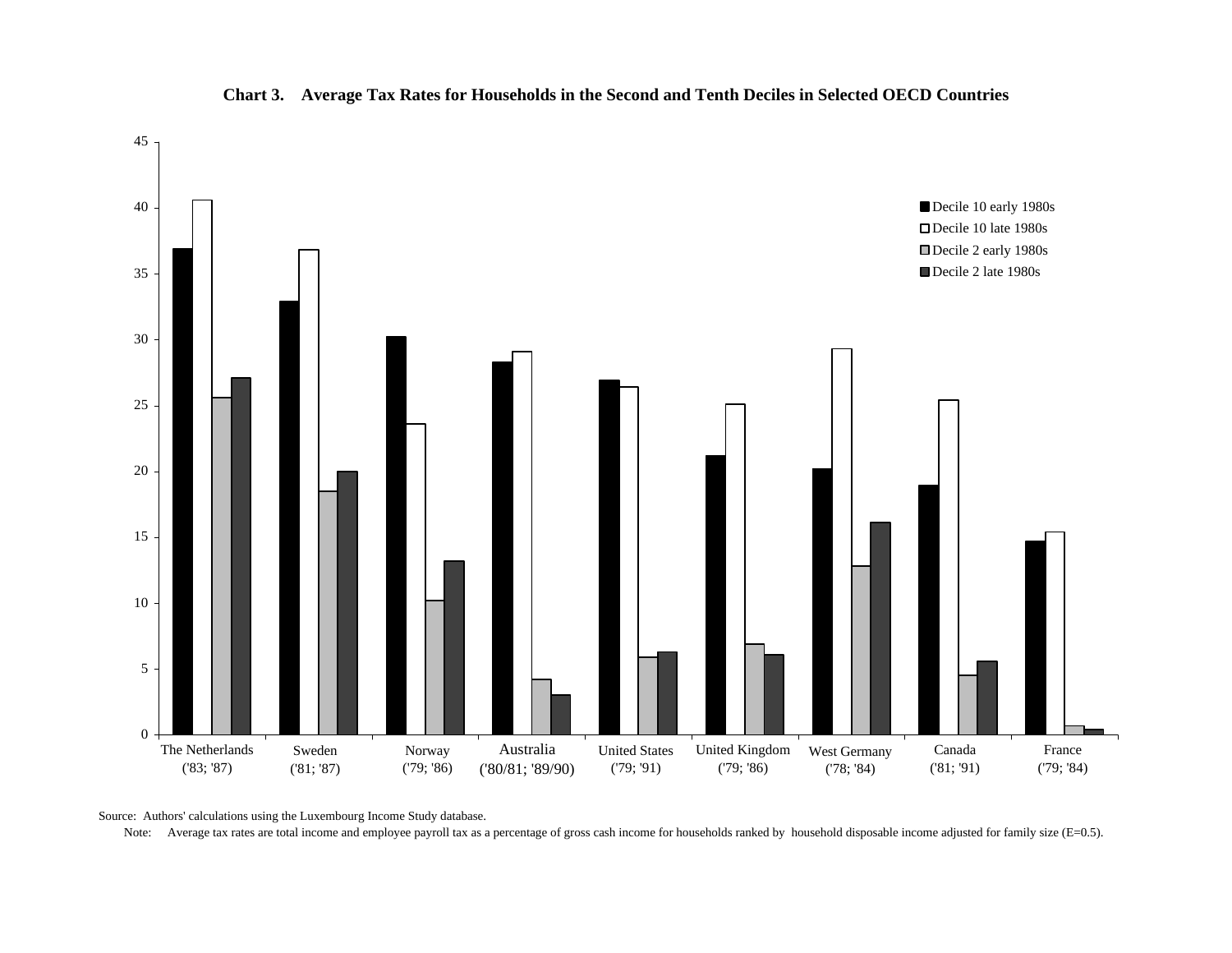|                                                                  |                      |                                  |                                        |                                         |                                  | <b>Absolute Changes</b>               |                |                                             | <b>Relative Changes</b>                                 |                 |
|------------------------------------------------------------------|----------------------|----------------------------------|----------------------------------------|-----------------------------------------|----------------------------------|---------------------------------------|----------------|---------------------------------------------|---------------------------------------------------------|-----------------|
|                                                                  | <b>Source</b><br>(1) | <b>Inequality Measure</b><br>(2) | Value in<br><b>Initial Year</b><br>(3) | Value in<br><b>Terminal Year</b><br>(4) | <b>Change Per</b><br>Year<br>(5) | <b>U.S. Change</b><br>Per Year<br>(6) | (5)/(6)<br>(7) | Percentage<br><b>Change Per Year</b><br>(8) | <b>U.S. Percentage</b><br><b>Change Per Year</b><br>(9) | (8)/(9)<br>(10) |
| <b>Blackburn and Bloom (1994)</b>                                |                      |                                  |                                        |                                         |                                  |                                       |                |                                             |                                                         |                 |
| Canada (1979-87)                                                 |                      |                                  |                                        |                                         |                                  |                                       |                |                                             |                                                         |                 |
| Overall                                                          | Table 7.8            | In var                           | .270                                   |                                         | .002                             | .004                                  | .529           | .008                                        | .014                                                    | .575            |
| Between Ed                                                       | Table 7.9            | College coef                     | .475                                   | .465                                    | $-.001$                          | .010                                  | $-.122$        | $-.003$                                     | .017                                                    | $-.158$         |
| Between Ex                                                       | Table 7.9            | Age coefs eval at 24             | .0224                                  | .027                                    | .000                             | .000                                  | 3.080          | .015                                        | .004                                                    | 3.446           |
| Within (univ ed)                                                 | Table 7.9            | Sd of resid                      | .485                                   | .501                                    | .002                             | $-.001$                               | $-1.778$       | .004                                        | $-.002$                                                 | $-1.732$        |
| <b>United States (1979-87)</b>                                   |                      |                                  |                                        |                                         |                                  |                                       |                |                                             |                                                         |                 |
| Overall                                                          | Table 7.8            | In var                           | .286                                   | .320                                    | .004                             | .004                                  | 1.000          | .014                                        | .014                                                    | 1.000           |
| Between Ed                                                       | Table 7.9            | College coef                     | .570                                   | .652                                    | .010<br>.010                     |                                       | 1.000          | .017                                        | .017                                                    | 1.000           |
| Between Ex                                                       | Table 7.9            | Age coefs eval at 24             | .028                                   | .029                                    | .000                             | .000                                  | 1.000          | .004                                        | .004                                                    | 1.000           |
| Within (univ ed)                                                 | Table 7.9            | Sd of resid                      | .484                                   | .475                                    | $-.001$                          | $-.001$                               | 1.000          | $-.002$                                     | $-.002$                                                 | 1.000           |
| Erickson and Ichino (1995)<br><b>Italy</b> (1978-87)             |                      |                                  |                                        |                                         |                                  |                                       |                |                                             |                                                         |                 |
| Overall                                                          | Table III.4A         | St dev $ln(w)$                   | .402                                   | .355                                    | $-.005$                          | .012                                  | $-.439$        | $-.014$                                     | .020                                                    | $-.677$         |
| Between Ed                                                       | Table III.3A         | College coef                     | .220                                   | .260                                    | .004                             | .009                                  | .500           | .019                                        | .023                                                    | .812            |
| Between Ex                                                       | Table III.3A         | Exp coefs eval at 2              | .037                                   | .026                                    | $-.001$                          | .000                                  | $-10.036$      | $-.040$                                     | .003                                                    | $-13.914$       |
| Within (univ ed)                                                 | Table III.4A         | Sd of resid                      | .350                                   | .308                                    | $-.005$                          | .010                                  | $-.447$        | $-0.014$                                    | .021                                                    | $-.690$         |
| <b>United States (1978-87)</b>                                   |                      |                                  |                                        |                                         |                                  |                                       |                |                                             |                                                         |                 |
| Overall                                                          | Table III.4A         | St dev $ln(w)$                   | .531                                   | .638                                    | .012                             | .012                                  | 1.000          | .020                                        | .020                                                    | 1.000           |
| Between Ed                                                       | Table III.3A         | College coef                     | .350                                   | .430                                    | .009                             | .009                                  | 1.000          | .023                                        | .023                                                    | 1.000           |
| Between Ex                                                       | Table III.3A         | Exp coefs eval at 2              | .042                                   | .043                                    | .000                             | .000                                  | 1.000<br>.003  |                                             | .003                                                    | 1.000           |
| Within (univ ed)                                                 | Table III.4A         | Sd of resid                      | .462                                   | .556                                    | .010                             | .010                                  | 1.000          | .021                                        | .021                                                    | 1.000           |
|                                                                  |                      |                                  |                                        |                                         | <b>Full-Time Workers</b>         |                                       |                |                                             |                                                         |                 |
| <b>Gottschalk and Joyce (1995)</b><br><b>Australia</b> (1981-85) |                      |                                  |                                        |                                         |                                  |                                       |                |                                             |                                                         |                 |
| Overall                                                          | Table 1              | <b>Coef Variation</b>            | .334                                   | .357                                    | .006                             | .008                                  | .732           | .017                                        | .017                                                    | .987            |
| Between Ed                                                       | Table 2              | college coef                     | .390                                   | .230                                    | $-.040$                          | .024                                  | $-1.647$       | $-.132$                                     | .079                                                    | $-1.670$        |
| <b>Between Ex</b>                                                | Table 2              | age coefs eval at 24             | .025                                   | .034                                    | .002                             | .001                                  | 1.508          | .076                                        | .045                                                    | 1.686           |
| Within                                                           | Table 4              | Sd of resid                      | .500                                   | .620                                    | .030                             | .014                                  | 2.100          | .054                                        | .022                                                    | 2.404           |

### **Appendix Table A-1: Absolute and Relative Changes in Inequality**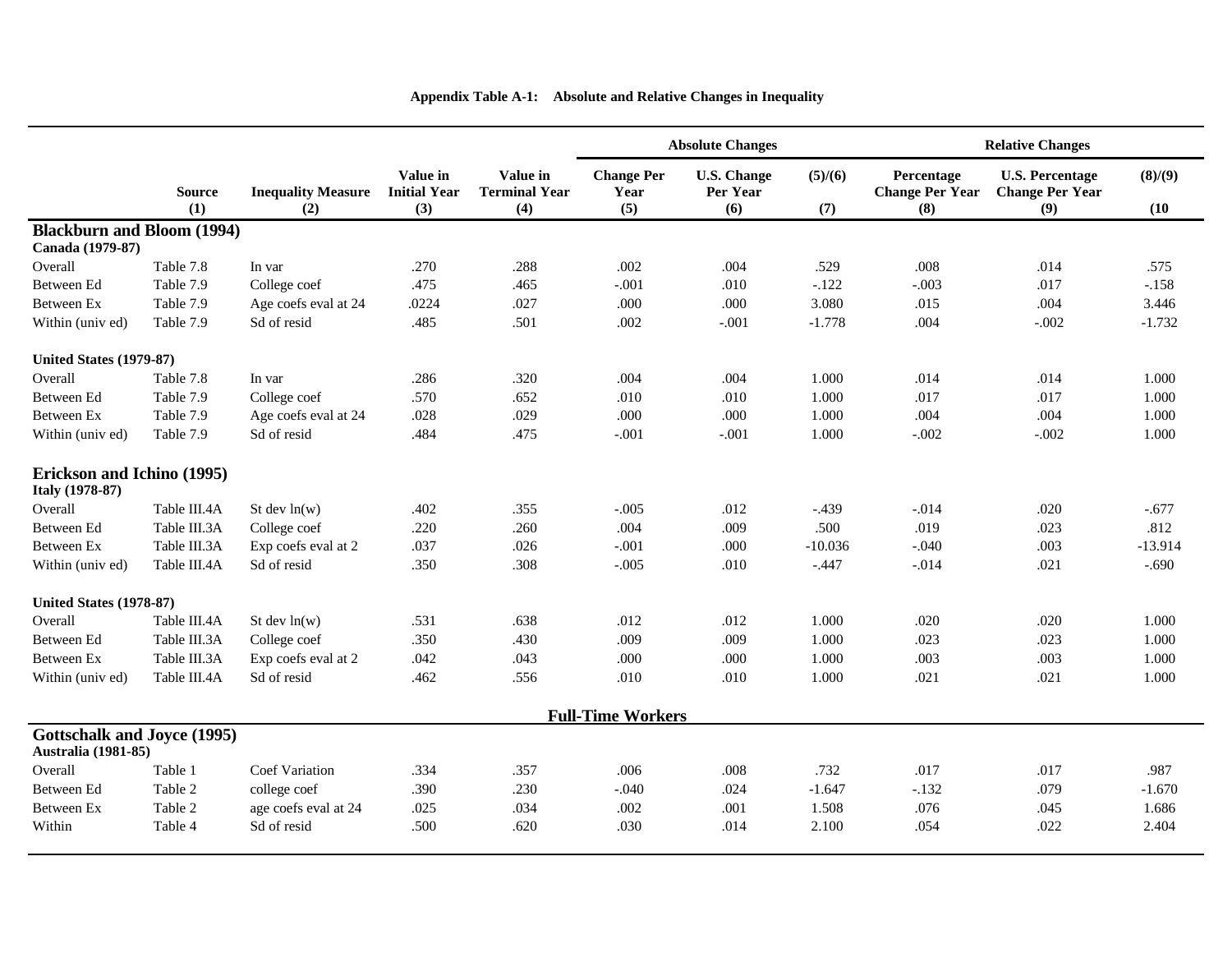|                                     |                      |                                  |                                        |                                         |                                  | <b>Absolute Changes</b>               |                | <b>Relative Changes</b>                     |                                                         |                 |  |  |
|-------------------------------------|----------------------|----------------------------------|----------------------------------------|-----------------------------------------|----------------------------------|---------------------------------------|----------------|---------------------------------------------|---------------------------------------------------------|-----------------|--|--|
|                                     | <b>Source</b><br>(1) | <b>Inequality Measure</b><br>(2) | Value in<br><b>Initial Year</b><br>(3) | Value in<br><b>Terminal Year</b><br>(4) | <b>Change Per</b><br>Year<br>(5) | <b>U.S. Change</b><br>Per Year<br>(6) | (5)/(6)<br>(7) | Percentage<br><b>Change Per Year</b><br>(8) | <b>U.S. Percentage</b><br><b>Change Per Year</b><br>(9) | (8)/(9)<br>(10) |  |  |
| The Netherlands (1983-87)           |                      |                                  |                                        |                                         |                                  |                                       |                |                                             |                                                         |                 |  |  |
| Overall                             | Table 1              | <b>Coef Variation</b><br>.304    |                                        | .315                                    | .003<br>.008                     |                                       | .350           | .009                                        | .017                                                    | .527            |  |  |
| Between Ed                          | Table 2              | college coef                     | .400<br>.280                           |                                         | $-.030$                          | .024                                  | $-1.235$       | $-.089$                                     | .079                                                    | $-1.128$        |  |  |
| Between Ex                          | Table 2              | age coefs eval at 24             | .030                                   | .036                                    | .002                             | .001                                  | 1.117          | .050                                        | .045                                                    | 1.110           |  |  |
| Within                              | Table 4              | Sd of resid                      | .310                                   | .320                                    | .003                             | .014                                  | .175           | .008                                        | .022                                                    | .355            |  |  |
| Sweden (1981-87)                    |                      |                                  |                                        |                                         |                                  |                                       |                |                                             |                                                         |                 |  |  |
| Overall                             | Table 1              | <b>Coef Variation</b>            | .276                                   | .298                                    | .004                             | .008                                  | .467           | .013                                        | .017                                                    | .758            |  |  |
| <b>Between Occ</b>                  | Table 2              | manager coef                     | .450                                   | .570                                    | .020                             | .003                                  | 7.000          | .039                                        | .012                                                    | 3.308           |  |  |
| Between Ex                          | Table 2              | age coefs eval at 24             | .029                                   | .022                                    | $-.001$                          | .002                                  | $-.722$        | $-.048$                                     | .048                                                    | $-.992$         |  |  |
| Within                              | Table 4              | Sd of resid                      | .330                                   | .400                                    | .012                             | .001                                  | 8.167          | .032                                        | .004                                                    | 9.089           |  |  |
| United Kingdom (1979-86)            |                      |                                  |                                        |                                         |                                  |                                       |                |                                             |                                                         |                 |  |  |
| Overall                             | Table 1              | <b>Coef Variation</b>            | .329                                   | .377                                    | .007                             | .008                                  | .873           | .019                                        | .017                                                    | 1.154           |  |  |
| Between Occ                         | Table 2              | manager coef                     | .150                                   | .220                                    | .010                             | .003                                  | 3.500          | .055                                        | .012                                                    | 4.593           |  |  |
| <b>Between Ex</b>                   | Table 2              | age coefs eval at 24             | .017                                   | .032                                    | .002                             | .002                                  | 1.267          | .088                                        | .048                                                    | 1.813           |  |  |
| Within                              | Table 4              | Sd of resid                      | .400                                   | .410                                    | .001                             | .001                                  | 1.000          | .004                                        | .004                                                    | 1.000           |  |  |
| <b>United States (ed) (1979-86)</b> |                      |                                  |                                        |                                         |                                  |                                       |                |                                             |                                                         |                 |  |  |
| Overall                             | Table 1              | <b>Coef Variation</b>            | .439                                   | .494                                    | .008                             | .008                                  | 1.000          | .017                                        | .017                                                    | 1.000           |  |  |
| Between Ed                          | Table 2              | college coef                     | .230                                   | .400                                    | .024                             | .024                                  | 1.000          | .079                                        | .079                                                    | 1.000           |  |  |
| Between Ex                          | Table 2              | age coefs eval at 24             | .028                                   | .038                                    | .001                             | .001                                  | 1.000          | .045                                        | .045                                                    | 1.000           |  |  |
| Within                              | Table 4              | Sd of resid                      | .590                                   | .690                                    | .014                             | .014                                  | 1.000          | .022                                        | .022                                                    | 1.000           |  |  |
| United States (occ) (1979-86)       |                      |                                  |                                        |                                         |                                  |                                       |                |                                             |                                                         |                 |  |  |
| <b>Between Occ</b>                  | Table 3              | manager coef                     | .230                                   | .250                                    | .003                             | .003                                  | 1.000          | .012                                        | .012                                                    | 1.000           |  |  |
| <b>Between Ex</b>                   | Table 3              | age coefs eval at 24             | .029                                   | .041                                    | .002                             | .002                                  | 1.000          | .048                                        | .048                                                    | 1.000           |  |  |
| Within                              | Table 4              | Sd of resid                      | .400                                   | .410                                    | .001                             | .001                                  | 1.000          | .004                                        | .004                                                    | 1.000           |  |  |
|                                     |                      |                                  |                                        |                                         | <b>All Workers</b>               |                                       |                |                                             |                                                         |                 |  |  |
| Canada (1981-87                     |                      |                                  |                                        |                                         |                                  |                                       |                |                                             |                                                         |                 |  |  |
| Overall                             | Table 1              | <b>Coef Variation</b>            | .421                                   | .464                                    | .007                             | .010                                  | .687           | .016                                        | .021                                                    | .761            |  |  |
| Between Ed                          | Table 2              | college coef                     | .280                                   | .340                                    | .010                             | .023                                  | .438           | .032                                        | .078                                                    | .414            |  |  |
| Between Ex                          | Table 2              | age coefs eval at 24             | .038                                   | .044                                    | .001                             | .001                                  | .724           | .025                                        | .034                                                    | .747            |  |  |
| Within                              | Table 4              | Sd of resid                      | .600                                   | .700                                    | .017                             | .021<br>.778<br>.026                  |                |                                             | .030                                                    | .854            |  |  |

**Appendix Table A-1: Continued**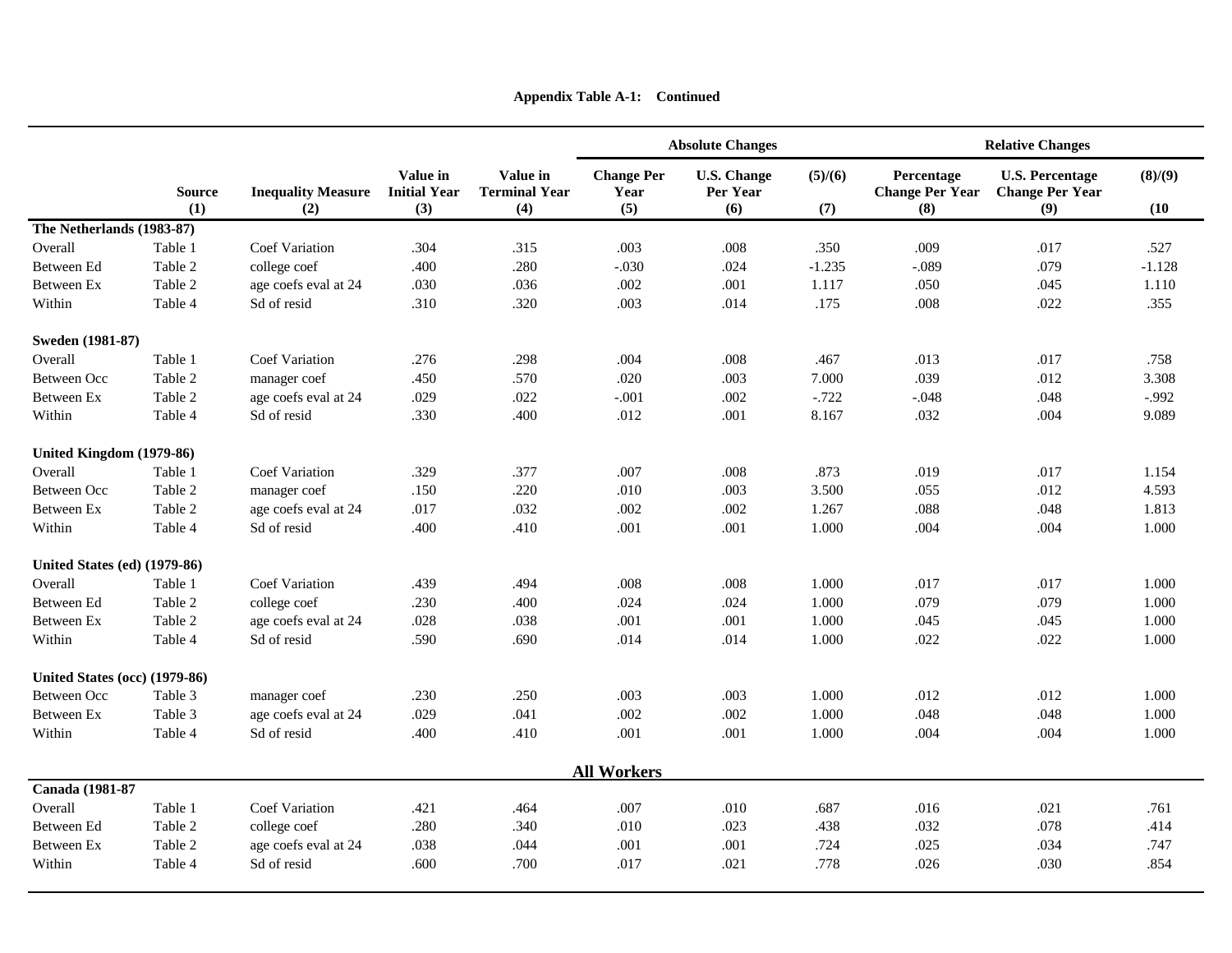|                                                            |                                  |                                  |                                        |                                         |                                  | <b>Absolute Changes</b>               |                | <b>Relative Changes</b>                     |                                                         |                 |  |  |
|------------------------------------------------------------|----------------------------------|----------------------------------|----------------------------------------|-----------------------------------------|----------------------------------|---------------------------------------|----------------|---------------------------------------------|---------------------------------------------------------|-----------------|--|--|
|                                                            | <b>Source</b><br>(1)             | <b>Inequality Measure</b><br>(2) | Value in<br><b>Initial Year</b><br>(3) | Value in<br><b>Terminal Year</b><br>(4) | <b>Change Per</b><br>Year<br>(5) | <b>U.S. Change</b><br>Per Year<br>(6) | (5)/(6)<br>(7) | Percentage<br><b>Change Per Year</b><br>(8) | <b>U.S. Percentage</b><br><b>Change Per Year</b><br>(9) | (8)/(9)<br>(10) |  |  |
| <b>Finland</b> (1987-91)                                   |                                  |                                  |                                        |                                         |                                  |                                       |                |                                             |                                                         |                 |  |  |
| Overall                                                    | Table 1<br><b>Coef Variation</b> |                                  | .460                                   | .474                                    | .003                             | .010                                  | .336           | .007                                        | .021                                                    | .352            |  |  |
| Between Ed                                                 | Table 2                          | college coef                     | .610                                   | .560                                    | $-.013$                          | .023                                  | $-.547$        | $-.021$                                     | .078                                                    | $-.274$         |  |  |
| Between Ex                                                 | Table 2                          | age coefs eval at 24             | .070                                   | .032                                    | $-.009$                          | .001                                  | $-6.619$       | $-.192$                                     | .034                                                    | $-5.695$        |  |  |
| Within                                                     | Table 4                          | Sd of resid                      | 1.130                                  | 1.130                                   | .000                             | .021                                  | .000           | .000                                        | .030                                                    | .000            |  |  |
| France (1979-84)                                           |                                  |                                  |                                        |                                         |                                  |                                       |                |                                             |                                                         |                 |  |  |
| Overall                                                    | Table 1                          | <b>Coef Variation</b>            | .396                                   | .434                                    | .008                             | .010                                  | .729           | .018                                        | .021                                                    | .860            |  |  |
| <b>Between Occ</b>                                         | Table 2                          | manager coef                     | .390                                   | .350                                    | $-.008$                          | .009                                  | $-.933$        | $-.022$                                     | .034                                                    | $-.628$         |  |  |
| Between Ex                                                 | Table 2                          | age coefs eval at 24             | .034                                   | .041                                    | .002                             | .003                                  | .493           | .041                                        | .078                                                    | .526            |  |  |
| Within                                                     | Table 4                          | Sd of resid                      | .450                                   | .480                                    | .006                             | .020                                  | .300           | .013                                        | .028                                                    | .457            |  |  |
| <b>Israel</b> (1979-86)                                    |                                  |                                  |                                        |                                         |                                  |                                       |                |                                             |                                                         |                 |  |  |
| Overall                                                    | Table 1                          | Coef Variation                   | .470                                   | .512                                    | .006                             | .010                                  | .575           | .012                                        | .021                                                    | .574            |  |  |
| Between Occ                                                | Table 2                          | college coef                     | .100                                   | .210                                    | .016                             | .009                                  | 1.833          | .106                                        | .034                                                    | 3.077           |  |  |
| Between Ex                                                 | Table 2                          | age coefs eval at 24             | .035                                   | .068                                    | .005                             | .003                                  |                | .096                                        | .078                                                    | 1.239           |  |  |
| Within                                                     | Table 4                          | Sd of resid                      | .530                                   | .540                                    | .001                             | .020                                  | .071           | .003                                        | .028                                                    | .094            |  |  |
| <b>United States (ed) (1979-86)</b>                        |                                  |                                  |                                        |                                         |                                  |                                       |                |                                             |                                                         |                 |  |  |
| Overall                                                    | Table 1                          | <b>Coef Variation</b>            | .454                                   | .527                                    | .010                             | .010                                  | 1.000          | .021                                        | .021                                                    | 1.000           |  |  |
| Between Ed                                                 | Table 2                          | college coef                     | .220                                   | .380                                    | .023                             | .023                                  | 1.000          | .078                                        | .078                                                    | 1.000           |  |  |
| Between Ex                                                 | Table 2                          | age coefs eval at 24             | .037                                   | .047                                    | .001                             | .001                                  | 1.000          | .034                                        | .034                                                    | 1.000           |  |  |
| Within                                                     | Table 4                          | Sd of resid                      | .640                                   | .790                                    | .021                             | .021                                  | 1.000          | .030                                        | .030                                                    | 1.000           |  |  |
| United States (occ) (1979-86)                              |                                  |                                  |                                        |                                         |                                  |                                       |                |                                             |                                                         |                 |  |  |
| <b>Between Occ</b>                                         | Table 2                          | manager coef                     | .220                                   | .280                                    | .009                             | .009                                  | 1.000          | .034                                        | .034                                                    | 1.000           |  |  |
| <b>Between Ex</b>                                          | Table 2                          | age coefs eval at 24             | .030                                   | .051                                    | .003                             | .003                                  | 1.000          | .078                                        | .078                                                    | 1.000           |  |  |
| Within                                                     | Table 4                          | Sd of resid                      | .640                                   | .780                                    | .020                             | .020                                  | 1.000          | .028                                        | .028                                                    | 1.000           |  |  |
| Katz, Loveman, and Blanchflower (1995)<br>France (1979-87) |                                  |                                  |                                        |                                         |                                  |                                       |                |                                             |                                                         |                 |  |  |
| Overall                                                    | Figure 1                         | Ln(90/10)                        | 1.200                                  | 1.220                                   | .003                             | .020                                  | .125           | .002                                        | .014                                                    | .144            |  |  |
| Between occ                                                | Figure 6                         | Ln(Manual/non)                   | .550                                   | .545                                    | $-.001$                          | .024                                  | $-.026$        | $-.001$                                     | .057                                                    | $-.020$         |  |  |
| Between Ex                                                 | Figure 6                         | $Ln(41-50/21-25)$                | .460                                   | .540                                    | .010                             | mixed                                 |                | .020                                        | mixed                                                   |                 |  |  |
| Within                                                     | Figure 6                         | Ln(90/10)                        |                                        |                                         | mixed                            | .015                                  |                | mixed                                       | .012                                                    |                 |  |  |

**Appendix Table A-1: Continued**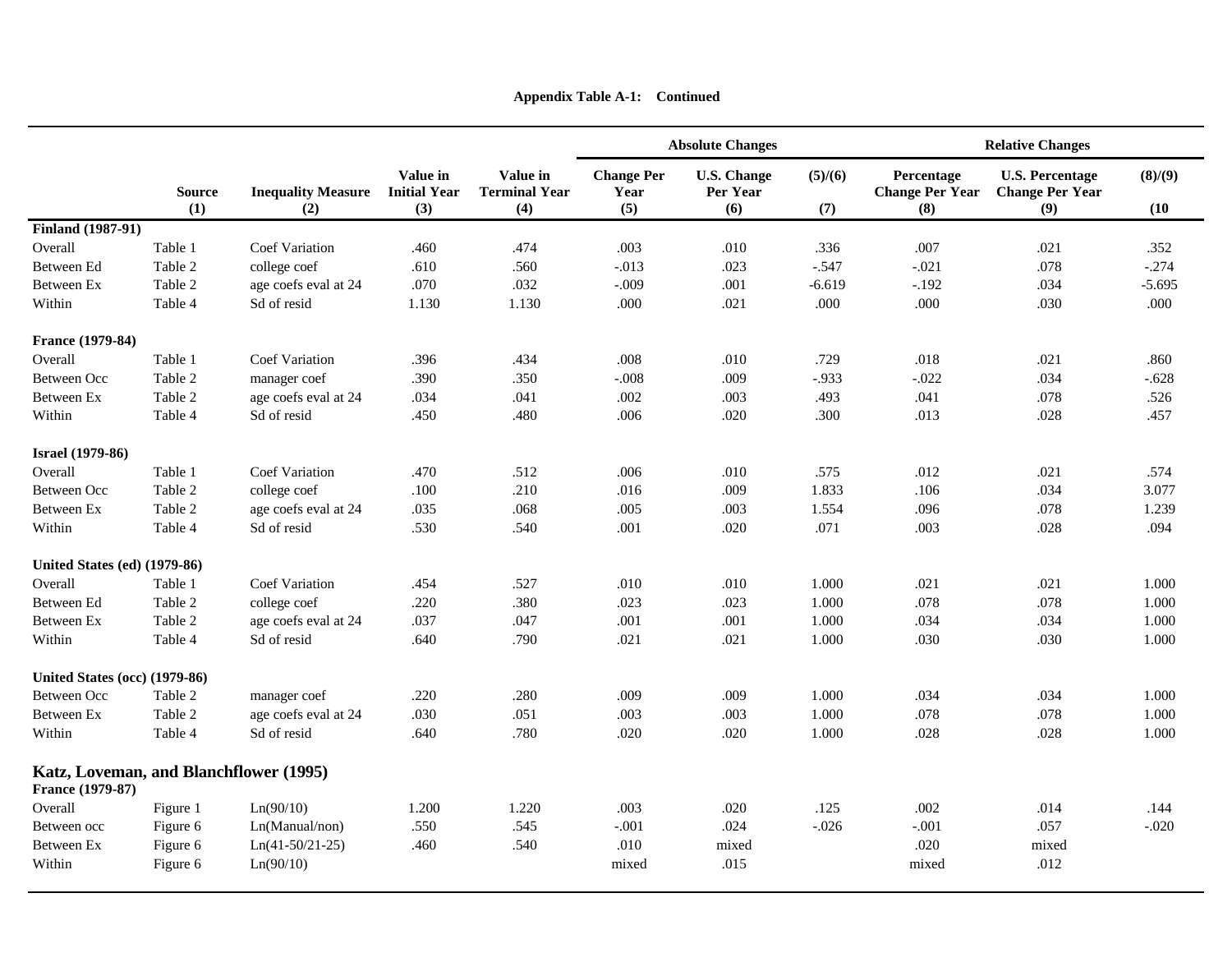| Yea<br>$\mathbf{r}$        | AU                                                                                                                                | CA         | $\ensuremath{\mathbf{IR}}\xspace$ | $\mathbf{S}\mathbf{P}$                                                         | $\mathbf{JA}$ | ${\bf N}{\bf Z}$                                                                                                           | <b>IS</b> | UK                                                            | <b>US</b>          | BE                                                                   | DK                                           | $\bf{FI}$ | <b>FR</b>                                                                            | GEA/G<br>EB   | IT        | NL  | NO  | PO  | <b>SWA/S</b><br><b>WB</b> |
|----------------------------|-----------------------------------------------------------------------------------------------------------------------------------|------------|-----------------------------------|--------------------------------------------------------------------------------|---------------|----------------------------------------------------------------------------------------------------------------------------|-----------|---------------------------------------------------------------|--------------------|----------------------------------------------------------------------|----------------------------------------------|-----------|--------------------------------------------------------------------------------------|---------------|-----------|-----|-----|-----|---------------------------|
| 1970                       |                                                                                                                                   |            |                                   |                                                                                |               |                                                                                                                            |           | 98                                                            |                    |                                                                      |                                              |           | 109                                                                                  |               |           |     |     |     |                           |
| 1971<br>1972               |                                                                                                                                   | 106<br>105 |                                   |                                                                                |               |                                                                                                                            |           | 101<br>102                                                    |                    |                                                                      |                                              | 131       |                                                                                      |               |           |     |     |     |                           |
| 1973                       |                                                                                                                                   | 105        | 102                               |                                                                                |               |                                                                                                                            |           | 98                                                            |                    |                                                                      |                                              |           |                                                                                      |               |           |     |     |     |                           |
| 1974                       |                                                                                                                                   | 103        |                                   |                                                                                |               |                                                                                                                            |           | 95                                                            |                    |                                                                      |                                              |           |                                                                                      |               |           |     |     |     |                           |
| 1975                       |                                                                                                                                   | 104        |                                   |                                                                                |               |                                                                                                                            |           | 92                                                            |                    |                                                                      |                                              |           | 105                                                                                  |               |           |     |     |     | 112                       |
| 1976<br>1977               |                                                                                                                                   | 107<br>103 |                                   |                                                                                |               |                                                                                                                            |           | 92<br>90                                                      |                    |                                                                      |                                              | 105       |                                                                                      |               | 114       |     |     |     | 109<br>107                |
| 1978                       |                                                                                                                                   | 105        |                                   |                                                                                |               |                                                                                                                            |           | 91                                                            |                    |                                                                      |                                              |           |                                                                                      |               | 109       |     |     |     | 105                       |
| 1979                       |                                                                                                                                   | 101        |                                   |                                                                                |               |                                                                                                                            | 100       | 96                                                            | 101                |                                                                      |                                              |           | 100                                                                                  |               | 110       |     |     |     | 103                       |
| 1980                       |                                                                                                                                   | 101        | 100                               | 100                                                                            |               |                                                                                                                            |           | 98                                                            | 100                |                                                                      |                                              |           |                                                                                      |               | 102       |     |     | 100 | 102                       |
| 1981<br>1982               | 100                                                                                                                               | 100<br>101 |                                   |                                                                                | 100           | 100                                                                                                                        |           | 100<br>100                                                    | 103<br>107         |                                                                      | 100<br>99                                    | 100       |                                                                                      |               | 100<br>94 | 100 | 100 |     | 100<br>102                |
| 1983                       |                                                                                                                                   | 103        |                                   |                                                                                |               |                                                                                                                            |           | 102                                                           | 109                |                                                                      | 98                                           |           |                                                                                      | 100/100       | 95        | 98  |     |     | 102                       |
| 1984                       |                                                                                                                                   | 103        |                                   |                                                                                | 109           |                                                                                                                            |           | 103                                                           | 110                |                                                                      | 100                                          |           | 102/100                                                                              | /98           | 98        |     |     |     | 107                       |
| 1985                       | 107                                                                                                                               | 102        |                                   |                                                                                |               | 96                                                                                                                         |           | 108                                                           | 110                | 100                                                                  | 100                                          | 97        |                                                                                      | 104/96        |           | 99  |     |     | 107                       |
| 1986<br>1987               |                                                                                                                                   | 103<br>102 | 98                                |                                                                                | 108           |                                                                                                                            | 102       | 111<br>117                                                    | 110<br>110         |                                                                      | 100<br>102                                   | 100<br>97 |                                                                                      | /98<br>101/97 | 99<br>104 | 104 | 97  |     | 112<br>107                |
| 1988                       |                                                                                                                                   | 101        |                                   |                                                                                |               |                                                                                                                            |           | 124                                                           | 112                | 104                                                                  | 105                                          | 99        |                                                                                      |               |           | 102 |     |     | 107                       |
| 1989                       | 111                                                                                                                               | 101        |                                   |                                                                                |               | 110                                                                                                                        |           | 125                                                           | 113                |                                                                      | 106                                          | 100       | 102                                                                                  | /97           | 97        | 105 | 104 | 98  | 110                       |
| 1990                       |                                                                                                                                   | 101        |                                   | 96                                                                             | 113           |                                                                                                                            |           | 130                                                           | 114                |                                                                      | 111                                          | 99        |                                                                                      | 104/97        |           |     |     |     | 123/114                   |
| 1991<br>1992               |                                                                                                                                   | 102<br>102 |                                   |                                                                                |               |                                                                                                                            | 101       | 130                                                           | 113<br>115         | 105                                                                  |                                              | 98<br>97  |                                                                                      |               | 95        |     |     |     | 129/12<br>/11             |
| 1993                       |                                                                                                                                   |            |                                   |                                                                                |               |                                                                                                                            |           |                                                               | 117                |                                                                      |                                              | 102       |                                                                                      |               |           |     |     |     | /11!                      |
| Sources:<br>Australia (AU) |                                                                                                                                   |            |                                   | Saunders (1994), Table 7                                                       |               |                                                                                                                            |           |                                                               | United States (US) |                                                                      |                                              |           | U.S. Bureau of the Census (1995a)                                                    |               |           |     |     |     |                           |
| Canada (CA)                |                                                                                                                                   |            | (1994)                            | Beach and Slottsve (1994); Statistics Canada                                   |               |                                                                                                                            |           | Belgium (BE)<br>Denmark (DK)                                  |                    |                                                                      |                                              |           | Cantillon et al. (1994), Table 30                                                    |               |           |     |     |     |                           |
| Ireland (IR)               |                                                                                                                                   |            | Callan and Nolan (1993), Table 4  |                                                                                | Finland (FI)  |                                                                                                                            |           | Aaberge, et al. (1995), Table A.4<br>Uusitalo (1995), Table 2 |                    |                                                                      |                                              |           |                                                                                      |               |           |     |     |     |                           |
|                            | Spain (SP)<br>Luxembourg Income Study Database, Fall 1995<br>Japan (JA)<br>Tachabanaki and Yagi (1995); Bauer and Mason<br>(1992) |            | France (FR)                       |                                                                                |               | Concialdi (1996), Table 13.                                                                                                |           |                                                               |                    |                                                                      |                                              |           |                                                                                      |               |           |     |     |     |                           |
|                            |                                                                                                                                   |            | West Germany (GE)<br>Italy (IT)   |                                                                                |               | A: Hauser and Becker (1993), Table 7; B: Burkhauser and Poupore (1996), Table 3<br>Brandolini and Sestilo (1993), Table 2a |           |                                                               |                    |                                                                      |                                              |           |                                                                                      |               |           |     |     |     |                           |
|                            | New Zealand (NZ)                                                                                                                  |            | Saunders (1994)                   |                                                                                |               |                                                                                                                            |           | Netherlands (NL)                                              |                    |                                                                      |                                              |           | Data supplied by Central Bureau of Statistics, See Atkinson, Rainwater, and Smeeding |               |           |     |     |     |                           |
| Israel (IS)                |                                                                                                                                   |            |                                   | Luxembourg Income Study Database, Fall 1995<br>Goodman and Webb (1994), p. A2; |               |                                                                                                                            |           | Norway (NO)                                                   |                    |                                                                      | (1995a), chapter 5<br>Epland (1992), Tabel 4 |           |                                                                                      |               |           |     |     |     |                           |
| United Kingdom (UK)        |                                                                                                                                   |            | Atkinson (1993)                   |                                                                                |               |                                                                                                                            |           | Portugal (PO)                                                 |                    |                                                                      | Rodriques (1993), Table 3                    |           |                                                                                      |               |           |     |     |     |                           |
|                            |                                                                                                                                   |            |                                   |                                                                                |               |                                                                                                                            |           | Sweden (SW)                                                   |                    | A: Gustafsson and Palmer (1993), Annex; B: Statistics Sweden (1995). |                                              |           |                                                                                      |               |           |     |     |     |                           |

**Appendix Table B-1: Trend in Income Inequality in OECD and Other Nations: 1970-1993\***

NOTE: See discussion in the appendix for description of the income measure of each nation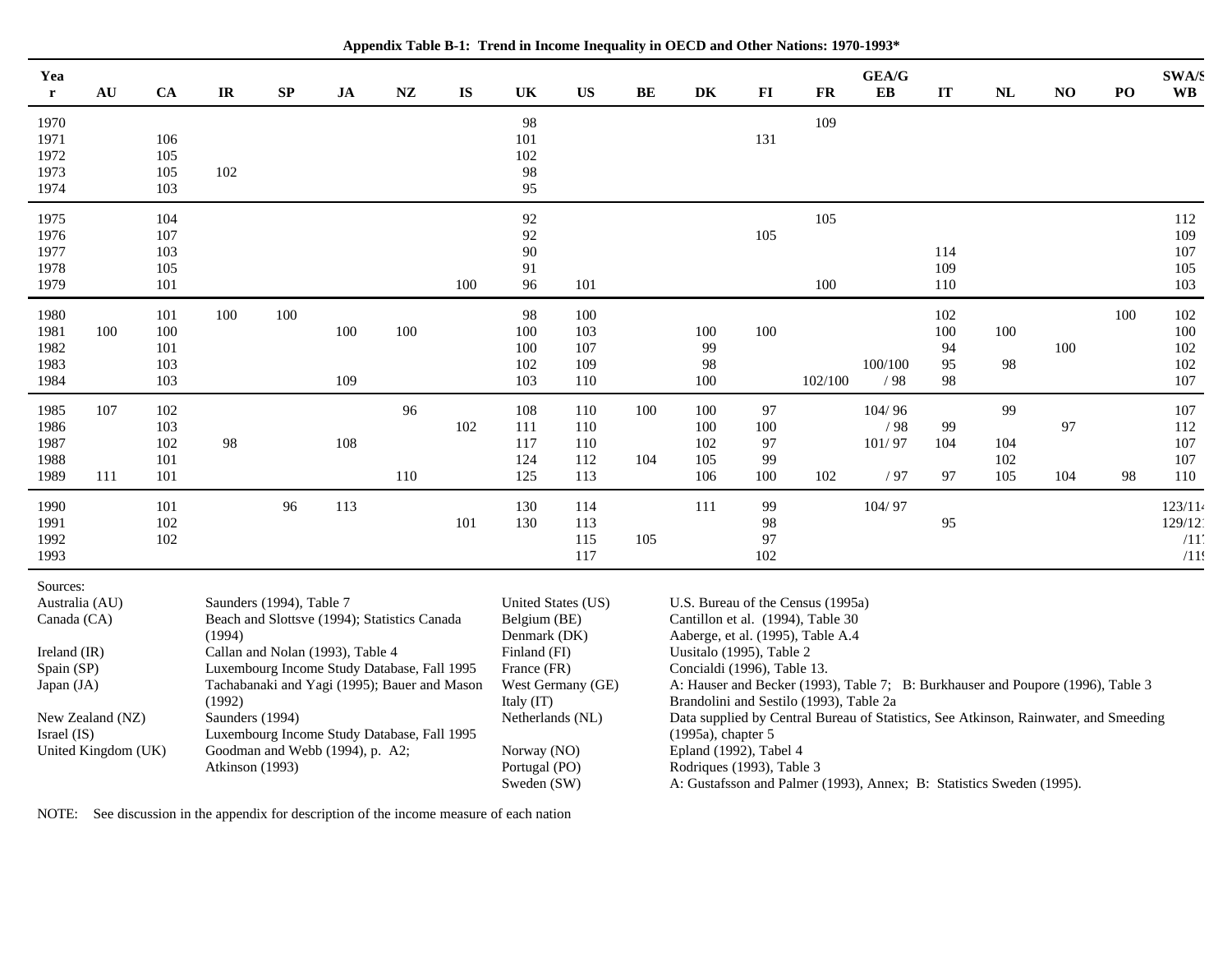# **Appendix: Notes and Sources to Table B-1 and Table 4**

| Australia (AU)       | Saunders (1994), Table 7; income per equivalent adult.                                                                                                                                                                                                                                                                                       |
|----------------------|----------------------------------------------------------------------------------------------------------------------------------------------------------------------------------------------------------------------------------------------------------------------------------------------------------------------------------------------|
| Belgium (BE)         | Cantillon et al. (1994), Table 30; equivalence (scale 1.0 for the first<br>adult, 9.7 for the second adult, and 0.5 per child); disposable income<br>with person weights.                                                                                                                                                                    |
| Canada (CA)          | Statistics Canada (1994), Table VIII; family income after tax,<br>weighted by households, unadjusted for family size.                                                                                                                                                                                                                        |
| Denmark (DK)         | Aaberge et al. (1995), Table A.4; unadjusted household disposable<br>personal income weighted by person.                                                                                                                                                                                                                                     |
| Finland (FI)         | Uusitalo (1995); equivalence scale 1.0 for the first adult, 0.7 for the<br>second adult and 0.5 per child; disposable income with person<br>weights.                                                                                                                                                                                         |
| France (FR)          | Canceill and Villeneuve (1990), p. 71; Concialdi (1996), Table 13;<br>household income with no adjustment for household size and with<br>household weights.                                                                                                                                                                                  |
| Ireland $(IR)$       | Callan and Nolan (1993), Table 4; household disposable income with<br>no adjustment for household size and with household weights.                                                                                                                                                                                                           |
| Italy (IT)           | Brandolini and Sestito (1993), Table 2a; equivalent disposable income<br>with household weights.                                                                                                                                                                                                                                             |
| Japan $(JA)$         | Tachabanaki and Yagi (1995); Bauer and Mason (1992). Unadjusted<br>disposable family income; dataset excludes single person families<br>living alone.                                                                                                                                                                                        |
| The Netherlands (NL) | Data provided by Central Bureau of Statistics, see Atkinson,<br>Rainwater, and Smeeding (1995a), Chapter 5; household disposable<br>income (deducting from net income interest paid, health care and life<br>insurance premiums, wealth tax payments, and alimony paid) with no<br>adjustment for household size and with household weights. |
| New Zealand (NZ)     | Saunders (1994); income per equivalent adult.                                                                                                                                                                                                                                                                                                |
| Norway (NO)          | Epland (1992), Table 4; equivalence scale 1.0 for first adult, 0.7 for<br>second household member and 0.5 for subsequent members;<br>disposable income with person weights.                                                                                                                                                                  |
| Portugal (PO)        | Rodriques (1993), Table 3; equivalence scale with family size<br>elasticity E+.5; adjusted household disposable income with person<br>weights.                                                                                                                                                                                               |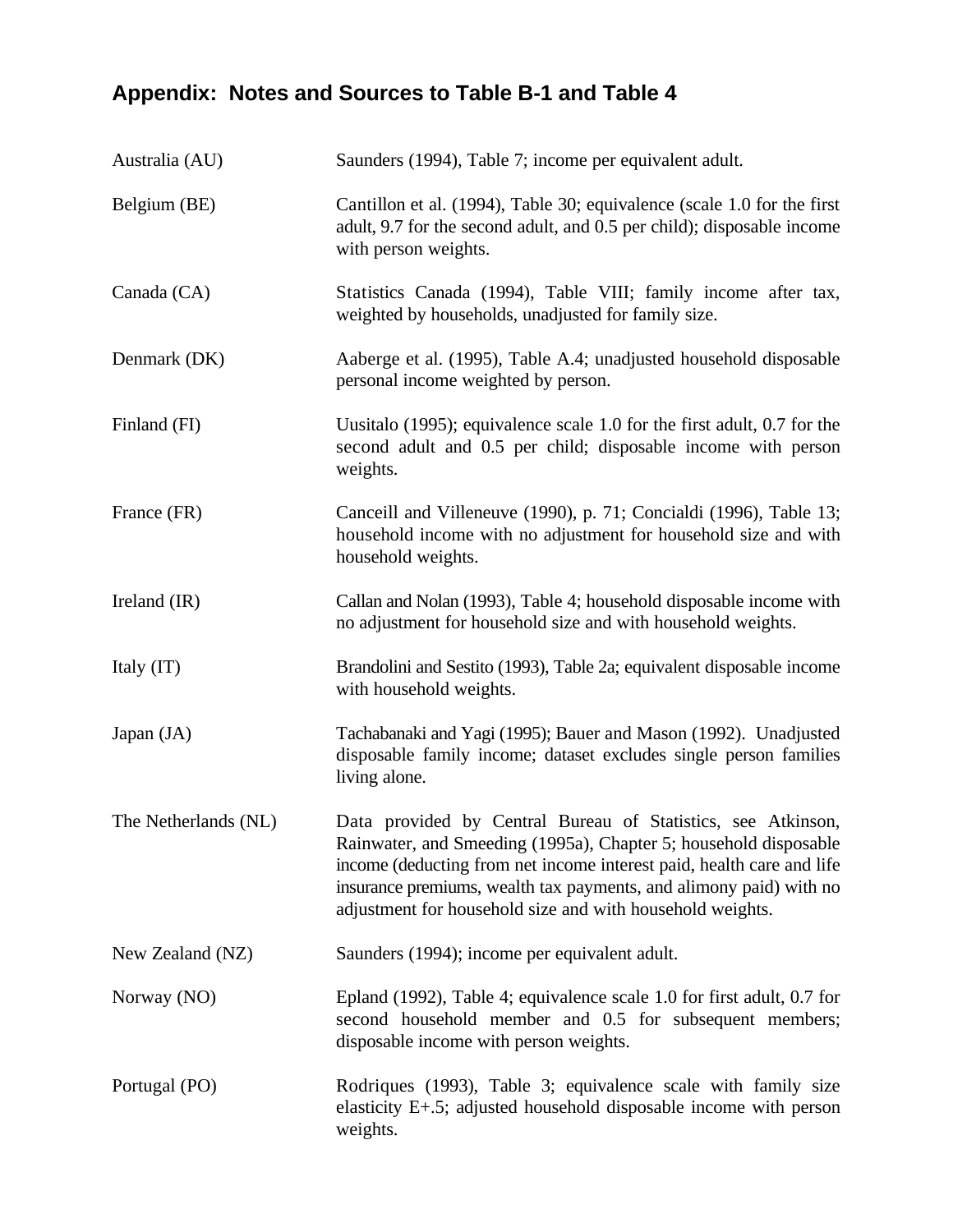| Sweden (SW)         | Gustafsson and Palmer (1993), Annex; equivalence scale; Swedish<br>social assistance scale; disposable income (including an allowance for<br>imputed rent on owner-occupied homes) with person weights.<br>Björklund and Freeman (1994). |
|---------------------|------------------------------------------------------------------------------------------------------------------------------------------------------------------------------------------------------------------------------------------|
| United Kingdom (UK) | Goodman and Webb (1994), page A2; equivalence scale, British<br>Households Below Average Income scale; disposable household<br>income with person weights.                                                                               |
| United States (US)  | U.S. Bureau of the Census (1995a, 1995b), special tabulations using<br>disposable personal income as defined in the text, weighted by persons<br>and adjusted using an equivalence scale with $E=5$ . Some series<br>shown in Table 3.   |
| Spain (SP)          | Luxembourg Income Study (1995); disposable income per equivalent<br>adult, person weights, E=.5 equivalence scale.                                                                                                                       |
| Israel (IS)         | Luxembourg Income Study (1995); disposable income per equivalent<br>adult, person weights, E=.5 equivalence scale.                                                                                                                       |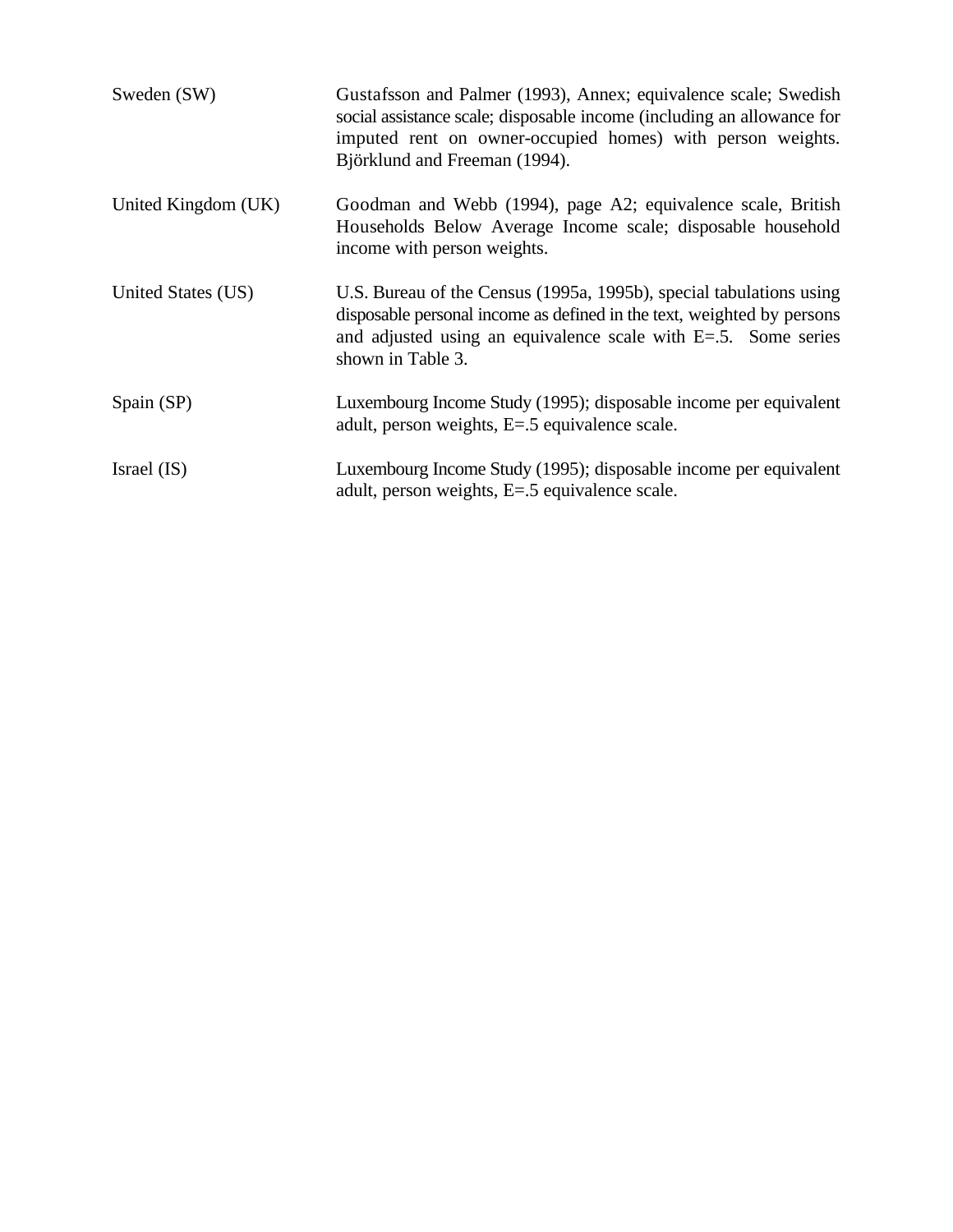## **References**

- Aaberge, Rolf, Anders Björklund, Marcus Jäntti, Märten Palme, Peter J. Pedersen, Nina Smith, and Tom Wennemo. *Income inequality and income mobility in the Scandinavian countries compared to the United States*. Turku, Finland: Äbo Akademi University, 1995.
- Aaron, Henry. *Politics and the professors: The great society in perspective*. Washington, DC: Brookings Institution, 1978.
- Abraham, Katharine and Susan M. Houseman. "Earnings Inequality in Germany," in *Differences and changes in wage structures*. Ed.: R. Freeman and L. Katz. Chicago: U. of Chicago Press, 1995, pp. 371-404.
- Alesina, Albert and Robert Perotti. "The Political Economy of Growth: A Critical Survey of the Recent Literature," *World Bk Econ. Rev.*, Sept. 1994, *8*(3) pp. 351-371.
- Atkinson, Anthony B. "On the Measurement of Inequality," *Journal of Economic Theory*, 2 (1970): 244-263.
- . "What is Happening to the Distribution of Income in the U.K.?" *Proc. of the British Acad.*, 1993, *82*, pp. 317-351.

 . "Explaining the Distribution of Income." In *New Inequalities*, Ed. J. Hills. Cambridge: Cambridge University Press, 1996a, pp. 19-48.

- . "Income Distribution in Europe and the United States," Luxembourg Income Study Working Paper No. 133, October 1995.
- . "Bringing Income Distribution in from the Cold." Mimeo, Oxford, 1996b
- Atkinson, Anthony B. and Holly Sutherland. "Two Nations in Early Retirement? The Case of France and Britain," in *Age, work, and social security*. Ed.: A.B. Atkinson and M. Rein. London: MacMillan Publishers, 1993, pp. 132-160.
- Atkinson, Anthony B. and John Micklewright. *Economic transformations in Eastern Europe and the distribution of income*. Cambridge, United Kingdom: Cambridge University Press, 1992.
- Atkinson, Anthony B., Lee Rainwater, and Timothy Smeeding. *Income distribution in OECD countries: The evidence from the Luxembourg Income Study (LIS)*. Paris: OECD, 1995a.
	- . "Income Distribution in European Countries: The Evidence from the Luxembourg Income Study (LIS)," in *Welfare and inequality*. Ed.: A.B. Atkinson. Cambridge: Cambridge University Press, 1995b.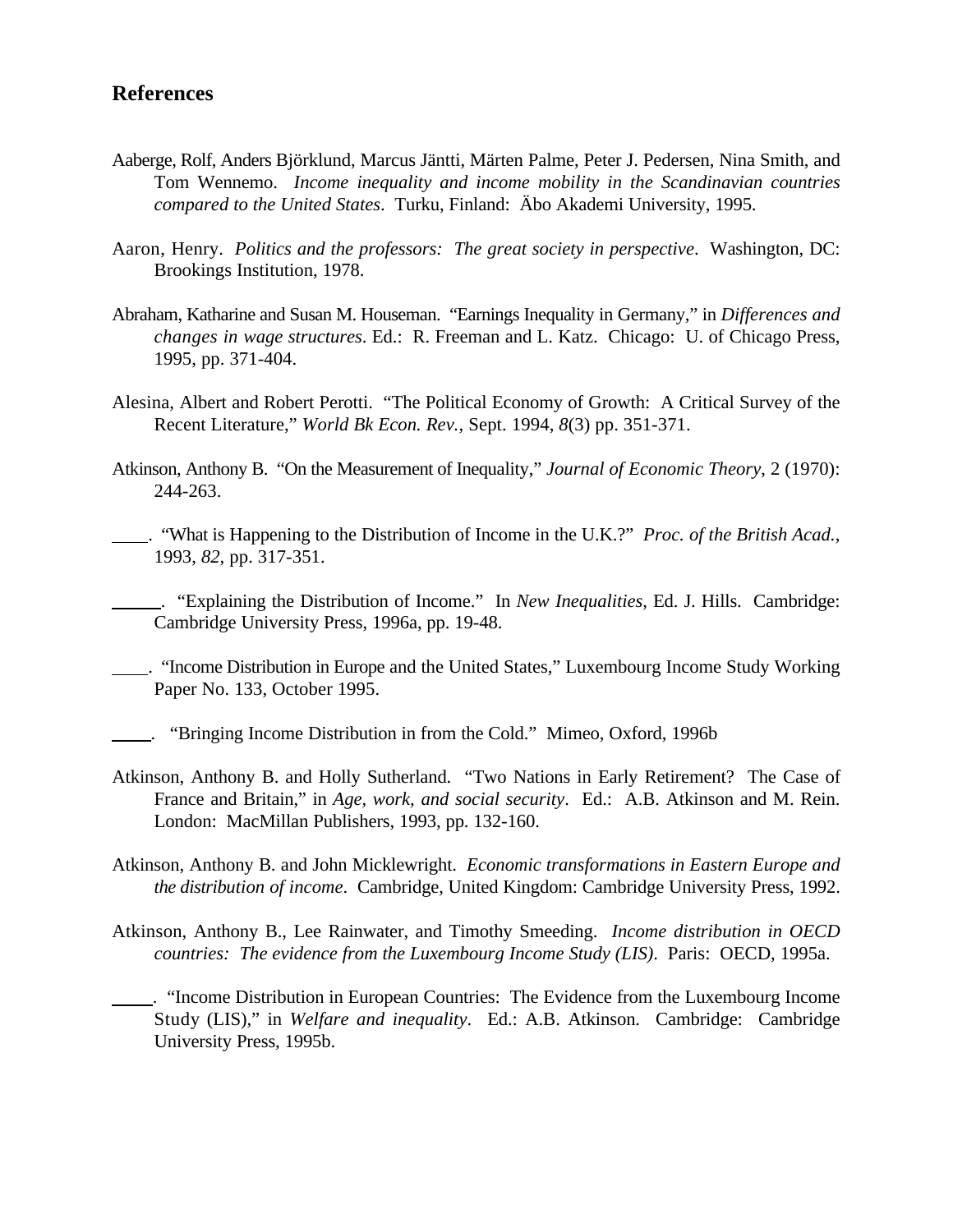- Auerbach, Alan and Joel Slemrod. "The Economic Effects of the Tax Reform Act of 1986," *J. of Econ. Literature*, in press.
- Bailey, Thomas. "Education and the Transformation of Markets and Technology in the Textile Industry," NCES Paper No. 2, Teachers College. New York: Columbia University, 1988.
- Bauer, John and Andrew Mason. "The Distribution of Income and Wealth in Japan," *Rev. of Inc. and Wealth*, December 1992, *38*(4), pp. 403-428.
- Beach, Charles and George Slottsve. "Are We Becoming Two Societies? Income Polarization and the Middle Class in Canada." Queens University mimeo, November, 1994.
- Bean, Charles R. "European Employment: A Survey" in *Journal of Economic Literature*, Vol. 22, June 1994, pp.573-619.
- Bégue, Jean 1976. "Remarques sur une Étude de l'OCDE Concernant la Répartition des Revenus dans Divers Pays," *Economie et Statistique*, 1976, *84*, pp. 97-104.
- Bell, Olive and Christof Rosenberg. "Combining Consistency with Simplicity When Estimating Tax Incidence: Alternative Assumptions and Findings for Three Countries," Luxembourg Income Study Working Paper No. 102. Walfendange, Luxembourg, September, 1993.
- Berman Eli, John Bound, and Svi Griliches. "Changes in the Demand for Skilled Labor Within U.S. Manufacturing Industries: Evidence from the Annual Survey of Manufacturing," NBER Working Paper No. 4255. Cambridge, MA: National Bureau of Economic Research, January, 1994.
- Bertola, Giuseppe and Andrea Ichino. "Wage Inequality and Unemployment: United States vs. Europe," in *NBER Macroeconomics Annual*, 1995, pp. 13-54.
- Björklund, Anders and Richard Freeman. 1994. "Generating Equality and Eliminating Poverty the Swedish Way," NBER Working Paper No. 4945. Cambridge, MA: National Bureau of Economic Research, December, 1994.
- Blanchflower, Daniel and Freeman, Richard. "Unionism in the United States and Other Advanced OECD Countries," *Indus. Rel.*, 1992, *31*(1), pp. 56-79.
- Blackburn, McKinley "International Comparisons of Income Poverty and Extreme Income Poverty," *Amer. Econ. Assoc. Papers and Proc.*, May 1994, pp. 371-374.
- Blackburn, M. and David Bloom. "Changes in the Structure of Family Income Inequality in the U.S. and Other Industrialized Nations During the 1980s," Luxembourg Income Study Working Paper No. 118, November, 1994.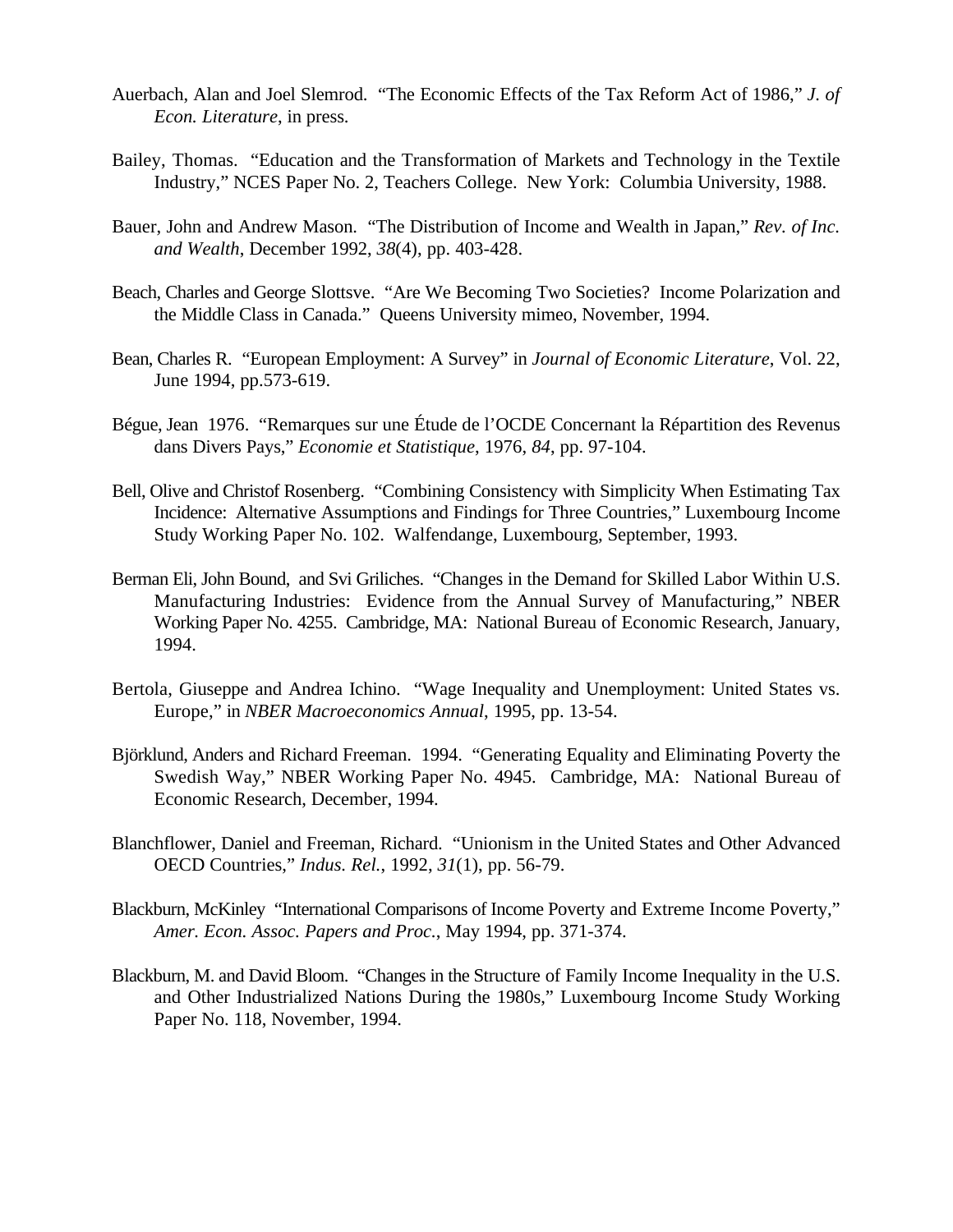- Blank, Rebecca. "Why Were Poverty Rates So High in the 1980s?" in *Poverty and prosperity in the late 20th century*. Ed.: D. PAPADIMITRIO and E. WOLFF. NY: MacMillan Publishers, 1994.
- Blau, Francine M. and Kahn, Lawrence M. "International Differences in Male Wage Inequality: Institutions versus Market Forces," *J. Polit. Econ.*, 1996.
- Borland, John. "Wage Inequality in Australia." Paper presented at the NBER Conference on the Labor Market in International Perspective, April 1992 [revised July 1992].
- Brandolini, Andreas and Paolo Sestito. "La Distribuzione dei Redditi Familiari in Italia, 1977-1991," *Servizio Studi*, Banca d'Italia, 1993.
- Buhmann, Briggitte, Lee Rainwater, Gunther Schmaus, and Timothy M. Smeeding. "Equivalence Scales, Well-Being, Inequality, and Poverty: Sensitivity Estimates Across Ten Countries Using the Luxembourg Income Study (LIS) Database," *Rev. of Inc. and Wealth*, 1988, *34*, pp. 115- 142.
- Boisjoly, Johanne, Greg Duncan, and Timothy M. Smeeding. "The Shifting Incidence of Involuntary Job Losses from 1968 to 1992," mimeo, Northwestern University, July 1996.
- Burkhauser, Richard V., Amy D. Crews, Mary C. Daly, and Stephen P. Jenkins. "Where in the World is the Middle Class? A Cross-National Comparison of the Shrinking Middle Class Using Kernel Density Estimates." Cross-National Studies in Aging Program Project Paper No. 26, All-University Gerontology Center, The Maxwell School, Syracuse, NY: Syracuse University, January 1996.
- Burkhauser, Richard V. and Poupore, John G. "A Cross-National Comparison of Permanent Inequality in the United States and Germany," *Rev. of Econ. and Stats*., in press.
- Burtless, Gary. "International Trade and the Rise in Earnings Inequality," *J. of Econ. Lit.*, June 1995, *XXXIII*, pp. 800-816.
- Callan, Timothy and Brian Nolan. "Income Inequality and Poverty in Ireland in the 1970s and 1980s," ESRI Working Paper No. 43. Dublin: ESRI, 1993
- Calmfors. Lars and Driffill, John. Bargaining Structure, Corporatism and Macroeconomic Performance," *Econ. Policy*, Apr. 1988, *6*, pp. 14-61.
- Cancian, Maria and Reed, Deborah. "Assessing the Effects of Wives' Earnings on Family Income Inequality," *Review of Economics and Statistics* (in press).
- Cancian, Maria and Schoeni, Robert. "Female Earnings and the Level and Distribution of Household Income in Developed Countries," LIS Working Paper No.84, The Maxwell School, Syracuse University, September 1992.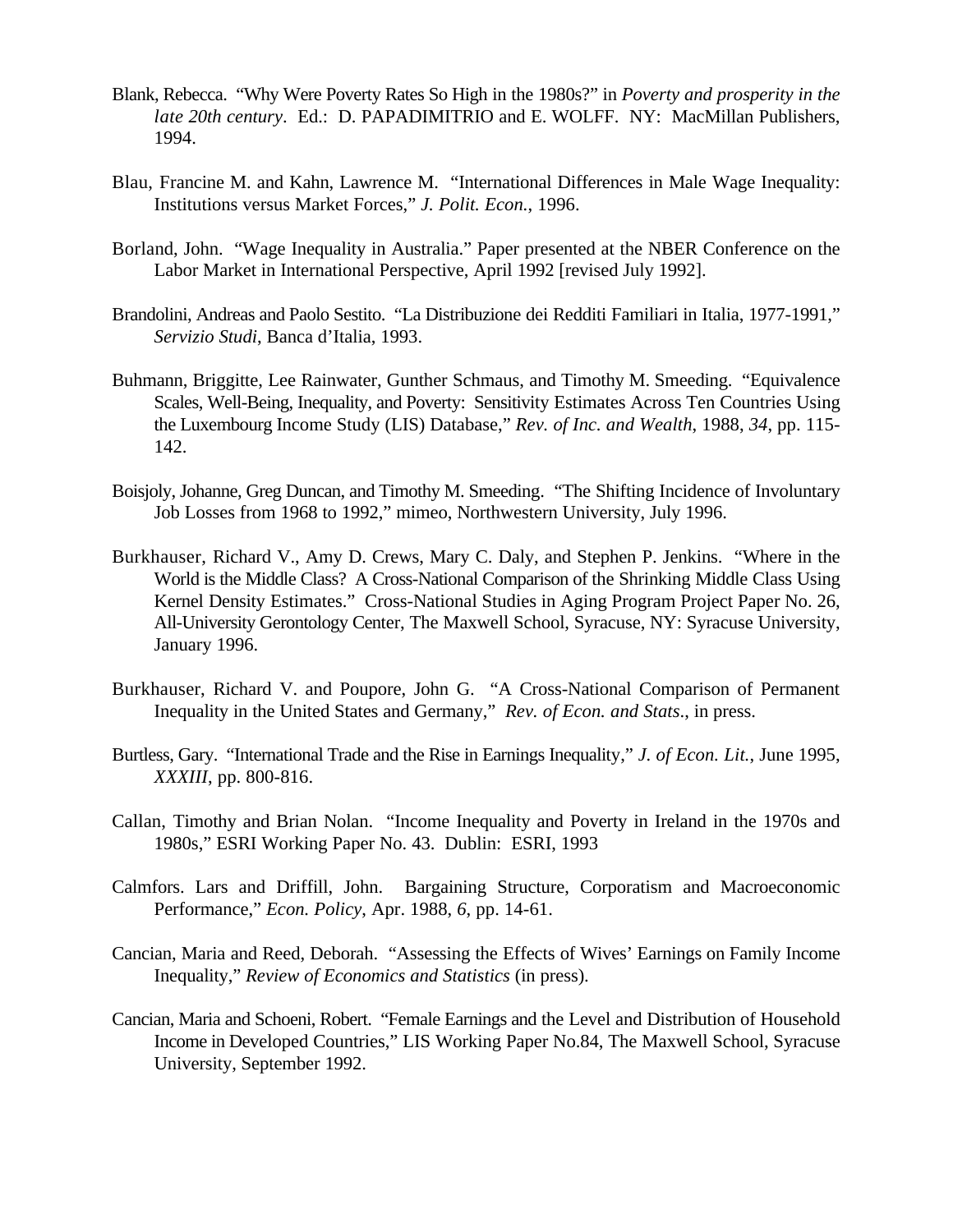- Cancian, Maria, Sheldon Danziger, and Peter Gottschalk. "Working Wives and Family Income Inequality Among Married Couples," in *Uneven tides: Rising inequality in America.* Ed.: S. Danziger and P. Gottschalk. NY: Russell Sage, 1993, pp. 195-221.
- Cantillon, Bea D., Ive Marx, David Proost, and Robert Van Dam. *Indicateurs sociaux: 1985-1992*. Centre for Social Policy, University of Antwerp, 1994.
- Cappelli, Peter. "Are Skill Requirements Rising? Evidence from Production and Clerical Jobs," *Indus. and Labor Rel. Rev.*, 1993, *46*(3), pp. 515-529.
- Card, David and Richard Freeman (Eds.). *Small differences that matter*. Chicago: University of Chicago Press, 1993
- Card, David, Friedrich, Kramarz, and Thomas Lemieux. "Changes in the Relative Structure of Wages and Employment: A Comparison o the United States, Canada, and France." Princeton, NJ: Princeton University, mimeo, 1995.
- Commission of the European Community. "Social Protection in Europe, 1993. Directorate General, Employment, Industrial Relations and Social Affairs." Brussels, Belgium, 1993.
- . "The Demographic Situation of the European Union," *Final Report COM(94) 595*. Brussels, Belgium, December, 1994.
- Concialdi, Pierre. "Income Distribution in France: The Mid-1980's Turning Point," in *The distribution of economic welfare in the 1980s*. Ed.: Peter Gottschalk, Björn Gustafsson, and Edward Palmer. Cambridge: Cambridge U. Press, 1996.
- Coulter, Fran, Frank A. Cowell, and Stephen P. Jenkins. "Equivalence Scale Relativities and the Extent of Inequality and Poverty," *Econ. J.*, 1992, *102*(1), pp. 1067-1082.
- Cowell, Frank and Stephen P. Jenkins. "The Changing Pattern of Inequality: The U.S. in the 1980s," Economics Department Discussion Paper No. 93-10. Swansea: University of Wales, 1993.
- Danziger, Sheldon and Peter Gottschalk. *American Unequal*. Cambridge: Howard University Press, 1995.
- Davis, Stephen and Robert Topel. "Comment on 'International Trade and American Wages in the 1980s: Giant Sucking Sound or Small Hiccup?' by Robert Z. Lawrence and Matthew J. Slaugter," *Brookings Papers on Econ. Act.*, 1994, *2*, pp. 214-221.
- Deinenger, Klaus and Kenneth Squire. "Measuring Income Inequality: A New Database," World Bank mimeo, Washington, DC. 1995.
- Dinardo, John and Thomas Lemieux. "Diverging Male Wage Inequality in the United States and Canada, 1981-1988: Do Unions Explain the Difference?" mimeo, University of California at Irvine, 1993.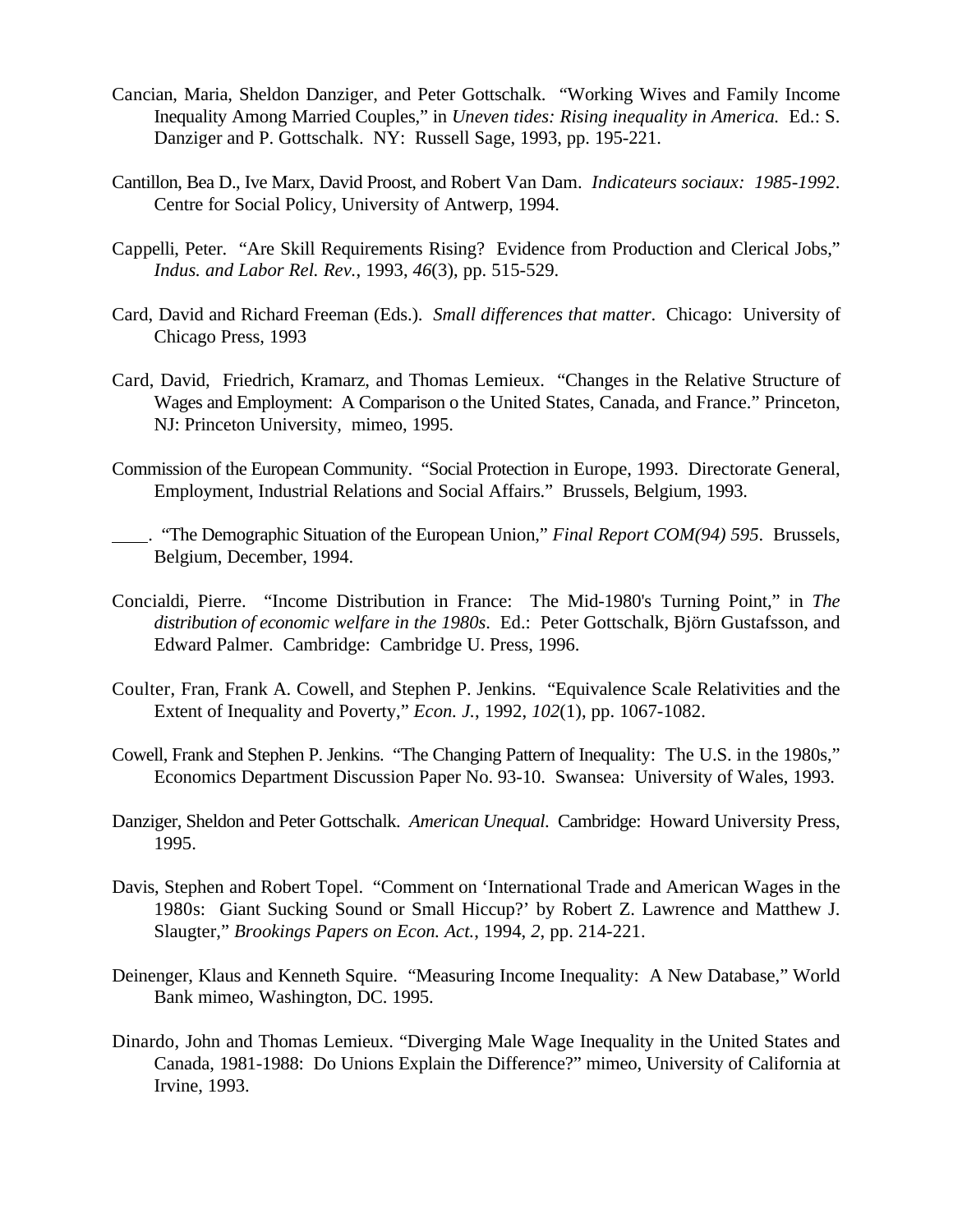- Dinardo, John, Nicole Fortin, and Thomas Lemieux. "Labor Market Institutions and the Distribution of Wages, 1973-1992: A Semiparametric Approach," unpublished paper, University of California at Irvine, March 1994.
- Duncan, Greg, Timothy M. Smeeding, and Willard Rodgers. "Whither the Middle Class?" in *Poverty and prosperity in the U.S. at the end of the 20th century*. Ed.: Demetrius Papadimitrio and Edward Wolff. New York: MacMillan Publishers, 1994, pp. 202-271.
- Edin, Pers-Ander and Bertil Holmlund. "The Swedish Wage Structure: The Rise and Fall of Solidarity Wage Policy?" in *Differences and changes in wage structures*. Ed.: R. Freeman and L. Katz. Chicago: U. of Chicago Press, 1995, pp. 307-344.
- Epland, Jon.. 1992. "Inntektsfordelingen i 80-Œrene," *Konomiske Analyser*, *2*, pp. 17-26.
- Erica, Groshen. "Rising Inequality in a Salary Survey: Another Piece of the Puzzle," Federal Reserve Bank of Cleveland Working Paper 9121, December 1991.
- Eriksson, Christopher L. and Andrea C. Ichino. "Wage Differentials in Italy: Market Forces, Institutions, and Inflation." in *Differences and changes in wage structures*. Ed.: R. Freeman and L. Katz. Chicago: U. of Chicago Press, 1995, pp. 265-306.
- Eriksson, Tom and Marcus Jäntti. "The Distribution of Earnings in Finland, 1971-1990," mimeo, Turku, Finland: Äbo Akademi University, 1994.
- Farber, Henry. "Are Lifetime Jobs Disappearing? Job Duration in the United States: 1973-1993." Unpublished paper, Princeton University, 1994.
- Förster, Michael. "Poverty in OECD Countries," *Soc. Pol. Stu.*, *10*. Paris: OECD, October, 1993.
- Fortin, Nicole M. and Thomas Lemieux. "Institutional Changes and Rising Wage Inequality: Is There a Linkage?" *J. of Economic Perspectives*, in press.
- Freeman, Richard. "Are Your Wages Set in Beijing?" *J. of Econ. Pers.*, Summer 1995, *9*(3), pp. 15-32.
- . *Working under different rules*. New York: Russell Sage, 1993.
- Freeman, Richard and Karen Needles. "Skill Differentials in Canada in an Era of Rising Labor Market Inequality." Paper presented at NBER Conference on United States and Canadian Labor Markets, January, 1991.
- Freeman, Richard and Lawrence Katz. "Rising Wage Inequality: The United States vs. Other Advanced Countries," in *Working under different rules*. Ed.: R. FREEMAN. New York: Russell Sage Foundation, 1993, pp. 29-62.

Fritzell, Johan. "Income Inequality in Five Nations," *Acta Sociologia*, Vol. 36, No. 1, 1993.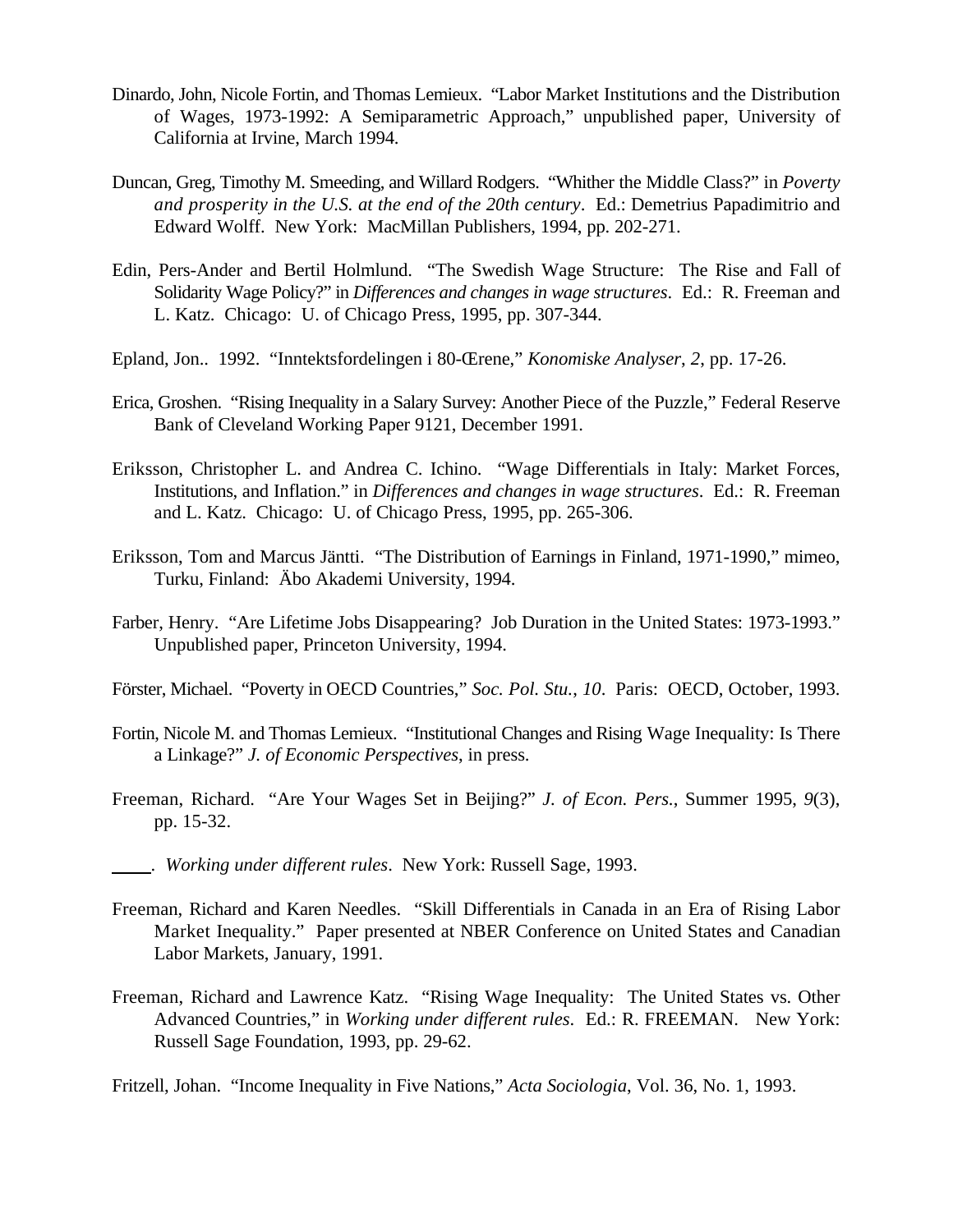- Gardiner, Karen. "A Survey of Income Inequality Over the Last Twenty Years: How Does the U.K. Compare?" Welfare State Programme Discussion Paper WSP/100. London: London School of Economics, 1993.
- Goldin, Claudia and Robert Margo. "The Great Compression: The Wage Structure in the U.S. at Mid-Century," NBER Working Paper No. 3817. Cambridge, MA: National Bureau of Economic Research, 1991.
- Goldin, Claudia and Lawrence Katz. "Technology, Skill, and the Wage Structure: Insights From the Past." *American Economic Review*., Vol. 86 no.2., 1996, pp. 252-257.
- Goodman, Alissa and Stephen Webb. *For Richer, For Poorer*. Commentary No. 42. London: Institute for Fiscal Studies, 1994.
- Gordon, David M. *Fat and Mean: The Corporate Squeeze of Working Americans and the Myth of Managerial "Downsizing".* NewYork: Martin Kessler Books, 1996.
- Gornick, Janet. "Economic Gender Gaps in the Industrialized Countries: Evidence from LIS." Paper prepared for the United Nations Human Development Report Office, Baruch College, CUNY, November 20, 1994.
- Gottschalk, Peter, Bjorn Gustafsson, and Edward Palmer. "What's Behind the Increase in Inequality?" in *The distribution of economic wellbeing in the 1980s*. Cambridge University Press, 1996.
- Gottschalk, Peter and Mary Joyce. "Is Earnings Inequality Also Rising in Other Industrialized Countries?" Boston College, mimeo.
- Gottschalk, Peter and Mary Joyce. "Changes in Earnings Inequality in OECD Countries: The Role of Market and Institutional Factors." Boston College, mimeo, 1996.
- Gottschalk, Peter and Robert Moffitt. "The Growth of Earnings Instability in the U.S. Labor Market." *Brookings Papers on Econ. Act.*, 1994, *2*, pp. 217-272.
- Gramlich, Edward, Richard Kasten, and Frank Sammartino. "Growing Inequality in the 1980s: The Role of Federal Taxes and Cash Transfers," in *Uneven tides*. Ed.: S. Danziger and P. Gottschalk. New York, Russell Sage Foundation, 1993, pp. 225-250.
- Green, Gordon, John Coder, and Paul Ryscavage. "International Comparisons of Earnings Inequality for Men in the 1980s," *Rev. of Inc. and Wealth*, 1992, *38*, pp. 1-16.
- Gregory, Robert and Frank Vella. "Aspects of Real Wage and Employment Changes in the Australian Male Labour Market," Australian National University mimeo, July, 1992.
- Gustafsson, Bjorn and Edward Palmer. "Changes in Swedish Inequality: A Study of Equivalent Income, 1975-1991," University of Gothenburg, mimeo, 1993.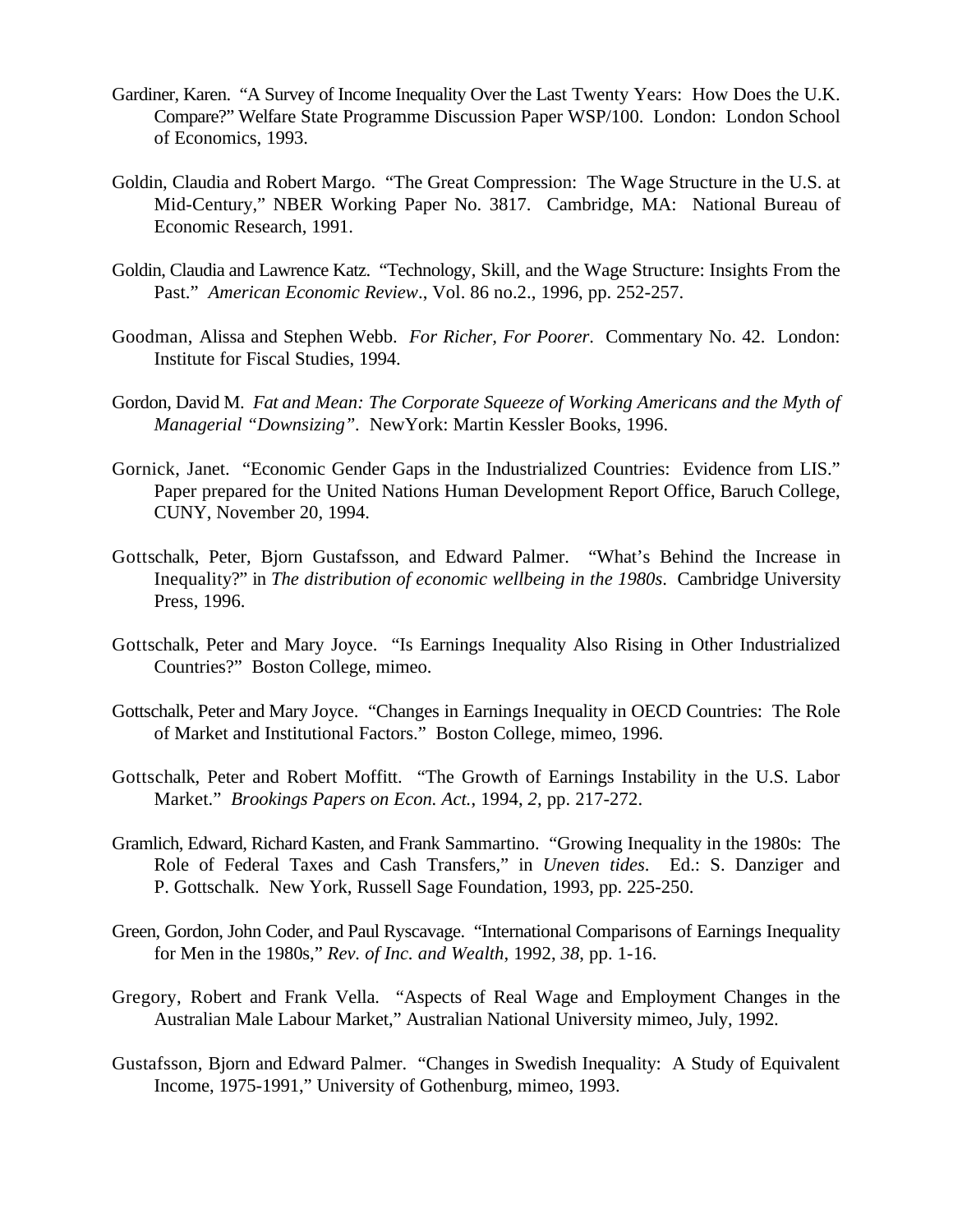- Hartog, Joop, Hessel Osterbeek, and Coen Teulings. "Age, Wages and Education in The Netherlands," in *Labour market implications of European aging*. Ed.: Paul Johnson and Klaus Zimmerman. London: Center for Economic Policy Research, 1993, pp. 182-211.
- Hauser, Richard and Irene Becker. "The Development of the Income Distribution in the Federal Republic of Germany During the Seventies and Eighties," Cross-National Studies in Aging Program Project Paper No. 26, All-University Gerontology Center, The Maxwell School, Syracuse University, December 1993.
- Harkness, Steven, Stephen Machin, and Jane Waldfogel. "Women's Pay and Family Incomes in Britain," in *New Inequalities*. Ed.: J. Hills. Cambridge: Cambridge University Press, 1996.
- Hibbs, Douglas A., Jr. "Wage Dispersion and Trade Union Action in Sweden," in *Generating equality in the welfare state: The Swedish experience*. Ed.: I. Persson. Oslo: Norwegian University Press, 1990.
- Hills, John. "Inquiry into Income and Wealth Volume II: A Summary of the Evidence," 1995 York, Joseph Rowntree Foundation.
- Horrigan, Michael W. And Ronald B. Mincy. 1993. "The Minimum Wage and Earnings and Income Inequality," in Danziger and Gottschalk, eds., 1993, pp. 251-275.
- Howell, David "The Collapse of Low-Skill Male Earnings in the 1980s: Skills Mismatch or Shifting Wage Norms?" New School for Social Research, mimeo, 1995.
- Jäntti, Marcus and Sheldon Danziger. "Child Poverty in Sweden and the United States: The Effect of Social Transfers and Parental labor Force Participation," *Industrial and Labor Relations Review*, 1994, *48*(1), pp. 48-64.
- Jenkins, Stephen P. "The Within-Household Distribution and Why It Matters: An Economists's Perspective," in *Familien zwischen gerechtigskeitsidealen und benachteiligungen*. Ed.: C. Badelt. Vienna: Böhlau-Verlag, chapter 4, 1994, pp. 74-98.
- Jenkins, Stephen P. "Accounting for Inequality Trends in the U.K., 1971-1986," *Economica*, 1995a, *62*(1), pp. 29-6.
- Jenkins, Stephen P. "Recent Trends in the UK Income Distribution: What Happened and Why?" *Oxford Review of Economic Policy*, 1996, 12(1), pp. 29-46.

 . "Did the Middle Class Shrink During the 1980s? U.K. Evidence from Kernel Density Estimates," *Economics Letters*, October 1995b, 49(10), pp. 407-413.

Jenkins, Stephen P. and Frank Cowell. "Parametric Equivalence Scales and Scale Relativities," *Econ. J.*, July 1994, *104*(425), pp. 891-900.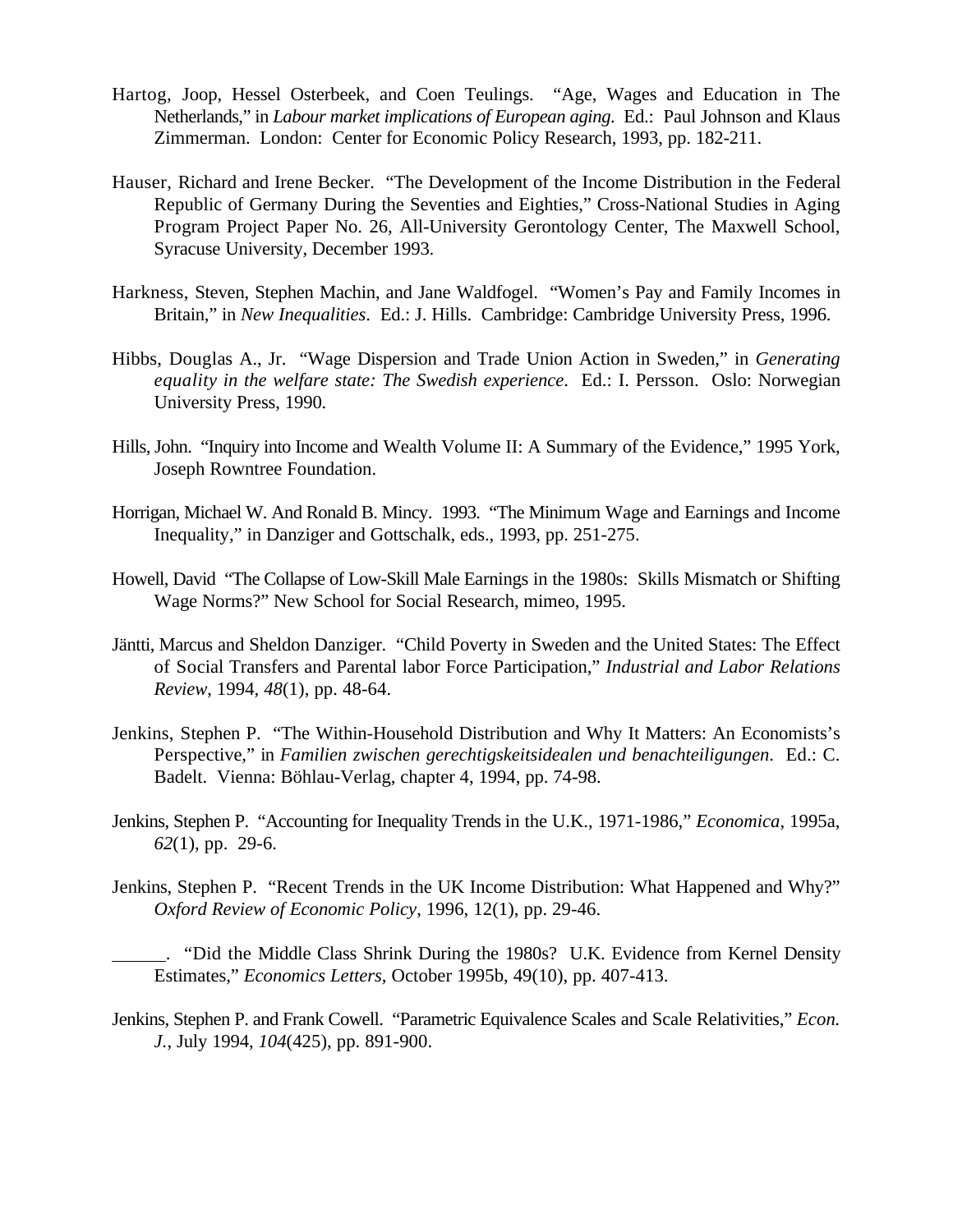- Johnson, Paul and S. Webb. "Explaining the Growth in U.K. Income Inequaltiy," *Econ. J.*, 1993, *103*, pp. 429-443.
- Karoly, Lynn. "The Trend in Inequality among Families, Individuals, and Workers in the United States: A Twenty-Five Year Perspective," in *Uneven tides, rising inequality in America*. Ed.: S. Danziger and P. Gottschalk. New York: Russell Sage Foundation, 1993.

 . "Anatomy of the United States Income Distribution: Two Decades of Change," RAND Corporation, Santa Monica, CA, September, mimeo, 1995.

- Karoly, Lynn and Gary Burtless. "Demographic Change, Rising Earnings Inequality, and the Distribution of Personal Well-Being, 1959-1989," *Demography*, 132(3) (August), pp. 379-405.
- Katz, Lawrence and Kevin Murphy. 1992. "Changes in Relative Wages, 1963-1987: Supply and Demand Factors," *Quar. J. of Econ.*, Feb. 1992, *CVII*(1), pp. 35-78.
- Katz, Lawrence, Gary Loveman, and David Blanchflower. "A Comparison of Changes in the Structure of Wages in Four OECD Countries," in *Differences and changes in wage structures*. Ed.: R. Freeman and L. Katz. Chicago: U. of Chicago Press, 1995.
- Krueger, Alan "Have Computers Changed the Wage Structure? Evidence from Microdata," *Quart. J. of Econ.*, Feb. 1993, *108*, pp. 33-60.
- Krugman, Paul. "Technology, Trade, and Factor Prices," NBER Working Paper No. 5355. Cambridge, MA: National Bureau of Economic Research, November, 1995.
- Lampman, Robert. *Ends and Means of Reducing Income Poverty*. Chicago: Markham Publishing, 1971.
- Lawrence, Robert and Matthew J. Slaughter. "Trade and U.S. Wages: Giant Sucking Sound or Small Hiccup?" *Brookings Papers on Econ. Act., Micro.*, 1993, *2*, pp. 161-210.
- Leamer, Edward E. "Wage Inequality from International Competition and Technological Change: Theory and Country Experience." *American Economic Review: Paper and Proceedings,* May 1996, pp.309-314.
- Lerman, Robert. "The Impact of the Changing U.S. Family Structure on Child Poverty and Income Inequality," *Economica*, 63(250) (Supplement), 1999, pp. S119-S140.
- Lerman, Robert and Shlomo Yitzhaki. "Income Inequality Effects by Income Source," *Rev. of Econ. and Stats.*,1985, *67*(1), pp. 151-156.
- Levy, Frank and Richard Murnane. "U.S. Earnings Level and Earnings Inequality: A Review of Recent Trends and Proposed Explanations," *J. of Econ. Lit.*, Sept. 1992, *30*, pp. 1333-1381.
- LIS. Authors' calculations from the Luxembourg Income Study database, 1995.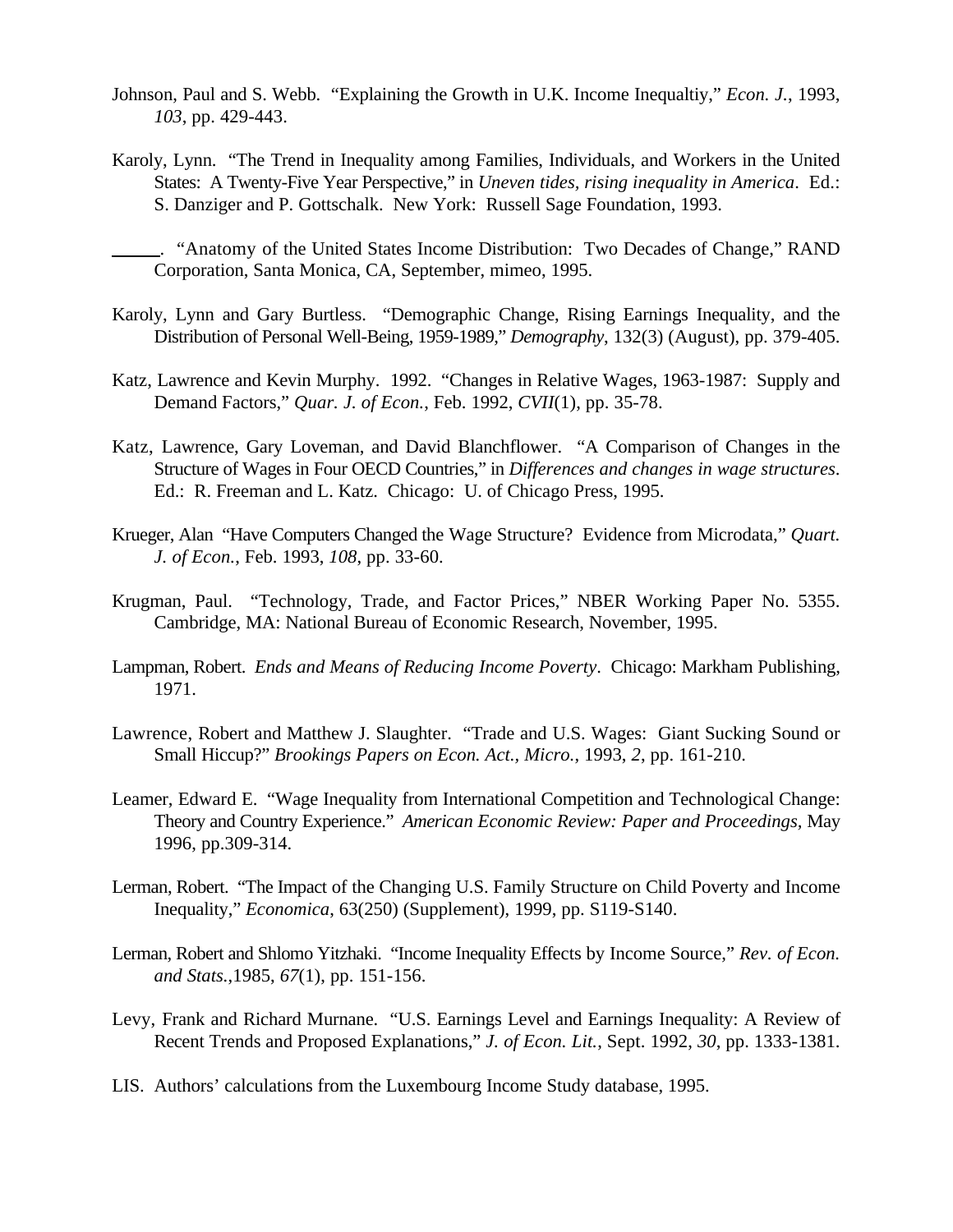- Macurdy, Thomas and Thomas Mroz. "Measuring Macroeconomic Shifts in Wages from Cohort Specifications." Presented at the NBER Labor Markets conference in August 1989. Mimeo, Department of Economics, Stanford University, revised, September 1995.
- Meade, James. *Efficiency, equality and the ownership of property*. London: Allen and Unwin, 1964.
- Messere, Kenneth. *Tax policy in OECD countries: Choices and conflicts*. Amsterdam, The Netherlands: BV Publications, 1993.
- Mishel, Lawrence and Jared Bernstein. "Technology and the Wage Structure: Has Technology's Impact Accelerated Since the 1970's?" *Economic Policy Institute.* July, 1996.
- Moffitt, Robert. 1992. "Incentive Effects of the U.S. Welfare System: A Review," *J. of Econ. Lit*., March 1992, *30*(1), pp. 10-61.
- Moffitt, Robert and Peter Gottschalk. "Trends in the Autocovariance Structure of Earnings in the U.S.: 1969-1987." Mimeo, Johns Hopkins University, July 1995.
- Muffels, Ruud and Jan Nelissen. "The Distribution of Economic Well-Being in The Netherlands, its Evolution in the 1980s and the role of Demographic Changes," in *The distribution of economic welfare in the 1980s*. Ed.: P. Gottschalk, B. Gustafsson, and E. Palmer. Oxford: Cambridge University Press, 1996.
- Murphy, Kevin and Finis Welch. 1993. "Industrial Change and the Rising Importance of Skill," in *Uneven tides*. Ed.: S. Danziger and P. Gottschalk. New York: Russell Sage Foundation, 1993, pp. 101-132.
- Nickell, Steven and Brian Bell. "The Collapse in Demand for the Unskilled and Unemployment across the OECD." *Oxford Review of Economic Policy*, Spring 1995, *11*(1), Oxford University Press.
- Organisation for Economic Co-operation and Development (OECD). 1993. "Earnings Inequality: Changes in the 1980s," in *Employment Outlook*. Paris: OECD, 1993, chapter 5, pp. 157-178.
- . "New Orientations for Social Policy," Social Policy Studies Paper No. 12. Paris: OECD, 1994a.
- . *The jobs study: Facts, analysis, strategies*. Paris: OECD, 1994b.
- . "The OECD Jobs Study: Evidence and Explanations," in *Labor market trends and underlying forces of change*. Paris: OECD, 1994c.
- . "Earnings Inequality, Low-Paid Employment and Earnings Mobility" in *Employment outlook*. Paris: OECD, 1996, chapter 3, pp. 59-108.

Pen, Jan. *Income Distribution*. Harmondworth Penguin, 1970.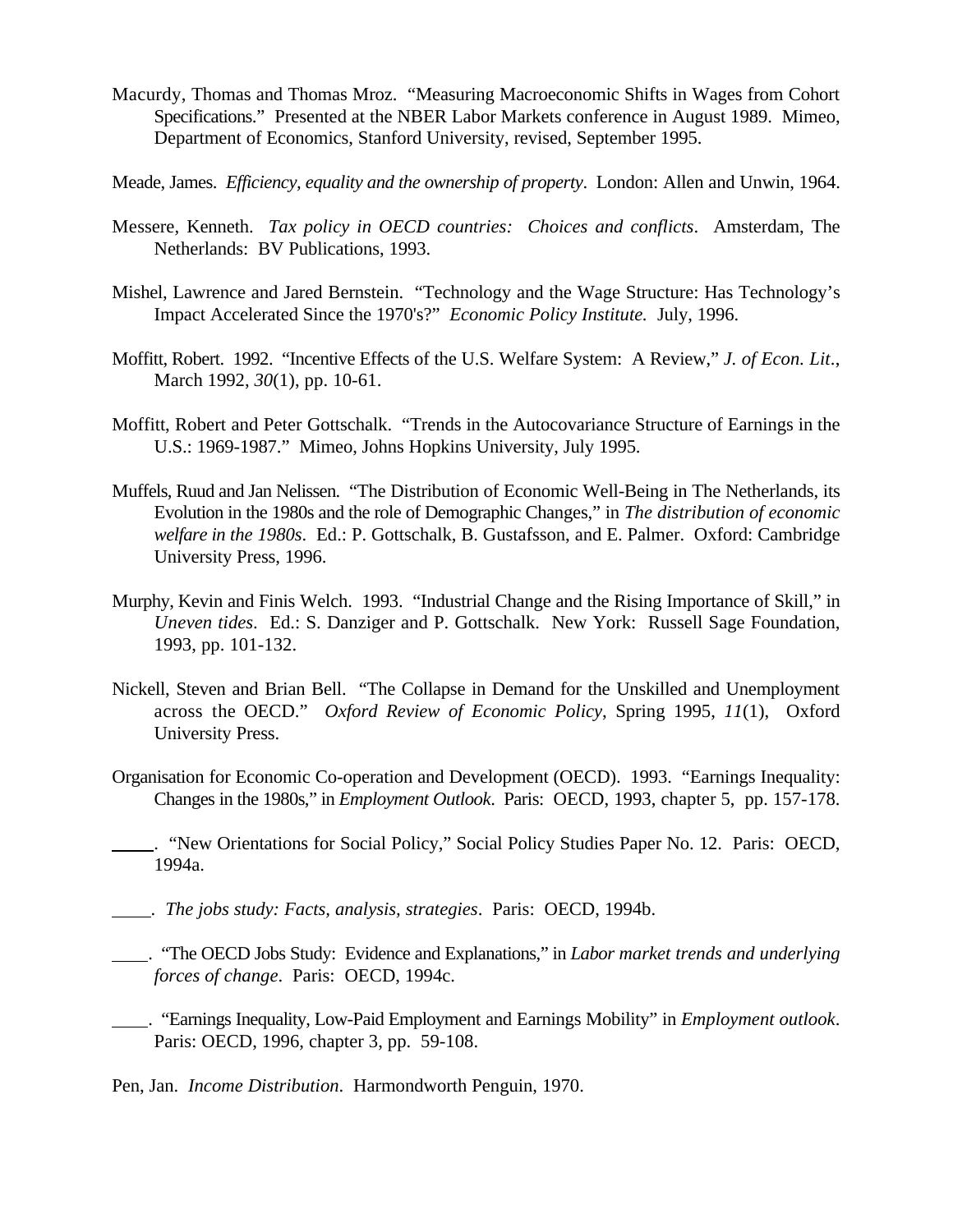- Pencavel, John. *Labor markets under trade unionism: Employment, wages, and hours*. Cambridge: Blackwell, 1991.
- Plaug, Niels and Jan Kvist (Eds.). *Recent trends in cash benefits in Europe*. Danish National Institute of Social Research. Copenhagen: Denmark, 1994.
- Plotnick, Robert and Eugene Smolensky. "Inequality and Poverty in the United States: 1900 to 1990," Working Paper #193, Graduate School of Public Policy. Berkeley, CA: U. Of California-Berkeley, July 8, 1992.
- Radner, Daniel. "Adjusted Estimates of the Size Distribution of Family Money Income," *J. of Busi. and Econ. Stat.*, April 1983, *1*, pp. 135-146.
- Rainwater, Lee and Timothy M. Smeeding. "Doing Poorly: The Real Income of American Children in a Comparative Perspective," Luxembourg Income Study Working Paper No. 127, Center for Policy Research, The Maxwell School. Syracuse, NY: Syracuse University, August 1995.
- Richardson, J. David. "Income Inequality and Trade: How to Think, What to Conclude," *J. of Econ. Perspec.*, Summer 1995, *9*(3), pp. 33-55.
- Rodrigues, Carlos. "The Measurement and Decomposition of Inequality in Portugal, 1980/81- 1989/90," Microsimulation Unit Discussion Paper No. 9302. Cambridge: University of Cambridge, 1993.
- Sachs, Jeffrey D. and H.J. Shatz. "Trade and Jobs in U.S. Manufacturing," *Brookings Papers on Econ. Act.*, 1994, *1*, pp. 1-84.
- Saunders, Peter. "Rising on the Tasman Tide: Income Inequality in Australia and New Zealand in the 1980s," SPRC Discussion Paper No. 49. University of New South Wales, 1994.
- Sawyer, Michael. "Income Distribution in OECD Countries." Paris: OECD, 1976.
- Shorrocks, Anthony F. "Inequality Decomposition by Factor Components," *Econometrica*, 1982, 50, pp. 193-212.
- Smeeding, Timothy and John Coder. "Income Inequality in Rich Countries During the 1980s," *Journal of Income Distribution*, 15(1) (Spring), 199, pp. 13-29.
- Smeeding, Timothy and Peter Gottschalk. "The International Evidence on Income Distribution in Modern Economies: Where Do We Stand?" in *Contemporary economic development reviewed*. Ed. Michael Bruno and Yuset Mundlab. London: MacMillan Publishers, 1996.
- Smeeding, Timothy, Michael O'Higgins, and Lee Rainwater (Eds.). *Poverty, inequality, and income distribution in comparative perspective: The Luxembourg Income Study*. Washington, DC: Urban Institute; Brighton: Harvester Wheatsheaf, 1990.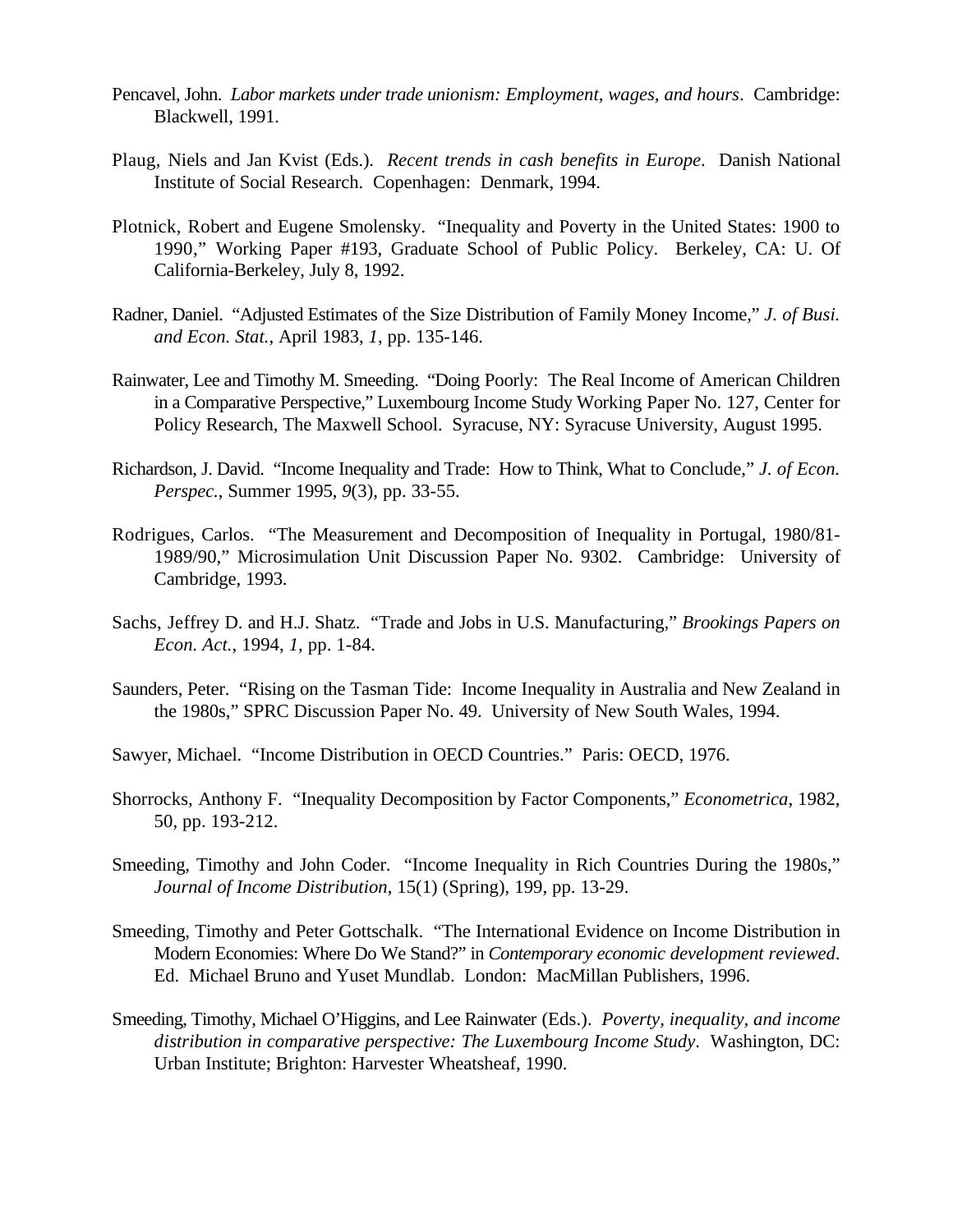- Smeeding, Timothy, Lee Rainwater, and Barbara Torrey. "Going to Extremes: The U.S. Elderly in an International Context," Luxembourg Income Study Working Paper No. 89, November, 1993.
- Smeeding, Timothy M., Peter Saunders, John Coder, Stephen Jenkins, Johan Fritzell, Aldi Hagenaars, Richard Hauser, and Michael Wolfson. 1993. "Poverty, Inequality, and Family Living Standard Impacts Across Seven Nations: The Effect of Noncash Subsidies," *Rev. of Inc. and Wealth*, Sept. 1993, *39*(3), pp. 229-256.
- Statistics Canada. "Income After Tax Distribution By Size," Catalogue No. 13-210, Table VIII. Ottawa: Statistics Canada, 1994.
- Statistica Sweden. As provided by Kjell Janssons, September, 1995.
- Summers, Robert and Alan Heston. "The Penn World Table (Mark 5): An Expanded Set of International Comparisons, 1950-1989," *Quarterly J. of Econ.*, 1991, *105*(2:425), pp. 327-368.
- Tachabanaki, Toshiaki and Tadashi Yagi. "Distribution of Economic Well-Being in Japan: Towards a More Unequal Society, in *Distribution of economic welfare in the 1980s.* Ed.: P. Gottschalk, B. Gustafsson, and E. Palmer. Cambridge: University Press, 1995.
- U.S. Department of Commerce, Bureau of the Census. *Alternative methods for valuing selected inkind transfers and measuring their impact on poverty*, Technical Report No. 50. Washington, DC: U.S. Government Printing Office, 1982.
- . "Income, Poverty and Valuation of Noncash Benefits: 1993," *Current Pop. Repts.*, Feb. 1995a, Series P-60, No. 188. Washington, DC: U.S. Government Printing Office.
- , Money Income in the United States: 1995," *Current Population Reports*, September 1996, Series P-60, No. 193. Washington, DC: U.S. Government Printing Office.
- . Unpublished tabulations by John Coder, 1995b.
- U.S. Bureau of Labor Statistics. *Technology and Its' Effect in the Steel Industry*. 1994. Washington, DC: U.S. Government Printing Office.
- Uusitalo, Hannu. "Changes in Income Distribution During a Deep Recession," Finnish Trade Council, August 1995, mimeo.
- Wagner, Gert G., Richard V. Burkhauser, and Frederik Behringer. "The English Language Public Use File of the German Socioeconomic Panel," *J. of Human Res.*, Spring 1993, *28*(2), pp. 413-435.
- Whiteford, Peter and Stephen Kennedy. "The Incomes and Living Standards of Older People: A Comparative Analysis," Final Report, Volumes I and II, DSS 1211. Social Policy Research Unit. United Kingdom: University of York, August 1994.